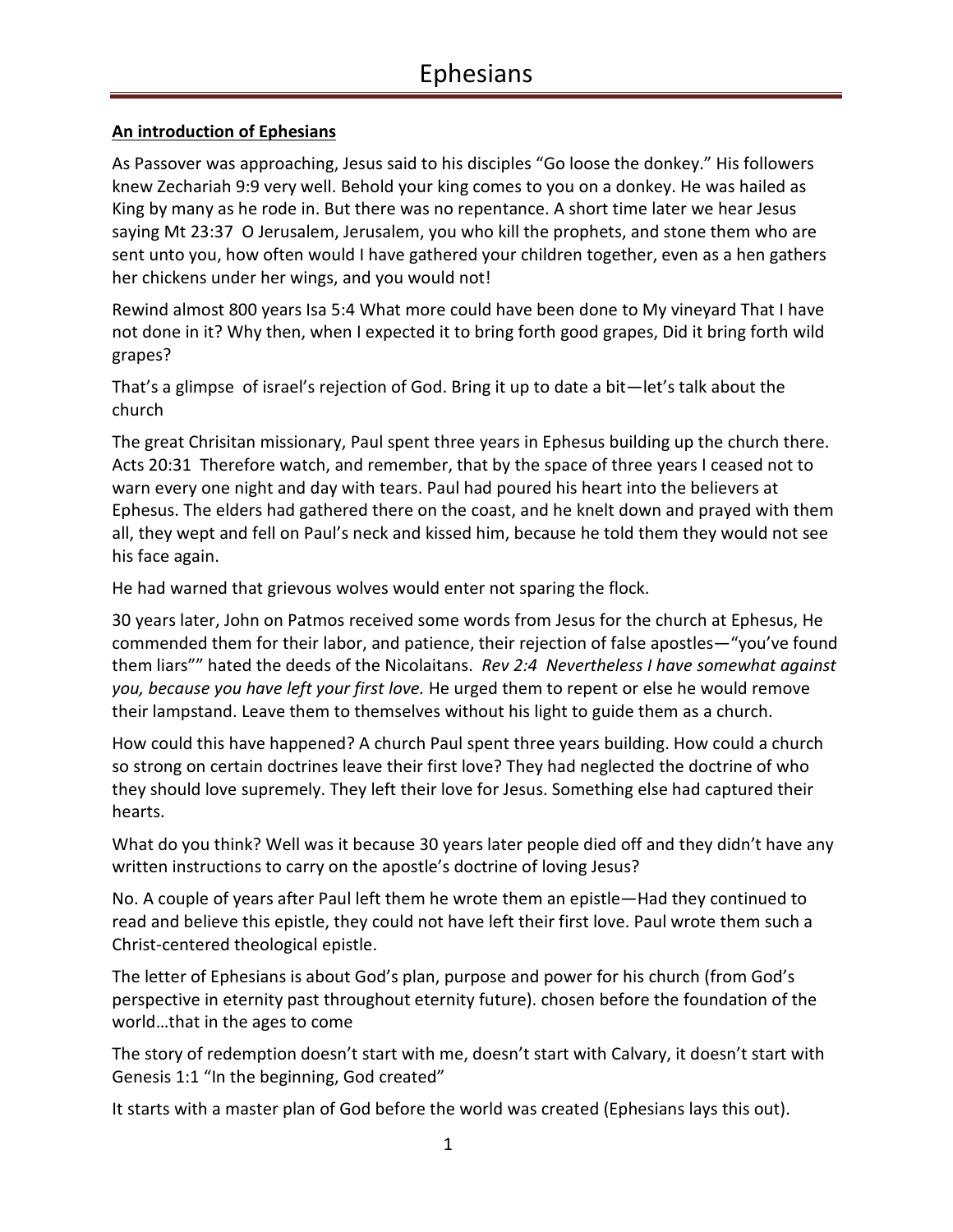Unlike 1Corinthians where specific bad doctrine or behavior is corrected—Ephesians is discourse on the deep and profound truths of Christianity (what it means to be in Christ) in/through/for Christ used 55 times

6 chapters,

doctrine and duty—foundational and practical--precept and practice (both are needed—as well as positive and negative—Behold the goodness and severity of God)

the riches we have in Christ (chs 1-3) How to use those riches(chs 4-6)

Deep (not necessarily hardest to understand), dense material (won't be able to fully decompress this—bottomless treasure chest)

6 chapters, 155 verses—going to try to move through it without doing topical studies along the way (six weeks??)

Not in a hurry…stop me as you have insights, questions, if you want to add or take away from my comments (Let's learn all we can together)

There will be a quiz/catechism –you have been forewarned..Helps sear in the major themes...use it with your children

But my prayer is that this class, Midway church, and all churches, will believe this epistle and let it transform our lives for Christ. If we believe this epistle, with all its glorious, profound truths and practical wisdom, we will never leave our first love.

We will always be able to sing, "If ever I loved thee, Lord Jesus 'tis now." Our love will grow. And our candlestick will continue to shine to those around us for his glory.

God gave the Ephesian church all they needed. What more could He have done?

How much more for us? What more could God have done for us? To whom much is given…

#### 1:1 ¶ **Paul, an apostle of Jesus Christ by the will of God, to the saints which are at Ephesus, and to the faithful in Christ Jesus:**

**Paul,** author—no question—(Who wrote Romans) Paul sometimes used secretaries—Tertius (Without God's supervision of Tertius, not even the originals would be perfect) Holy men of God spoke as they were moved... No mention of a secretary here

Liberals argue the authorship (If Paul didn't write it then the bible has an error. If it has one error, it could have thousands of errors, because it means God didn't inspire and preserve His words—it's up to fallible man's errant judgments—If that is true, I would quit right now and I'd say let's go to the lake together—or brunch)

Peter heard the voice from heaven but said scripture is a more sure word of prophecy… scripture is of no private interpretation.. holy men of God spoke as they were moved by the Holy Spirit

So, If Paul didn't write it, then the bible is not inerrant. The bible is inspired and preserved. God doesn't inspire errors. Paul wrote it.

Written while in prison in Rome (twice he calls himself a prisoner—ambassador in bonds)

#### **an apostle** (one sent)—

1. APOSTLE Jesus sent by God the father*-- consider the Apostle and High Priest of our profession, Christ Jesus*; (Heb 3:1)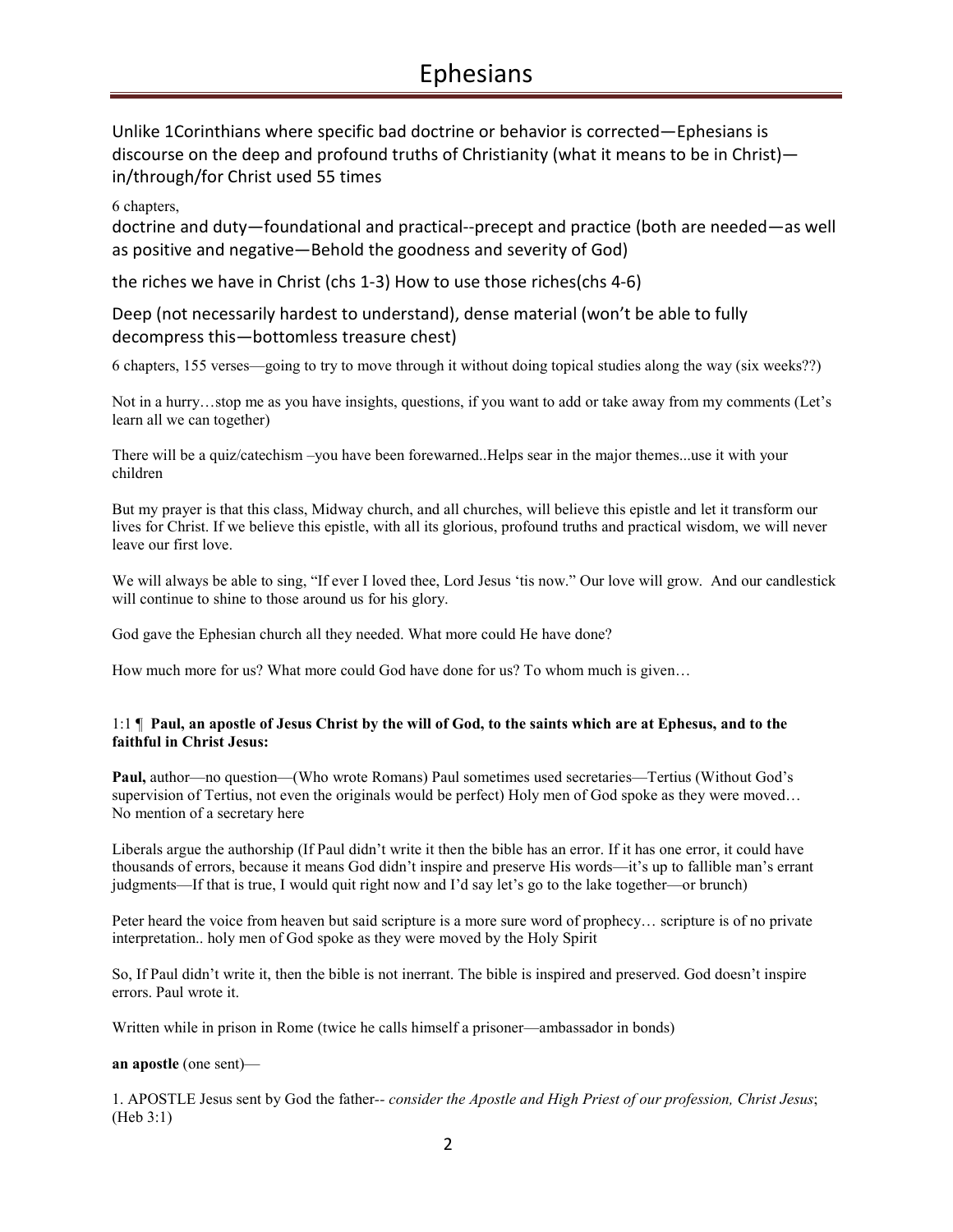2. Apostle (eyewitnesses of Jesus directly commissioned by the Lord to lay the doctrinal foundation of the church, with signs and wonders to confirm the word.

3. apostle (Barnabus and some others)—missionaries sent by the church

Paul talking about an apostle directly commissioned by Jesus Christ (Eye witnesses of Jesus… with signs and wonders)..Same authority as Peter and John…No Pope..Peter "an apostle"

Paul had to work at vindicating his apostleship. Why?

a. used to be an enemy of the gospel

b. he wasn't a follower and eye-witness of Jesus' life and ministry

c. he received the revelation of the mystery of the Jew-Gentile church (seemed to have a better grasp on the new order) corrected Peter

d. Judaizers undermining him at every turn because of his radical message of justification and sanctification apart from the law of Moses

Paul was one born out of due season (on the road to Damascus he saw the Lord Jesus and was specially commissioned to take the gospel to the Gentile world)—RG Lee –the more I read him or about him, he weighs a little more on God's scales to my mind and heart—Perhaps the great warrior of the cross to ever live—incalculable influence on the world….converted from an enemy and blashphemer of the church to it's greatest advocate—hunted and persecuted his entire ministry 2Ti 4:*13 The cloke that I left at Troas with Carpus, when you come, bring with you, and the books, but especially the parchments--*William Tyndale would later say the same as he is imprisoned (English speaking), died in abject poverty, forsaken by many (Demas has forsaken me…), bring the parchments and cloak—his life might seem to be a failure-- but in lands unknown to Paul or his foes, in languages unimaginable, how many millions of minds have poured over the words of this apostle, and found the grace of God. How many reformers found Christ in the writings of Paul. How I have been blessed by this apostle.

An apostle **of Jesus Christ**—Jesus of Nazareth whose name became linked with the title Christ—anointed one, Messiah

an apostle of Jesus Christ **by the will of God.** Not a mama called, Daddy sent preacher. Paul was not selfappointed. There is no question, from his testimony, that God chose him and directly appointed him to the ministry.

*Ga 1:1 Paul, an apostle, (not of men, neither by man, but by Jesus Christ, and God the Father, who raised him from the dead;)* 

As an apostle of Jesus Christ, the words in this epistle carry authority. These are the words of God and we would be wise to love and honor them as the very words of God.

1Th 2:13 For this cause also we thank God without ceasing, because, when you received the word of God which you heard of us, you received it not as the word of men, but as it is in truth, the word of God, which effectually works also in you that believe. (If I say Paul says…I could as easily say God says)

The will of God is an important theme in this epistle: This epistle is a declaration of the will of God for humanity, particularly for the church. If we believe it, this epistle will help us know and do God's will.

**to the saints which are at Ephesus,:** who is the letter to? saints (canonized and venerated dead Christians who did miracles and such? Dead folks don't read letters) No! living, breathing, set apart believers (holy ones, sanctified ones, set apart from sin, dedicated to God). To the saints at Ephesus

62 63 AD (after James, Thess, Corin, Galatians, Romans)

Ephesus was a coastal city on the Meditarranean sea. It's inland now due to silt build-up. It was a strong economic and political power. Harbor city and the center of three trade routes. Many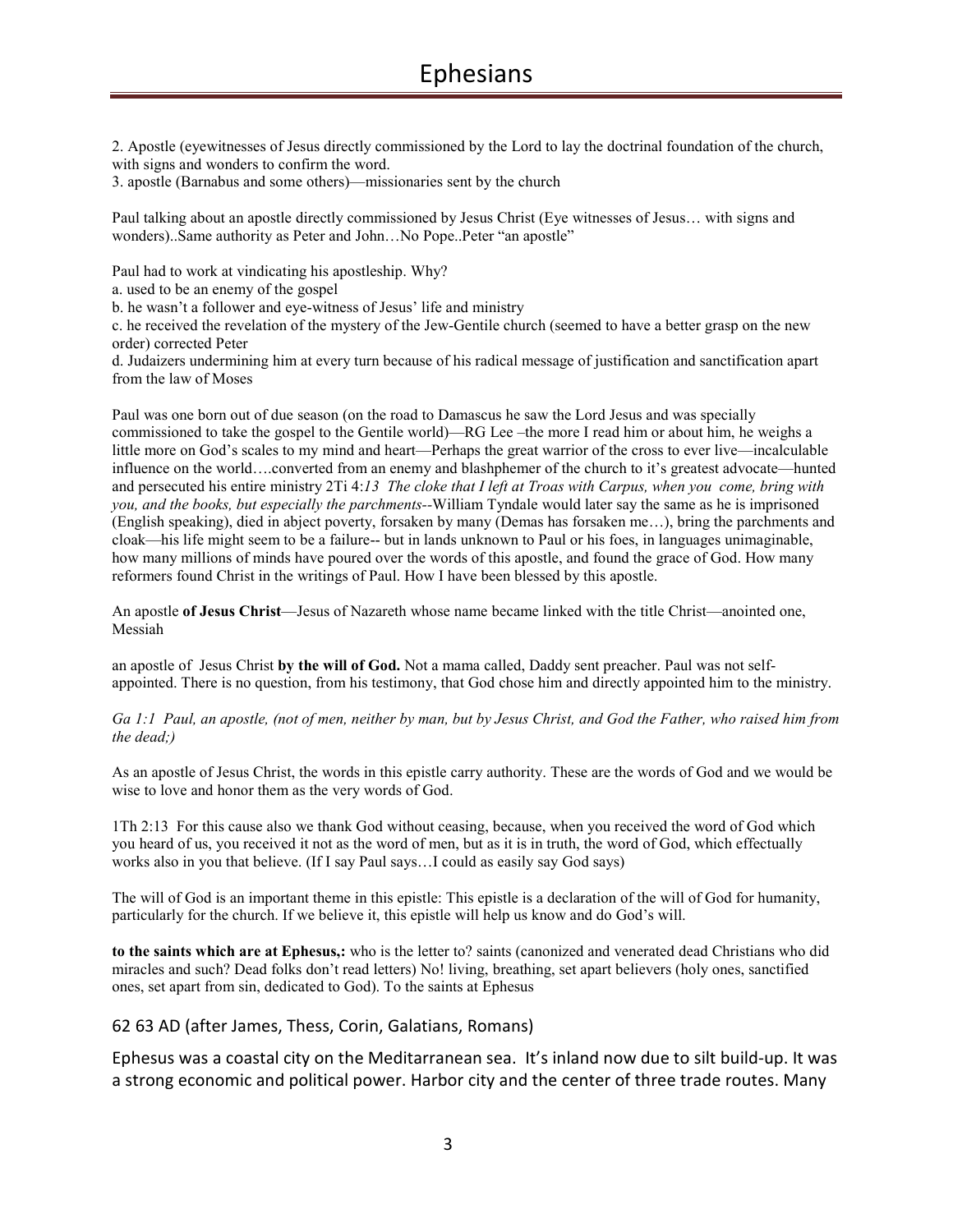cultures represented in Ephesus—this letter was to be distributed widely (strategic in the spread of Christianity)

Ephesus: The chief city of the Roman province of Asia (Acts: home of temple of Diana)

Paul spent about three years there (Acts 19). It is mentioned many times in scripture. It is a very important city in the development of Christianity.

By the time Jesus spoke to seven churches, Ephesus seemed to be doctrinally straight, but was rebuked for leaving their first love—Jesus. It is possible to be as strait as a gun barrel doctrinally and just as empty—Worship God in spirit and truth. On guard for an academic Christianity with no power--the air-conditioned offices with the books and coke machines. Form of godliness but deny the power thereof, from such turn away.

**and to the faithful in Christ Jesus**. Different group? Another adjective for the same group. Could say Ephesian Christians and all faithful Christians elsewhere—not just those living in Ephesus …or those living in the first century. All believers then and now. It is also written to us—If we're the faithful in Christ Jesus).

Saints have faith—christianity is about BELIEVING SOME THINGS… and continuing in faith… steadfast until the end, saints are full of faith

Men and Women of God are people of faith …people of prayer…people of conviction

(impressing the wise according to the world, gaining credibility by compromising the word won't get us anywhere, because we lose the power of God-he removes the lampstand)

It's impossible to please God without faith..increase our faith… the saints are more concerned with pleasing God (with faith) than looking smart to the world

The wisdom of this world is foolishness with God

1Co 1:27 But God has chosen the foolish things of the world to confound the wise; and God has chosen the weak things of the world to confound the things which are mighty;

1:2 **Grace be to you, and peace, from God our Father, and from the Lord Jesus Christ**. Lots of apostolic letters have this kind of salutation. Salutation that brings blessings from God the father and Jesus.

Deity of Christ. – no from Peter (peter has no grace and peace to give—but Jesus does)

The law came by Moses but grace and truth came by Jesus My peace I give unto you.. not as the world gives

Grace and peace are good things. God wants good things for us (he that spared not his own son…if ye being evil..ask him for good things). The bible brings good news (gospel) but it calls sinners to be honest with God and themselves (undeserving enemies of God)

Satan's deception: Can't eat of every tree? God is not good. This Bible stuff will mess your life up. Don't get carried away with this stuff. (Ephesians being filled with all his fullness). He calls Good evil and evil good. Media – Chritians (no Muslims) are the hateful, intolerant bigots.. spirit of Antichrist that has been around since John wrote his epistles (since he showed u in the garden in Gen 3... Now the serpent was more subtle...change in the music)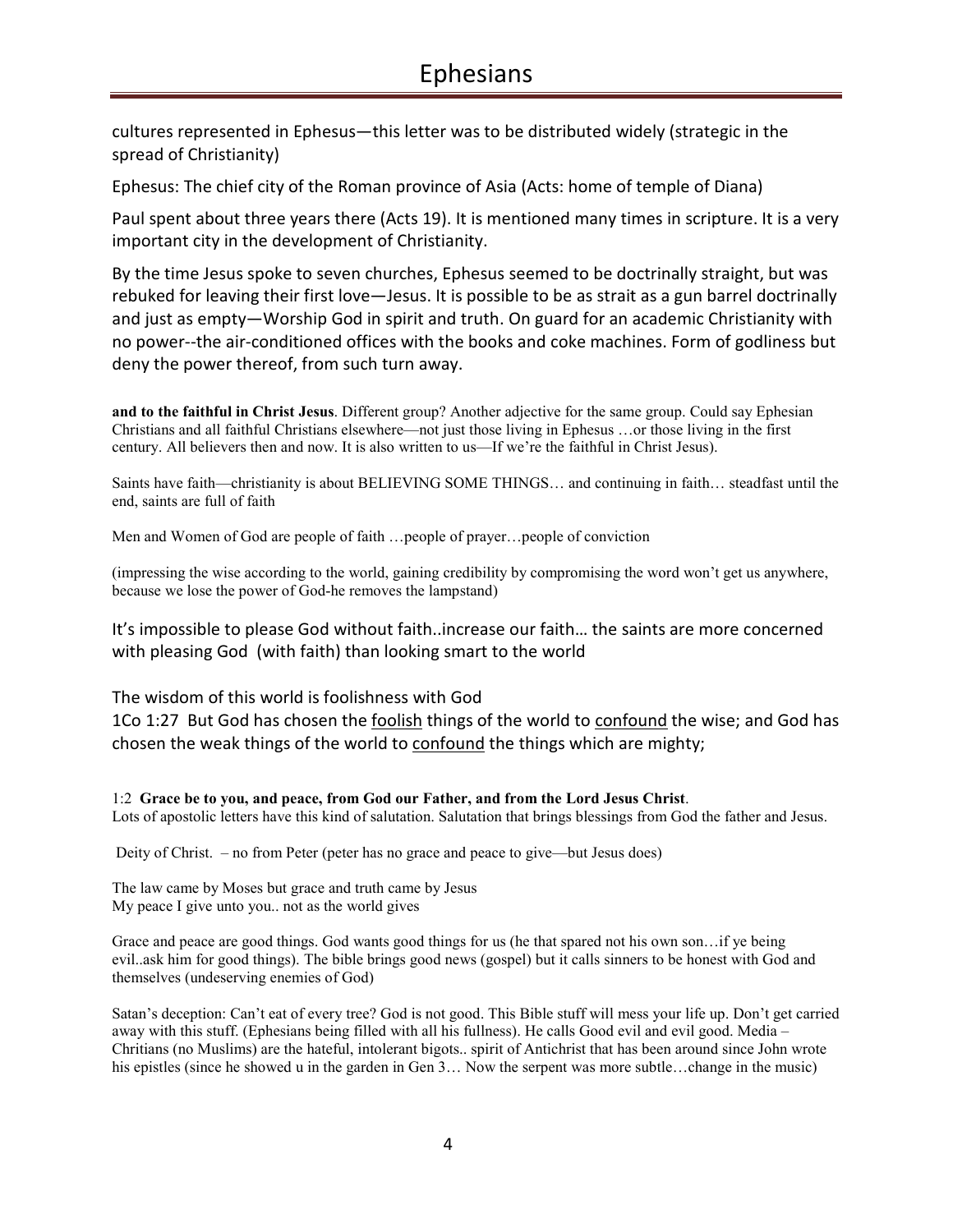When you believe God is good, we can believe that living for his glory (self denial and cross bearing) is best for s in the long run

Grace for the undeserving Peace for the warring

If you believe you are deserving, you don't need grace—give me what I got coming to me If you don't believe you're a sinner at war with God, you don't need peace with God

People think everything is hunky dory—it's not even hunky—we're enemies with God before being reconciled— Eph ch 2

In this benediction, grace and peace for those already Christians. Do we still need grace and peace? Grace that teaches us to live soberly….peace of God that passes all understanding (keeps our heart)

We still need repentance (self judgment), faith, submission, and humility (these very requirements for entrance into the family are needed throughout our lives

When people doubt their salvation, instead of being so concerned whether they are or not, I encourage them to repent and trust Jesus with all their heart

We'll learn more about the grace and peace God has for us as this epistle unfolds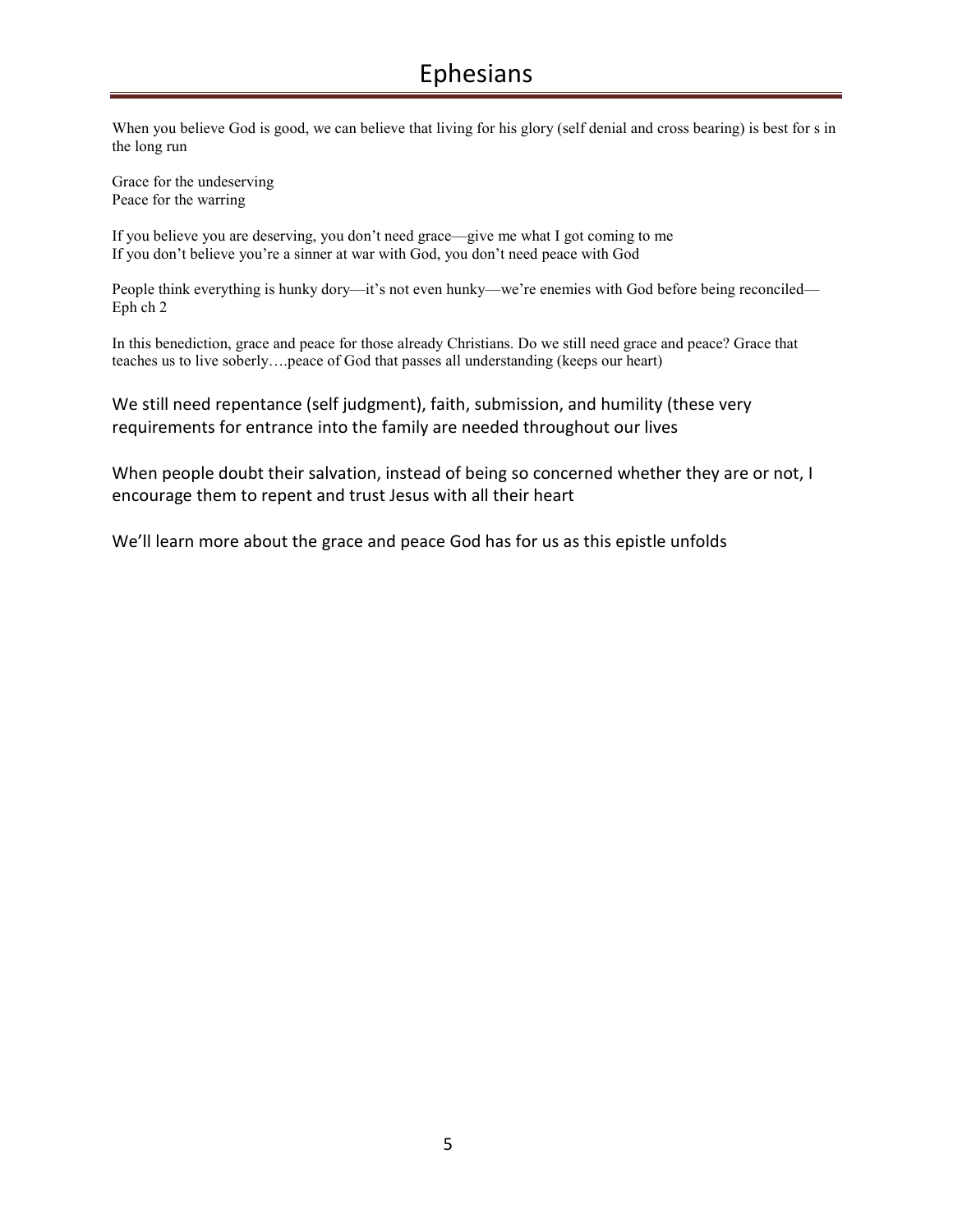Read through verse 14

As if we're just listening in on Paul's private worship time—given as a praise (doxology)

3 **Blessed be the God and Father of our Lord Jesus Christ,** (a praise akin to praises in Psalms "Blessed the Lord, oh my soul"—New Covenant doxology: God and Father of Jesus (unique way in which Jesus is God's son—in eternity past and in the virgin birth)

God has a Son. He's a proud Father. Never been a prouder Father. Jesus said that he did all things which pleased the Father—Father said "This is my beloved son in whom I am well pleased." There is this honor and love and delight within the Godhead—One god, three persons, The father, son, and holy spirit, having attributes that only God has and acting in unity doing things that only God can do.

By the way, if God almighty is pleased with Jesus, I have no complaints. I've disappointed myself. Everybody will disappoint you at times. Not Jesus. We have no right to be ashamed of Jesus.

So many Christian haters today. As in the apostles' day. a spirit of Antichrist .

**who has blessed us with all spiritual blessings in heavenly places in Christ:** This God has blessed us (faithful in Christ) with all spiritual blessings. He's not held back anything good from us. This epistle is about these spiritual blessings.

 Blessings in heavenly places. These blessings are from another world. The earth has nothing like it to offer. How many of you have tried to find fulfillment from he world? How did it go? "do things the world's way, get world's results".

Blessings from heaven.. and they're spiritual blessings (blessings the Spirit of God bestows—the work of the Spirit)

Materially, physically we're not all blessed the same—but all spiritual blessings are for all believers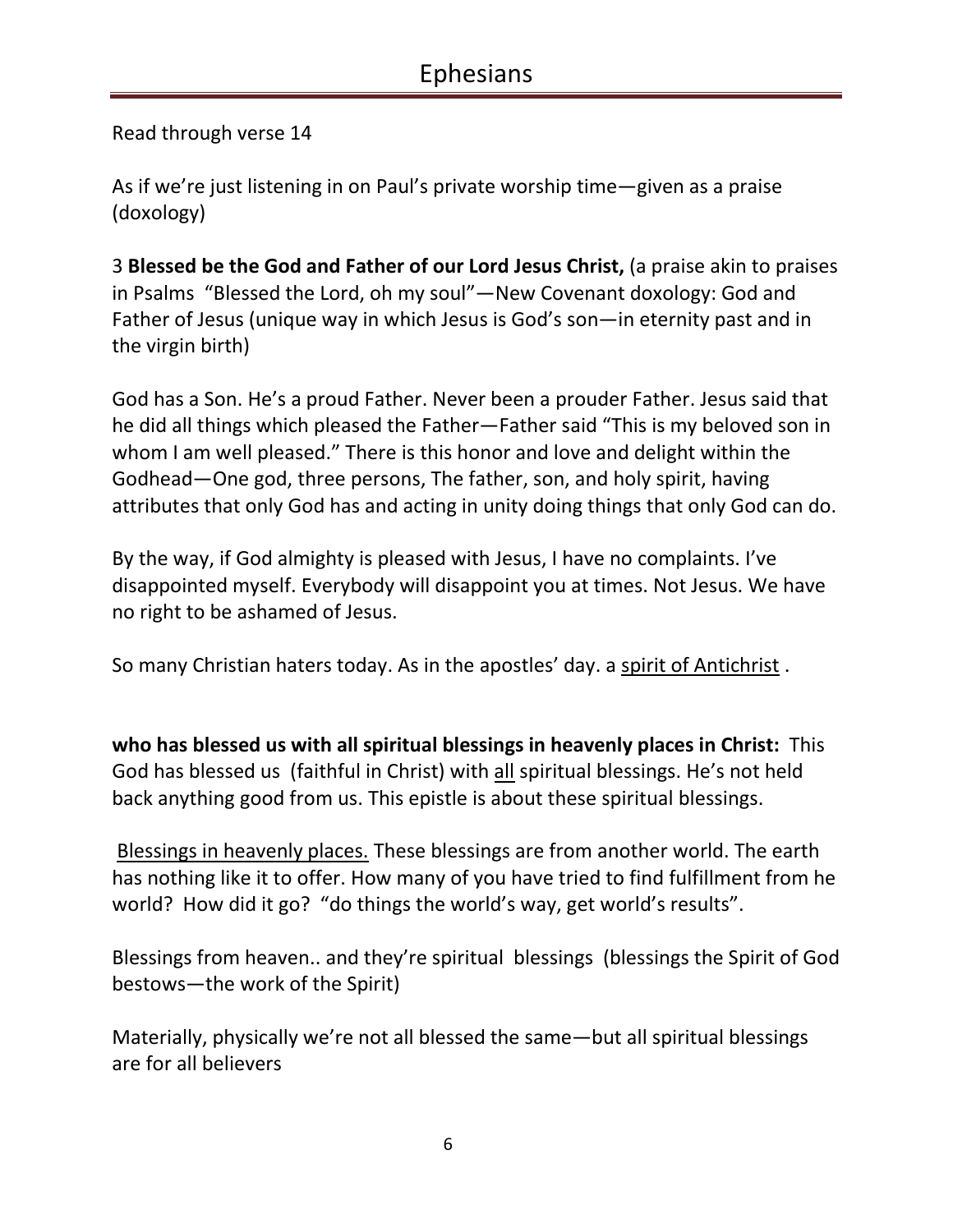Heavenly places (divine realm) is the place of

1) all spiritual blessings (1:3) where our resources are 2) Christ's sovereign dominion at the Father's right hand

(1:19)

3) Our union and communion with him (2:6) (we're

seated there already)

**in Christ**—these heavenly spiritual blessings (riches) are not in a bank—but in a person—and that person is Christ. The only way to experience these blessings is to be IN CHRIST.

To be in Christ is to be in spiritual, saving union with Christ

We bless (praise—to speak good of—our words) Him because he has blessed (does good to us—his deeds) to us.

Marvelous truth: All Our blessings are in Christ—We are secure as Christ—We have what he has--Rom 8 joint heir with Christ. He is our brother (Heb 2; Rom 8). We have the same Father. We are as rich as he is. (Predestinated unto adoption)

All that is Jesus' is ours

His election is our election His position is our position His possessions are our possessions His inheritance is our inheritance His privilege is our privilege His access to the Father is our access to the Father (no priest class in the New Testament) His righteousness is our righteousness His practice is our practice (we are his body in the world—we are Jesus manifest in the world)

Where he is, I am What he has, I have What he does, I do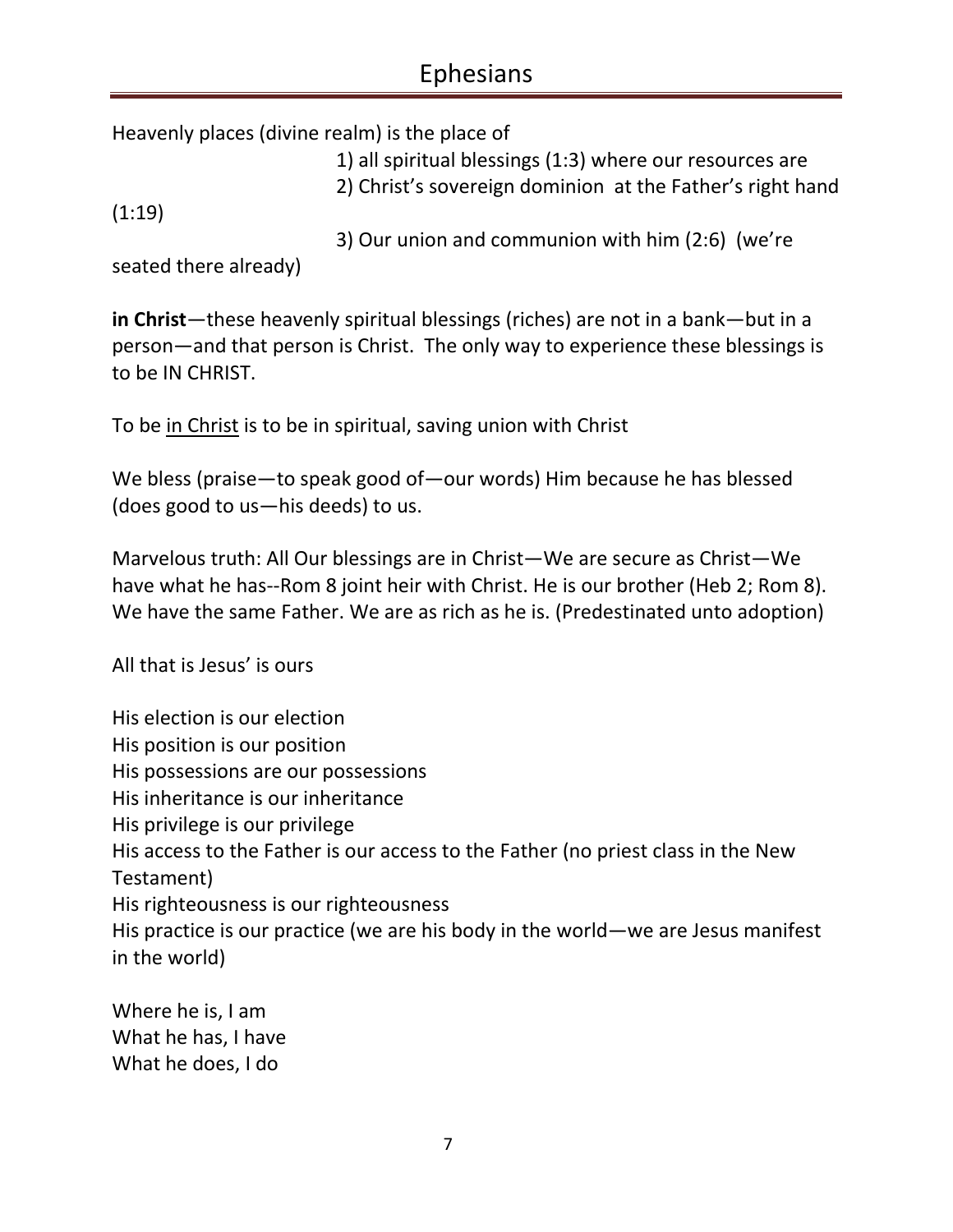Let's look at God's eternal plan In the past; election In the present: redemption In the future: inheritance

Verse :4 election

See what these verses say

Make some statements about election (that we all can rejoice in)

Look briefly at four different explanations of election (where we differ)

Talk a little about our approach to the subject

### 4 **According as he has chosen us in him before the foundation of the world, that we should be holy and without blame before him in love:**

He (who? God the father) has chosen us (Who? the faithful in Christ. Those who've trusted Christ v.11) (when? before the foundation of the world). (2Tim 1:9--a Pre-creation choice)

We're blessed in accordance with God choosing us (No choosing –no blessings) Our thanksgiving starts with thanking God for choosing us—We didn't deserve his blessings. He wasn't obligated to bless us. But out of his infinite love (the riches of his grace), he's blessed us

The chosen = the elect = believers = faithful

We didn't exist before the world began. So election is in accordance with foreknowledge (1Pet 1:2; Rom 8). (God knew us beforehand. He knew us before we existed).

What are some things that happened before the foundation of the world?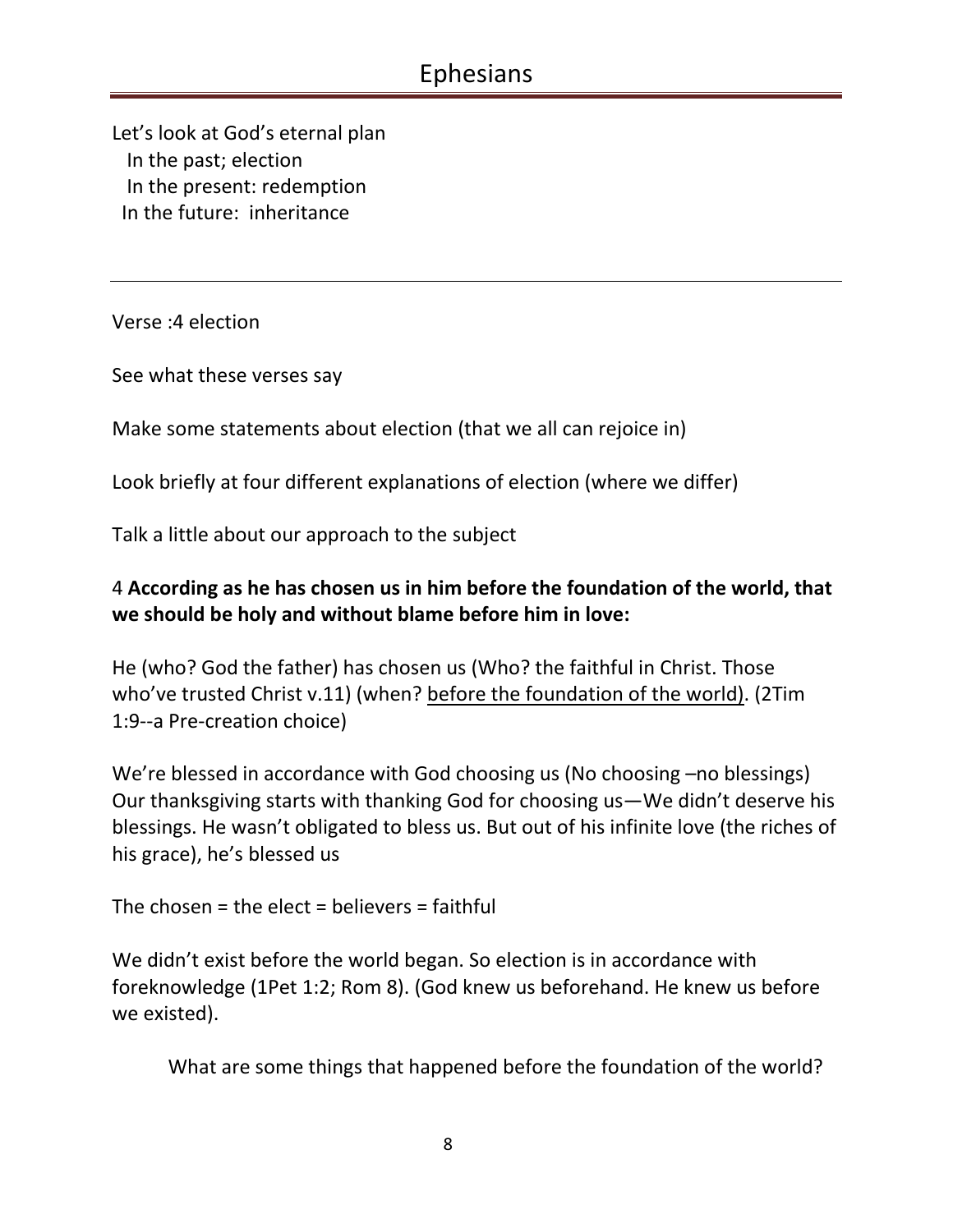The father loved the son Joh 17:24 Father, I will that they also, whom you have given me, be with me where I am; that they may behold my glory, which you have given me: for you loved me before the foundation of the world.

Christ was a lamb slain (1Pet and Rev) no afterthought—Christianity oldest religion =no revision of paganism—before there were pagans.

We were chosen

What is the God's purpose: chosen for what? Cannot assume. *John 6:70 Jesus answered them, Have I not chosen you twelve, and one of you is a devil?* Judas was chosen for apostleship—not for eternal salvation

Chosen to be holy and without blame before him (at his coming when we stand before him)

holy different (separate)

blameless (perfect, without blemish, [like Jesus] no one can blame us)

Be ye holy as I am holy (Peter reiterates the Old Testament passage)

1Co 1:8 Who shall also confirm you unto the end, that ye may be blameless in the day of our Lord Jesus Christ.

1Th 5:23 And the very God of peace sanctify you wholly; and I pray God your whole spirit and soul and body be preserved blameless unto the coming of our Lord Jesus Christ.

Positionally holy and righteous already (imputed), practically growing toward perfection (completed at his coming) (redemption of our body).

A. God purposed to save some sinners before the world began to make them holy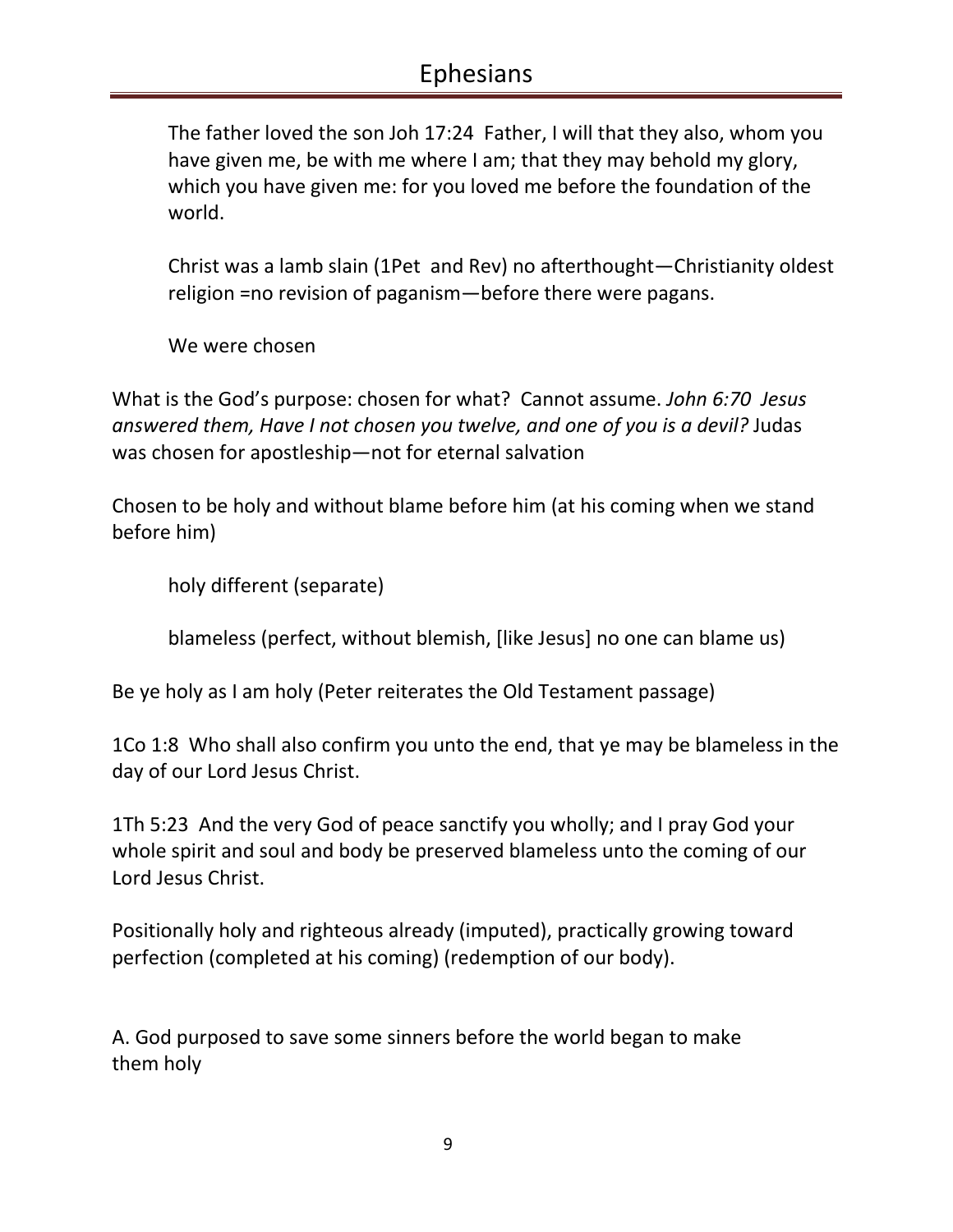Chose us in Christ.

Notice what it does not say: Chose us "to be in Christ" Chose us "because we are in Christ"

Both add to the text

I said earlier, What Jesus has, we have

Here is a truth: Jesus is God's precious, beloved, chosen, elect One;

What Jesus has, we have

We are chosen because he is chosen. We're elect because Jesus is God's elect one

1. Jesus, God's precious, chosen, elect One

*1 Pet 1:18 Forasmuch as you know that ye were not redeemed with corruptible things, as silver and gold, from your vain conversation received by tradition from your fathers;* 

*19 But with the precious blood of Christ, as of a lamb without blemish and without spot:* 

*20 Who verily was foreordained before the foundation of the world, but was manifest in these last times for you,* **(the cross was no afterthought. We're in the last times)….** 

*2:4 ¶ To whom coming, as unto a living stone, disallowed indeed of men, but chosen of God, and precious,* 

*5 You also, as lively stones* **(like Jesus)** *, are built up a spiritual house, a holy priesthood* **(priesthood of all believers***), to offer up spiritual sacrifices, acceptable to God by Jesus Christ.* **(the fruit of our lips—we bless him)** 

*6 Wherefore also it is contained in the scripture, Behold, I lay in Sion a chief corner stone, elect, precious: and he that believeth on him shall not be confounded.*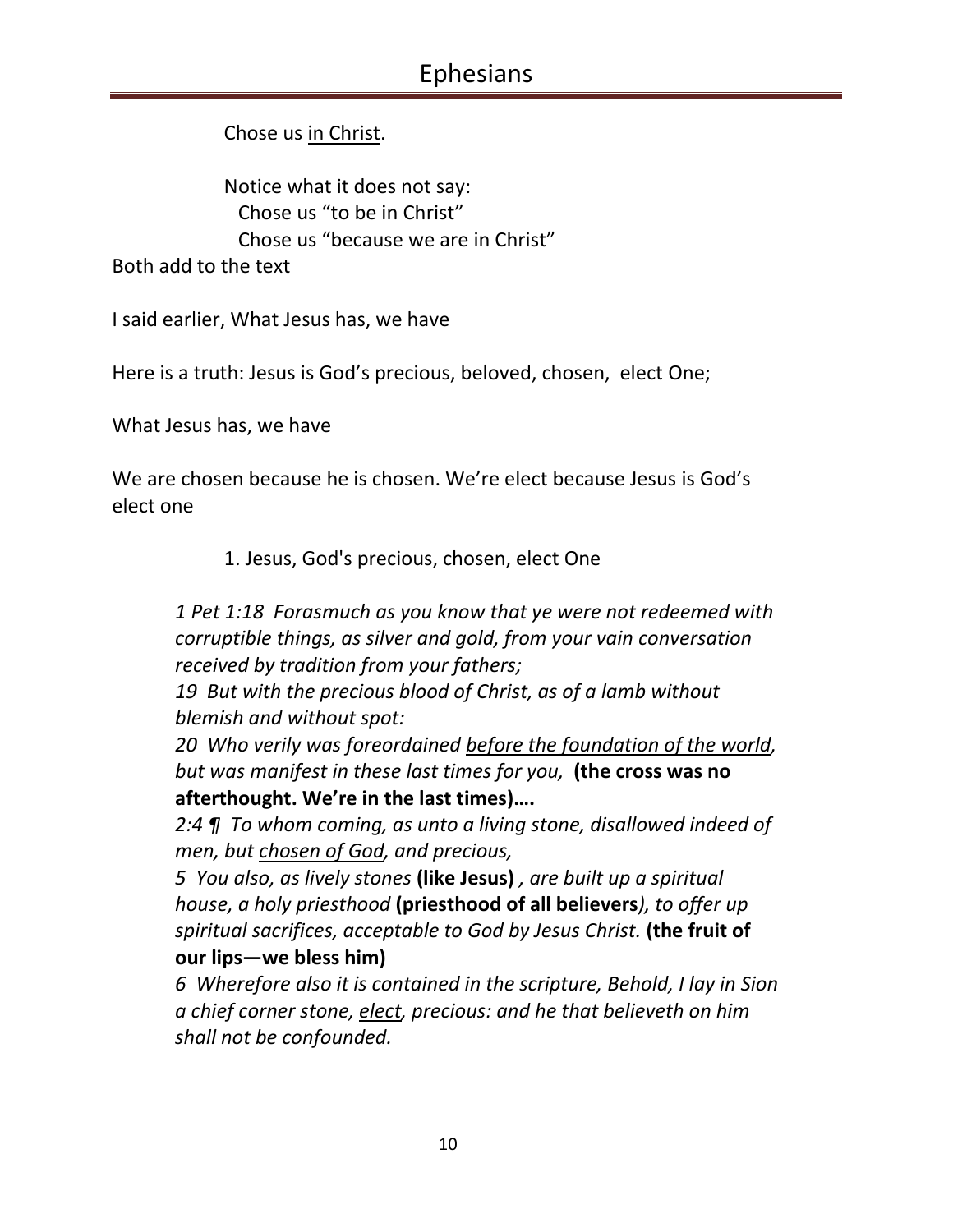- 2. God chose us in Christ before the world began (Eph 1:4; 2Tim 1:9; Matt 25:34), Christ himself being foreordained to be a lamb slain before the world began (1Pet 1:18-2:6; Rev 13:8)
- Eternal election doesn't start with us, and then Christ becomes the means to accomplish that purpose. It starts and ends with Christ.
- "Election is grounded in God's grace--in Christ's sacrifice planned before the world began
- 3. Election is in accordance with God's foreknowledge (Rom 8:29-33; 1Pet 1:2)
- The word (prognosisis or progonosko) is used 7 times (twice in reference to our salvation) It is foreknowledge of persons (Rom 8:29; 11:2; 1Pet 1:20; acts 26:5) or of things (acts 2:23; 2Pet 3:17)
- Different meanings of the word, it is debated. But I would be willing to say
- God chose us in accordance with his wise planning, knowledge of us, and love for us before the world began. Election involves God's preplanning, prescience, and forelove)

In love God acknowledged us as His

 4. God chose us to salvation in Christ *through belief* in the truth of Christ (2Thes 2:13)

God has mercy on whomever he pleases. And it pleases him to show mercy to those who trust in Jesus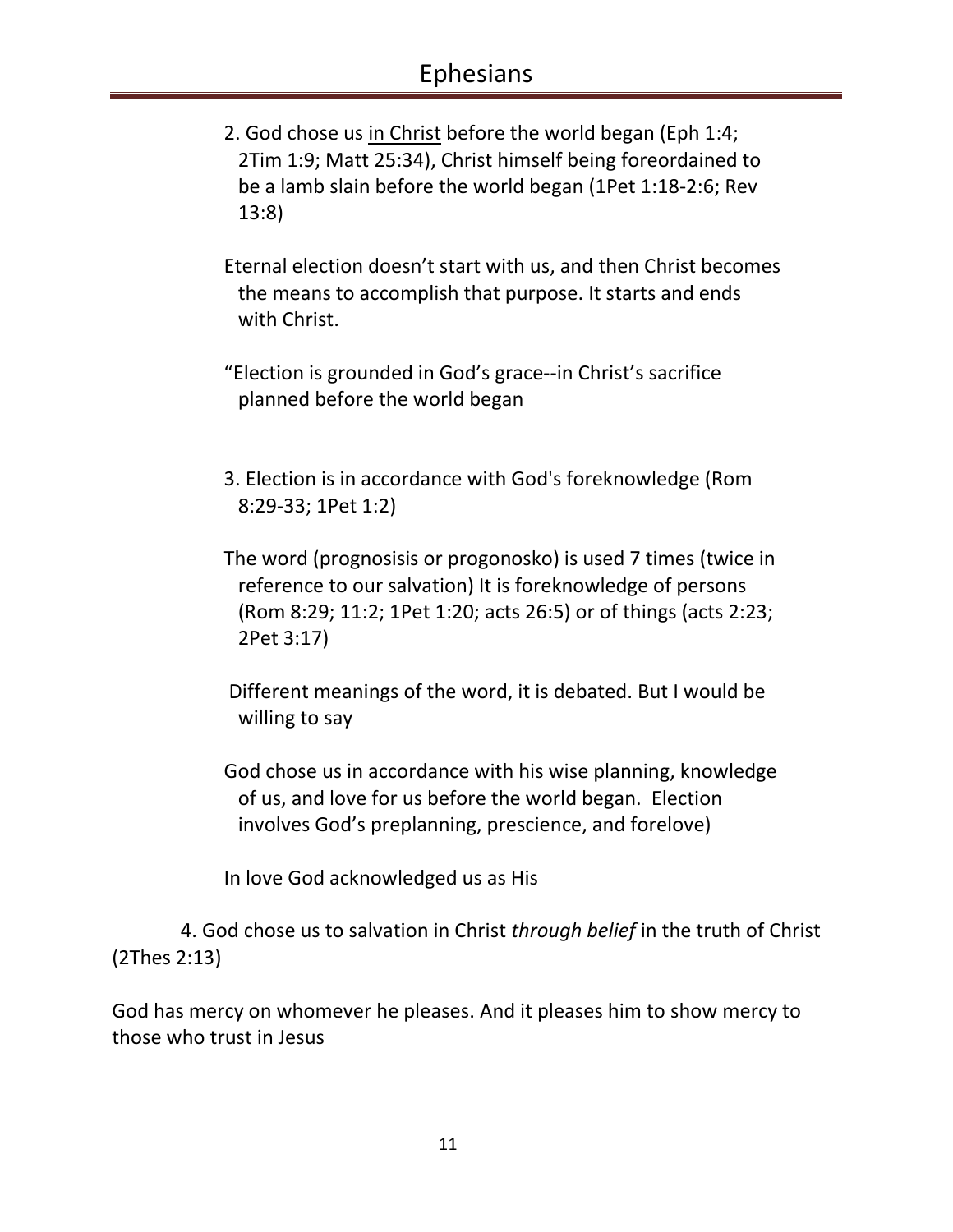God's plan was to save only those who believe. What must I do to be saved? "Believe … (

No one is saved until they believe.

- a. God *gave* spiritual blessings *before the world began* for the benefit of the elect==those who would believe in Christ
- b. We *received* these blessings and were saved *in time after* hearing and believing the gospel
- c. Before faith, we Gentiles are described as being in Adam, enemies of God, dead in trespasses and sins, by nature the children of wrath, without Christ, being aliens from the commonwealth of Israel, and strangers from the covenants of promise, having no hope, without God in the world, and afar off

10. 2Thes 2:13 a. Eph 1:1-4, 11-13; 2Tim 1:9 **b**. Jn 5:24; 2:11-13; Col 1:21; Gal 3:26-28 c. Rom 5:10; 1Cor 15:22; Eph 2:1-13; Col 1:21

Chosen before the world began. Saved when we believed.

Before the world began, God chose out of humanity a people (in Christ) to be holy (like Christ). God foreordained spiritual blessings for these people before the world began. The elect receive these blessings in time when they are saved by grace through faith after hearing the word.

This is the essence of the doctrine of election found here in Ephesians

God had a master plan to make us holy (conformed to the image of his son) and that is the reason we can have assurance of a glorious future with him. And nothing or no one can thwart God's purposes

All Christians should rejoice in this glorious truth of election It is by election we were chosen to be holy, and as a result we are *positionally* holy and one day will be *practically* holy (no more sin; no more sin dwelling in me; no more carrying around this corpse; body of death that wars with the Spirit; no more having to die to self daily; whatever we want to do will be right—no more enemies (world flesh devil) we will be holy as He is holy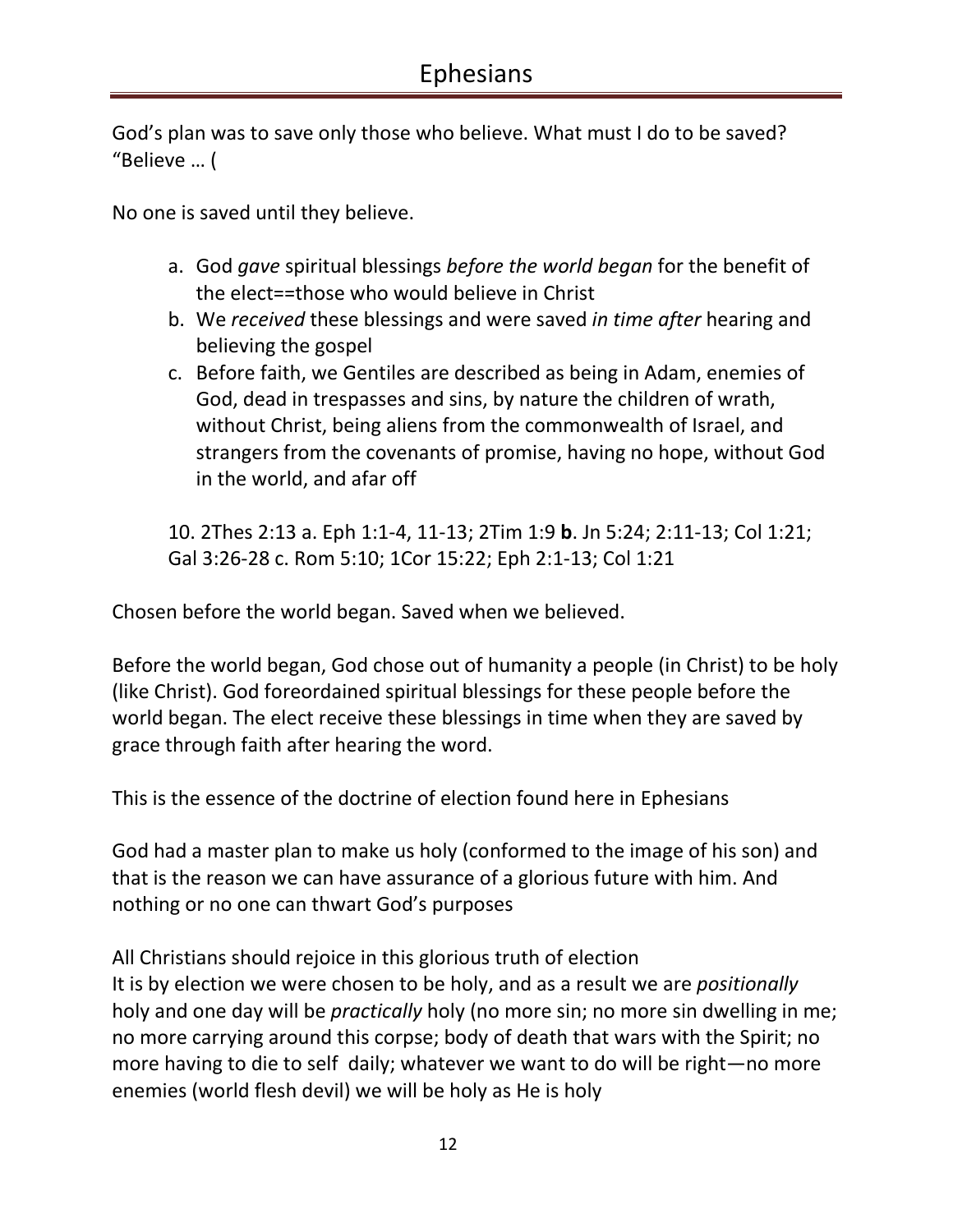Digging in one layer deeper, Christians divide over the meaning of this doctrine.

I'm not going to go through it (we've done it before), but I have mapped out two of the most common views of election/salvation/faith and have tried to pinpoint the exact areas of disagreement. And while we have so much in common, the differences are substantial (and in some points, there is no middle ground, we are saying opposite things).

Quickly, Four views of election I have looked at (more, and variations on these four, so your view may different or a mixture). It helps us to see other views than our own.

### **3 of these views will be election unto salvation, one will not 3 of these views will be individual election, one will be corporate 3 of these views will be election that leaves contingincies for sinners, one will not**

### **Individual Election is not unto salvation**

**According as he has chosen us in him before the foundation of the world, that we should be holy and without blame before him in love:** Saved people were individually chosen to be holy and without blame (not to be saved) . We were chosen "in Christ" (by virtue of God placing us in Christ in time)—*Sinners* were not chosen "*to be* in Christ", but rather *Christians* were chosen to be holy and without blame unto the coming of Jesus—predestinated to be conformed to the image of Jesus Christ.

### **Corporate Election**

**According as he has chosen us in him before the foundation of the world, that we should be holy and without blame before him in love:** Those in the church ("us" corporately) were chosen to salvation and holiness. The good news of salvation is a bonafide offer of salvation to all who hear it. God loves all people and Christ died for all people. Thus the gospel (good news) applies to all people. Whosoever believes becomes a part of the chosen corporate body (i.e., the church) which was chosen before the world began. God corporately chose all those who freely believe in Jesus.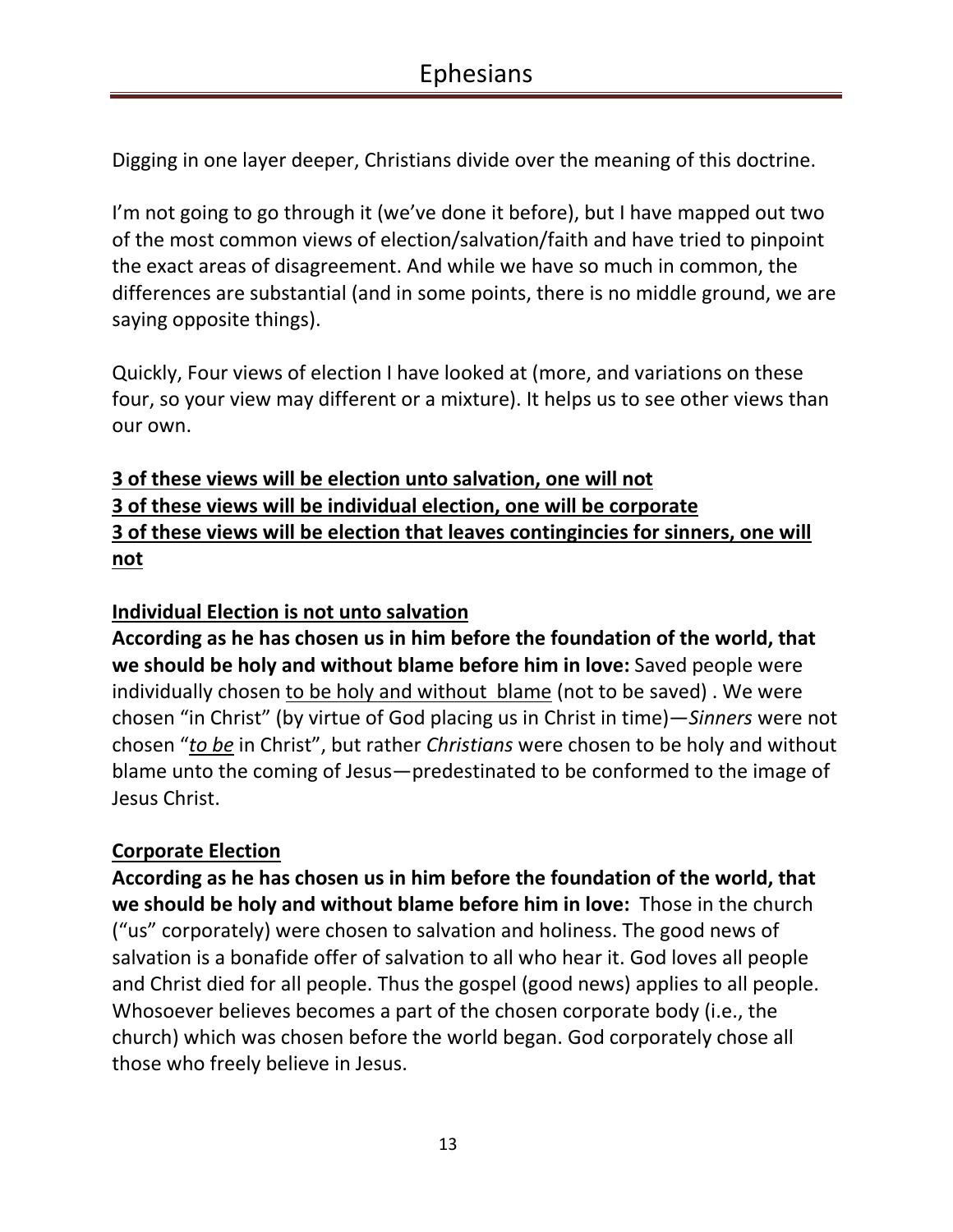**Individual Election incorporates God's consideration of individuals' faith According as he has chosen us in him before the foundation of the world, that we should be holy and without blame before him in love:** Believers are elect according to the foreknowledge of God (1Pet 1:2; Rom 8:29). God chose *to salvation* and holiness those he foreknew as being in Christ. God chose individuals to salvation through faith. God chose those He foreknew/foreloved *as believers*. God knew who would believe and who would not. The good news of salvation is a bonafide offer of salvation to all who hear it. God loves all people and Christ died for all people. Thus the gospel (good news) applies to all people. Individuals are free to receive or reject it.

Individual election does not **incorporate any consideration of individuals' faith According as he has chosen us in him before the foundation of the world, that we should be holy and without blame before him in love:** God chose for salvation and holiness those individuals he wanted to save and bypassed for salvation those he did not want to save. God's election did not incorporate anything individuals would do or choose (Rom 9). Rather, God predetermined the choices of all individuals regarding saving faith in accordance with His electing forelove. The elect, whom he foreloved, must receive salvation. The non-elect, whom he did not forelove, must reject salvation. Christ therefore only died for the elect and God draws only the elect to salvation. The gospel is preached to all people as a means of calling out the elect to salvation.

I don't think the words in Ephesians settle it. If I read Ephesians only, I think all four of these views could work. I think other verses are more pertinent in deciding these four views

All Bible-believing Christians believe in the sovereignty of God, the love of God, the hatred of God, the Justice and Equality of God…but how we view election and predestination can greatly shape how we view these attributes of God

Or perhaps it is our God-view (how we view the character and nature of God from other scriptures or our own experience) that shapes how we interpret election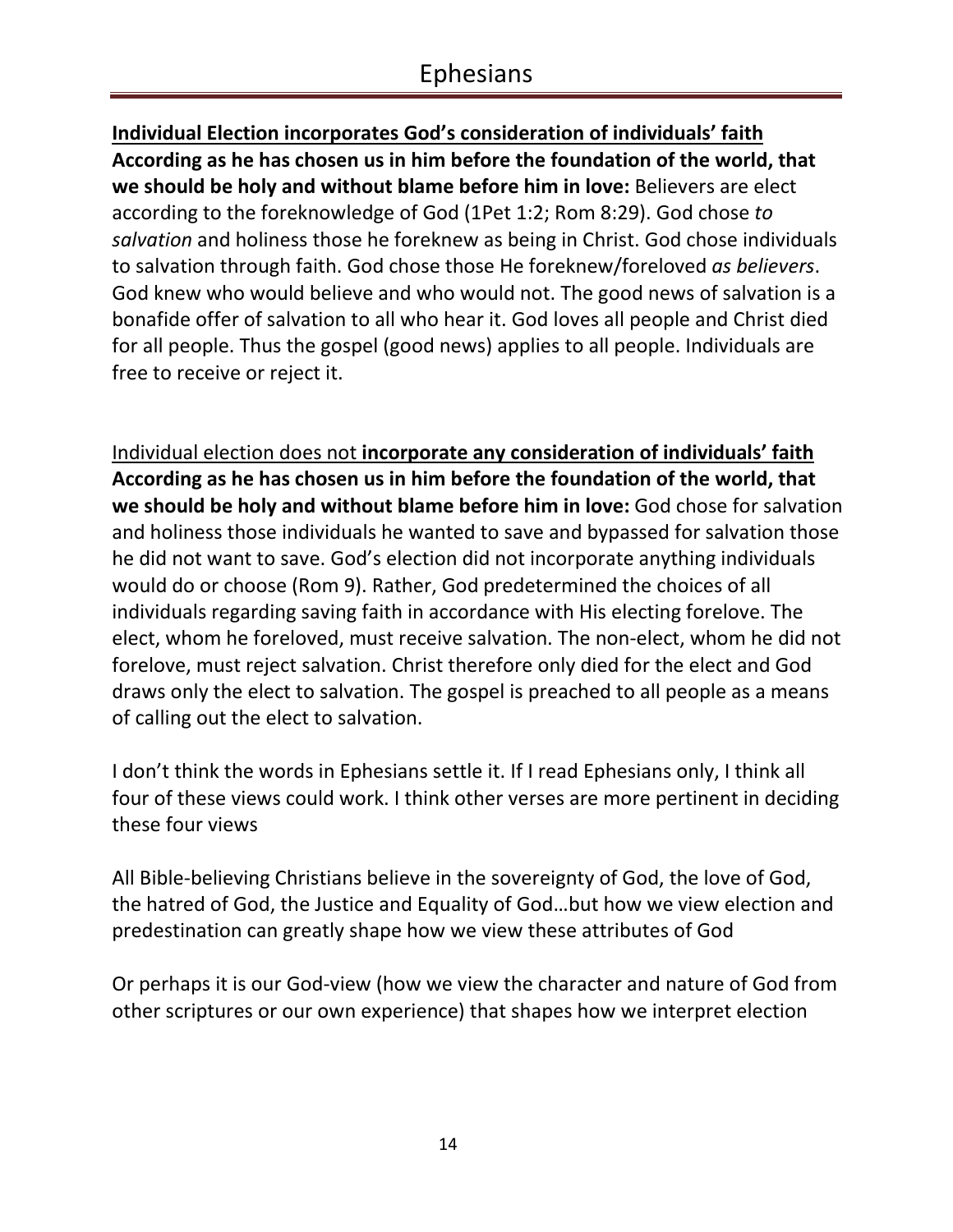This also intersects with and impacts our view of salvation, reprobation, damnation, faith, free will, drawing, regeneration, and the purpose and scope of the gospel

Important. Not trivial—So I don't think we can ignore it. But it is difficult (lots of verses). All these views have scriptural difficulties (if you think any of these four views are without a problem, I want to talk with you offline—either you're not reading widely enough or you've studied this enough to explain how to solve these problems to me).

The strength of an interpretation is not in whether or not you can string some verses together to teach that view. (JWs can take verses on the humanity of Christ and make a convincing argument that Jesus is not God—he's the son of God (had a body, one place at a time, didn't know the day or the hour of his coming, "my Father is greater than me", he died, etc.), **The strength of an interpretation is how it holds up under the scrutiny of all the verses pertaining to the subject. How well does it harmonize all scripture?** (For JWs, start looking at 1Tim 3:16; John 1:1, Acts 20:28; Heb 1: Col 1, etc, etc.), to deny the deity of Jesus becomes unthinkable. So you have to acknowledge both the humanity and deity of Jesus.

Be patient, Be courteous, Be studious, Be open minded to all scriptures, Let's not take the easy way out and (confirmation bias) read only the side you already agree with to confirm your current beliefs (that is like JWs). Let's read broadly. Know the arguments well, identify the strengths and weaknesses of all the views, See if there is a way around those problems or if the problems make the position untenable, discuss it with those who can discuss it in a Christlike way, convince or be convinced, follow the truth wherever it leads.

Always going back to the word (chapter and verse for every conclusion)

Questions or comments before we move on?

Do you want to be sure of your election? Work hard to add some things to your faith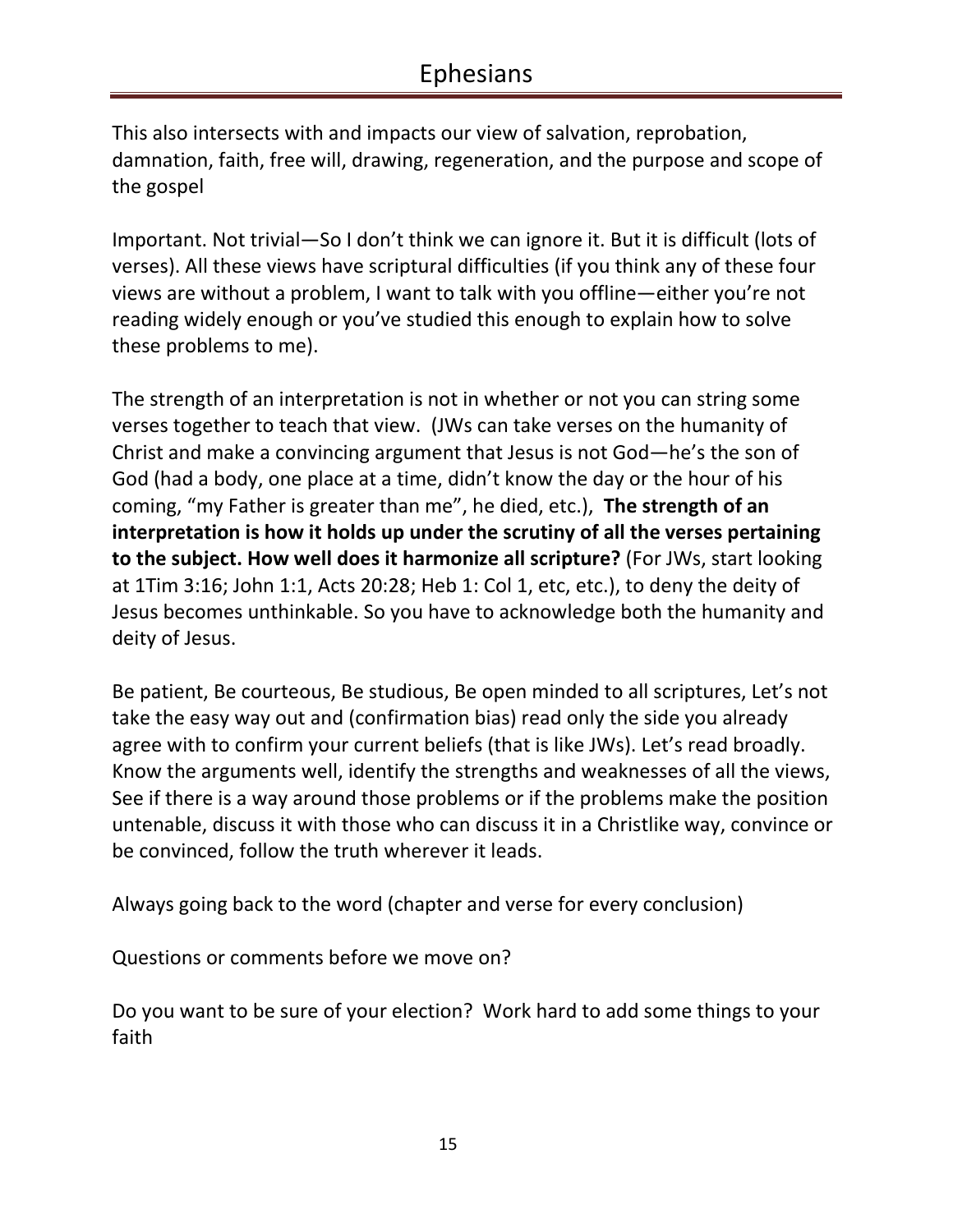*2Pet 1:1 ¶ Simon Peter, a servant and an apostle of Jesus Christ, to them that have obtained like precious faith with us through the righteousness of God and our Saviour Jesus Christ:* 

*2 Grace and peace be multiplied unto you through the knowledge of God, and of Jesus our Lord,* 

*3 According as his divine power has given unto us all things that pertain unto life and godliness, through the knowledge of him that has called us to glory and virtue:* 

*4 Whereby are given unto us exceeding great and precious promises: that by these you might be partakers of the divine nature, having escaped the corruption that is in the world through lust.* 

*5 ¶ And beside this, giving all diligence, add to your faith virtue; and to virtue knowledge;* 

*6 And to knowledge temperance; and to temperance patience; and to patience godliness;* 

*7 And to godliness brotherly kindness; and to brotherly kindness charity.* 

*8 For if these things be in you, and abound, they make you that you shall neither be barren nor unfruitful in the knowledge of our Lord Jesus Christ.* 

*9 But he that lacks these things is blind, and cannot see afar off, and has forgotten that he was purged from his old sins.* 

*10 Wherefore the rather, brethren, give diligence to make your calling and election sure: for if you do these things, ye shall never fall:* 

*11 For so an entrance shall be ministered unto you abundantly into the everlasting kingdom of our Lord and Saviour Jesus Christ.* 

**Election** 

All believe election is pre-creation (Eph 1:4; 2Tim 1:9; Matt 25:34). Calvinists believe election is individual and unconditional (Jn 6:35-45; 10:25-27: Acts 13:48; Rom 8:29; 9:11-21; Eph 1:4-5; Rom 9:11-13,16). Non-Calvinists believe election is corporate (1Pet 2:6; Eph 1:4-5; 1Pet 2:8-9; Eph 5:27; Rom 9:30-32; 11:16) and/or individual in accordance with foreknowledge of the elect which encompasses their free choices (1Peter 1:2; Romans 8:29)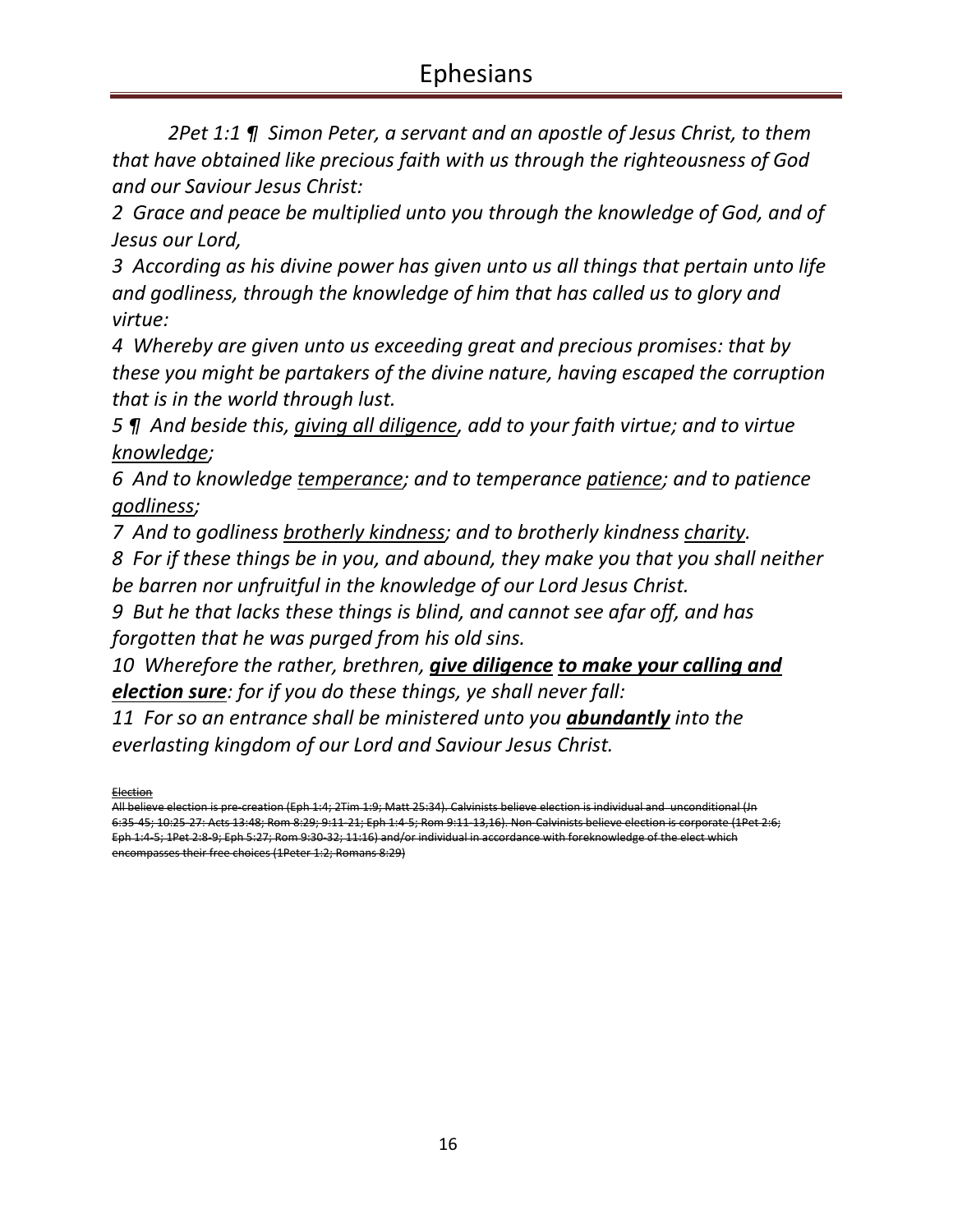1:1 ¶ **Paul, an apostle of Jesus Christ by the will of God, to the saints which are at Ephesus, and to the faithful in Christ Jesus:**

1:2 **Grace be to you, and peace, from God our Father, and from the Lord Jesus Christ**.

3 **Blessed be the God and Father of our Lord Jesus Christ, who has blessed us with all spiritual blessings in heavenly places in Christ:**

4 **According as he has chosen us in him before the foundation of the world, that we should be holy and without blame before him in love:**

**5 Having predestinated us to the adoption of children by Jesus Christ to himself, according to the good pleasure of his will,** 

Predestinated--Fixed our destiny ahead of time—what were we predestinated unto-- to be adopted as children.

We weren't always his children, (children of wrath) but God had a plan to adopt us.

Look Ro 8:29 For whom he did foreknow, he also did predestinate to be conformed to the image of his Son, that he might be the firstborn among many brethren.

Adoption and conformance (sounds like holy and without blame)—

According with his foreknowledge of us, he chose us in Christ (grounded in Christ's election—what he has, we have) to be holy and blameless

and predestinated us to adoption of children (full status as children—brothers of Jesus—what he has, we have) and conformance to his image

Why? It pleased him to do it Pleased the Lord to adopt us, Isa 53 …it pleased the Lord to bruise Christ.

God didn't want Jesus to be an only child—Jesus be the firstborn among many brethren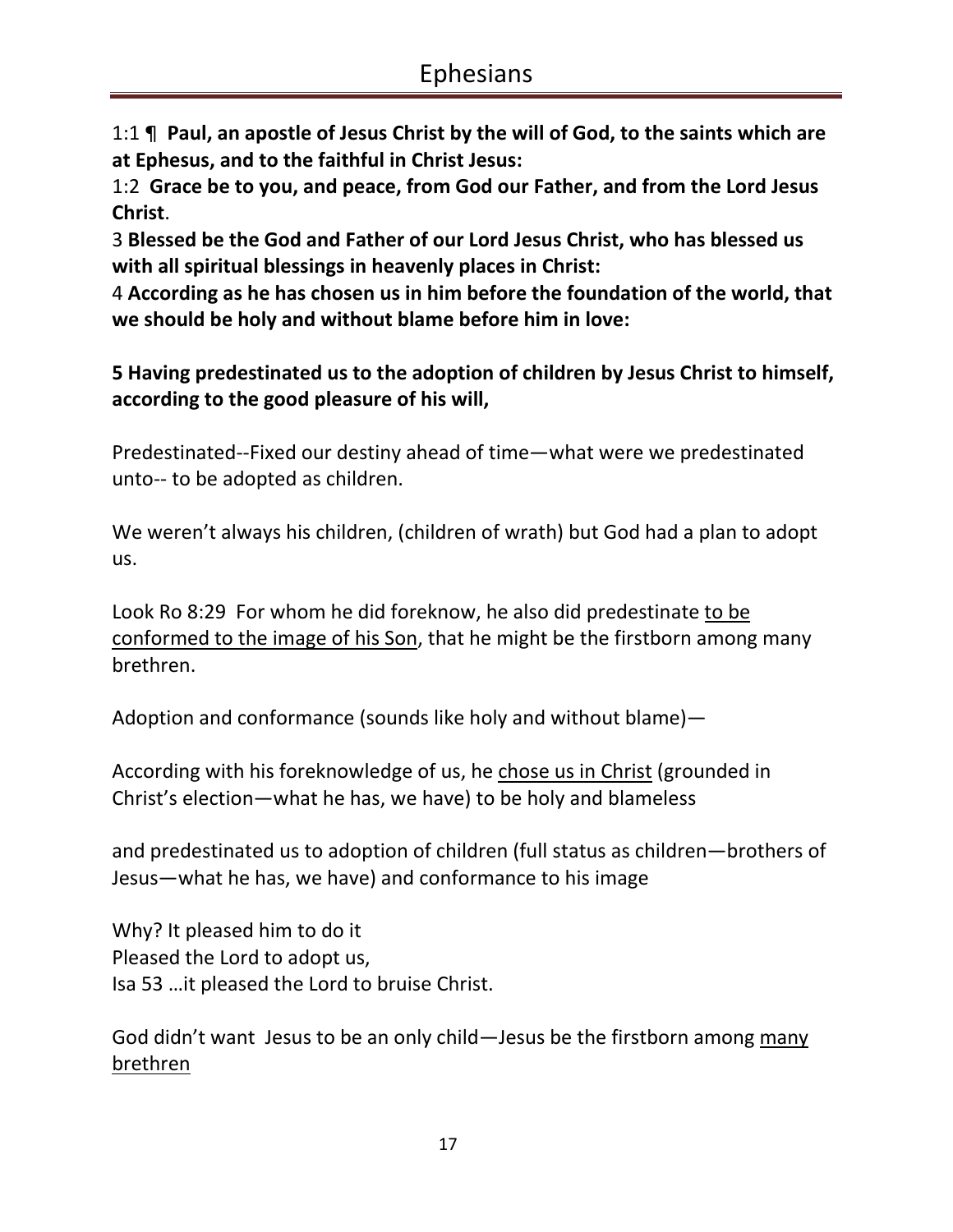| Before the world began, God loved his son                                          |
|------------------------------------------------------------------------------------|
| Before the world began, Christ was a lamb slain                                    |
| God purposed that we would be saved by Jesus,                                      |
| We would be required to trust in Jesus (not going to be adopted into the family if |
| you have no regard for the elder brother)                                          |
| We would be conformed to Jesus image (holy and without blame)                      |

This is God's master plan. We are being told something hugely significant here. Can't be overstated.

All believers should rejoice in predestination. Glorious truth. Our destiny is fixed ahead of time. Because he predestinated us, we can have security and assurance about our current relationship and our future destiny (We have been predestinated to the adoption of children (I am his child, Jesus is my brother, I am a joint heir, I can cry Abba Father and he hears me, he knows me, he foreknew me before I even existed). And we have been predestinated to be conformed to Jesus image (holy and without blame). He that began a good work, will perform it—and we will be presented blameless at his coming.

### **6 To the praise of the glory of his grace, wherein he has made us accepted in the beloved.**

This predestined adoption is to the praise of the glory of his grace (His plan. He gets all the glory. We get none).

Predestined to adoption and praise and conformance.

We were created to praise God. We were created to worship, not to be worshipped. Why I think fame is hard for people to deal with.

God's grace is glorious—it's amazing against the backdrop of what we deserve). Praise his grace—in that grace we are made accepted (He accept us is the question) He accepts those who receive Him. To as many as received Him to them gave the power (Jn 1)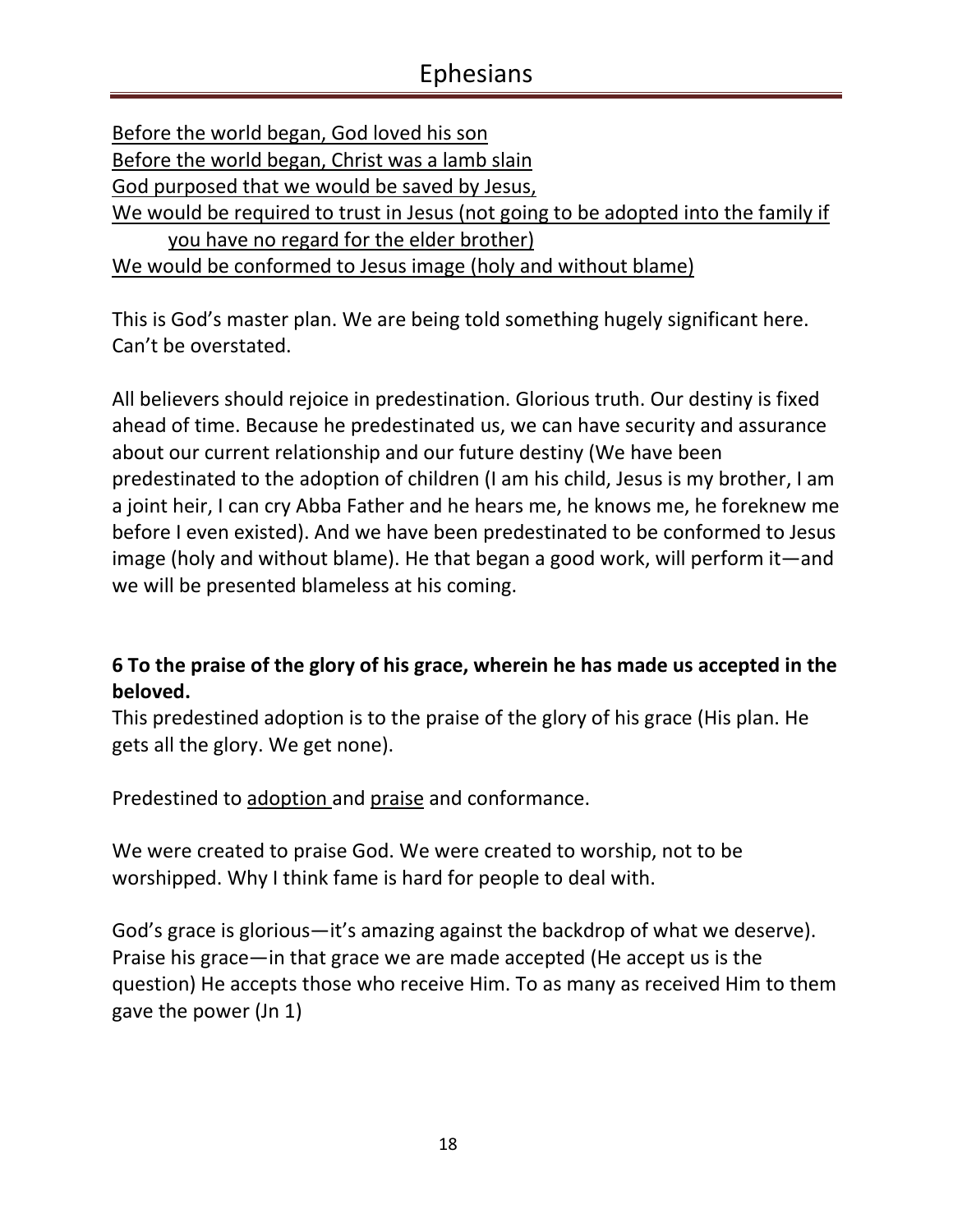Accepted in the beloved (beloved of God and us) Had the church at Ephesus paid attention right here (praise his grace, blessings, IN CHRIST, IN CHRIST, IN THE BELOVED…..they could have never left their first love )

## **7 In whom we have redemption through his blood, the forgiveness of sins, according**

**to the riches of his grace;** 

Redemption—purchased from the slave block. We've been bought with a price. Boy's boat—Made us and bought us.

Forgiveness—powerful thing to release someone of a debt (human relations) How much more with God

I think I'll reform and start living right. You can't apart from Christ… Furthermore, what about the sins you've already committed.

How cleanseth thou this red right hand?

You are guilty (regardless of how a sinner feels—stand guilty judicially) Sinners need forgiveness.

In redemption. We have it. Positionally, as we confess (fellowship)

Through the blood (precious blood) liberals on the panel

Glory of his grace, the riches of his grace—sin abounded grace did MUCH MORE abound (no pit too deep)

We are rich—Have Christ, you have it all, without Christ, you're poor (Envy the materially wealthy who are unsaved --saw their end—never envy the wealthy in this world)

Laodeciaen church--Re 3:17 Because you say, I am rich, and increased with goods, and have need of nothing; and know not that you are wretched, and miserable, and poor, and blind, and naked: (describes many churches today)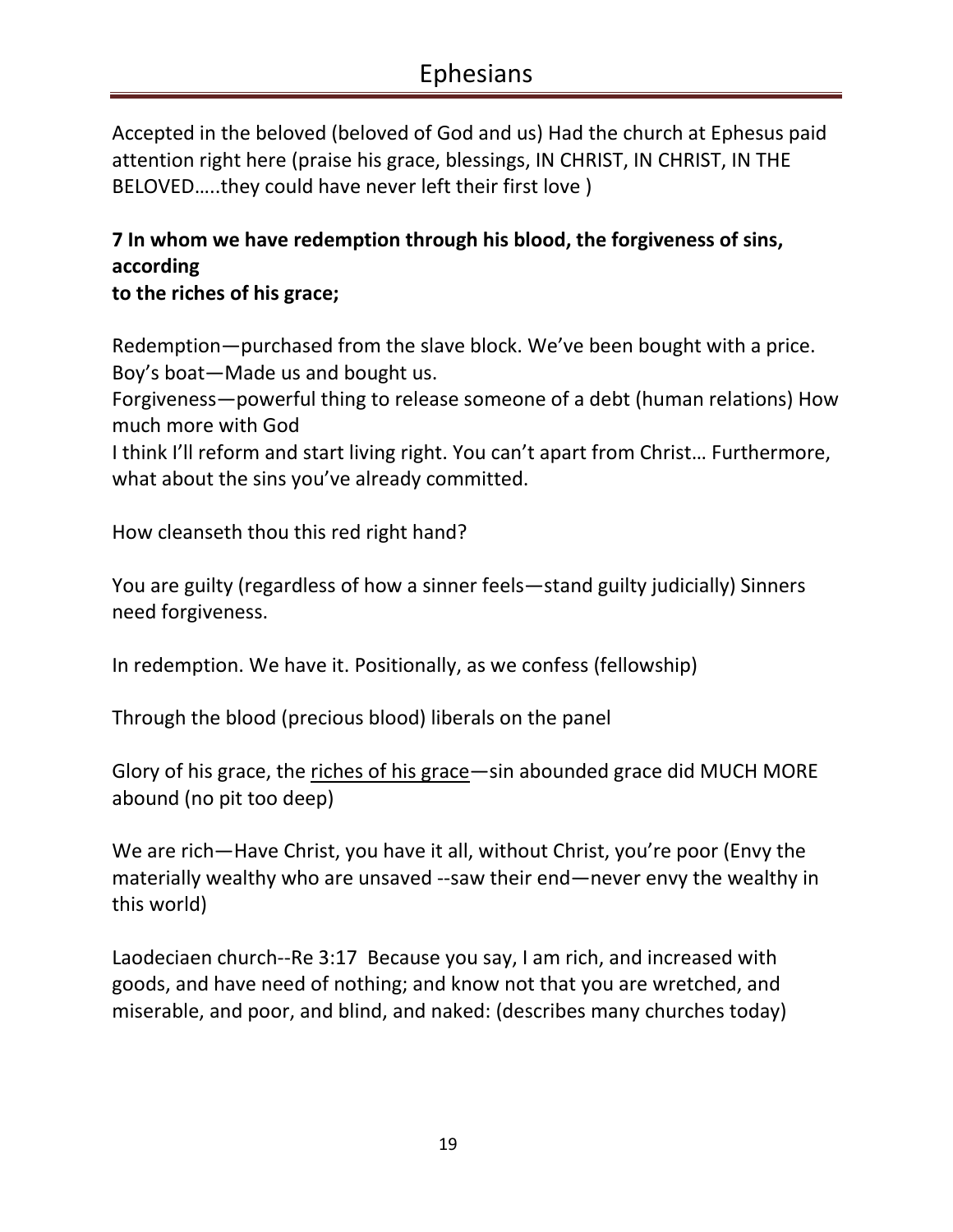### **8 Wherein he has abounded toward us in all wisdom and prudence;**

(all spiritual blessings in Christ: adoption, praise (which is a blessing to us), forgiveness, acceptance,… and now: wisdom and prudence—Through grace he gives us wisdom to trust him, and grace teaches us to live soberly and righteously…

Abounded--not sparingly—not Brill Cream- little dab—….abounded toward us in all wisdom and prudence

Wisdom—deeper profound things of God and eternity Prudence –day-to- day decision making wisdom

In Christ, we are complete having both a deep and practical insight

### **9 Having made known to us the mystery of his will, according to his good pleasure which he has purposed in himself:**

We can get this wisdom and prudence because he has made known some things to us (being aware of these spiritual blessings is wisdom and prudence)

We are getting wisdom and prudence in this room this morning as we open this book

Many mysteries made known in Bible (I would not have you be ignorant brethren). God didn't just save us and leave us in the dark. Even the fact that God requires us to believe in order to be saved shows God wants us to understand what He's done along the way. How can we praise his grace if we don't have an understanding of his grace? Keep learning what He's done (who he is). There's no reason to be cooling on God. Dooder and dooder and tweeter and tweeter. Every day with Jesus…Climbing to higher ground…we are to continue growing…conformance. (we nned wisdom to do that) The more we learn, the more praise should come forth—unsearchable). God is always challenging us to go deeper. Leave the milk behind. Swim in some deeper waters--not always wade around in the shallow end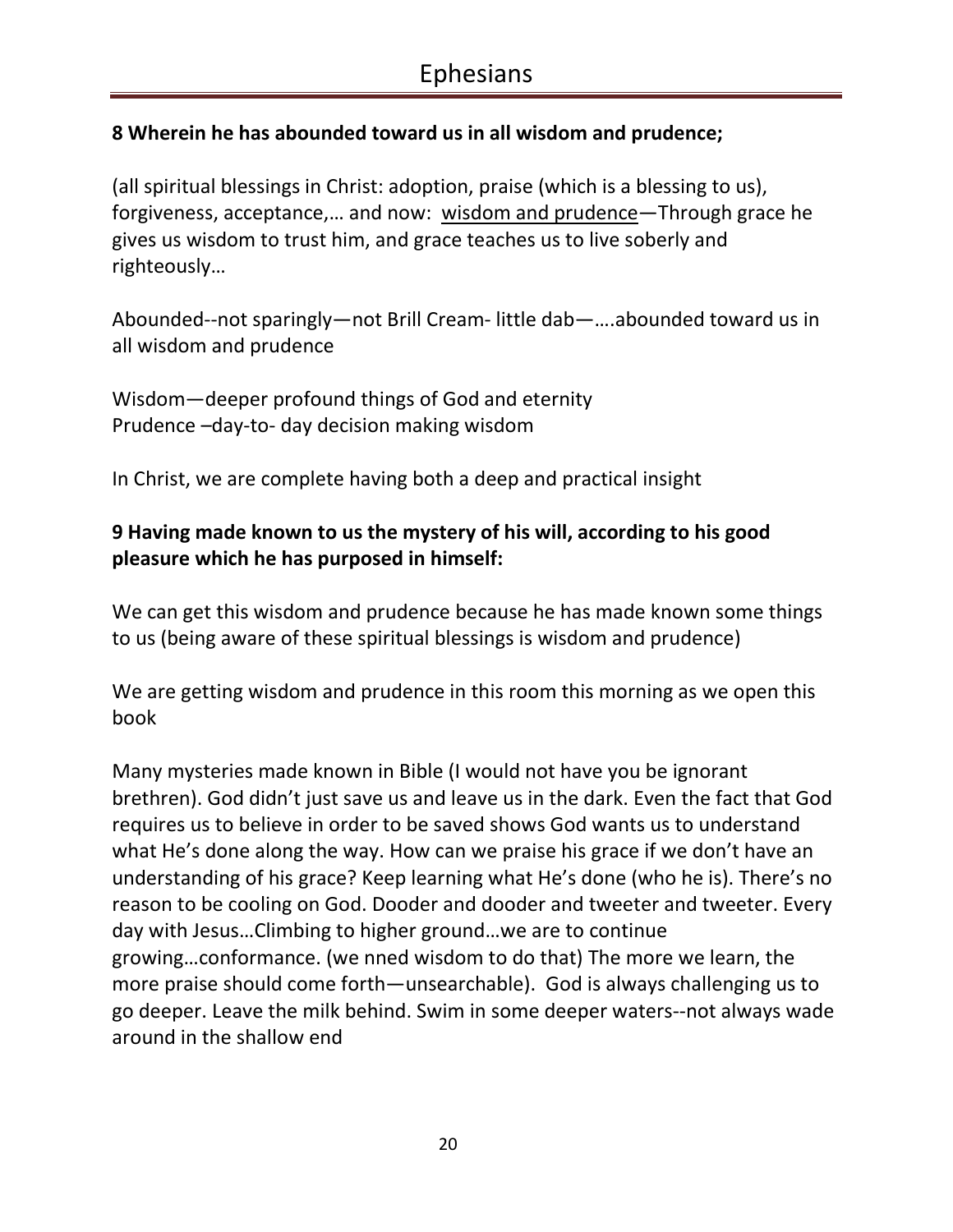### **according to his good pleasure which he has purposed in himself:**

God has a good intention and a wise purpose in all this. God knows what he is doing.

Why has God done all this?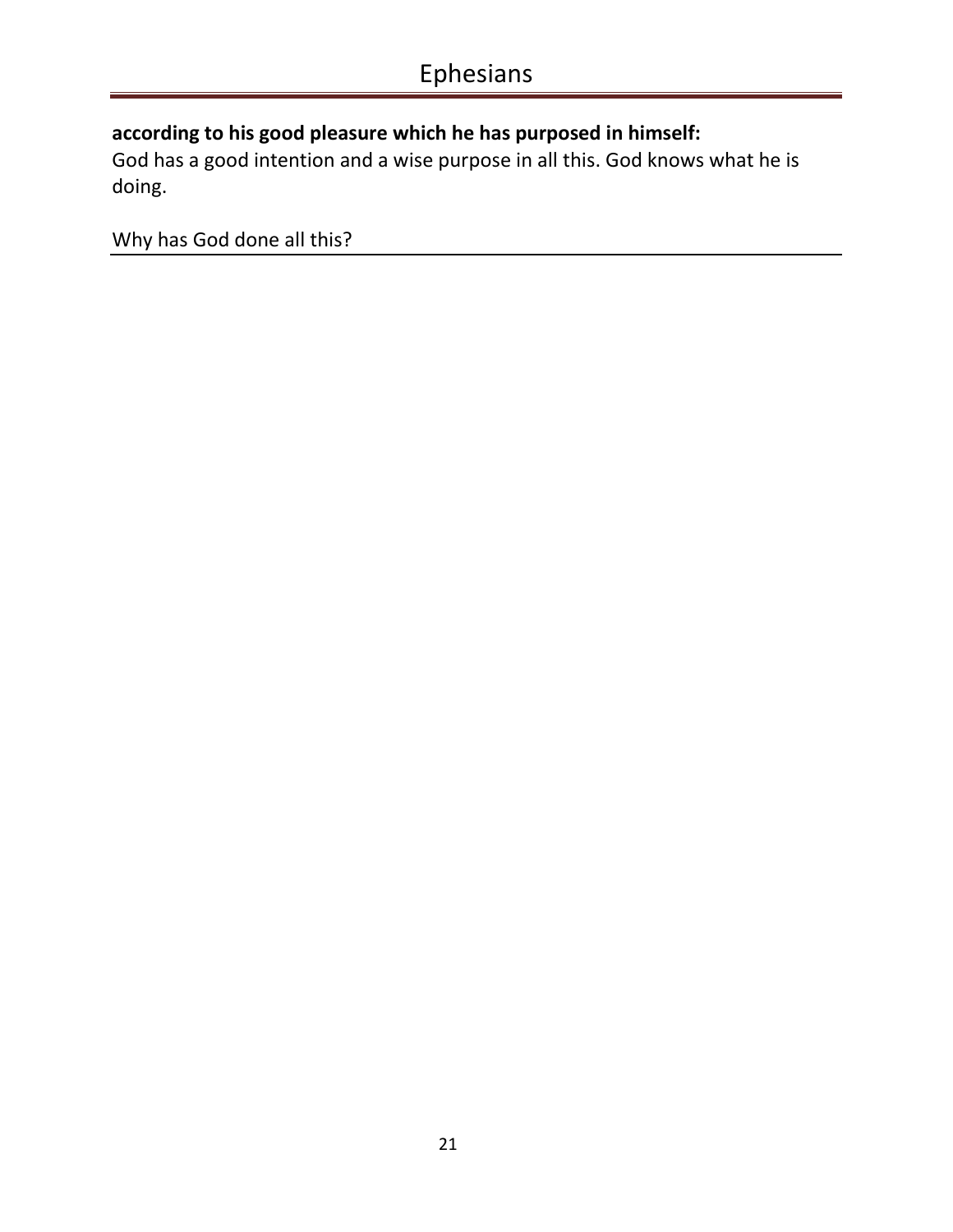God didn't want Jesus to be an only child—Jesus be the firstborn among many brethren

Before the world began, God loved his son Before the world began, Christ was a lamb slain God purposed that we would be saved by Jesus, We would be required to trust in Jesus (not going to be adopted into the family if you have no regard for the elder brother) We would be conformed to Jesus image (holy and without blame)

This is God's master plan. Here is THE mystery revealed. Secret hidden in ages past.

**10 That in the dispensation of the fullness of times he might gather together in one all things in Christ, both which are in heaven, and which are on earth; even in him:** 

There is a point to this life. There is a rhyme and reason to history. It is now revealed.

All of history is working out this divine plan. Everything, even sin, is moving toward this final goal according to his will. There is a purpose to it all.

**gather together in one** all things in Christ

In this day, the Jews and Gentiles were sharply divided. A unity here is already realized (we'll look at this a little later—details of the mystery—not that gentiles would be saved). Big picture

The great separation day is a great gathering day. Gathering together those of like kind (sheep and goats. Wheat and tares.)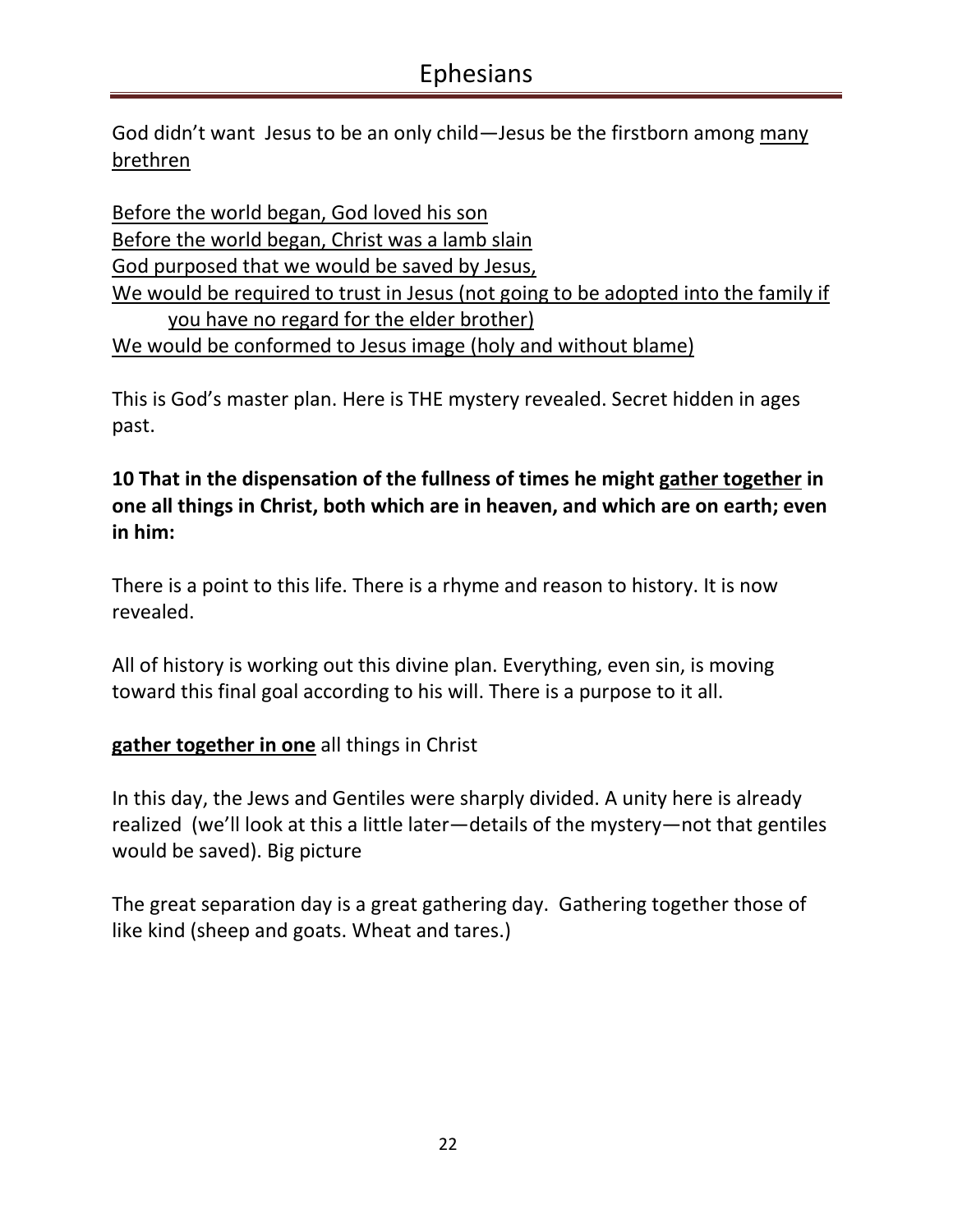### **11 In whom also we have obtained an inheritance, being predestinated according to the purpose of him who works all things after the counsel of his own will:**

An inheritance is something we receive from someone else. It's based not on works, but on relationship. It is not wages, it is a gift. We come with nothing and yet have already obtained an inheritance (Col 1:12 Giving thanks unto the Father, who has made us fit to be partakers of the inheritance of the saints in light….Made suitable by election, predestination, redemption, grace,

However, earthly inheritances are uncertain. The prodigal son received his early and blew it. As an advisor,  $2^{nd}$  hand money can get gone in a hurry.

Or an inheritance can evaporate before being transferred (if the grantor makes a bad investment, there is no inheritance to bequeath. It's gone; it's faded away.)

But this spiritual inheritance in Christ is in good hands. We'll get it. We already have it. At least the earnest. 1Pet 1:4 begotten us ….to an inheritance incorruptible, and undefiled, and that fades not away, reserved in heaven for you,

**being predestinated** A predestined adoption means a predestined inheritance (we're his—what's his is ours—we're joint heirs)

### **according to the purpose of him who works all things after the counsel of his own will:**

God has a purpose and he works all things after the counsel of his own will

He, unlike us, does not need counselors—after the counsel of his own will

A very comforting truth: All things are under God's control.

Does it say God's will is always done?

Is God's will always done? (raise hands)

Why do we pray for God's will to be done? Is sin God's will?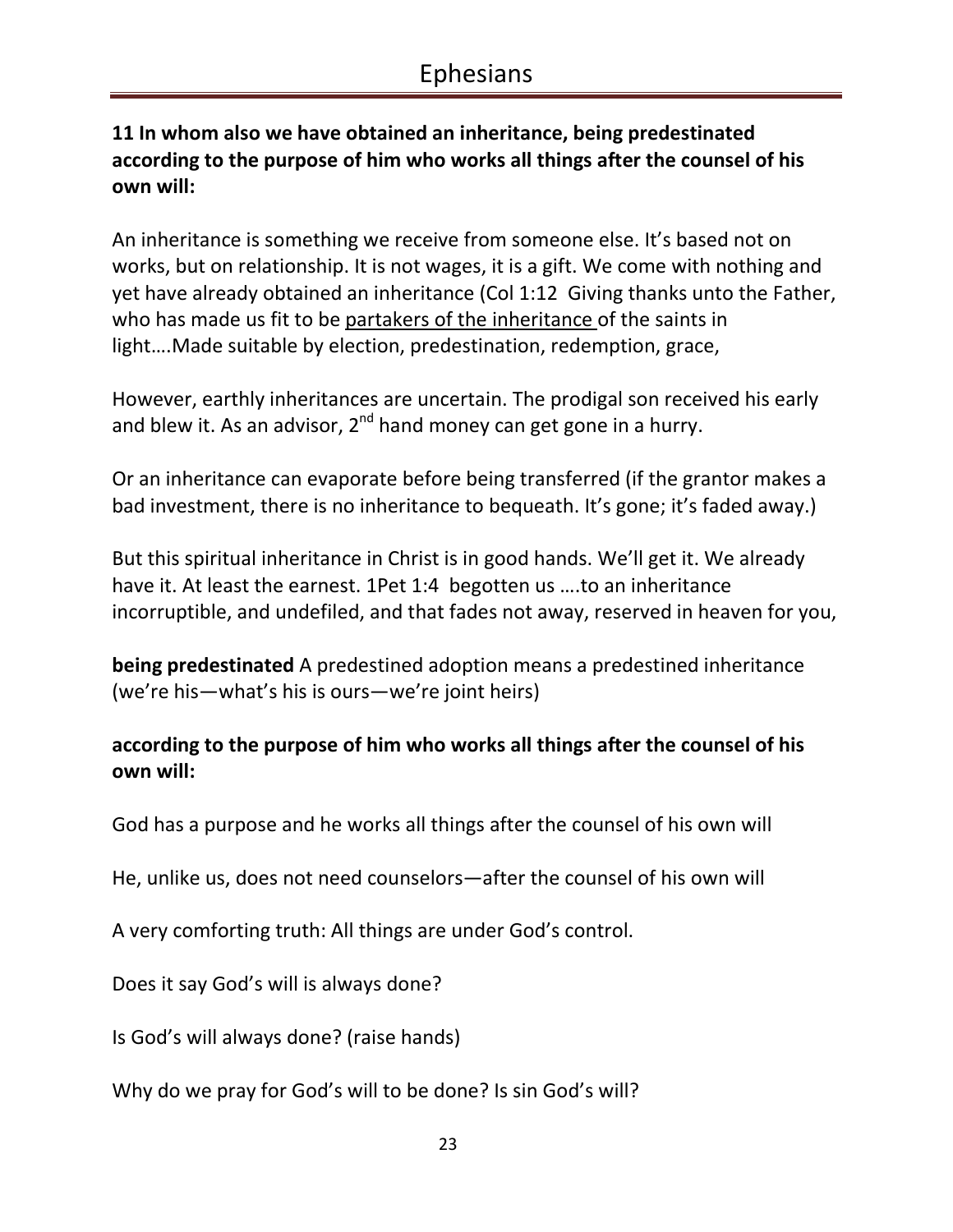God's control over physical creation may be executed in a different way than his control over man—based on the different natures of his creation

One interpretation: All things God does he works after his will. Sin is not God's working, but man's. All things God works, he works according to his will. "I do all things to the best of my ability." It doesn't mean I do all things that can be done, without exception. It doesn't mean I climb all mountains, swim all seas, spelunk all caves, dial every phone number, visit every website….

Another interpretation: God works all things (including sin) after the counsel of his will. If this is correct, God works sinful decisions to His good ends, but the sin itself is not God's doings. God doesn't cause people to sin. Sin is against God's moral declared will.

Another way: Even sin is in accordance with God's will: His permissive will. It wouldn't have happened if he had not allowed it.

God's will has different aspects

a. Preceptive will: God's perfect moral will/desire for his people to obey his precepts (Do not lie, etc.) (1Jn 2:17; 2Pet 3:9)

*1Jn 2:17 And the world passes away, and the lust thereof: but he that does the will of God abides forever.* 

- b. Decretive will: God's governing will which decrees what comes to pass and cannot be thwarted by man (Dan 4:35; Psalm 115:3; Eph 1:11)
- *Dan 4:35 All the inhabitants of the earth are reputed as nothing; He does according to His will in the army of heaven And among the inhabitants of the earth. No one can restrain His hand Or say to Him, "What have You done?"*
- c. Permissive will: God's allowance of human behavior which does not reflect his preceptive or decretive will (Matt 19:8; Romans 1:21-28) *Matthew 19:8 He said to them, "Moses, because of the hardness of your hearts, permitted you to divorce your wives, but from the beginning it was not so.*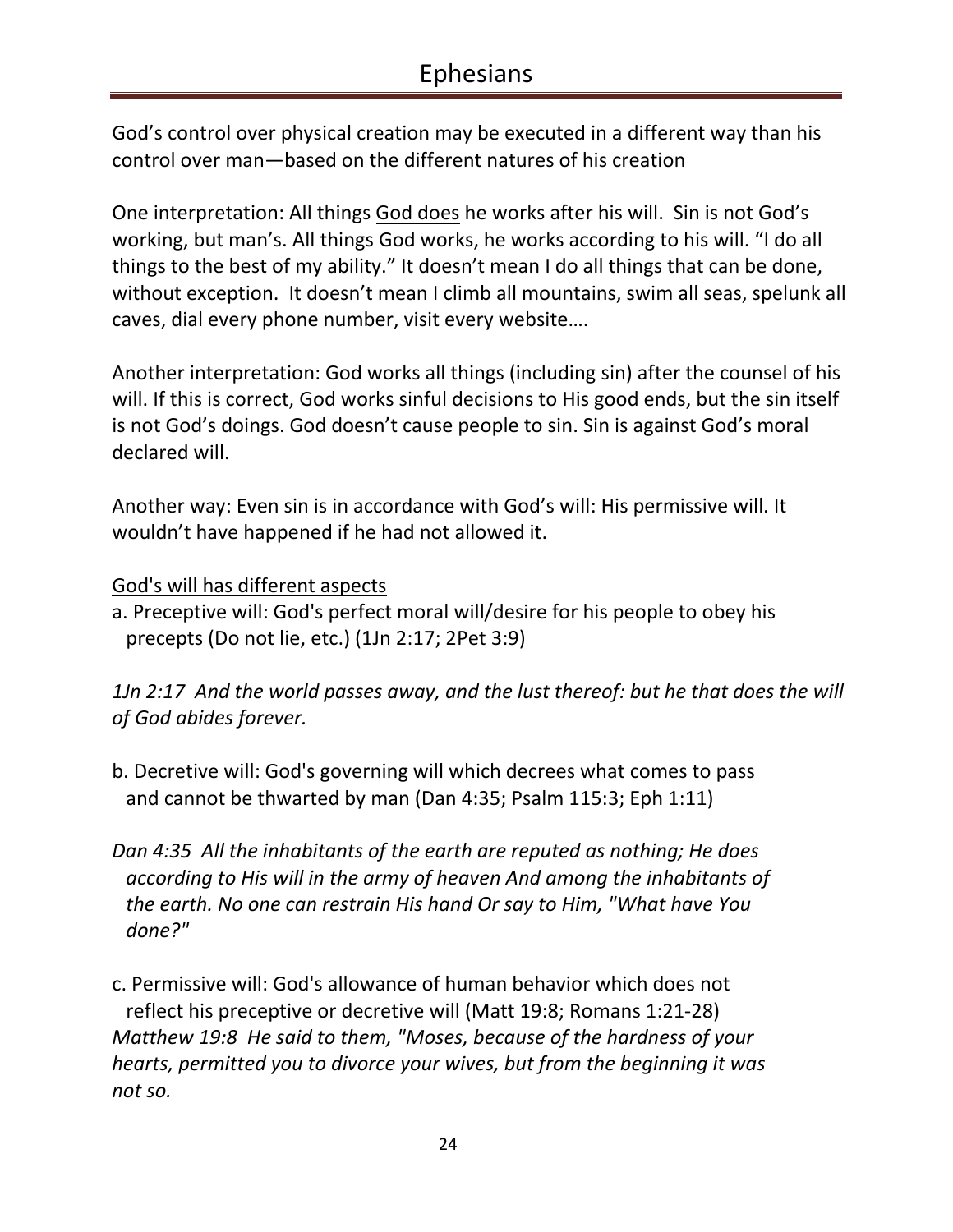1. God permitted divorce due to their hardness—it wasn't sin technically, but wasn't as it was originally intended.

2. God permits sin to happen (heinous sins that he is angry with).

Some put permission under his decrees. Some think decree and permission are oxymorons. They would say God does not decree sin. He does decree outcomes that involve sin—the cross.

### Sometimes, God works all things after his will through *divinely motivated*  human choices

Some things God has chosen to do irrespective of human instrumentality. Many things God does to work his will is through human instrumentality. God is a God of means. Effectual prayer of believers is one of God's means. Our witnessing and turning men from unbelief is God's means of saving people. These human activites are not inconsequential. It would make the bible nonsensical to say: "God is going to do what He's going to do regardless of our actions." No. God has chosen to accomplish his purposes through our actions.

Even our own salvation God chose to condition upon our divinely motivated faith (not works).

Divinely motivated. Any move we make toward Him (By choice or by works after salvation) is by his power.

He works all things after his will

"The same God which *worketh* all in all," 1 Corinthians 12:6. Philippians 2:13. For it is God which works in you both to will and to do of his good pleasure.

Col 1:29 Whereunto I also labour, striving according to his working, which works in me mightily.

God works all things together for good for us…according to his will (many times through human instrumentality

Sometimes through Spirit-motivated choices, sometimes through sinful choices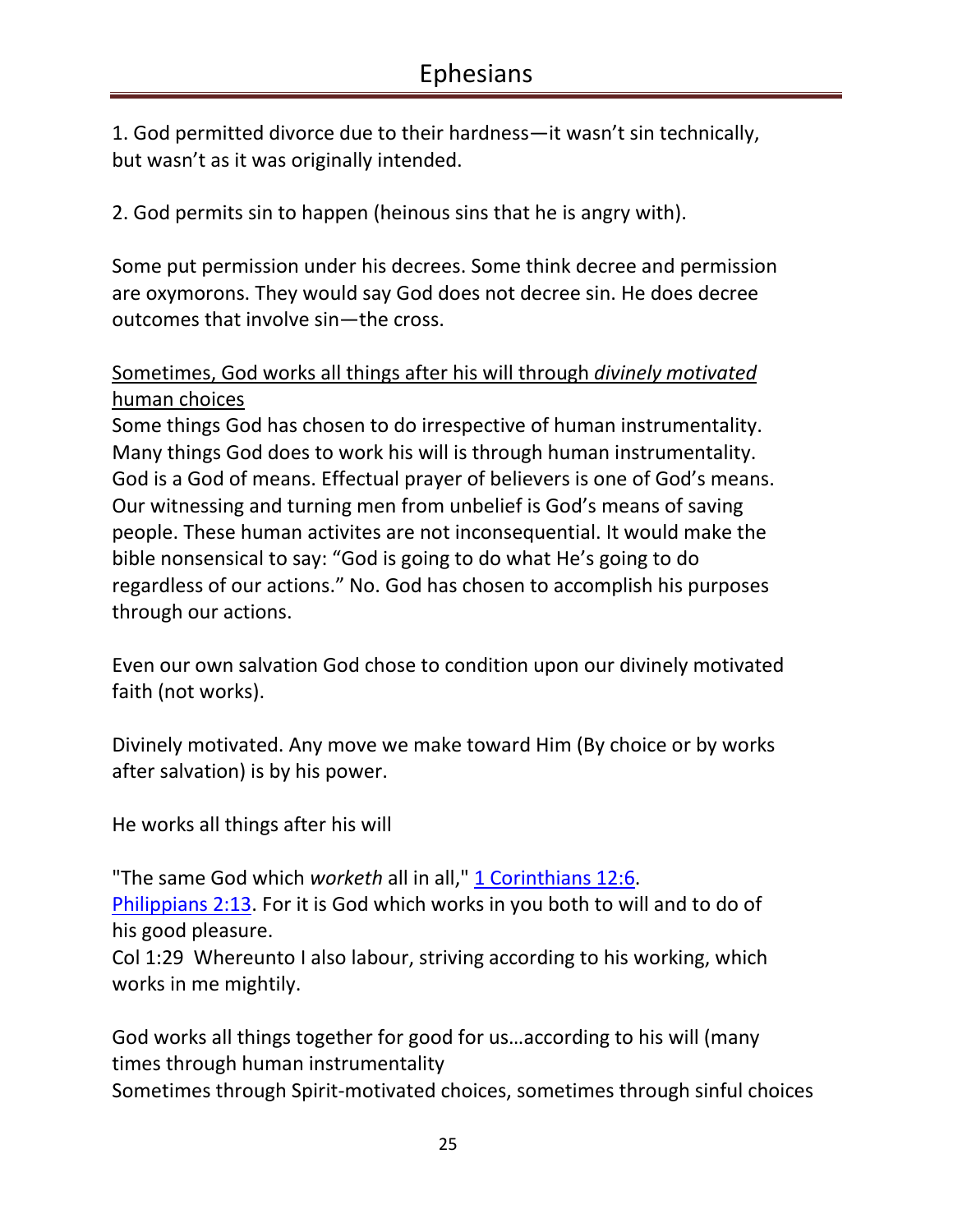You cannot judge the soundness of a decision solely by it's outcome

Some argue the founders of America were unbiblical in rebelling against England but good things come out of it

From fornication can come a beautiful human being

-------------------------------------------------------------------------------------------------------

I think most would agree with what I just said. Here is where it gets difficult

Be more practical later. But we are in the perhaps the deepest waters of theology here in Eph 1. So it just begs for more attention

How does God's control relate to human decisions?

Three different views

### **1. God's control is exhaustive, predetermining all choices, allowing no open choices**

God foreknows all things. The way he foreknows all things is that he predetermines all things. They can't be foreknown otherwise. If all things are predetermined, then no choices are open. There is only one path available.

a. There are no open choices, including amoral ones

If, in my pantry were post-toasties and corn flakes, and I chose to eat the post toasties this morning, then I had no option to eat the corn flakes. It was predetermined that I eat the post toasties and not the corn flakes. God may know that the corn flakes takes 1 minute longer to eat, allowing me to avoid a car accident, which saved the life of a person who would later give birth to a son that would grow up to marry my grand-daughter, etc.

Guy accidentally hits his thumb with a hammer and says, I'm glad I got that over with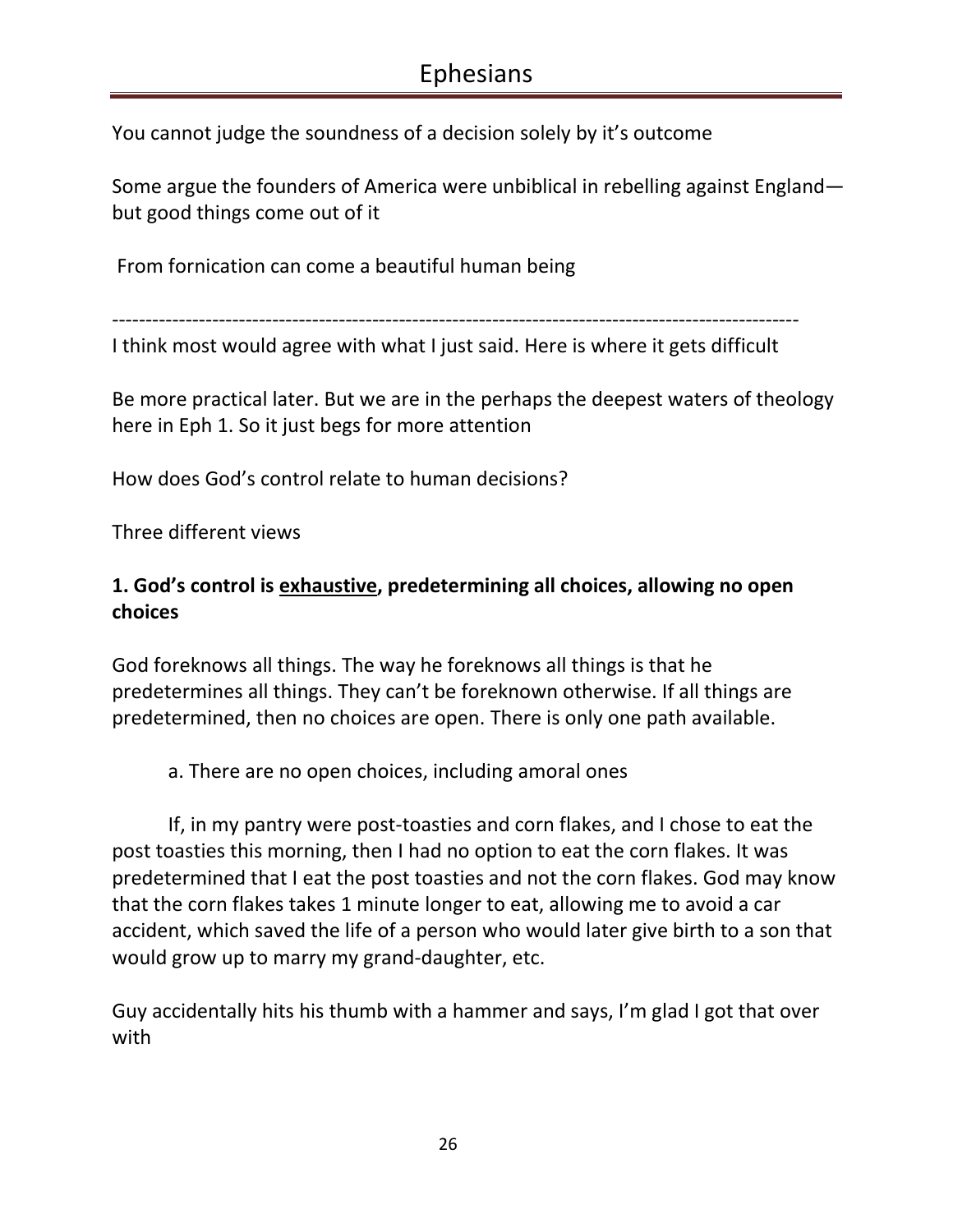b. Adam had no contingincies (Christ was lamb slain. God ordained Adam to sin. Adam had no alternate path other than the one he took)

c. Unbelievers have no contingincies (God's elect individuals must believe. God's nonelect individuals must reject Him.)

d. Believers have no contingincies (If God is sovereign, no creature, not even believers with the indwelling Spirit, do anything that was not predetermined. When a believer sins, that sin was predetermined (through secondary causes and permission) and works in some way for God's greater glory.

**Exhaustive view, God is the writer of the play. It has all been written ahead of time. The actors must quote each line exactly as written. We do what he has decreed. We must take a single predetermined path in every instance. God's exhaustive sovereignty requires it.** 

Free will is an illusion

#### or

Compatibilism—God's exhaustive control and man's free will are compatible: Man is not forced to take the one path, but chooses it based on his own desire. Desire is the means by which God causes individuals to choose the predetermined path. God decrees the desires and the will of man to choose the one path in every instance.

Man is free in this sense: he is not forced to choose against his will. But God controls man's will and thus controls all of man's decisions with no contingincies.

What would be some problems? God holds all people accountable for their sins, He is angry with them, He commands them to do otherwise, and implores all people to repent, and blames them for their disobedience. God's sovereignty must be harmonized with his love and holiness and equity (which are also divine attributes)

If every sin was inevitable, there would be no way of escape for believers (1Cor 10:13)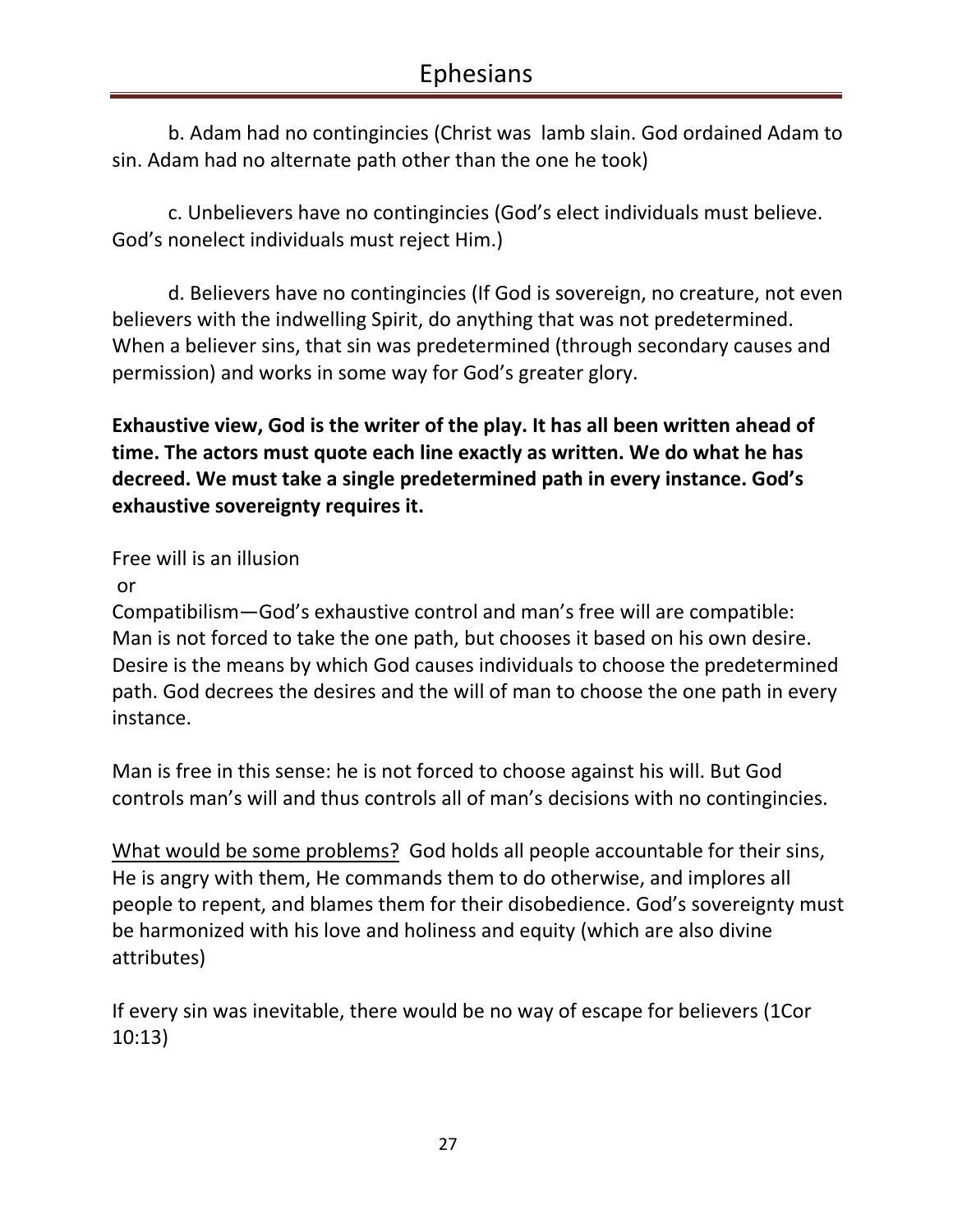If there is only one will in the world (God's will). God is really fighting against himself. Angry with his own decrees.

### **2. God's control is over-arching, allowing foreknown open choices**

God has sovereignly chosen to give man open choices. Created in His image, man has been given free moral agency to make self-determining choices within Godordained freedoms and limitations.

Man is not totally free. Man cannot fly over a building without some equipment. Physical and mental boundaries God has set. Man cannot save himself. Man cannot be saved apart from Christ. Man cannot avoid judgment day. Man cannot escape the law of sowing and reaping. Man cannot do anything unless God allows it.

God foreknows all things, having omniscience (including middle knowledge knowledge of what free creatures WOULD do under all possible scenarios).

What God foreknows is certain to occur (man will) but what men choose *is not necessary (not man must).* God foreknows and foreordains all things through his knowledge of man's free choices.

 a. People have all sorts of amoral open choices (right sock first or left sock first, etc.)

b. Adam had a contingency (No sin nature—unconfirmed favorable disposition toward God—His choice was free and open, so God held him accountable). It was certain to God he would eat (Christ a lamb slain), but still the choice was open to Adam. The day before, when Adam didn't eat, God knew with certainty he wouldn't eat.

c. Unbelievers have contingincies (They have a sin nature (unavoidable), Unbelievers cannot not sin, but they don't sin as much as they could and they do sin more than they have to—And God will judge them according to their works in the judgment. Unbelievers can respond to the drawing of God to salvation. God holds sinners responsible for their lack of repentance and faith)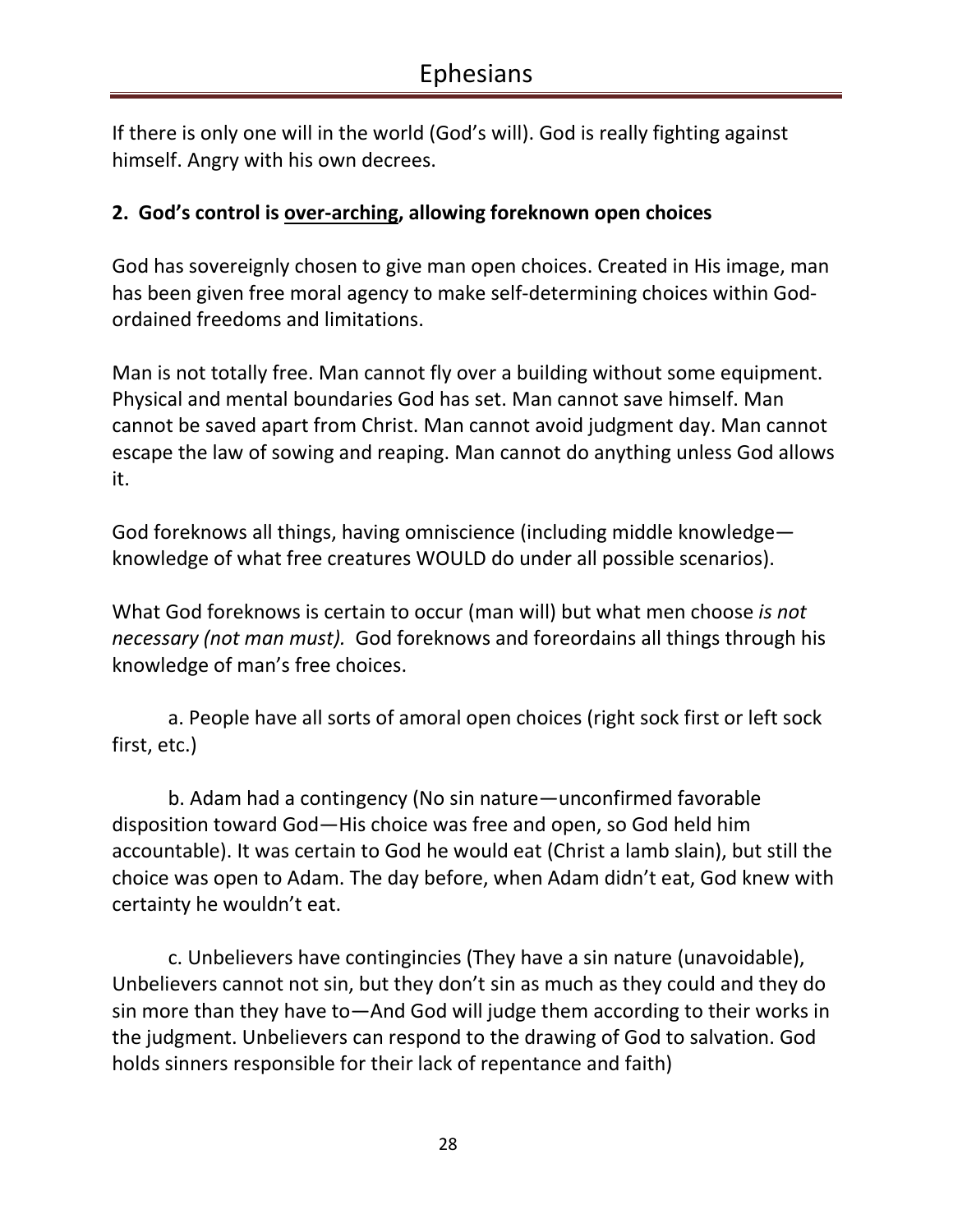d. Believers have contingincies (there is a way of escape for any temptation)

**Over-arching view, God is the writer of the play. God chose to allow adlib within limits, albeit he knows exactly what each actor will say ahead of time, and has already written the play he wants through his actors' scripted and adlib lines. All our choices are certain to God in eternity but not necessary to us in time.** 

What would be some problems? How can a choice be certain to God and free to man? How can anything be foreknown with certainty if it is not predetermined and necessary? If God merely foreknows what we will do, is not man calling the shots rather than God?

### 3. **God's control is self-limiting, allowing unforeknown future choices**

Recent development (Open theism) This view by me and all I know would be deemed unsatisfactory

God foreordains many things and man has no choice but to comply with God's predetermined plans. However God has sovereignly chosen to give man open choices. Created in His image, man has been given free moral agency to make selfdetermining choices within God-ordained freedoms and limitations.

The choices for which God holds man accountable are open choices. If future choices are truly open, then they are not knowable. As God cannot lie or cannot know about square circles, so God cannot know the results of truly open future choices. The future outcome of open choices does not exist to be known by anyone. God is a personal God who is open to influence through the decisions and actions of people, as evidenced by His repenting and answering prayers.

**Self-limiting view, God is the writer of the play, but the play continues to be written. While God does not foreknow every future line in the play, as a personal interactive writer, he uses every line to accomplish his predetermined ending. Our open choices are neither certain to God in eternity nor necessary to us in time.** 

What would be some problems?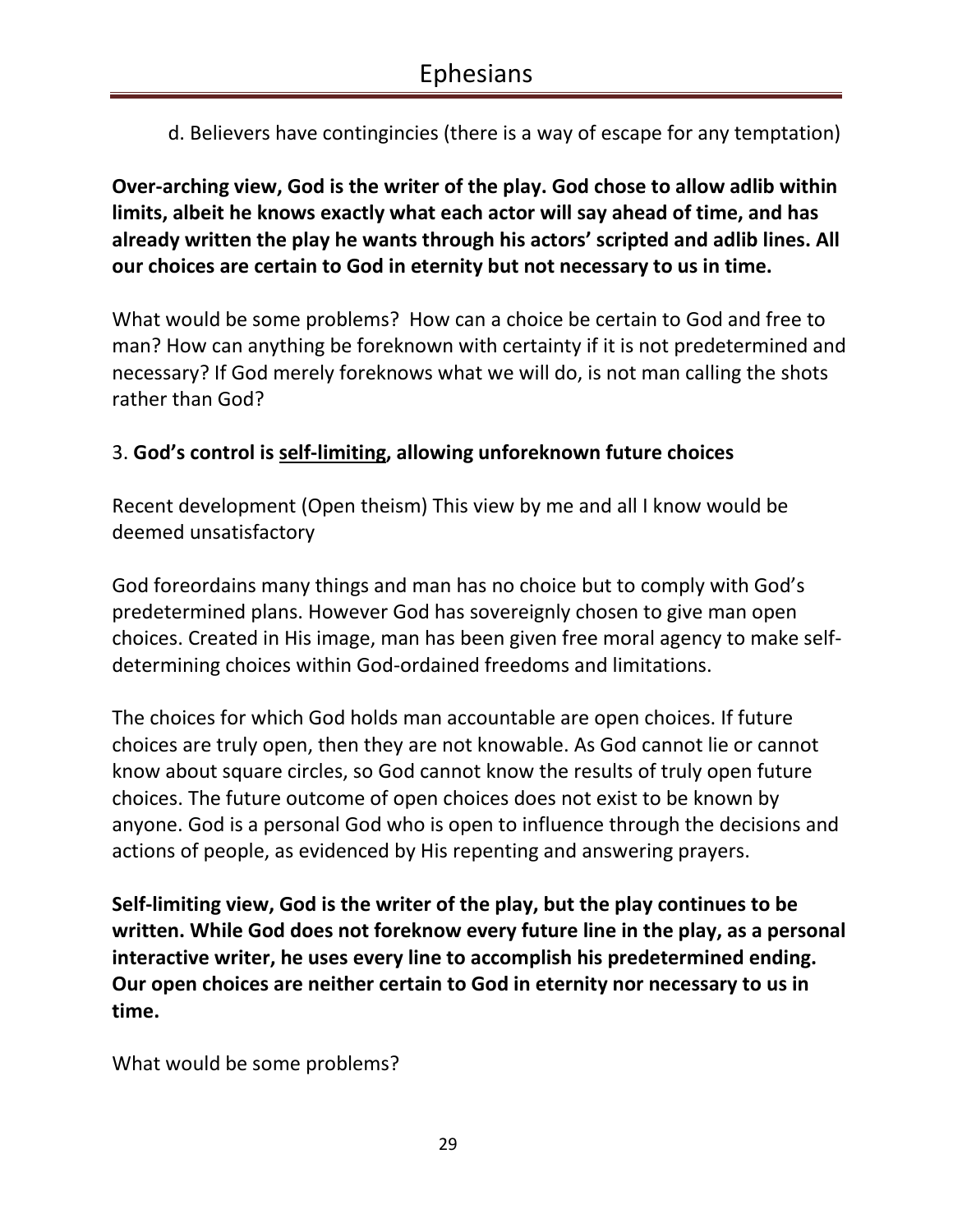Isa 46:10 God declares the end from the beginning, and from ancient times the things that are not yet done, saying, My counsel shall stand, and I will do all my pleasure:

If God does not know the future, his prophecies involving open choices are merely anticipations of the future, not declarations of the future. How could he declare the end from the beginning if he doesn't know the results of all choices that could influence the end?

If God changes his mind in relation to man, God is not immutable (unchangeable). God says "I change not". God repenting are anthropapthisms, akin to anthropomorphisms of God having arms and ears, etc. (wings).

Fill out the chart (How does God's control relate to human decisions? Are our choices certain to God? Are our choices open to us? )

|                      | <b>God's Certainty</b> | <b>Man's Decisions</b> |
|----------------------|------------------------|------------------------|
| <b>Exhaustive</b>    | Certain                | Closed                 |
| <b>Over-Arching</b>  | Certain                | Open                   |
| <b>Self-limiting</b> | Uncertain              | Open                   |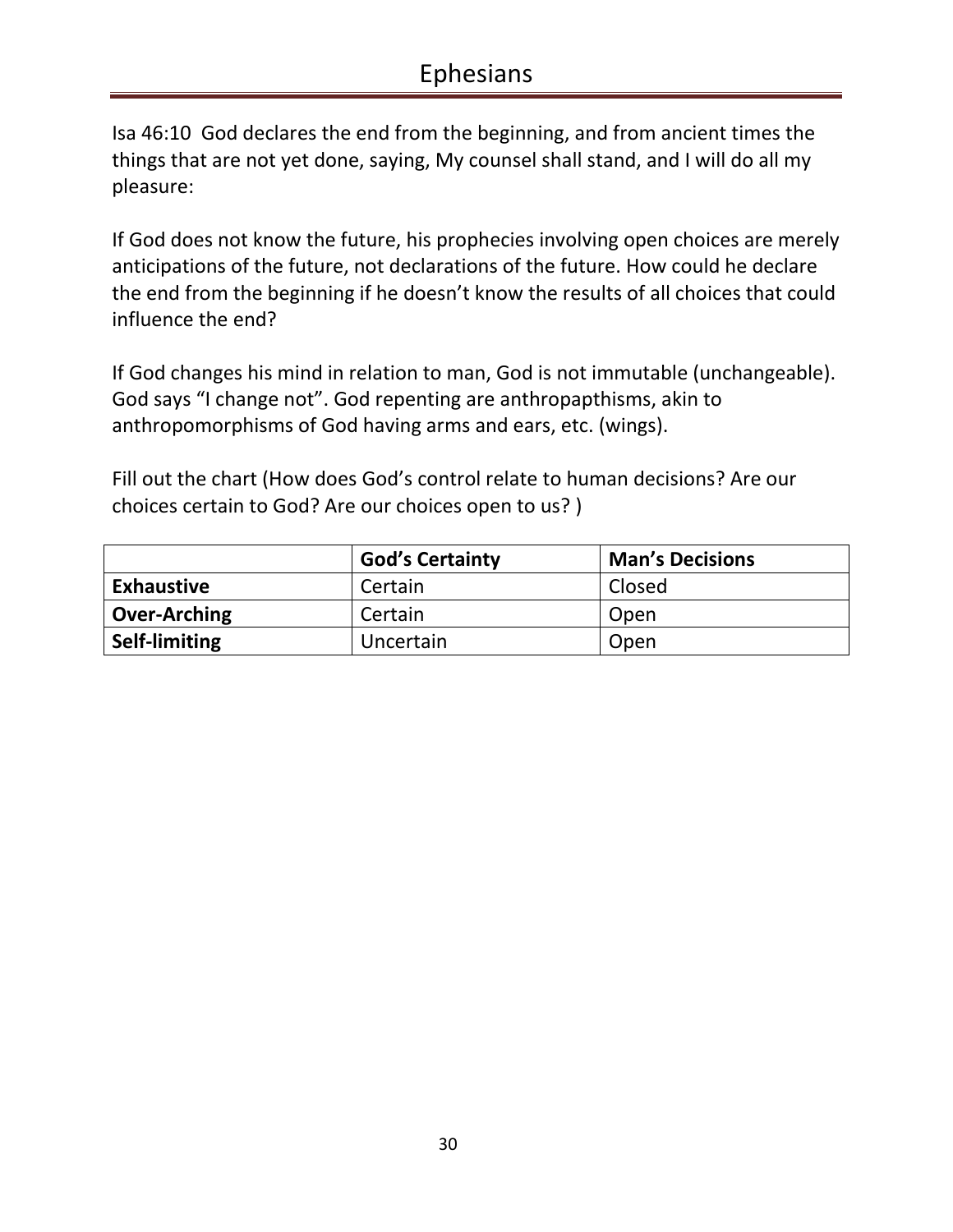### **11 In whom also we have obtained an inheritance, being predestinated according to the purpose of him who works all things after the counsel of his own will:**

**12 That we should be to the praise of his glory, who first trusted in Christ.** 

His will: that we should be to the praise of his glory (created to praise)

The glory of God: the sum and substance of his intrinsic eternal attributes (We are to praise his perfections)

The first believers who have trusted in Christ (another word for those who have believed. Here we see man's part in his salvation. Faith involves trust—a decision point for the sinner). Trust is the sinner's responsibility. God leads, guides, persuades, calls, warns, draws. It is the sinner's responsibility to trust.

### **13 In whom you also trusted, after that you heard the word of truth, the gospel of your salvation: in whom also after that you believed, you were sealed with that holy Spirit of promise,**

Later believers (could be Jew first then Gentile)

Means and order of salvation: sinner hears the word of truth (gospel), sinner trusts (or believes) after hearing, receives salvation (spirit sealing)

*Rom 19:6 But the righteousness which is of faith speaks on this wise, Say not in your heart, Who shall ascend into heaven? (that is, to bring Christ down from above:) 7 Or, Who shall descend into the deep? (that is, to bring up Christ again from the dead.)* 

*8 But what said it? The word is near you, even in your mouth, and in your heart: that is, the word of faith, which we preach; 9 That if you shall confess with your mouth the Lord Jesus, and shall believe in your heart that God has raised him from the dead, you shall be saved.* 

*10 For with the heart man believes to righteousness; and with the mouth confession is made to salvation.*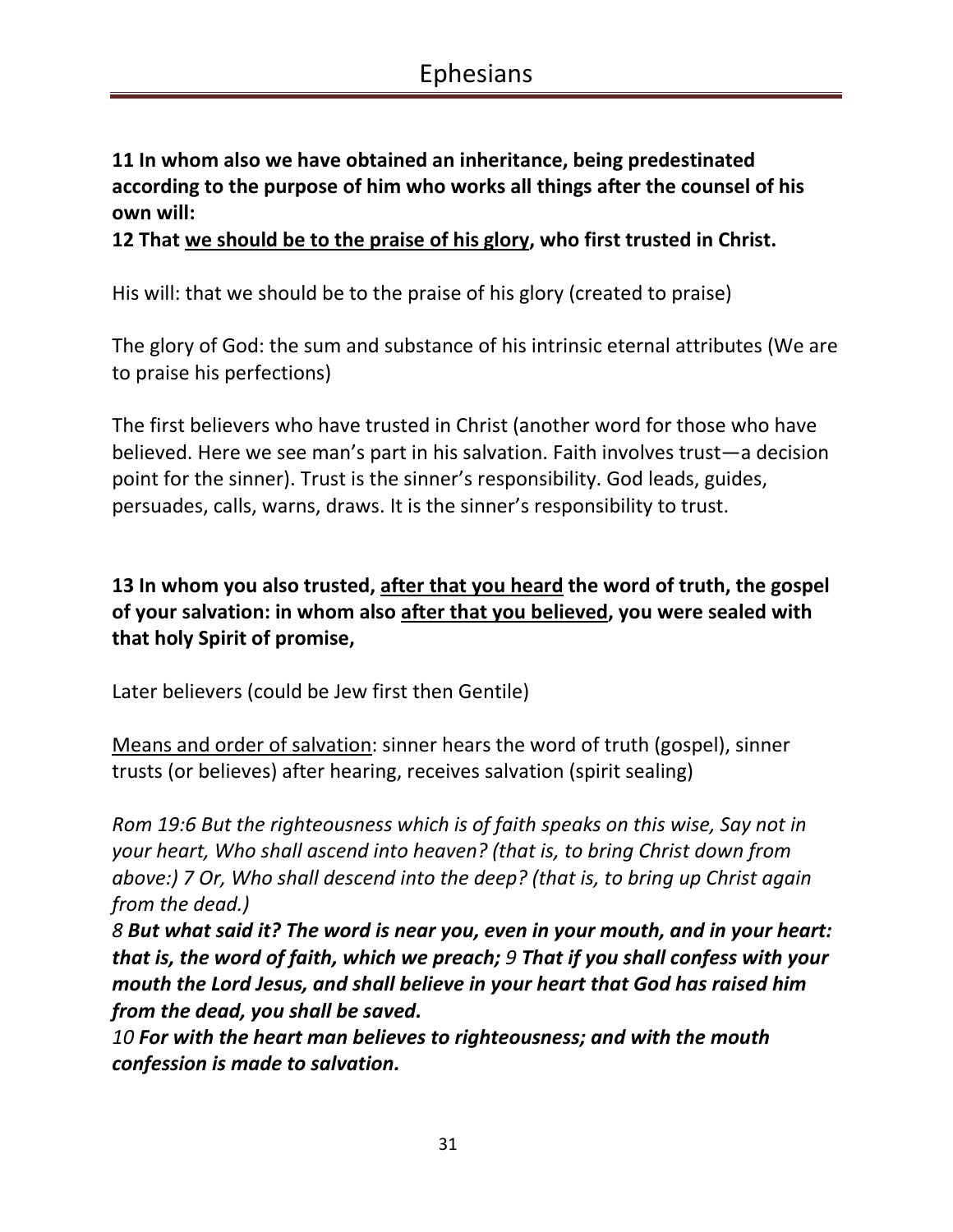*11 For the scripture says, Whosoever believes on him shall not be ashamed. 12 For there is no difference between the Jew and the Greek: for the same Lord over all is rich to all that call upon him.* 

*13 For whosoever shall call upon the name of the Lord shall be saved. 14 How then shall they call on him in whom they have not believed? and how shall they believe in him of whom they have not heard? and how shall they hear without a preacher?* 

*15 And how shall they preach, except they be sent? as it is written, How beautiful are the feet of them that preach the gospel of peace, and bring glad tidings of good things!* 

*16 But they have not all obeyed the gospel. For Isaiah says, Lord, who has believed our report?* 

*17 So then faith comes by hearing, and hearing by the word of God.* 

**the gospel of your salvation** *Rom 1:15 So, as much as in me is, I am ready to preach the gospel to you that are at Rome also.* 

*16 ¶ For I am not ashamed of the gospel of Christ: for it is the power of God unto salvation to every one that believes; to the Jew first, and also to the Greek.* 

*Our eternal destinies hinge on a message—the gospel*

The gospel is the good news, that when believed, saves sinners. What is the good news? Jn 3:16 God so loved the world … Jesus is the propitiation for our sins and not for ours only but for the sins of the whole world (1Jn 2:2). Jesus died for our sins according to the scriptures and rose again (1Cor 15:1-3). The gospel is not the message that we have already been saved, but that our sins have been propitiated and Jesus has risen. We must believe that message for it to save us. The gospel only has power unto salvation to those who believe. God commands all men everywhere to repent and believe it.

Closes his book with an invitation Re 22:*17 And the Spirit and the bride say, Come. And let him that hears say, Come. And let him that is athirst come. And whosoever will, let him take the water of life freely.* 

*From God's view there is an elect. From our view, the gospel invitation goes out to all, "whosever will, let him take the water of life freely"*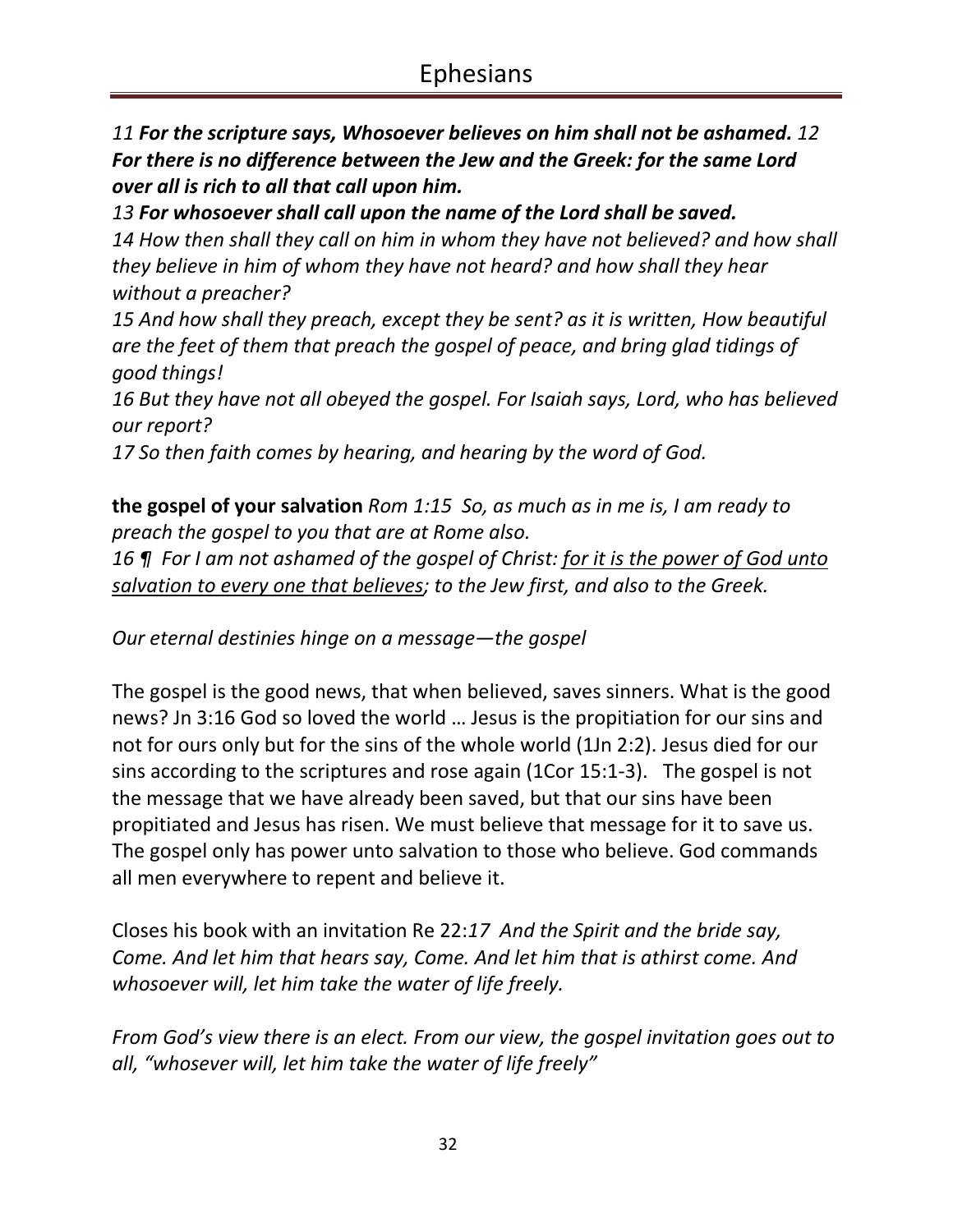### *About saving faith*

a. The scriptures state repeatedly that the requirement to receive salvation is faith (or to believe) (**Faith**: Acts 15:9; Rom 3:22, 25, 28; 3:30; 4:5, 9, 11, 13, 16; 5:1, 2; 9:30; 10:6; 11:20; Gal 2:16; 3:2, 7, 8, 9, 11, 14; 22, 24, 26; Eph 2:8; Phil 3:9; 2Tim 3:15; 1Pet 1:9; **Believe**: Luke 8:12; John 1:7, 12; 3:15, 16, 18, 36; 5:24; 6:35, 40, 47; 4:39, 41; 7:31, 38, 39; 8:24, 30; 10:42; 11:25, 26, 45; 12:37, 46; 20:31; Acts 8:37; 9:42; 10:43; 11:17; 13:39; 14:1; 16:31; 18:8; Rom 1:16; 3:22, 26; 4:3, 5, 11, 24; 10:9, 10; 1Cor 15:1-4; Gal 2:16; 3:6, 22; Eph 1:13; 2Thes 1:10; 2:12; 1Tim 1:16; Heb 10:39; 1Pet 2:6; 1John 5:1, 5, 10, 13; 20:31).

### b. All the blessings of salvation are received through faith.

Saw God's choosing planning redemption—now man's responsibility – received by faith

Chosen from the beginning through faith

c. Through faith/believing, Christians are raised with Christ (Col 2:12), their hearts are purified (Acts 15:9), they have access into His grace (Rom 4:16; 5:2; Eph 2:8), they have His imputed righteousness (Rom 4:4,5,11,24; 10:10; Phil 3:9), they have life through His name (John 20:31), they have eternal life (John 3:15, 16. 36; 5:24; 6:47), Christ indwells their hearts (Eph 3:17), they have received the remission of sins (Acts 10:43), they received the Holy Spirit (John 7:39), they have been saved (Acts 16:31; Rom 10:9-10; Eph 2:8), they have been justified (Acts 13:39; Rom 3:28; 5:1; Gal 2:16), they have become His children (Jn 1:12; Gal 3:26), and have been sealed by the Holy Spirit unto the day of redemption (Eph 1:13; 4:30). When sinners believe in Jesus Christ, they receive all these spiritual blessings and more.<sup>7</sup>

JWs know nothing of a past tense salvation—cultists join, baptized, work, hope to be saved WE HAVE ALREADY passed from death to life.

d. Faith is *the* pivotal response required for salvation. God hasn't communicated the message for receiving salvation in piece-meal fashion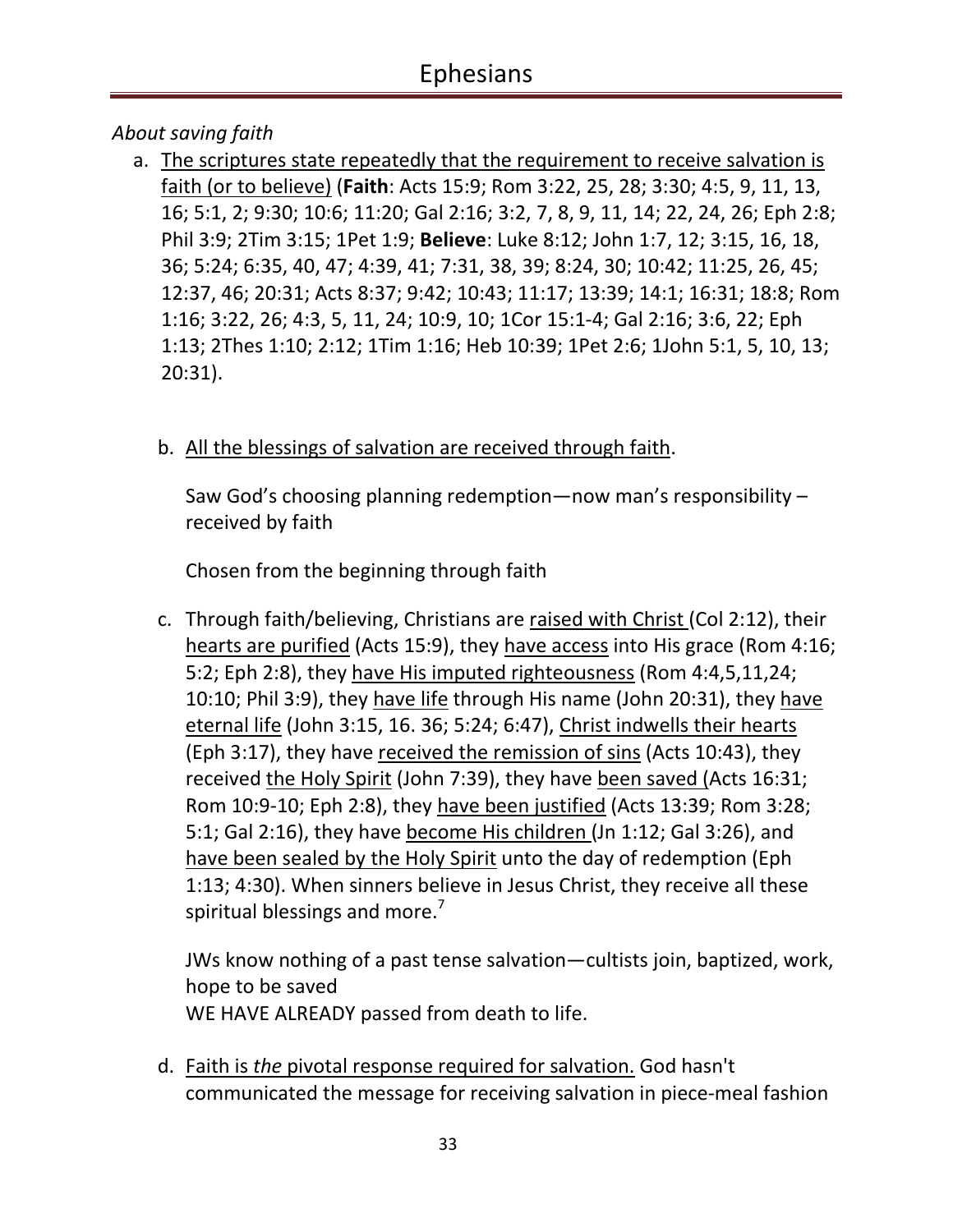throughout scripture to be added together to formulate all the requirements. Instead, He has repeated the simple requirement over and over: "believe". For instance, Paul did not omit critical conditions for salvation when preaching to the Philippian jailer that to be saved he must believe (Acts 16). Nor does the Apostle John omit the essential terms of pardon in his writings when he emphasizes that through belief in Jesus a person receives eternal life. The condition for salvation is sometimes worded differently throughout scripture to give a fuller understanding of what it means to believe--for example, receive, repent, trust, obey the gospel (*Receive Christ*: Jn 1:12; *Repent:* Luke 13:3; 18:9-14; Acts 2:38; 3:19; 11:21; 17:30; 20:21; 26:20; *Trust Christ*: Eph 1:12; Rom 15:12; Psalm 32:10; *Obey the gospel*: Rom 10:16; 2Thes 1:8; 1Pet 4:17). These words are not necessarily synonymous but are also not exclusive of each other. It would not be necessary or helpful to say that to be saved a person must receive + repent + believe + trust + submit + turn + come to + drink of + eat of + humble one's self + obey the gospel. Sometimes these words are used by themselves and sometimes they are used together. Repent and believe are the most common. A sinner is saved when he has a change of mind toward God and believes in Jesus Christ (Acts 3:19; 10:43; Acts 15:11; 20:21, 24; 26:20). A person being saved cannot repent without believing; nor can he believe without repenting. These words describe the heart attitude sinners must have to be saved. This repentant believing attitude is a gift from God as well as a choice of man. $^8$ 

Faith is not the *ground* or *basis* of salvation; the grace of God exhibited in the life, death, and resurrection of Christ is the ground and basis of salvation. But faith receives what grace gives. Repentant faith is the acknowledgment of God's gracious work and that that Jesus alone saves and that man *cannot* save himself (Luke 18:9-14; Rom 4:1-5; 9:30-10:4; Eph 2:8-9). Saving faith is *trusting* in Jesus for salvation (Jn 3:16; Acts 8:37; Rom 4:4-5; 10:9-10; Eph 1:12-13).Faith is God-ordained the means of receiving God's grace

Rituals such as water baptism follows initial saving faith and are not the means of receiving grace-salvation is by faith-not faith plus works or faith plus ritual (faith is a heart response and is separate from ritual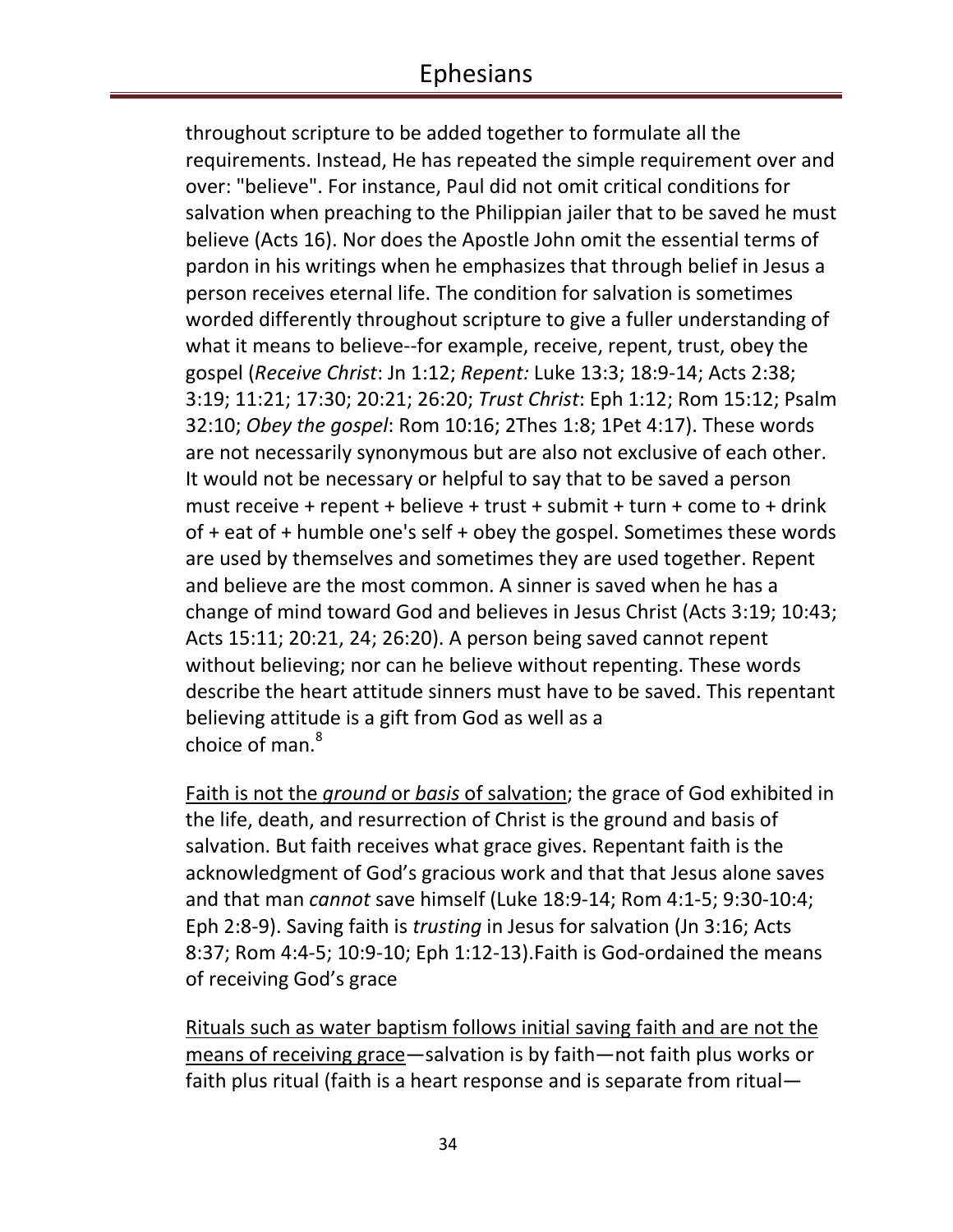can't redefine New testament faith to say it requires ritual (i.e. to believe is to be baptized.

Study bible –said "in baptism" inferring water, we receive salvation

Water baptism is an initiatory rite for new believers (not for infants of Christian parents)—but it is not normally the exact occasion of initial faith. Faith doesn't require water or a baptizer

Faith equals belief. Faith and belief are equated in scripture. To believe is to have faith (Matt 17:20; Mk 11:22; Jn 20:27; Acts 14:22; Rom 4:5, 11; 9:30-10:4; 2Cor 4:13; Heb 11:6). To not believe is to lack faith (Matt 17:20; Jn 20:27; Rom 9:30-10:4).

Faith is not works. Faith in Christ, by definition, is not a work; rather faith in Christ makes saving grace operative. Repentant faith is the acknowledgment that Jesus alone saves and that man *cannot* save himself (Luke 18:9-14; Rom 4:1-5; 9:30-10:4; Eph 2:8-9). Saving faith is *trusting* in Jesus for salvation (Jn 3:16; Acts 8:37; Rom 4:4-5; 10:9-10; Eph 1:12-13). Salvation is of faith, that it might be by grace (Rom 4:16; 11:6; Gen. 6:8; Ex 33:13). In scripture, grace and faith are together placed in contradistinction with works (Eph 2:8-9; Titus 3:5; Rom 4:1-6, 16; 9:32; 11:6).

Faith is rightly viewed as a gift of God. God purposed to save sinners before the world began. Jesus, God's precious, chosen, elect One, was foreordained to be a lamb slain before the world began (1Pet 1:18-2:6; Rev 13:8). God chose the elect *in Christ* before the world began (Eph 1:4; 2Tim 1:9; Matt 25:34). Election is in accordance with God's foreknowledge of the elect believers (Rom 8:29-33; 1Pet 1:2). In the fullness of time, God's Son came to the world and lived a sinless life, died for the sins of the world, and rose again from the dead. After Jesus' ascension, God sent the Holy Spirit to testify of Christ and build His church (Jn 15:26; Matt 16:18). **God calls (1Pet 5:10), reproves (John 16:8), invites (Rev 22:17), draws (John 6:44; 12:32-33), leads (Rom 2:4), guides (Acts 8:31), reasons with (Isa 1:18), preaches to (Rom 10:13-15; 1Cor 1:21), exhorts (Acts 2:40), testifies (1Jn 4:14), teaches (Col 1:28), persuades (Acts 28:23; 2Cor 5:11), convinces (Titus 1:9), and warns (Ezek 3:18-19; 33:7-8; Col 1:28) sinners. God hereby gives repentance and faith through His goodness, His word, His Spirit,**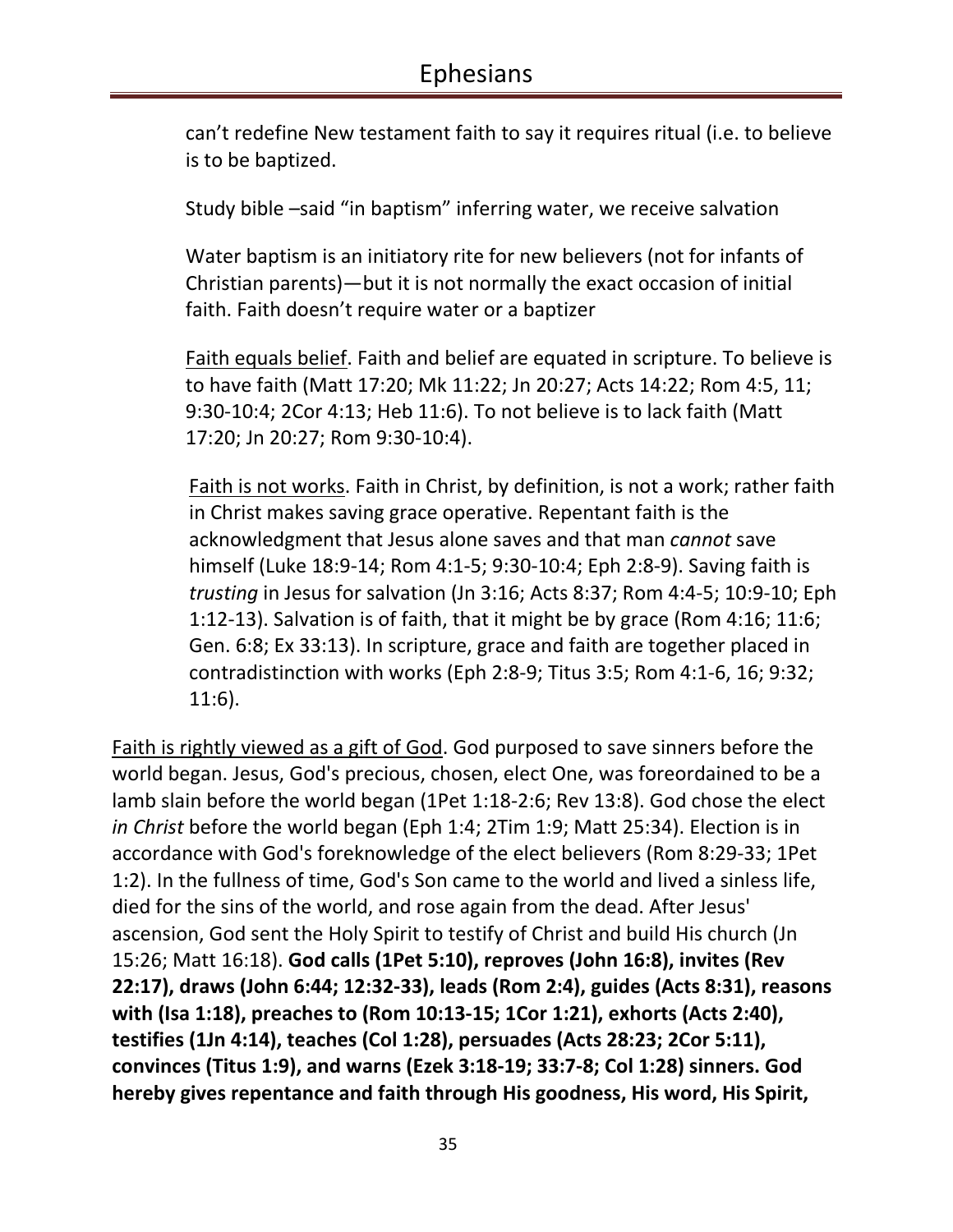**and His children, revealing who Jesus is, opening sinners' hearts to Christ (2Tim 2:25; Rev 2:21; Heb 12:2; Acts 14:27; 16:14; Matt 16:16-17; Acts 16:14). No sinner can have faith in God without God. God is the source and object of faith (Rom 10:17; Acts 14:27; Heb 12:2; 2Pet 1:1).** 

**Faith in the beloved one (not works or ritual or birthright) is the means of receiving God's blessings—it starts and continues with faith. Faith continues, repentance continues, trust continues, grace continues (What gets us in is what keeps us)** 

Faith is rightly viewed as a choice of man. God ordained spiritual blessings to be in Christ and through Christ (Eph 1:4-7). God also ordained that the eternal benefits of Christ's gracious work be received *by faith* in Christ (2Thes 2:13). In accordance with this divine plan, God *gave* spiritual blessings to the believing elect in Christ *before the world began* (Eph 1:1-4; 2Tim 1:9). They *receive* these benefits and are saved *in time after* hearing and believing the gospel (Jn 5:24; Eph 1:13; 2:11-13; Col 1:21; Gal 3:26-28; Eph 1:13). Before faith, they are described as being in Adam, enemies of God, dead in trespasses and sins, by nature the children of wrath, without Christ, being aliens from the commonwealth of Israel, and strangers from the covenants of promise, having no hope, without God in the world, and afar off (Rom 5:10; 1Cor 15:22; Eph 2:1-13; Col 1:21). **God holds sinners responsible for having faith in Christ, since faith is the only acceptable response to His grace (Rom 4:16).** God so loved the world He gave His only-begotten Son to be the propitiation for the sins of the whole world (Jn 3:16; 1Jn 2:2). God offers salvation to all people, **God commands all sinners to repent toward God and believe on the Lord Jesus Christ (Matt 28:19-20; Mk 16:16; Acts 17:30; 20:21). God does not believe for sinners. God does not force faith upon sinners against their wills (Gen 4:6,7; Joshua 24:15; 1Kings 18:21; Eze 18:20-32; Matt 11:20; 23:37; Luke 7:30; 12:48; Acts 7:51; 17:30; Rev 22:17). God calls sinners to believe and is angry with them and condemns them for their lack of repentance and faith (Matt 11:20- 22; Mk 11:22; 16:16; Jn 3:16, 18, 36; Jn 4:4-29; 16:9; Rom 1:18-2:8; 3:3-18; 9:30-33; 1Pet 4:17-18; 2Thes 1:4-9; 2:9-12; Heb 2:1-4; 3:7-13; 10:22-31).**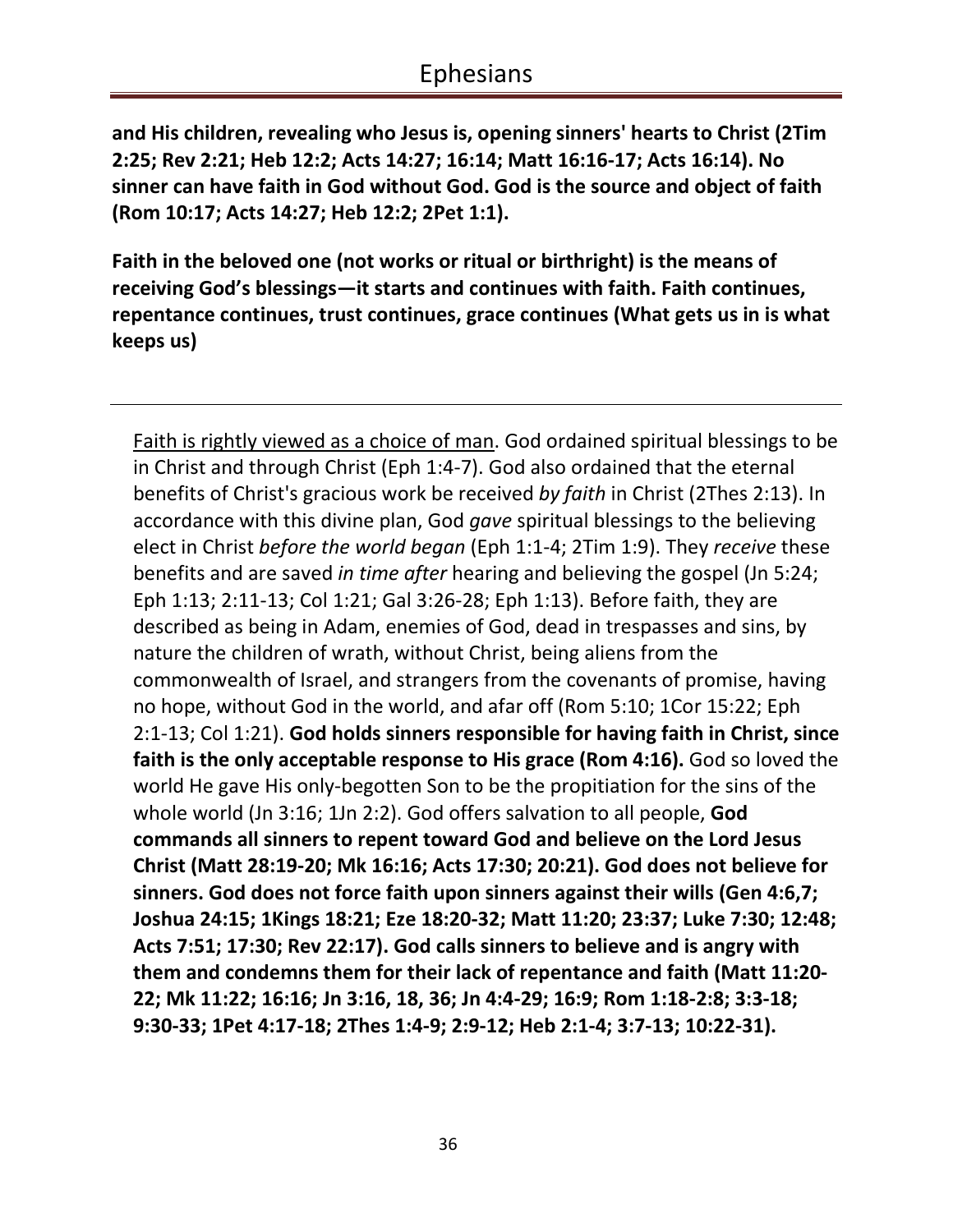**13 In whom you also trusted, after that you heard the word of truth, the gospel of your salvation: in whom also after that you believed, you were sealed with that holy Spirit of promise,** 

**14 Which is the earnest of our inheritance until the redemption of the purchased possession, to the praise of his glory.** 

The Spirit is earnest. God means business. Best is yet to come. God's kingdom is advancing. His program is progressing toward it's ultimate end.

The best wine for last New Covenant better than Old The world to come is better than this one

What is this earnest? It is nothing less than God Himself—the blessed third person of the Trinity, the Holy Spirit. The Holy Spirit has not only reproved us, testified to us of Jesus, and regenerated us, He has made our bodies His permanent headquarters. The Spirit of God in us is God's seal that we are His—a mark of ownership that guarantees us that we will be redeemed from the wrath to come. We have not received the spirit of bondage again to fear; but we have received the Spirit of adoption, whereby we cry, Abba, Father.

**until the redemption of the purchased possession—**future redemption of our bodies too Romans 8—salvation in three tenses

redemption in two tenses

sanctification is in three tenses

-------------------------------------------------------------------------------------------------------

--------------------------

The Sealing with the Spirit-- The indwelling Spirit is God's seal or mark of ownership and earnest that secures the believer's promised inheritance (Eze 9:4; Rev 7:2-3; 2Cor 1:22; Gal 4:6; Rom 8:15, 23; Eph 1:13-14; 4:30)

A. The people who are sealed--all believers (2Cor 1:22; Eph 4:30)

B. The time of sealing--at conversion (2Cor 1:22; Eph 1:13)

C. The duration of sealing--unto the day of redemption (Eph 1:14; 4:30; Rom 8:22,23)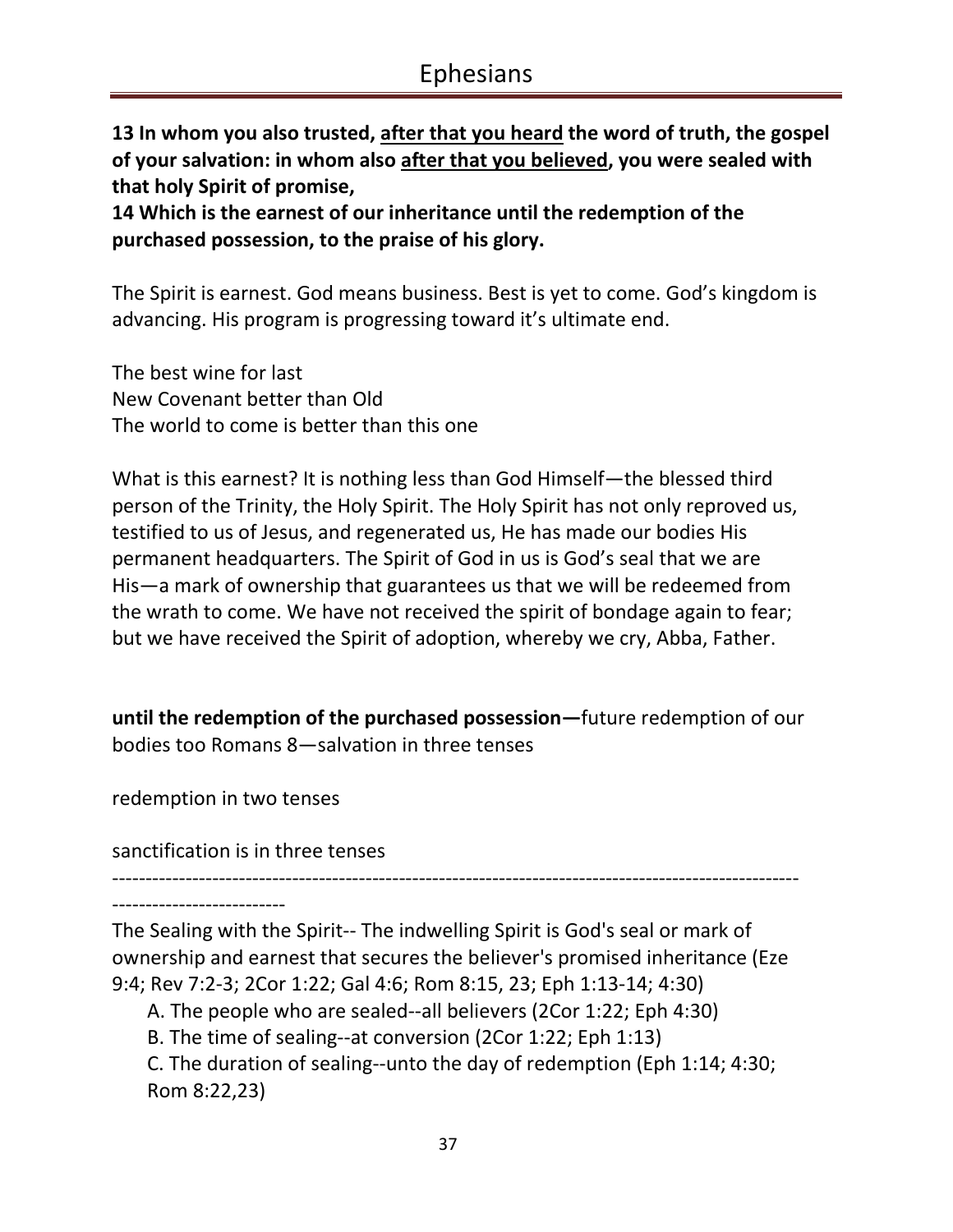**How do we know God will keep His promises to us? His word is sure and His Spirit is His seal.**

# **15 Wherefore I also, after I heard of your faith in the Lord Jesus, and love to all the saints,**

Marks of true Christians (full of faith and love) no faithless love. No loveless faith.

Have faith, hope, and charity

#### **16 Cease not to give thanks for you, making mention of you in my prayers;**

What Christians do for each other—give thanks and make mention in prayer. We encourage each other—we do not tear each other down. Even church discipline is always out of love (has best interest of others at heart)

### **17 That the God of our Lord Jesus Christ, the Father of glory, may give to you the spirit of wisdom and revelation in the knowledge of him:**

Look at what the apostle prays for

This is how we should pray for each other (not just unbelievers are enlightened) believers understand the riches we have in Christ

So needed today—anemic christendom

spirit of wisdom (not Holy Spirit, not spirit of man, attitude or disposition)

The deep wisdom of God can only be understood by the Holy Spirit's revelation and enlightenment—not by the physical senses—not by the scientific method. Some of the most important things like beauty, love, morality can't be explained by science. All the deep things of God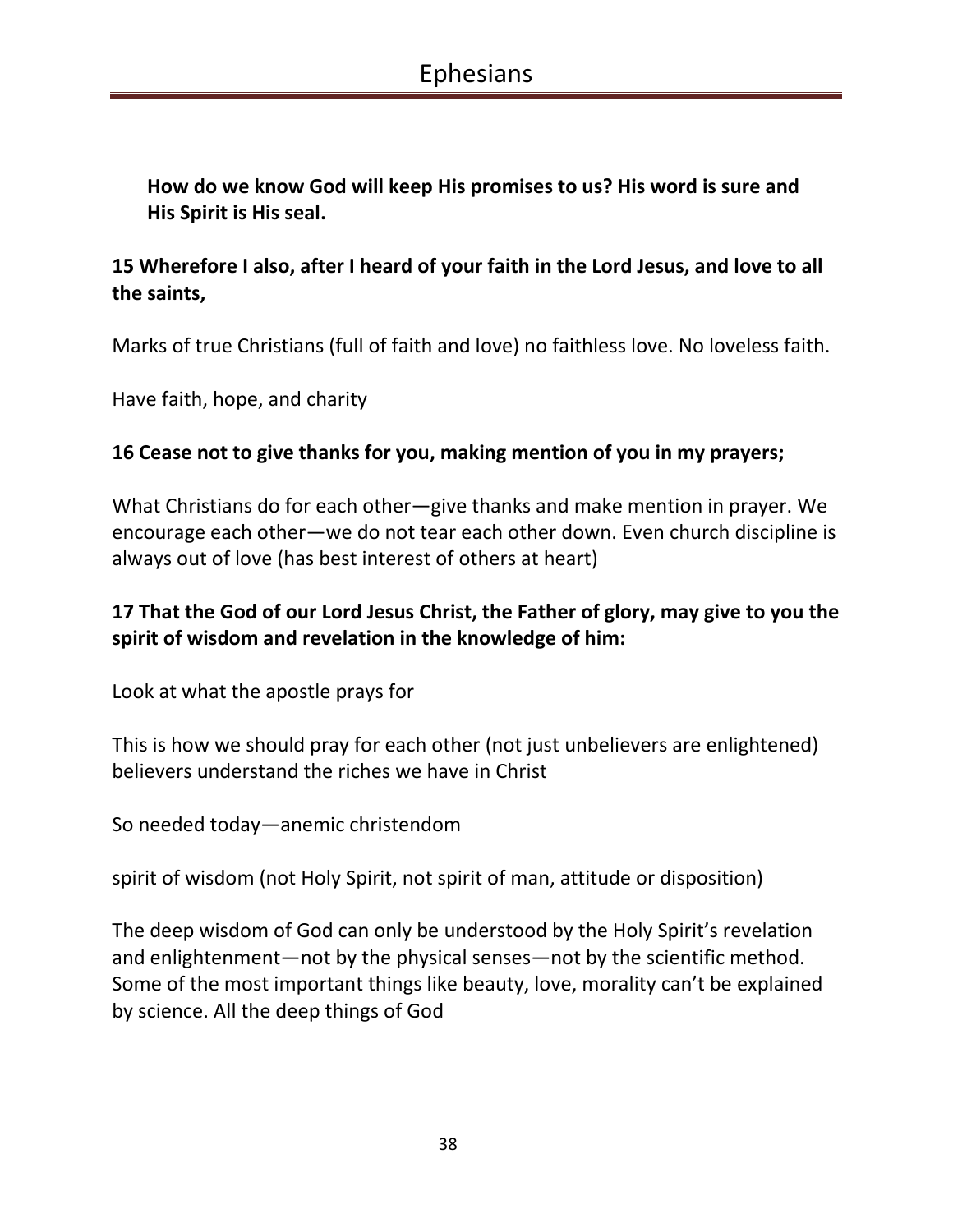*1Cor 2:9 But as it is written, Eye has not seen, nor ear heard, neither have entered into the heart of man, the things which God has prepared for them that love him. 10 But God has revealed them unto us by his Spirit: for the Spirit searches all things, yea, the deep things of God.* 

*11 For what man knows the things of a man, save the spirit of man which is in him? even so the things of God knows no man, but the Spirit of God.* 

Challenge this reductionist view that the physical is all there is. Science is the only way to know anything. Ask the person "Did you use the scientific method to know that?"

*God gives us reasonable evidence to believe (not contradictory with physical evidence)Physical evidence supports it (fine tuning of the universe and the extreme complexity and order of DNA—just two examples)* 

**18 The eyes of your understanding being enlightened; that you may know what is the hope of his calling, and what the riches of the glory of his inheritance in the saints,** 

That we may KNOW—God's Spirit which moves our human spirit to give us the spirit of wisdom-- knowledge, enlightenment, wisdom

Aren't you happy God has opened your eyes about salvation? Unsaved people don't know what they're missing do they? People settle for scraps not knowing the riches in Christ.

Do we settle? Not knowing how much more there is for us? Ephesians challenges us to go for it: to be full, be filled.

Always be hungry for more. Humble and teachable. That's the key to growth. Prov 4:4 He also taught me, and said to me: "Let your heart retain my words; Keep my commands, and live.

5 Get wisdom! Get understanding! Do not forget, nor turn away from the words of my mouth.

6 Do not forsake her, and she will preserve you; Love her, and she will keep you.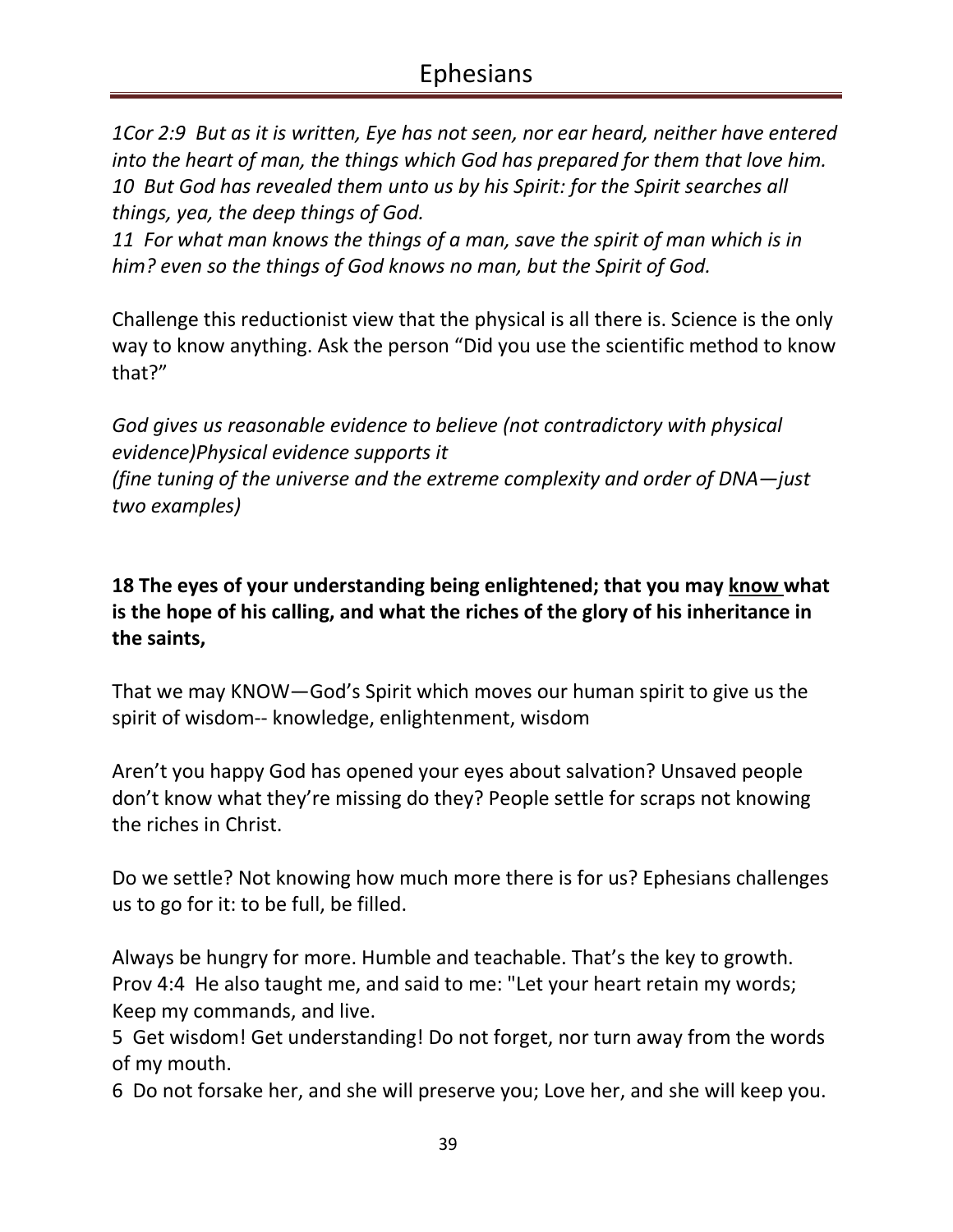7 Wisdom is the principal thing; Therefore get wisdom. And in all your getting, get understanding.

8 Exalt her, and she will promote you; She will bring you honor, when you embrace her.

9 She will place on your head an ornament of grace; A crown of glory she will deliver to you."

You can't have too much wisdom. You cannot be too full of God. You can be too full of other things--stuff.

Our problem is not being TOO heavenly minded. It is being wordly- minded.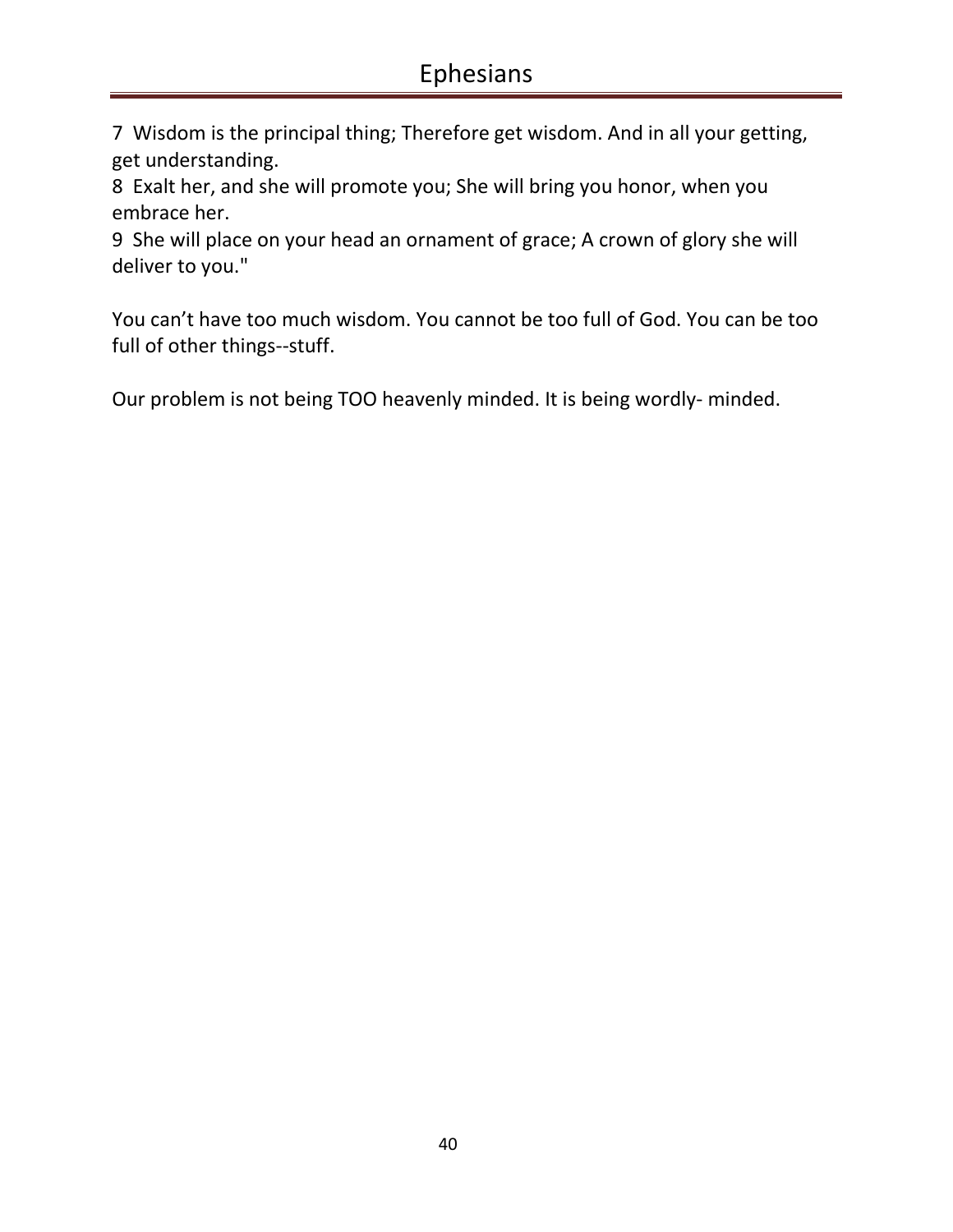Eavesdropping on Paul's prayer time Praise to petition (Prayer is both)

**16 Cease not to give thanks for you, making mention of you in my prayers;** 

**17 That the God of our Lord Jesus Christ, the Father of glory, may give to you the spirit of wisdom and revelation in the knowledge of him:** 

**18 The eyes of your understanding being enlightened; that you may know what is the hope of his calling, and what the riches of the glory of his inheritance in the saints,** 

You can know by the Spirit's revelation The physical coincides (finetuning and complexity of the DNA code as two good examples—Antony Flew—most astronomers believe in God)

You can't have too much wisdom. You cannot be too full of God.

Our problem is not being TOO heavenly minded. It is being wordly- minded.

#### **19 And what is the exceeding greatness of his power toward us who believe, according to the working of his mighty power,**

Power toward us –exceeding greatness of His power

(according to—not just out of --His mighty power--resurrection power)

2 Tim 3:4 Traitors, heady, highminded, lovers of pleasures more than lovers of God;

5 Having a form of godliness, but denying the power thereof: from such turn away.

Our power is in understanding God's mighty power toward us and living according to it

It is the power of godliness—being godly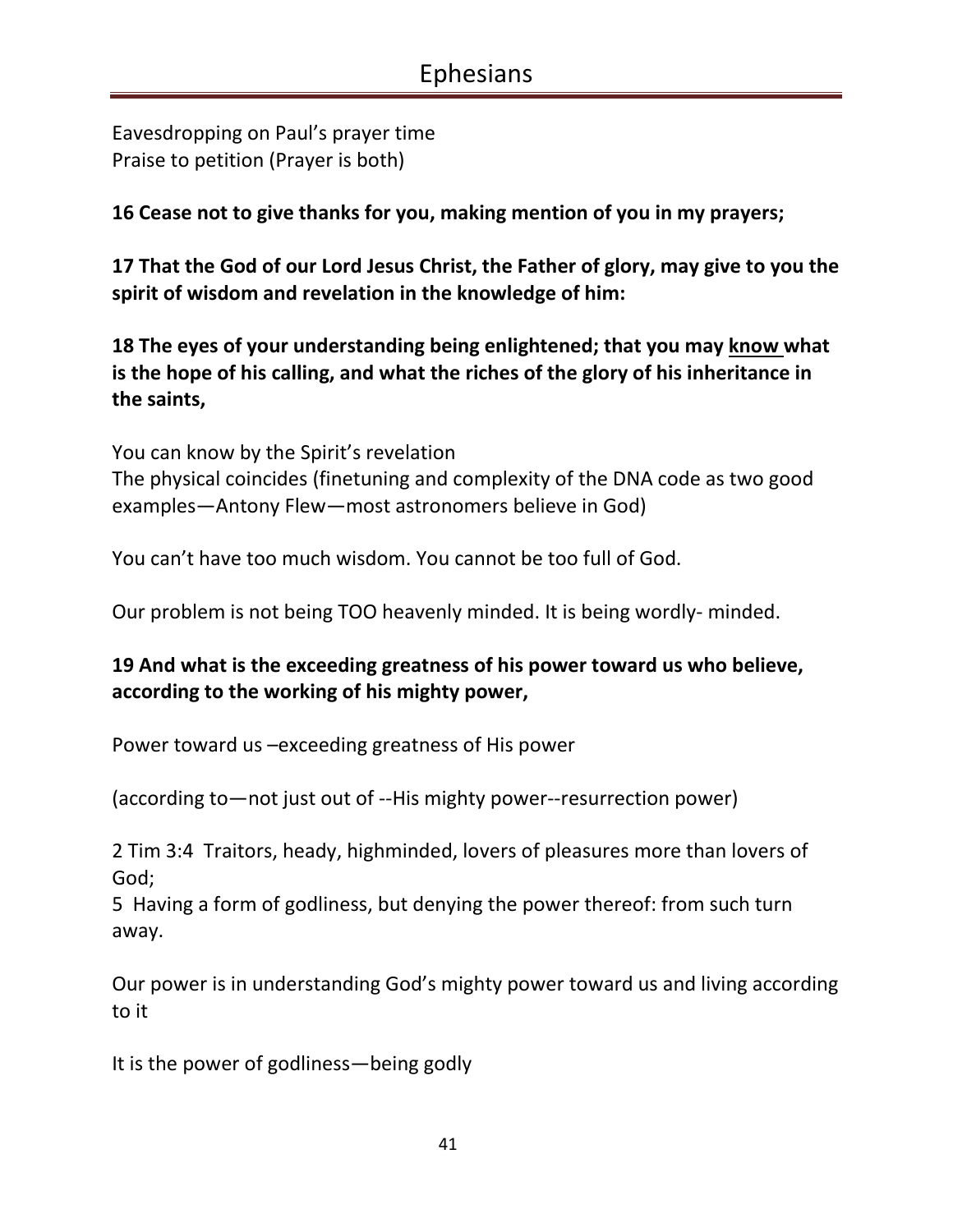He's not going to be like us.

*Psalm 50:16 ¶ But to the wicked God says: "What right have you to declare My statutes, Or take My covenant in your mouth, 17 Seeing you hate instruction And cast My words behind you? 18 When you saw a thief, you consented with him, And have been a partaker with adulterers. 19 You give your mouth to evil, And your tongue frames deceit. 20 You sit and speak against your brother; You slander your own mother's son. 21 These things you have done, and I kept silent; You thought that I was altogether like you; But I will rebuke you, And set them in order before your eyes. 22 "Now consider this, you who forget God, Lest I tear you in pieces, And there be none to deliver:* 

He's not going to be like us. We can be like him. This is the power. Reflecting his character. Conformed to his image.

**His mighty power… 20 Which he wrought in Christ, when he raised him from the dead, and set him at his own right hand in the heavenly places,** 

resurrection power

Jesus the only one raised and exalted to the right hand of God (a place of highest honor)

Heavenly places—heaven itself—where we are seated, from whence our blessings come

### **21 Far above all principality, and power, and might, and dominion, and every name that is named, not only in this world, but also in that which is to come:**

Jesus is greater than all—all creatures and all ranks of creature, now and in the future.

Mormonism is preposterous in asserting that one day we become a God like God is—all creature are forever beneath the Lord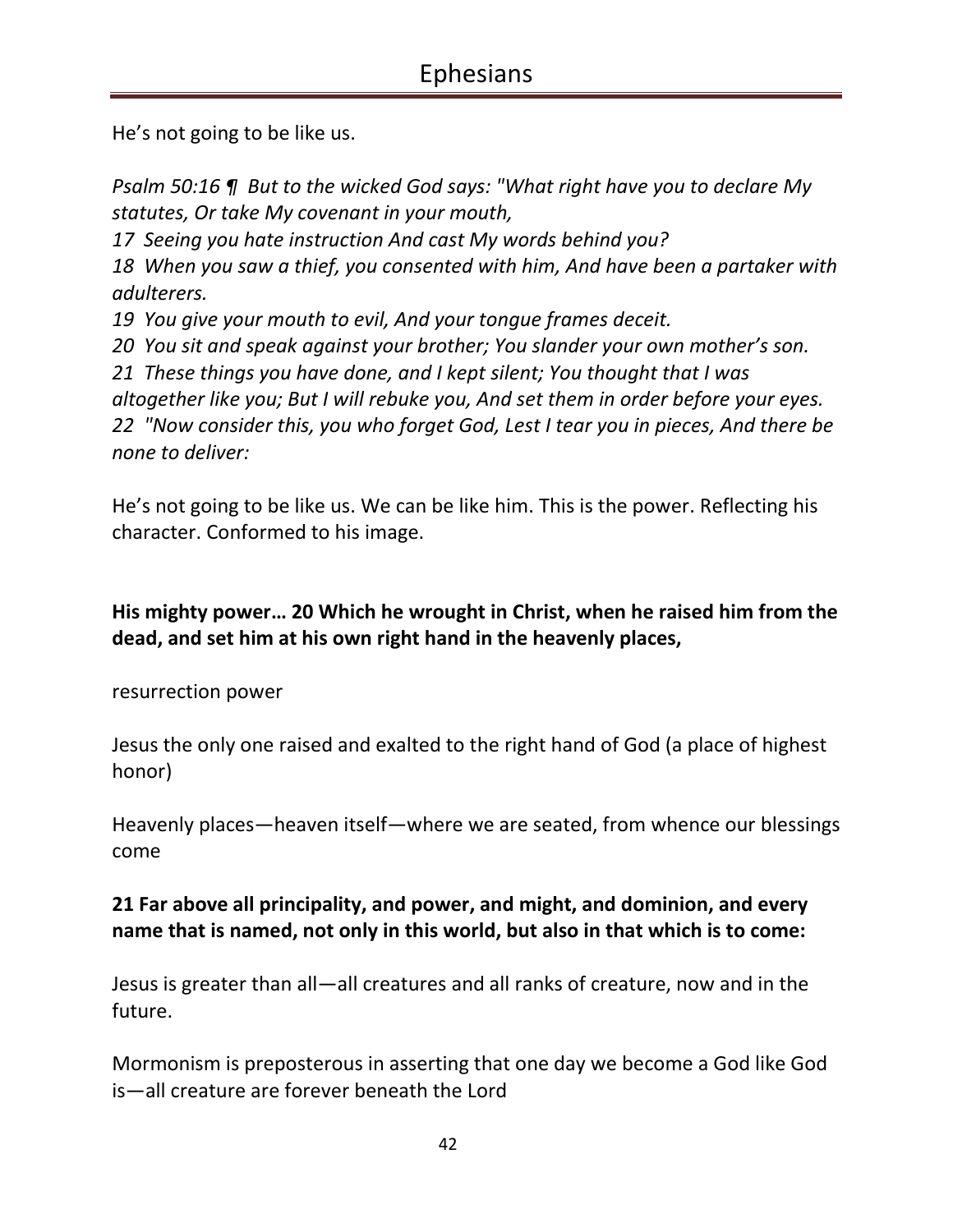Jesus didn't soft pedal the seriousness of sin and death and judgment (or worse, deny sin), he faced it head on, and conquered it

Nobody ever spoke like he did Loved Healed Raised himself from the dead

Jonah was great. Greater…

Solomon was great….Greater

Moses was great…servant in the house—Jesus a son over his house *Angels are great. But unto which of the angels did the Lord ever say… Thou art my Son, this day have I begotten thee? And again, I will be to him a Father, and he shall be to me a Son? 6 And again, when he bringeth in the firstbegotten into the world, he saith, And let all the angels of God worship him.* 

*8 But unto the Son he saith, Thy throne, O God, is for ever and ever: a sceptre of righteousness is the sceptre of thy kingdom.* 

*Sit on my right hand, until I make thine enemies thy footstool?* 

# **22 And has put all things under his feet, and gave him to be the head over all things to the church,**

**23 Which is his body, the fulness of him that fills all in all.** 

*Jesus is the head of the church—under whom is bishops and deacons (they answer to him) The church is his body.*

Israel was pictured as a bride, a family, a flock—but not a body. Developed more fully in 1Cor and later in this epistle—the mystery revealed has to do with this body (introduced here).

God wants to fill the church with all of himself—We are the church. He has held back nothing from us as individuals or corporately

#### **CHAPTER 2**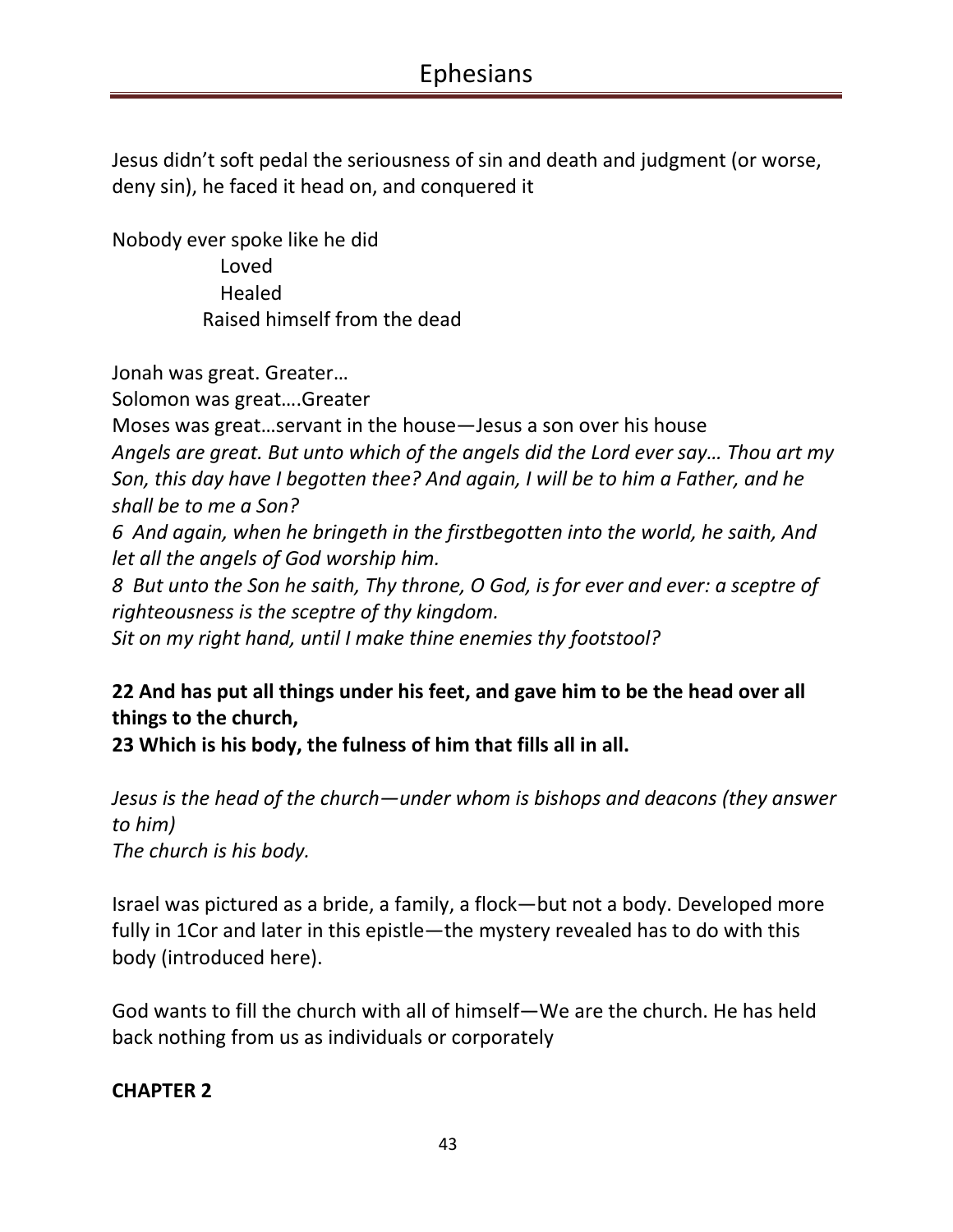### **AND you has he quickened, who were dead in trespasses and sins;**

We were dead. Now were have been quickened (made alive) Before being in Christ, We were dead spiritually

Physical death (no physical life) Spiritual death (no spiritual life—there is no indwelling Spirit of God) Eternal death (second death) Permanent state of experiencing the wrath of God in the lake of fire

One who is spiritually dead has physical life but is still **"in"** his trespasses and sins The spiritually dead person is an unforgiven sinner One who is not in a saving union with Christ One who is not **in** Christ One who is in Adam, IN his sins In Adam, all die In Christ, all are alive

We are dead before being in Christ We have been made alive in Christ

*1Jn 1:12 He who has the Son has life; he who has not the Son of God has not life.* 

This quickening took place when we trusted Christ--believed

Before faith we were dead; after faith we were made alive

Until we believed, we were dead

We were not made alive (born again, regenerated) in order to believe We believed in order to be regenerated

It is NOT *dead in sins --> quickened from deadness (still unforgiven of sins; alive but in sins; not joined to Christ)--> faith--> forgiveness of sins (in Christ)* 

 It is *dead in sins --> faith--> forgiveness of sins (i.e., quickening from deadness in sins; alive in Christ)*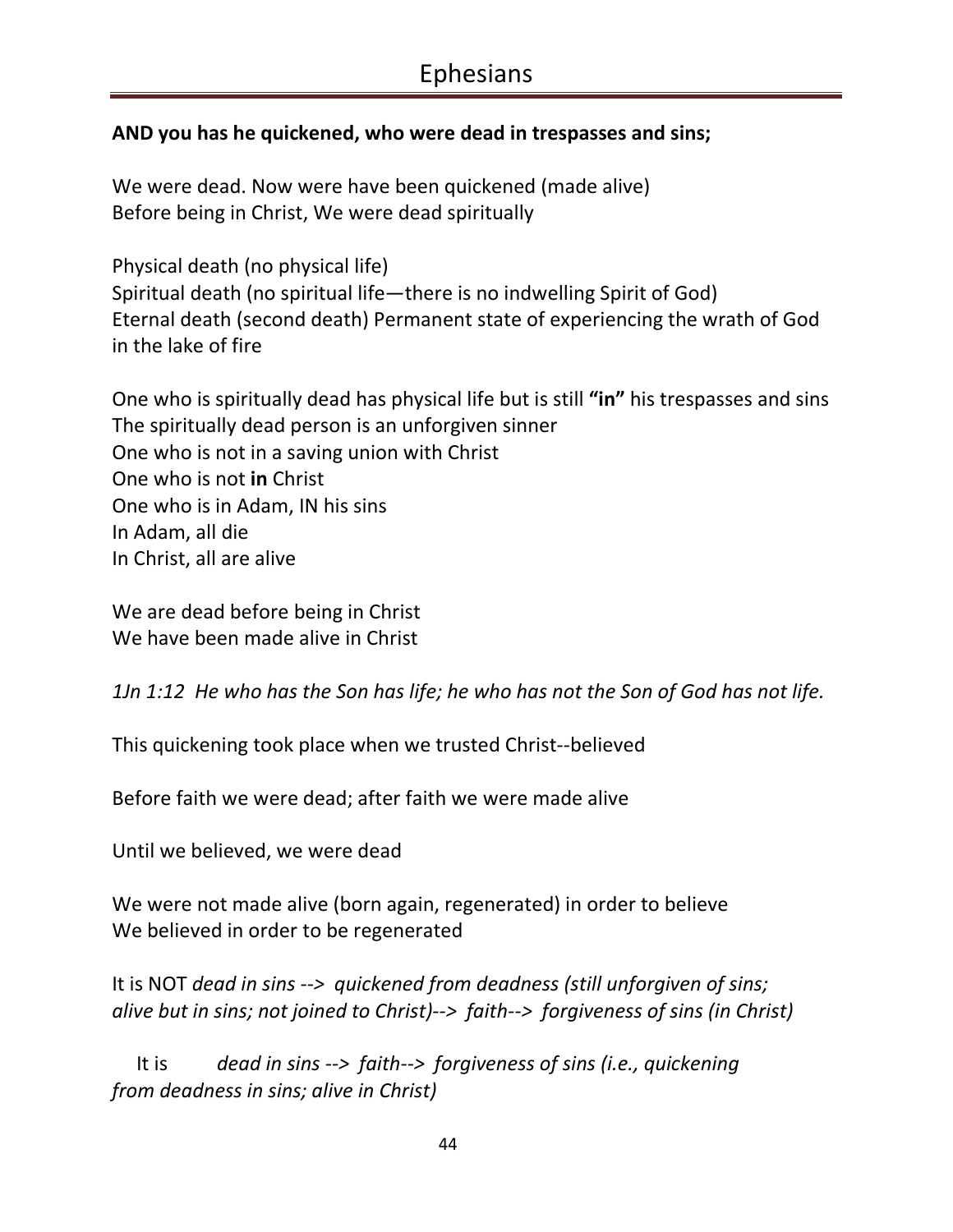Dead  $\rightarrow$  faith  $\rightarrow$  alive

**Regeneration follows faith**. Summary. Before faith we were dead in sins, without spiritual life, unforgiven of sins, a child of the Devil, and without the Spirit of God. Upon believing, we were forgiven of sins, quickened from deadness in sins, given spiritual life, raised with Christ, born of God (i.e., made a child of God), and received the Holy Spirit. Until we believed, we were dead in sins. Therefore "dead in sins" does not speak of inability to believe but lack of spiritual life and relational separation from God due to unforgiven sins. "Dead in sins" does not mean inability to do anything which is a characteristic of physical deadness. If this were true spiritually dead people would have no *sinful* actions either, yet sinfulness is their problem. God draws, calls, invites, persuades, warns, teaches, guides, and convinces sinners prior to faith (see footnote <sup>5</sup>E and <sup>5</sup>J below). God must enable those who are dead in sins to believe. Spiritually dead people cannot believe without God's enablement. But God does not give life to (i.e., regenerate) sinners prior to faith. Spiritual life is a result of faith, not the means of faith. Spiritually dead people are enabled to believe while dead in sins and receive life upon believing.

Short Study. While the temporal order is not the primary concern (for example, faith and salvation may occur simultaneously in time), the logical order of events is critical (as in Romans 8:30). for example, salvation does not come before faith. We are not saved to believe. We believe to be saved. One must first believe to be saved. This order is important. So is the order of faith and regeneration important.

**2 Wherein in time past you walked according to the course of this world, according to the prince of the power of the air, the spirit that now works in the children of disobedience:** 

In time past, Satan's path (world's way world's results…)

Satan –the prince of the power of the air God of this world

Three enemies: the world, the flesh, and the Devil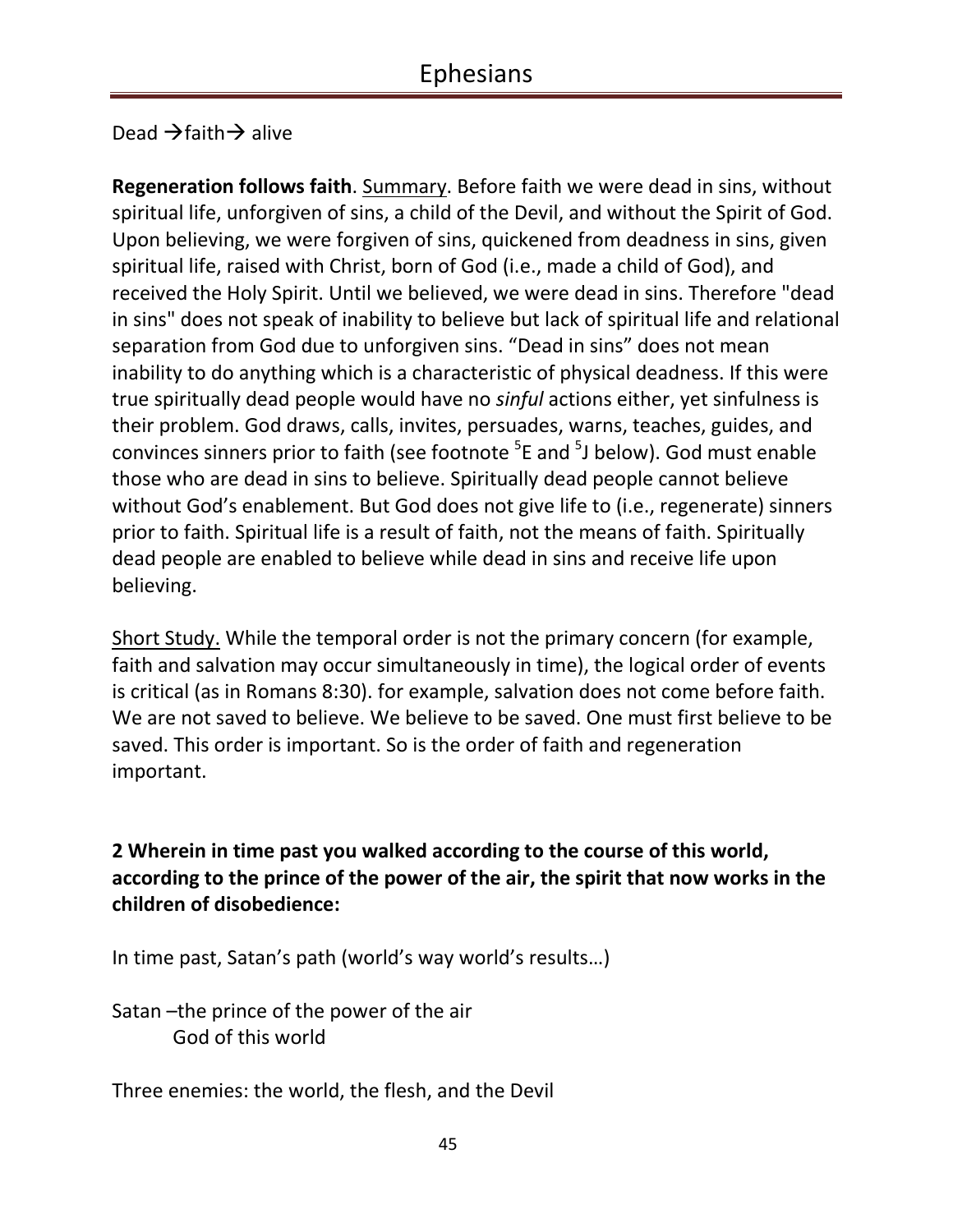How they attack: not ignorant of his devices (garden Gen 3), Jesus temptation (Matt 4)

The Devil through the world system (opposed to God) appeals to our adamic carnal nature (the flesh)

In the world—lust of the flesh passions doing Lust of the eyes possessions having Pride of life position being

The letter of Ephesians is about

God's plan, purpose and power for his peculiar people from his predestinating, providential, perspective

**3 Among whom also we all had our conversation in times past in the lusts of our flesh, fulfilling the desires of the flesh and of the mind; and were by nature the children of wrath, even as others.** 

Lust and pride (desires—the root of sin—drawn away and enticed)

We yielded to that—we walked that path—we were fit targets of God's wrath

Whatever this world says, God is still angry with the wicked every day

#### **4 But God, who is rich in mercy, for his great love wherewith he loved us,**

But God—two greatest words in the Bible

Back to the very nature and character of God—rich in mercy (he has compassion for the needy)

Blessed are the merciful for they shall obtain mercy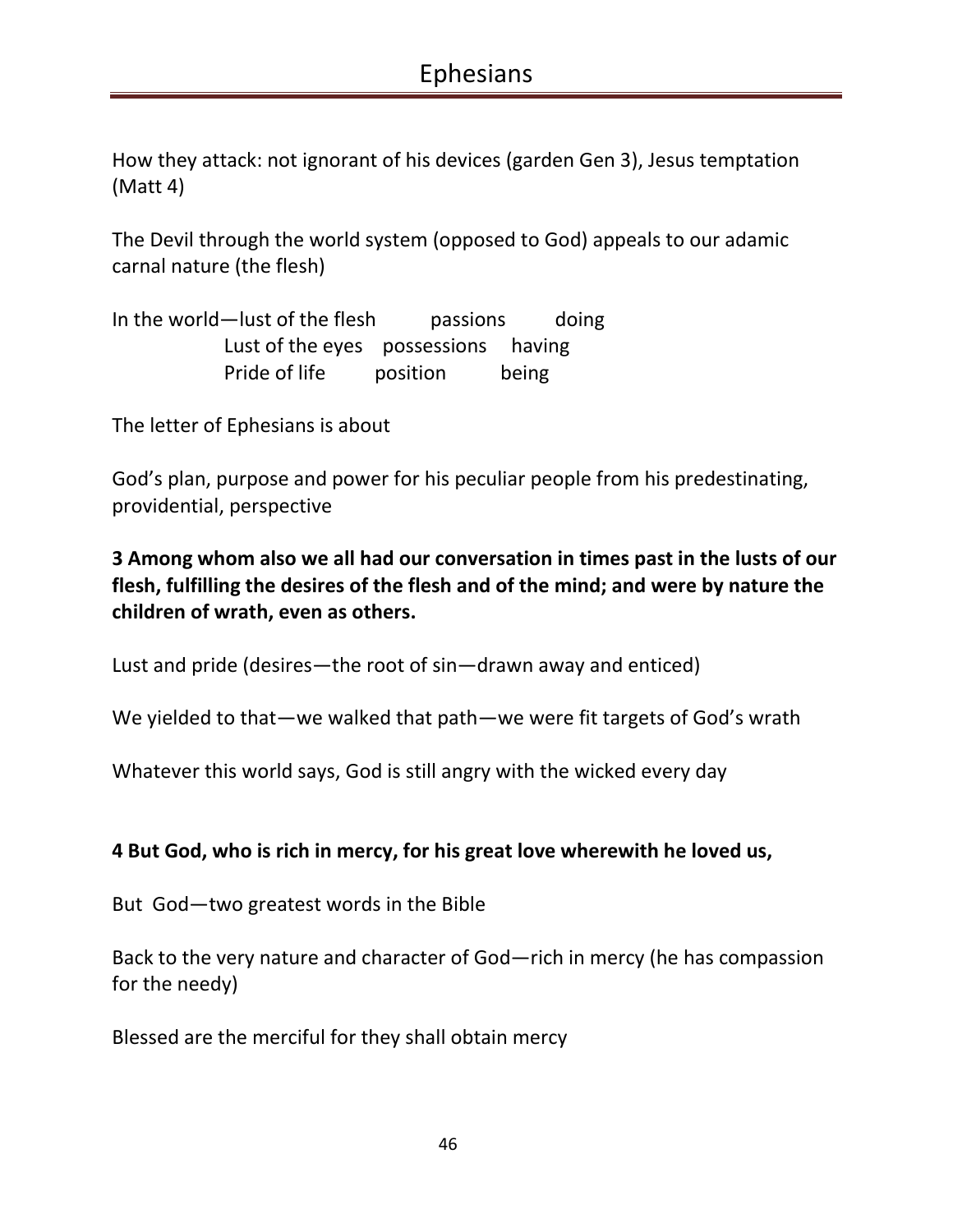His great love (that little word "so" Jn 3:16)—While we were yet sinners, Christ died for us

Why did he save us? He loved us (He has our best interest at heart)

Why did he love us? He is love

The problem is: What his holiness condemns his love cannot embrace (sinners need to be saved)

# **5 Even when we were dead in sins, has quickened us together with Christ, (by grace you are saved;)**

This quickening is being saved by grace (saved from spiritual death)

#### **6 And has raised us up together, and made us sit together in heavenly places in Christ Jesus:**

*Col 2:12 Buried with him in baptism, wherein also ye are risen with him through the faith of the operation of God, who hath raised him from the dead.* 

We're identified with Jesus Christ. What he has we have.

His election is our election His righteousness is our righteousness His wisdom is our wisdom His inheritance is our inheritance His death is our death His resurrection is our resurrection

We're raised spiritually when we believe in Jesus Christ (die to self raised to walk in new life)

This verse speaks primarily of Spirit baptism—but water baptism typifies this identificatoin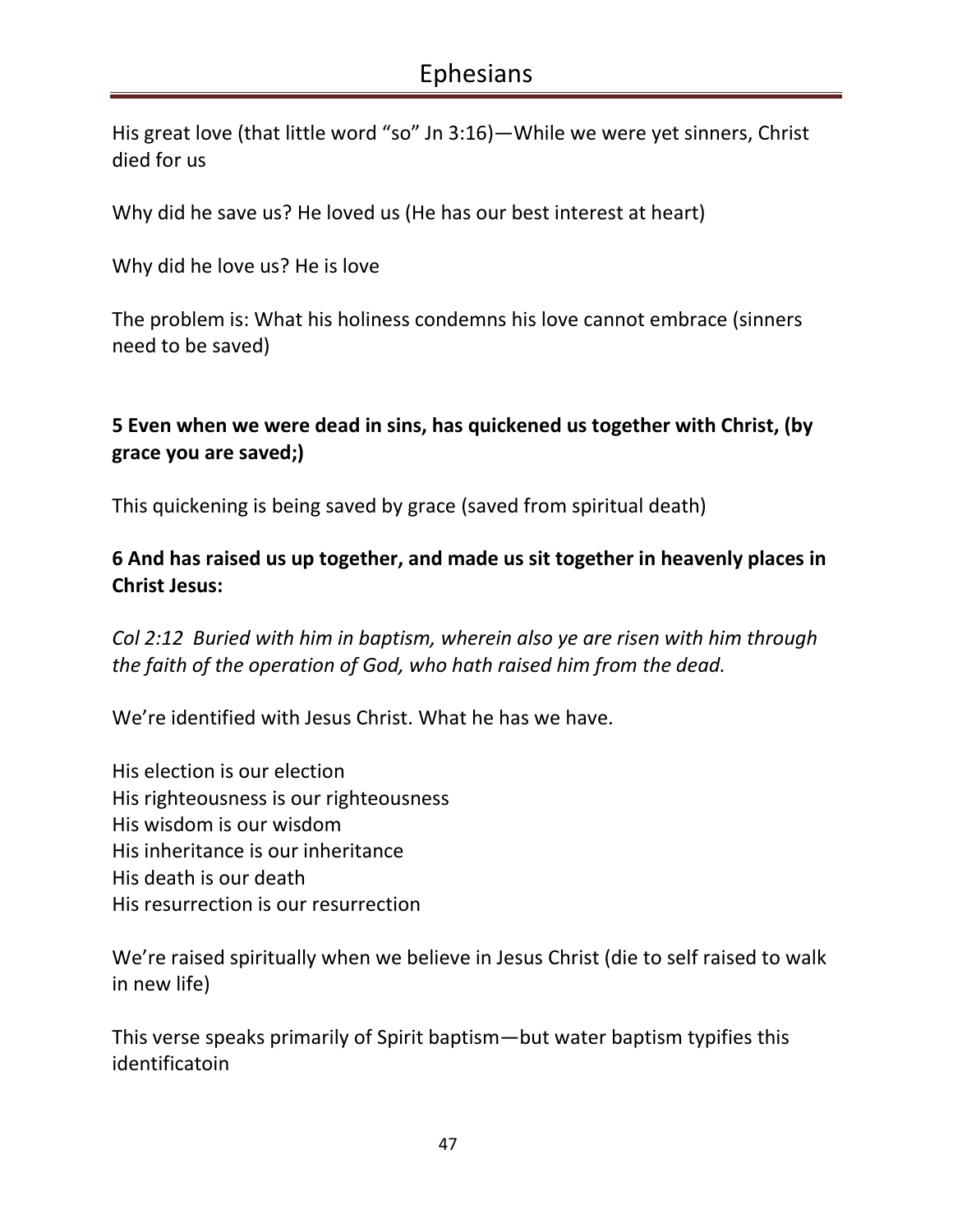**7 That in the ages to come he might show the exceeding riches of his grace in his kindness toward us through Christ Jesus.** 

Trophies of his grace for the ages to come

He wants to be good to us forever

What a future

#### 8 **For by grace are you saved through faith; and that not of yourselves: it is the gift of God:** 9 **Not of works, lest any man should boast.**

This is what the world does not get

Why Dean says this every Sunday—for unbelievers

People are self righteous—like the Pharisee I'm glad I'm not as this publican

Not of ourselves (salvation or the faith) Nothing we have we did not receive from God. God is the author and finisher of our faith. Source and object.

Man does not and cannot save himself. We are not co-redeemers with Christ. Christ did part of the work; I do part of it. Christ's death and resurrection is the only ground and basis for forgiveness. And it must be received by faith as a free gift.

No person in heaven is going to boast about earning his salvation

Yet so many cults and religions have this type of belief system. We have to continue to teach that salvation is a free gift. 99% grace and 1% works is no longer grace (Romans 11:6)

#### **10 For we are his workmanship, created in Christ Jesus to good works, which God has before ordained that we should walk in them.**

Solves the puzzle of James 2 and Rom 4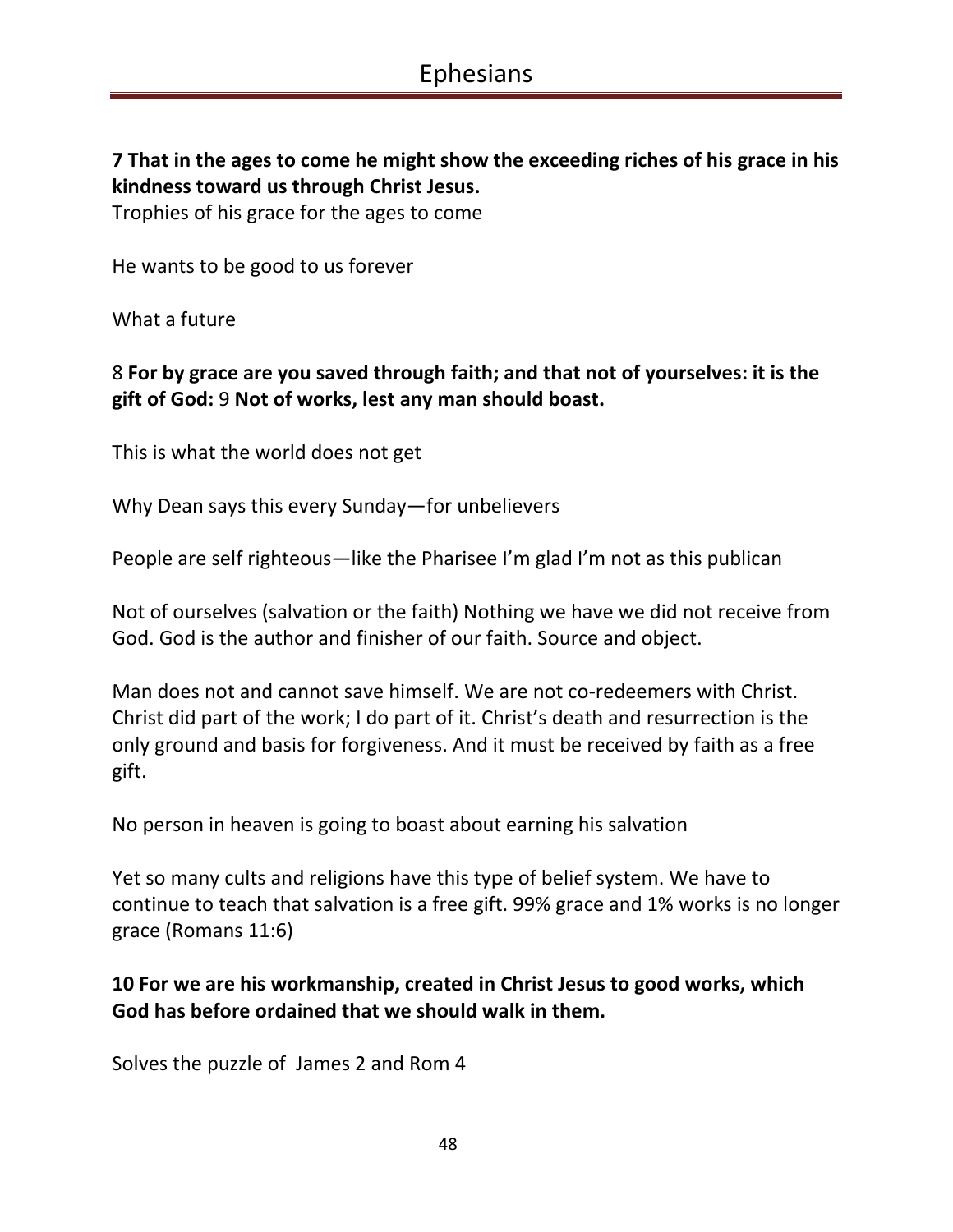Faith  $\rightarrow$  Salvation  $\rightarrow$  Works

**Titus 3 :** *5. Not by works of righteousness* **(not even works of righteousness— New Covenant works)** *which we have done, but according to his mercy he saved us, by the washing of regeneration, and renewing of the Holy Ghost;* 

*6 Which he shed on us abundantly through Jesus Christ our Saviour;* 

*7 That being justified by his grace, we should be made heirs according to the hope of eternal life.* 

*8 This is a faithful saying, and these things I will that thou affirm constantly, that they which have believed in God might be careful to maintain good works. These things are good and profitable unto men.* 

Judgment of the believer chart

**11 Wherefore remember, that you being in time past Gentiles in the flesh, who are called Uncircumcision by that which is called the Circumcision in the flesh made by hands;** 

In time past—not now 1Cor 6—such were some of you. Gal 5. Christianity is not just positional. It's practical. We are new creatures. Partakers of the divine nature. We are a new man. The old man dominated by the flesh is dead. Reckon it so and yield our members to righteousness.

Christ not only died for us—redemption position We died with him—walk practice

What are Gentiles in the flesh? Gentiles weren't in the covenant (They weren't biological descendants of Abraham Isaac and Jacob)

This Old Covenant was made with an ethnic people. Male circumcision was the sign of this covenant.

> Under the Abrahamic Covenant, *all male descendants of Abraham*, *as well as servants*, *both adults and children*, *whether believing or not*, *whether from believing parents or not*, were to receive the *bloody ritual of foreskin removal* (Gen 17:1-14, 20, 25-26).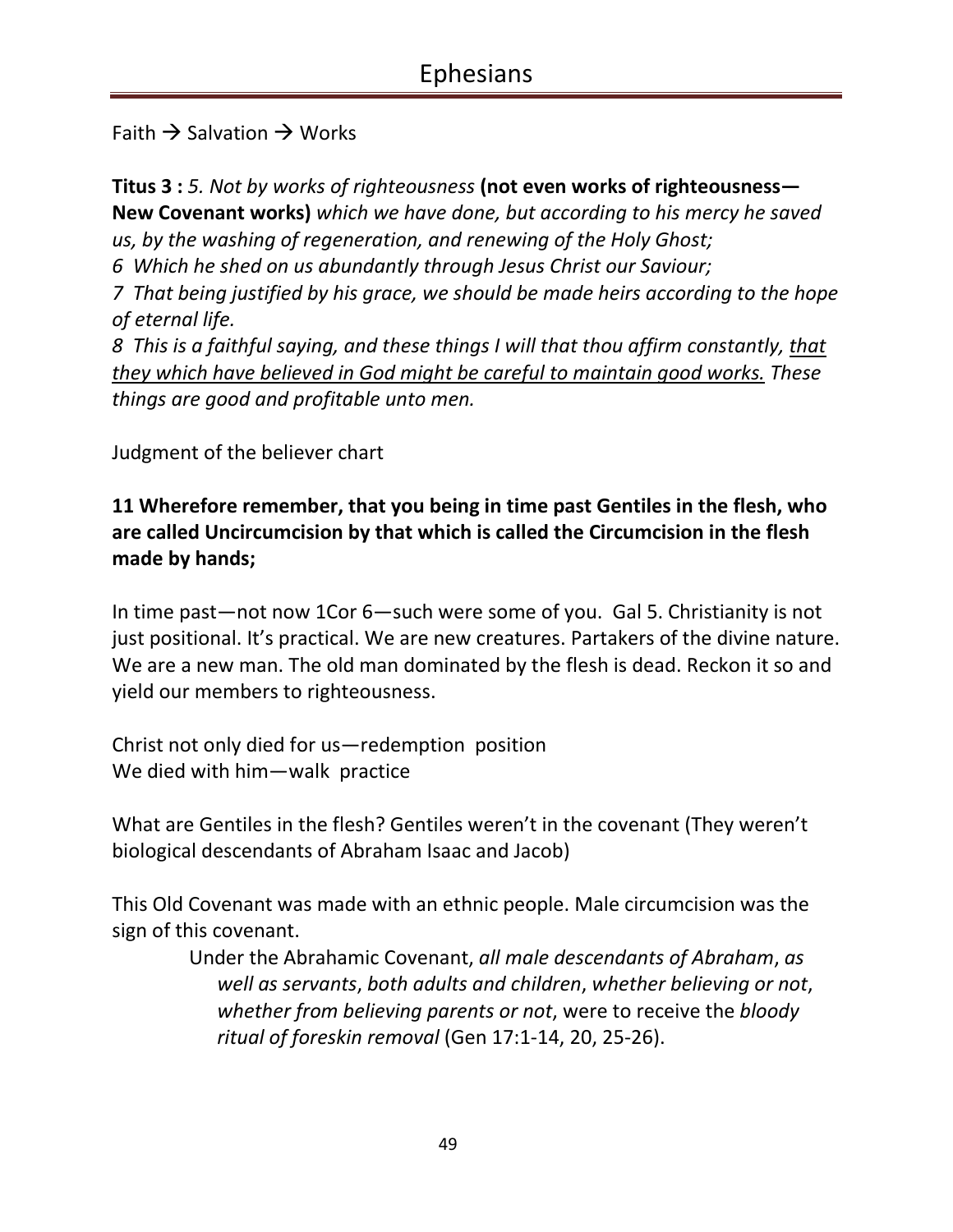Based on Abraham's faith, circumcision was prescribed for all of his physical male descendents to mark out a *national* and *ethnic* people who *should have* the faith of Abraham.

By and large, they didn't have the faith of Abraham and they became proud and hateful and used their special position of advantage to ostracize Gentiles. *Rom 9:32 Wherefore? Because they sought it not by faith, but as it were by the works of the law. For they stumbled at that stumblingstone.* Trying to establish their own righteousness by works.

Jews hated Gentiles and vice versa. Have Gentiles hated Jews? Nazi germany

Israel was always to be a channel of grace to others.

*Acts 10:34 ¶ Then Peter opened his mouth, and said, Of a truth I perceive that God is no respecter of persons: 35 But in every nation he that fears him, and works righteousness, is accepted* 

*with him.* 

Quoting Deut 10:17

But they weren't good stewards of the blessings of God. They rejected God the Father in the Old Testament. They rejected Jesus in the gospels. They rejected the Holy Spirit in Acts. Lo we turn to the gentiles.

Instead of being thankful and having compassion on Gentiles, they had contempt for them. In this polarized political climate of ours in America, I feel myself being tempted to feel that way. We cannot give into the hatred that others have.

A. Ethnic Israel has been cast away due to their unbelief (Mat 21:43; 1Thes 2:14-16; Romans 9-11), but not completely or permanently (Romans 11). Jews who do not believe in Christ are not saved (Luke 13:24-29; Jn 3:3-5; 1Thes 2:14-16; Rom 9-10). However, there is a present remnant of believing Jews who are saved (Romans 11:5). Jews and Gentiles have been made one in Christ (Gal 2:28-29; 3:7; Eph 2:14-16). Gentiles have become partakers of the promised blessings to Israel (Matthew 8:11-12; Matt 19:27-29, Luke 13:26-29; John 10:16; Romans 11:17; Ephesians 2:11-22, Ephesians 3:4-6; Hebrews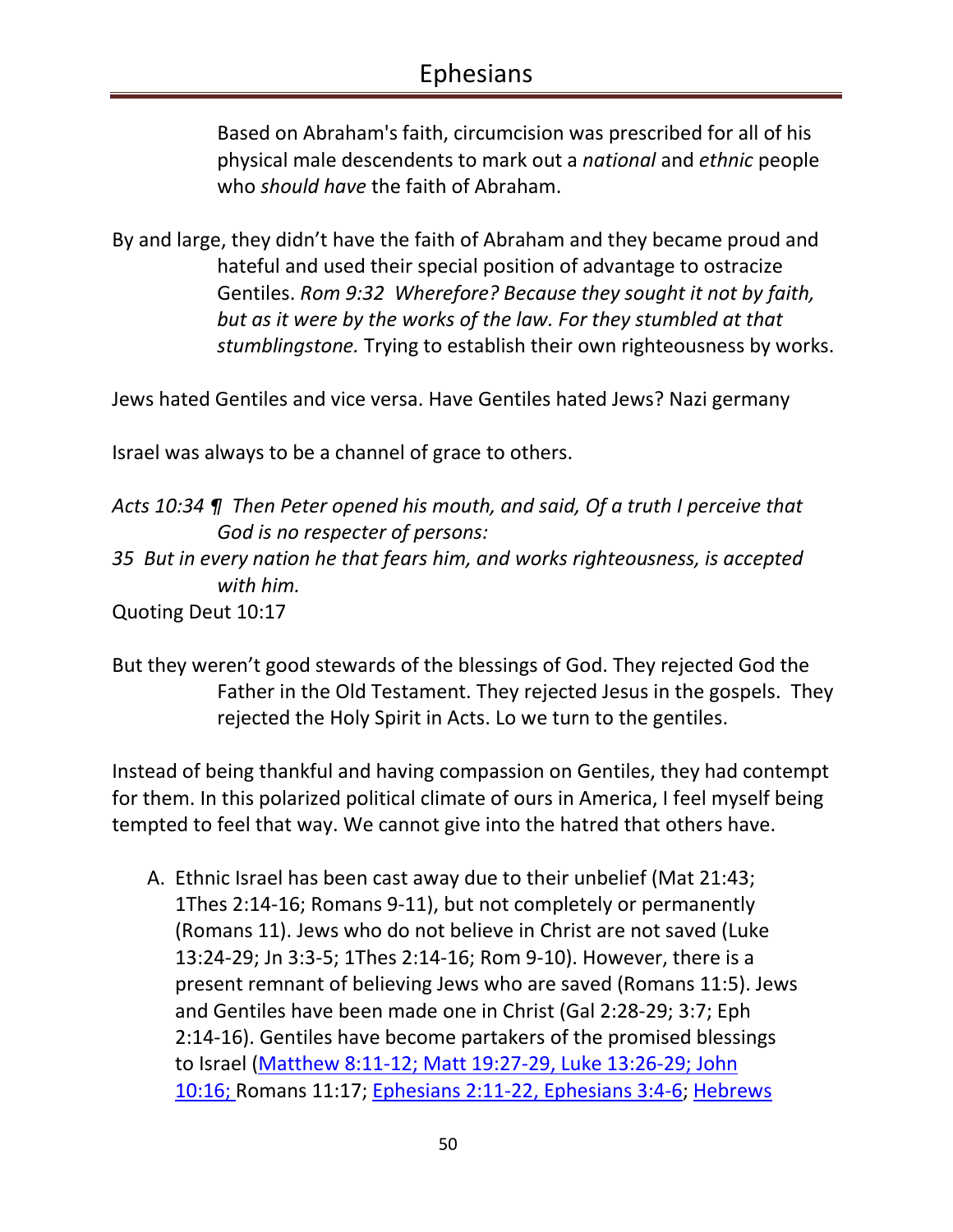11:39-40; Gal 3:6-29). While there is a remnant of saved Jews presently, in the future all Israel will turn to Christ and be saved (Rom 11:26-27). This will happen when the fullness of the Gentiles is come in (Rom 11:25; Luke 21:24) prior to Christ's second coming (Zech 12:9- 10 and 13:1; Joel 3:14-16,21; Luke 13:35). When Israel is saved, their fullness will signify the final consummation of God's redemption, resulting in life from the dead and the full riches of the Gentiles and the world (Rom 11:12-14).

Jews $\rightarrow$ Gentiles $\rightarrow$ Jews (gathering of all in one—redemption of entire creation (Rom 8))

### **12 That at that time you were without Christ, being aliens from the commonwealth of Israel, and strangers from the covenants of promise, having no hope, and without God in the world**:

Gentiles didn't have the promises or the oracles of God--Jews

No basis to hope for a coming judge and king to set things right

### 13 **But now in Christ Jesus you who sometimes were far off are made near by the blood of Christ.**

#### But now

Far off—started geographically (Temple was in Jerusalem)(Gentile proselytes had to stay in the outer court of the temple)  $(2^{nd}$  class)

The blood of Christ has brought us near to God (no more second class) Right into the holy of holies –direct access to the throne of God—find mercy and grace to help in time of need

### **14 For he is our peace, who has made both one, and has broken down the middle wall of partition between us;**

Not only near to God—but to each other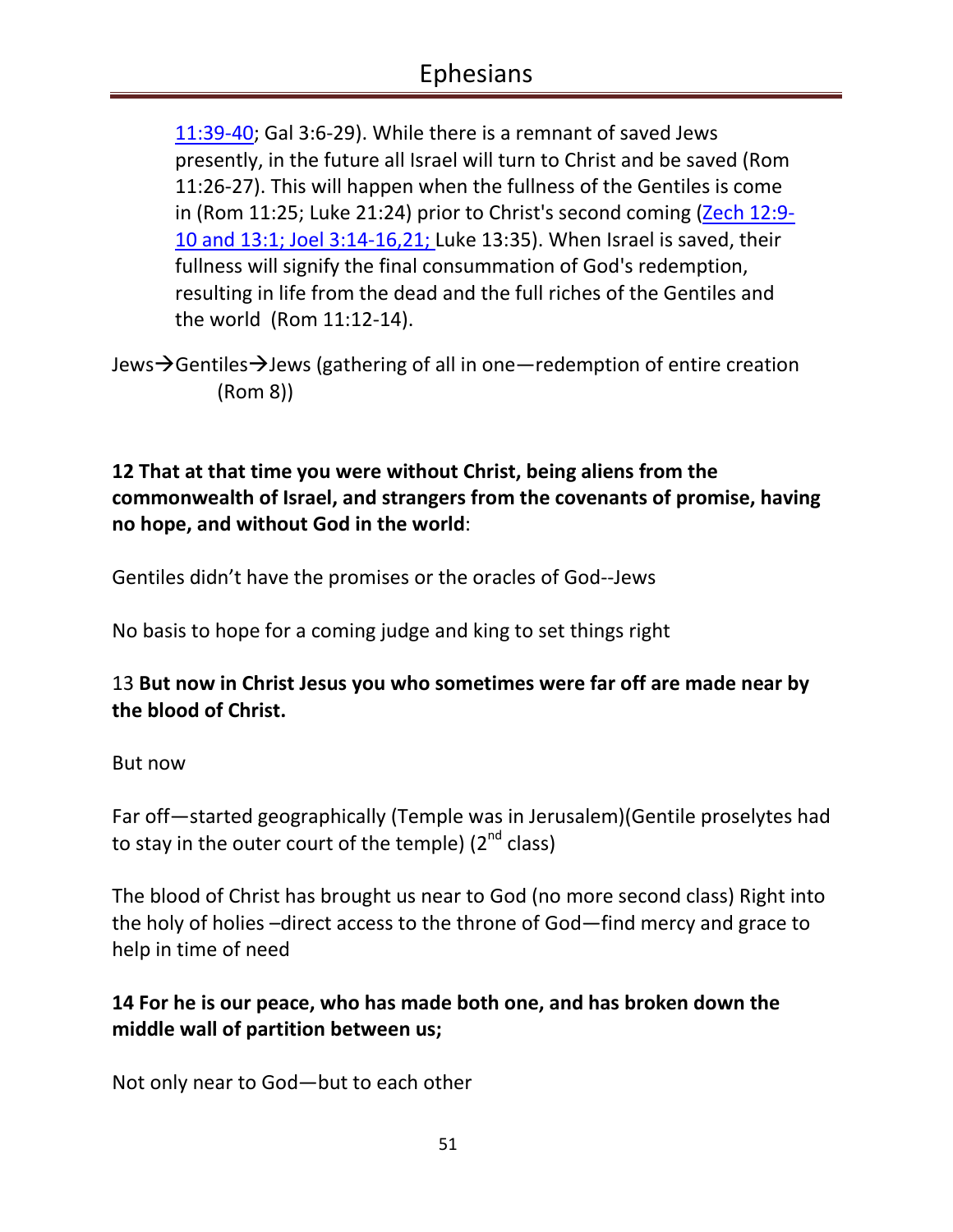Wall between Jew and Gentile is broken down

In Christ, there are no partitions (Equal spiritually) No male nor female, bond or free, greek or barbarian, Jew or gentile

Any other distinction you can think of—black or white, rich or poor

Christ has baptized all believers by his spirit into his body—We're one

Jews in the Old Testament were commanded to be culturally peculiar (diet, apparel, no intermarrying, customs and laws-that set them apart in every way)

Believers can become all things to all men "culturally" (Paul took a vow just to not upset the Jews)

A mark of a true believer—If a certain set of non-New Testament customs is so important to you that you feel like you would have to practice those things wherever on the globe you moved (diet touch not, taste not, etc) –at the least, that person is not understanding the liberty in Christ—at the worst is not a Christian (caught up in a works righteousness program)

We are a spiritual people—dress modestly not to draw undue attention or offend (no particular dress, no particular diet, etc) Believers can culturally fit in anywhere and be salt and light

In the Old Testament, God worked through an ethnic *nation* composed of believers and unbelievers. In the New Testament, God works through a spiritual organism composed of believers from *all nations*.

**15 Having abolished in his flesh the enmity, even the law of commandments contained in ordinances; for to make in himself of twain one new man, so making peace;** 

Abolished the enmity (We're no longer enemies of God)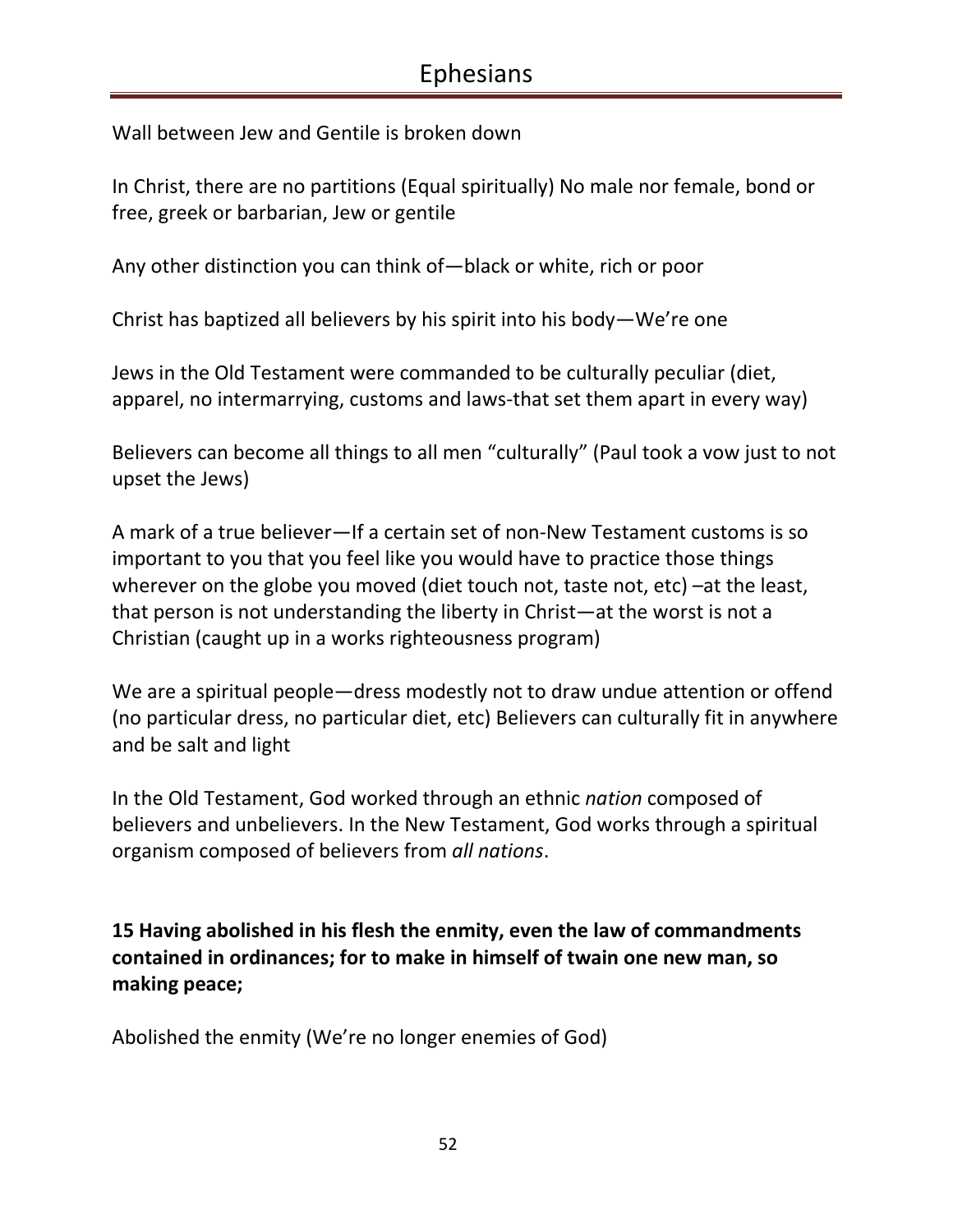Abolished the law of commandments. (ordinances edicts or laws—something we are to obey) Even the law that condemned us has been abolished—law was fulfilled by Christ lived it perfectly, and died to pay its penalty. Mosaic code to Israel was temporary—until Christ should come. Why? the glory of the New Covenant supercedes it. A change of the covenant means a change of the law. We are not under the Mosaic code of the law of God. That particular codification of God's law was for a physical people, with a physical land and physical sacrifices who fought physical battles. The church is a spiritual people with a spiritual home and we offer spiritual sacrifices engaged in spiritual warfare. As a rule of life, God's law to us is codified in the teachings of Christ and the apostles. All scripture is given by inspiration and profitable for doctrine reproof, correction instruction in righteousness. It is all for our learning and hope and comfort and admonition. But scripture must be read in context. Who is saying what to whom? All scripture is for us, but all scripture is not to us.

Pick up Bible—Job's wife saying to God: curse God and die Matthew : and Judas went out straightway and hung himself Backed up a few pages: Whatsover thou doest do quickly

Be careful where you put your punctuation:

The lord is my shepherd I shall not want. He maketh me to lie…….down in green pastures

He leadeth me beside the still……waters

#### **16 And that he might reconcile both to God in one body by the cross, having slain the enmity thereby:**

**17 And came and preached peace to you which were afar off, and to them that were nigh.** 

Jews were near—Gentiles were far off (Now all near in one body)

Jews were to be different in every way from Gentiles (God's law) Pharisees had distorted it (Jews and Gentiles despised each other)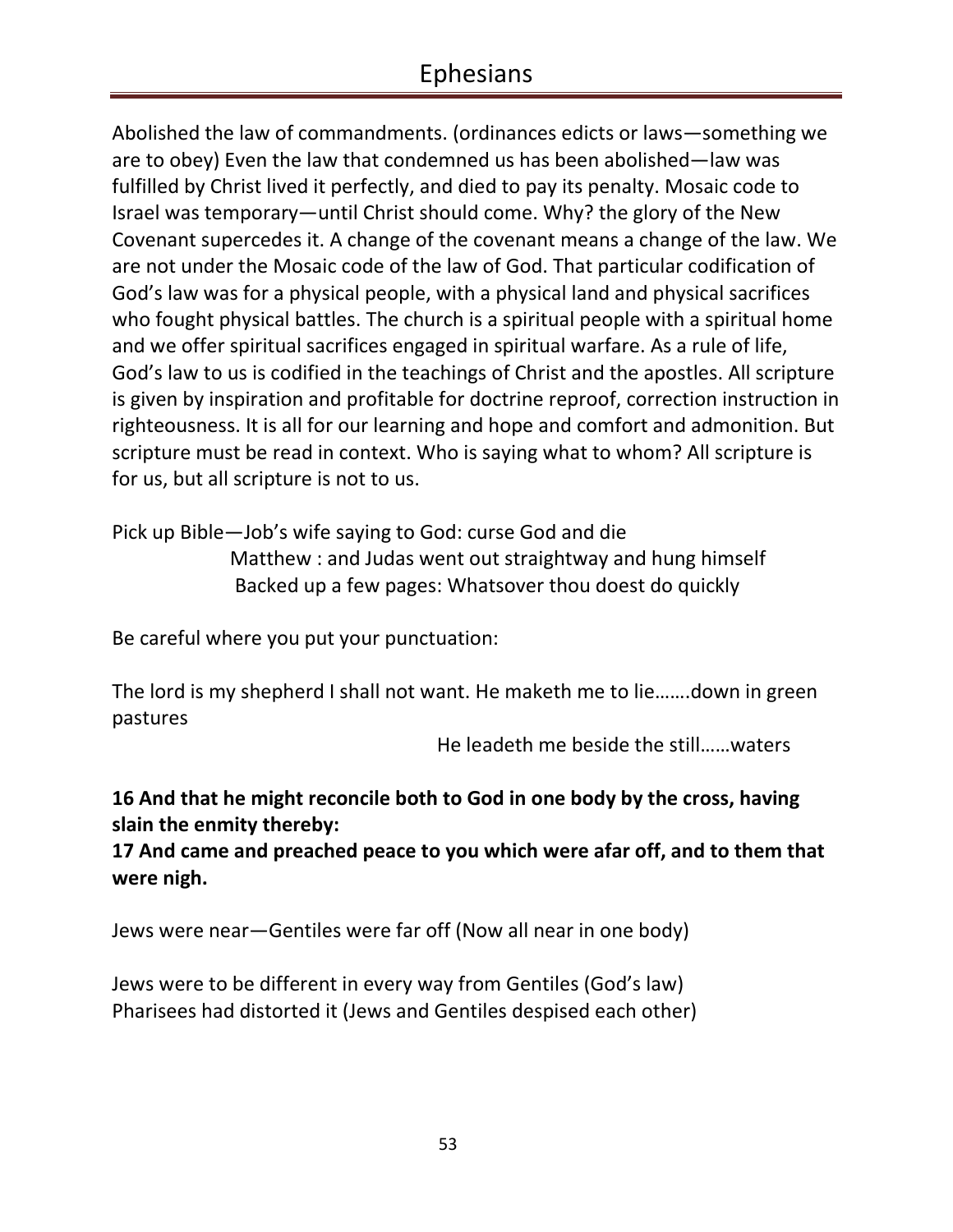Paul is saying "You're one in the same body". See why the Jewish brethren who didn't understand this was so opposed to Paul (Paul was tearing down distinctions—distinctions that the old Testament had taught)

The Old Testament had prophecied of another Covenant (sins forgiven, all know God from the least to the greatest)

As you read through Old Testament you're left with a sense of incompleteness (there are unfulfilled promises, unexplained types, unrealized expectations)

The last word in Malachi is "curse". Read through the New Testament—you're not expecting another written revelation are you? Muhaamed won't work. Joseph Smith, Russel, mary baker eddy—they are not needed.

God in these "last days" has spoken through his son (the son commissioned his apostles to remember it and communicate it.

*Rev 22:18 For I testify unto every man that hears the words of the prophecy of this book, If any man shall add unto these things, God shall add unto him the plagues that are written in this book:* 

*19 And if any man shall take away from the words of the book of this prophecy, God shall take away his part out of the book of life, and out of the holy city, and from the things which are written in this book.* 

*20 ¶ He which testifies these things says, Surely I come quickly. Amen. Even so, come, Lord Jesus.* 

*21 The grace of our Lord Jesus Christ be with you all. Amen.* 

What kind of revelation are we expecting—glorious appearing of our great God and Saviour. Even so come Lord Jesus.

**18 For through him we both have access by one Spirit to the Father. 19 Now therefore you are no more strangers and foreigners, but fellowcitizens with the saints, and of the household of God;** 

citizens and family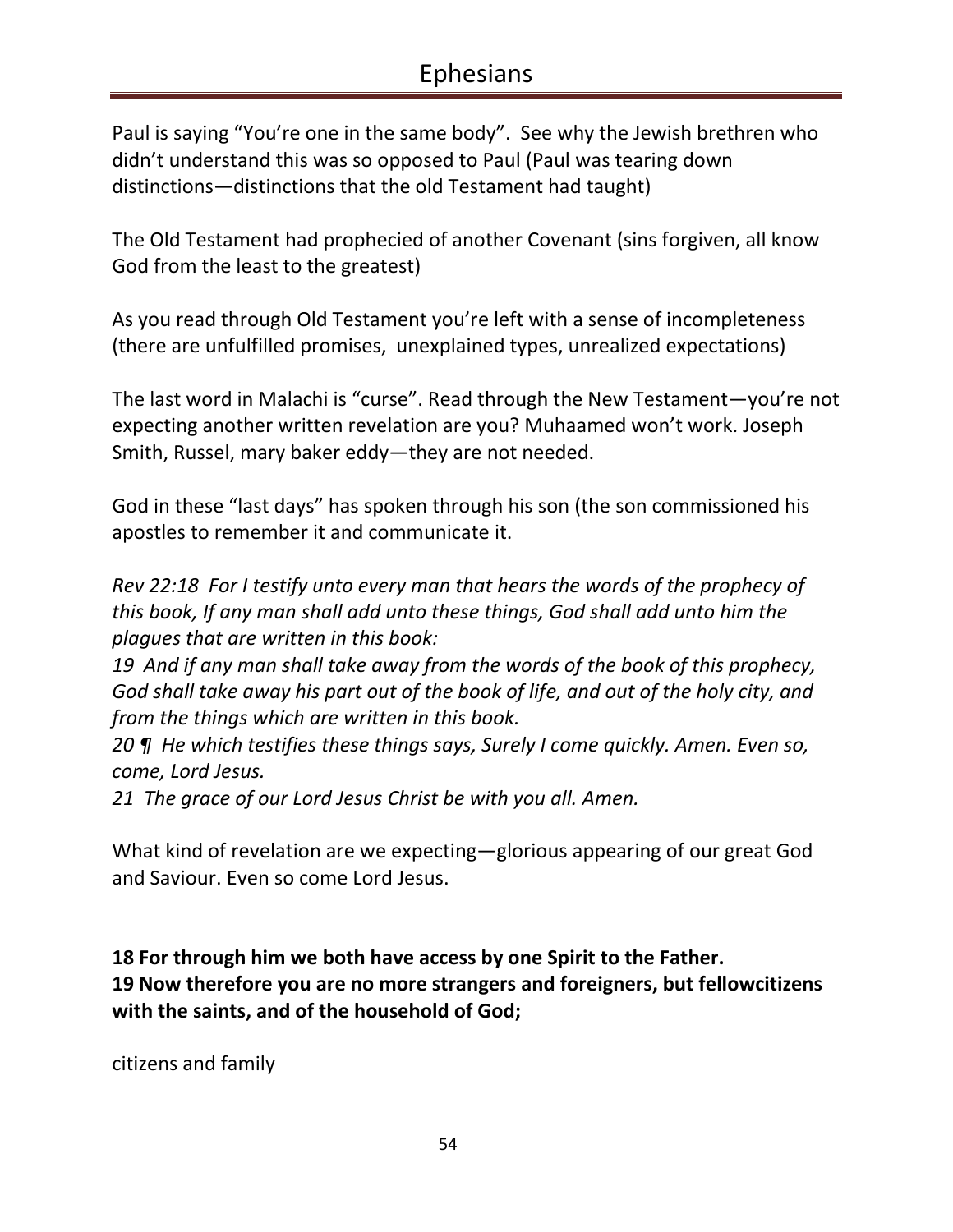# **20 And are built upon the foundation of the apostles and prophets, Jesus Christ himself being the chief corner stone;**

OT prophets and NT Apostles are the foundation. Apostles laid the doctrinal foundation. Everything built around the cornerstone.

### **21 In whom all the building fitly framed together grows to an holy temple in the Lord:**

The church is called a building—the people (not brick and mortar)

God is putting each member in the right place (I grew up thinking preachers and pew sitters—spiritual gifts (every member is a minister—part of your purpose in life is to exercise your spiritual gift in the context of the church)

Pray, read the word, be around others serving, and experiment Whether you can name it or not—just do it

### **22 In whom you also are built together for an habitation of God through the Spirit.**

God not only indwells us individually, but corporately (we the born again are the house of God)

#### . . . . . . **CHAPTER 3 FOR this cause I Paul, the prisoner of Jesus Christ for you Gentiles,**

Not "Prisoner of Rome"

Minister of the gentiles

Big parenthesis that picks up in verse 14 "I bow my knees"

# **2 If you have heard of the dispensation of the grace of God which is given me toward you:**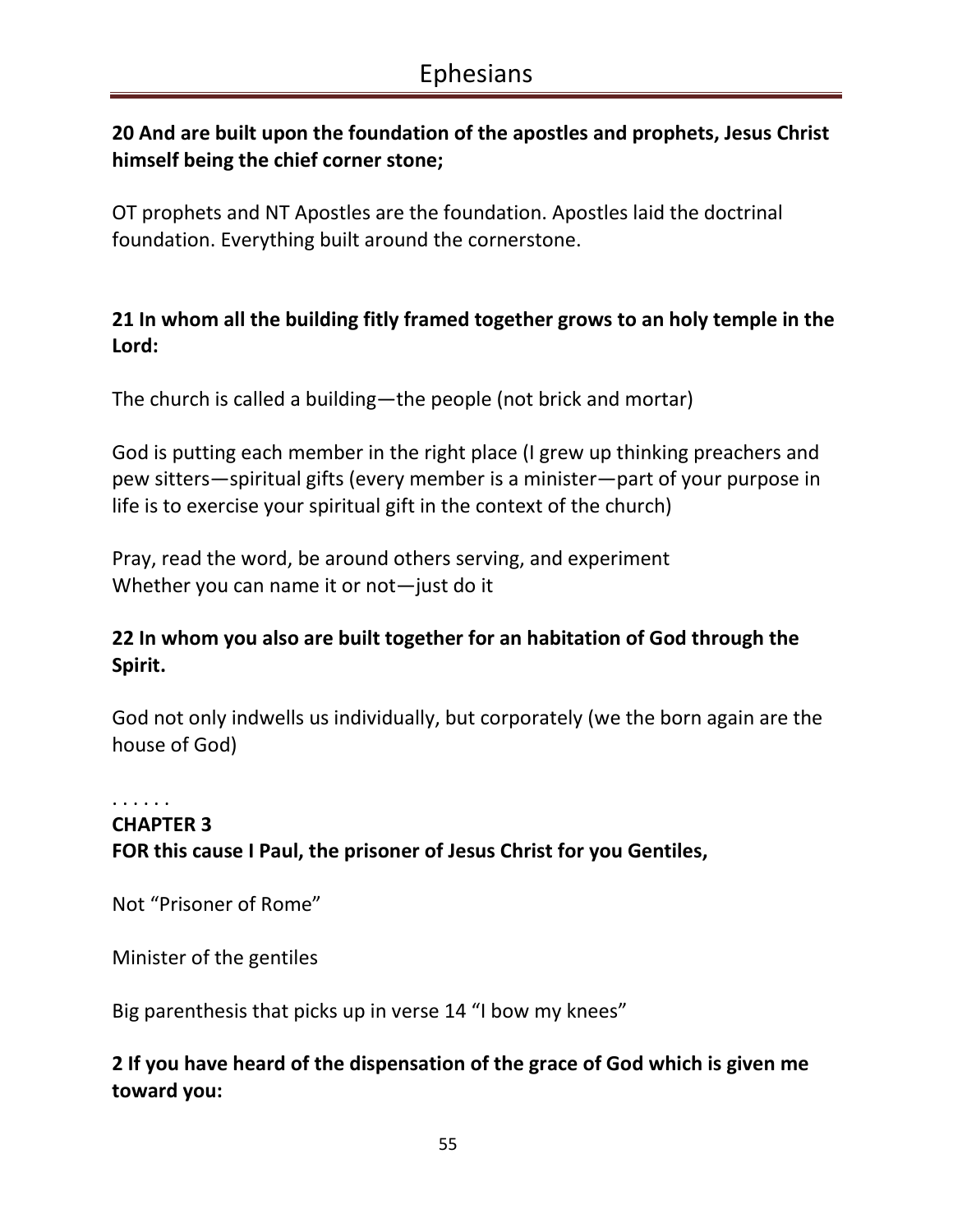Dispensation (way of dispensing, stewardship or management)(Everyone believes God administers his rule differently in different stages of his unfolding plan of redemption)

Adam was under innocence (don't eat the fruit) There is an Old Covenant and a New Covenant (while there is overlap, we believers are in the new Covenant)

The only way the bible can make any sense

God chose Paul for this particular economy of God where the message of grace (exhibited in the completed work of Christ) was to go out to the gentile nations

### **3 How that by revelation he made known to me the mystery; (as I wrote before in few words,**

Some things are secret always (Deut 29:29)

Some spiritual truths are revealed to believers (Psalm 25:14; Prov 3:32; Amos 3:7)

Some things were secret and revealed in the New Testament—New truth for a New age

#### **4 Whereby, when you read, you may understand my knowledge in the mystery of Christ)**

**5 Which in other ages was not made known to the sons of men, as it is now revealed to his holy apostles and prophets by the Spirit;** 

Mystery is a secret hidden , now revealed. Here it is in more detail

# **6 That the Gentiles should be fellowheirs, and of the same body, and partakers of his promise in Christ by the gospel:**

The mystery is not that Gentiles would be saved. But that Gentiles would get in on the promises made to Israel and be one in the same body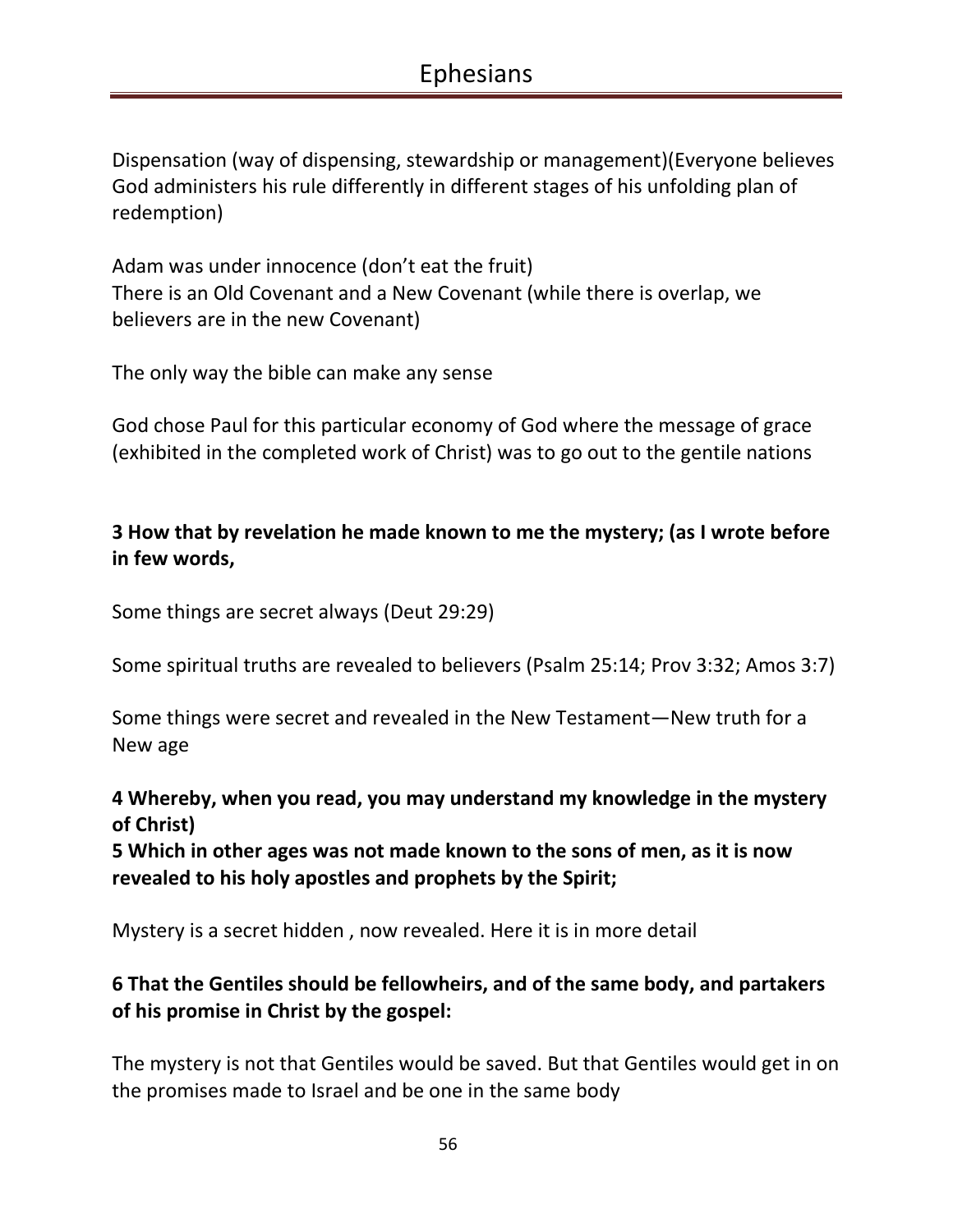The new testament (not the books, but the testament-covenant itself) went into effect upon Christ the Testator's death (Heb 9:16-17). This new testament/covenant is currently in force (Luke 22:20; 2Cor 3:6; Heb 9:15; 12:24). In this new age, Jesus is building his church through the unifying operation of the baptism with the Spirit, which began on the Jewish day of Pentecost not many days after His ascension (Matt 16:18; Mark 1:8; Acts 1:5; 2:1-4; 10:47 with 11:16; 1Cor 12:13). Through the cross of Christ, the apostles and all believers, Jews and Gentiles, are placed into this one body (Eph 2:12-16; Rom 16:7; Jn 17:21-23; 1Cor 12:13, 27) which is the church (Eph 1:22-23; 1Cor 12:27). Many years after the one body's existence, the apostle Paul received the revelation (Eph 3:1-6).

### **7 Whereof I was made a minister, according to the gift of the grace of God given to me by the effectual working of his power.**

# **8 To me, who am less than the least of all saints, is this grace given, that I should preach among the Gentiles the unsearchable riches of Christ;**

Paul saw no greatness in himself apart from Christ**.** Humility. Pride is thinking more highly of ourselves than we ought. Thorn to buffet him. Never forgot about his past lfe.

In humility we can acknowledge things God has for us and through us –give all the glory to him. As Paul did here. But Paul was a special vessel.

# **9 And to make all men see what is the fellowship of the mystery, which from the beginning of the world has been hid in God, who created all things by Jesus Christ:**

**10 To the intent that now to the principalities and powers in heavenly places might be known by the church the manifold wisdom of God,** 

All things were created to demonstrate to all the angelic hosts the wisdom of God through his redemption of the church. So the angels look in on this salvation of ours. Things which the angels desire to look into (1Pet 1:12).

### **11 According to the eternal purpose which he purposed in Christ Jesus our Lord:**

**12 In whom we have boldness and access with confidence by the faith of him.**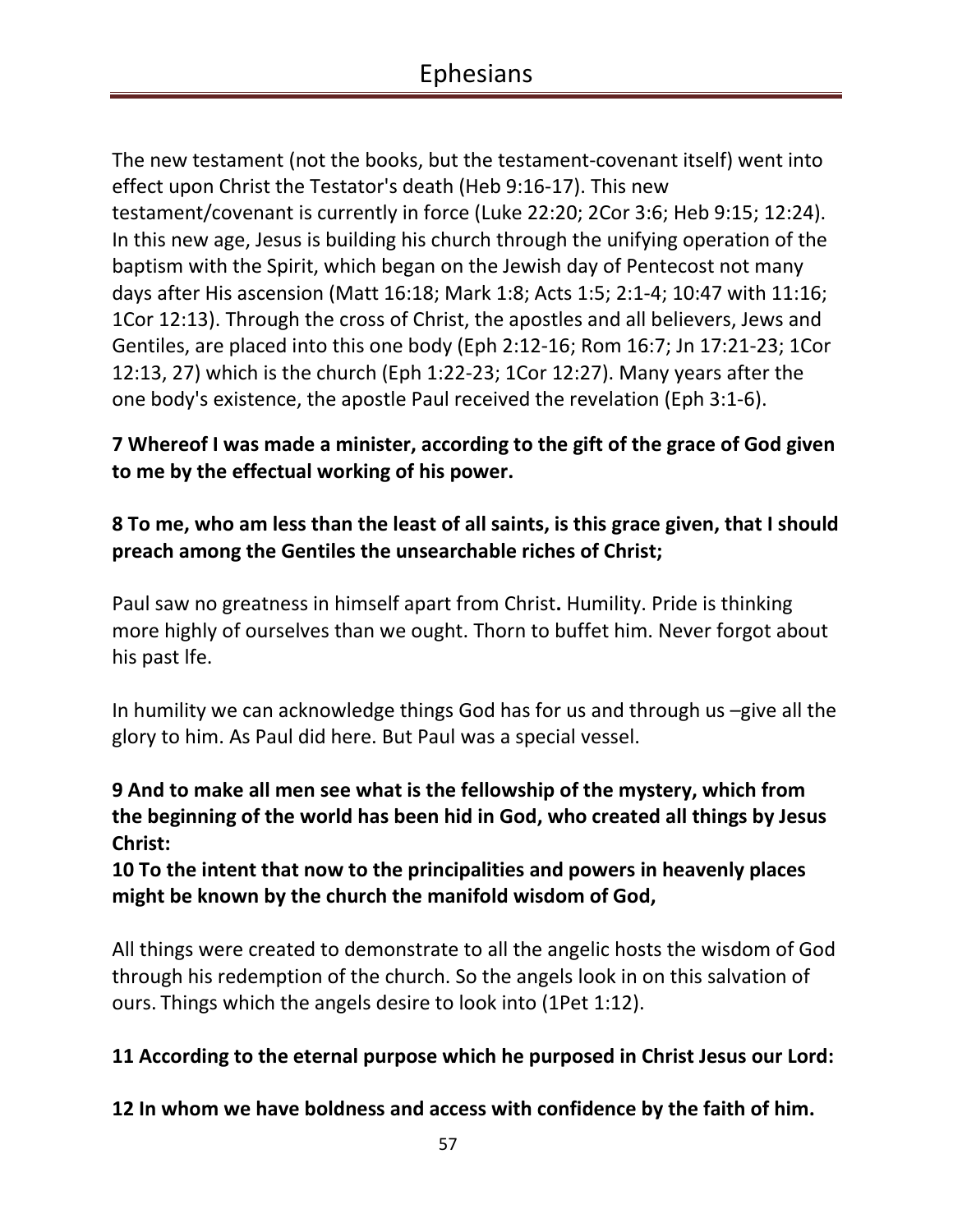# **13 Wherefore I desire that you faint not at my tribulations for you, which is your glory.**

Paul sacrificed himself for others (as Christ did)

1Co 11:1 Be ye followers of me, even as I also am of Christ.

Don't lose heart for my troubles—It's worth the price I've paid

The Christian life is demanding and filled with tribulations—Anything else is not Christianity (the problem with the milquetoast stuff today)

But it is worth it—worth all the sacrifices (God is a rewarder….that is faith)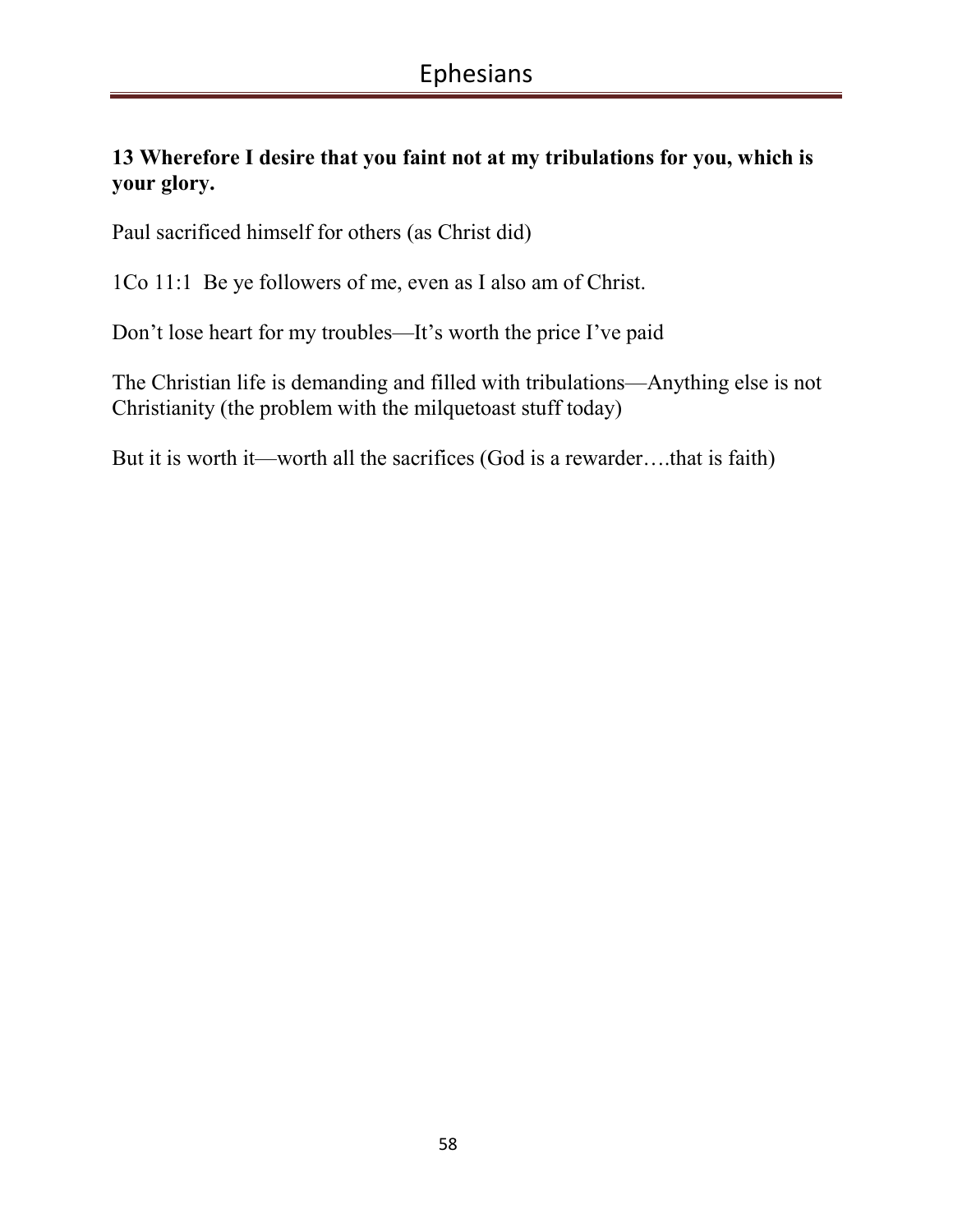# **22 In whom you also are built together for an habitation of God through the Spirit.**

God not only indwells us individually, but corporately (we the born again are the house of God)

. . . . . .

# **CHAPTER 3 FOR this cause I Paul, the prisoner of Jesus Christ for you Gentiles,**

Expounds the mystery—What is the mystery revealed? one body, new man, gentiles fellow-heirs and partakers of the promises with Jews, through the gospel (the old covenant is superceded by a new and better covenant—change in the priesthood (Aaronic to Melchisidekian) necessitates a change in the law (*Heb 7:12 For the priesthood being changed, there is made of necessity a change also of the law.)* Old laws abolished because therein was the enmity between man and God and Jew and Gentile.

The law of Christ is the rule of life for Christians (some things dropped, some things the same, some things added). How do we know how to sort it out? Not by an arbitrary division of the Mosaic law that the Bible never speaks of, but by an understanding of the superiority of the new covenant as being a fulfillment and something NEW that supercedes the old. NT is not a continuation of the old. "Consistent with" but fulfillment of the old. The New Testament scriptures stress the newness of the New Covenant. The church is a NEW Man.

Forms of dispensationalism that make too many distinctions between old and new (fail to see the unity between them). Covenant theology on the other hand takes man-made categories (creation covenant, covenant of works, covenant of grace) and imposes this theological construct on the bible to flatten out the covenants. They fail to see the newness, the fulfillment of the new, distinctions between them.

Both sides fail to appreciate fully the "progression" and "advancement" of God's kingdom. Old school dispensationalism sees the church as a parenthesis (no law for Christians) in which the church must be physically raptured out for God to resume his program with the Jews. Not a parenthesis where the kingdom is "on hold". Progression where church gets in on the promises as planned.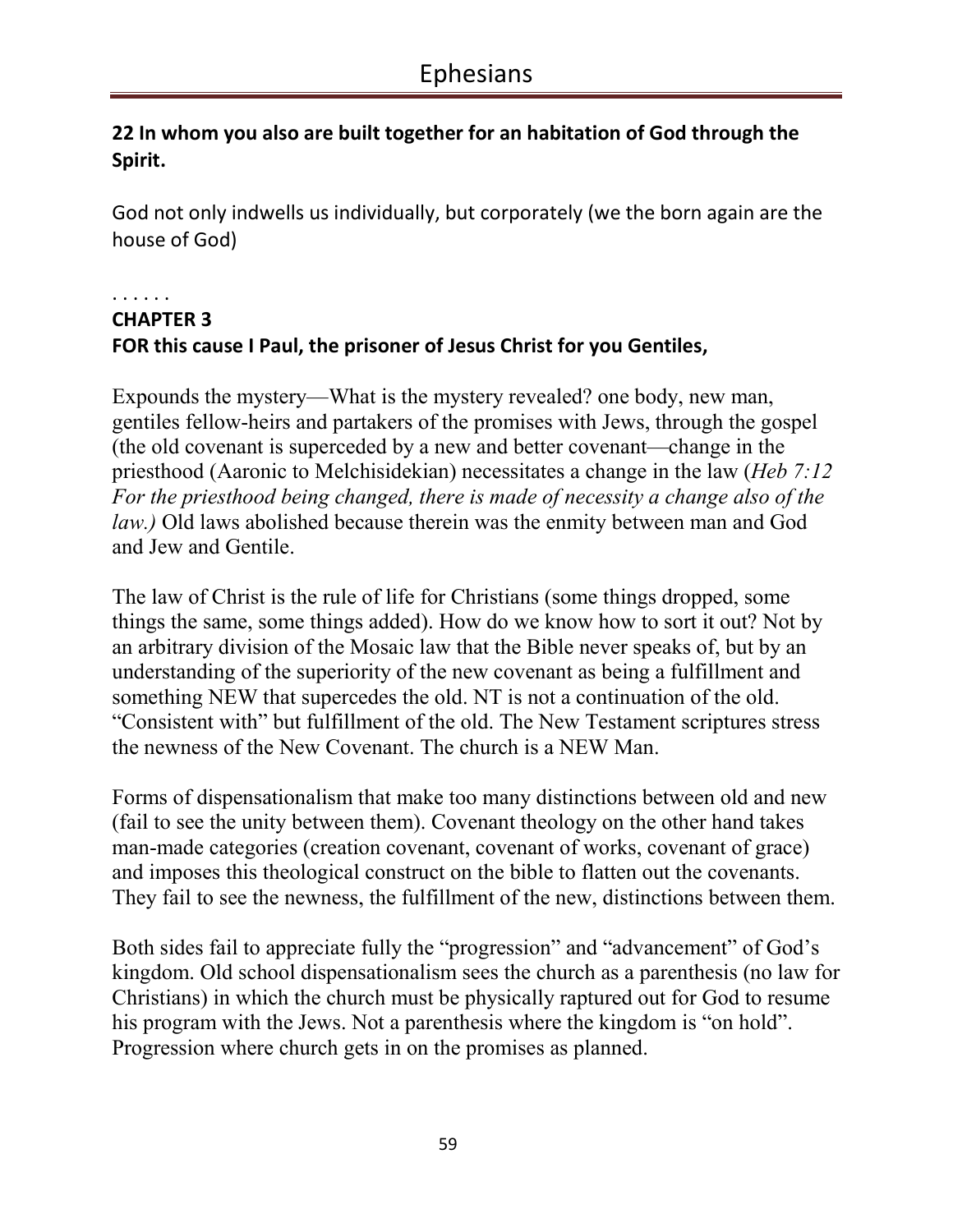Covenant theology flattens out the two covenants the bible speaks about into merely different administrations of the covenant of grace, thus in too many ways equate the old with the new, not giving enough weight to the progression and advancement of God's kingdom. Results in an arbitrary legalism and/or an arbitrary, inconsistent, wax-nose view of the Old Testament—the doctrine of infant baptism being undergirded by this theological system.

*Gal 3:19 ¶ Wherefore then serveth the law? It was added because of transgressions, till the seed should come to whom the promise was made;* 

I think that is the answer to preterism. They overreach and put too much fulfillment in 70 AD. It looks to me that many prophetic prophecies have a short term and near term fulfillment (successive fulfillment—Satan's destruction, antichrist, 2<sup>nd</sup> Coming of Christ—judged generation of Jews that rejected him in 70AD, will judge the world in the future—some scriptures which speak of both)

Back to his prayer for them in view of this revelation **14 For this cause I bow my knees to the Father of our Lord Jesus Christ,** 

Cause: We are the habitation of God

Bow my knees—physical posture reflects humility—we are beneath God

Ps 95:6 O come, let us worship and bow down: let us kneel before the LORD our maker

I remember many prayer meetings where everybody was on their knees Get together with the men and boys and all get on our knees go around the room (or as someone thought of a need, or someone would pray a psalm)

# **15 Of whom the whole family in heaven and earth is named,**

Of Christ, the whole family of God is named after (Christians regardless of location [heaven and earth], gender nationality, race, age, etc.)

All his family is named after him (I'm not ashamed to bear his name—thrilled about it) others despise it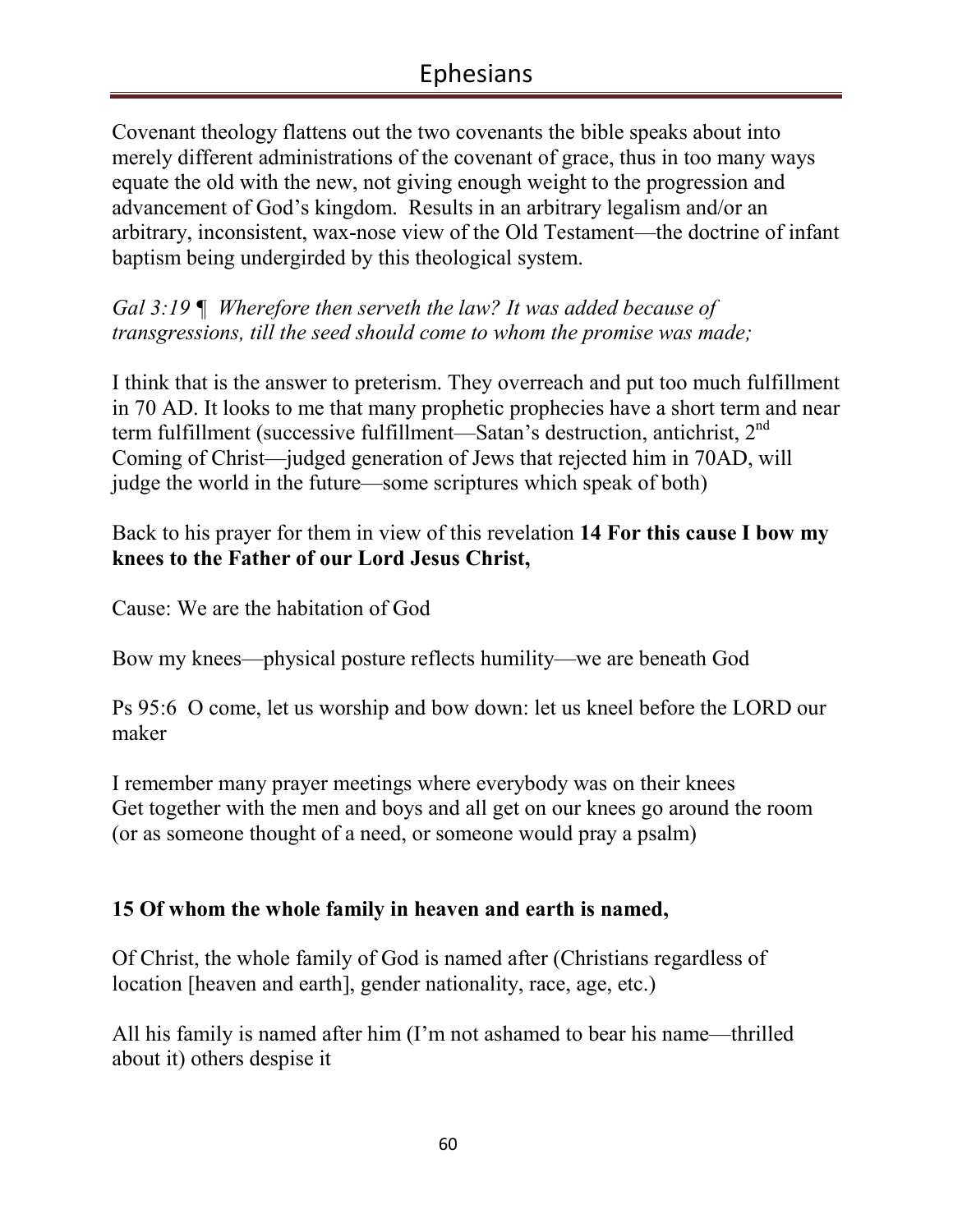#### **16 That he would grant you, according to the riches of his glory, to be strengthened with might by his Spirit in the inner man;**

The prayer of the great apostle—strength "mighty strength" God almighty's strength

In the inner man (That's the focus)

Primping and pumping up the outer man—for what

The older I get the faster I was Gravity takes it's toll (things begin to droop and sag and wrinkle and dry up (crunchy brain, brittle body) Hair falls out where you wish it would grow Hair begins to boldly grow…

The outward man perishes, but the inward man is renewed day by day

We can keep getting better (inner man)…growing stronger…

Lucille…Physically she was growing weaker and weaker, spiritually she was growing stronger

### **17 That Christ may dwell in your hearts by faith; that you, being rooted and grounded in love,**

He is there in all his fullness. He's on the throne. We've not shut him off by sin. He's open to every room of our heart—thinking, ambitions, desires, appetites, pleasures, intellect, effections, emotions, will)

Out of the abundance of the heart the mouth speaks (Christ flows out) Overflow with him

WWJD. More than an example. Christ in you…the hope of glory.

It's letting Christ (today, now) live his life uniquely through mine (using my distinct personality and gifts).

Why do we hold on so tightly to living our own selfish lives when we can live a Chist-like life that can be a blessing to God and everyone we come in contact with.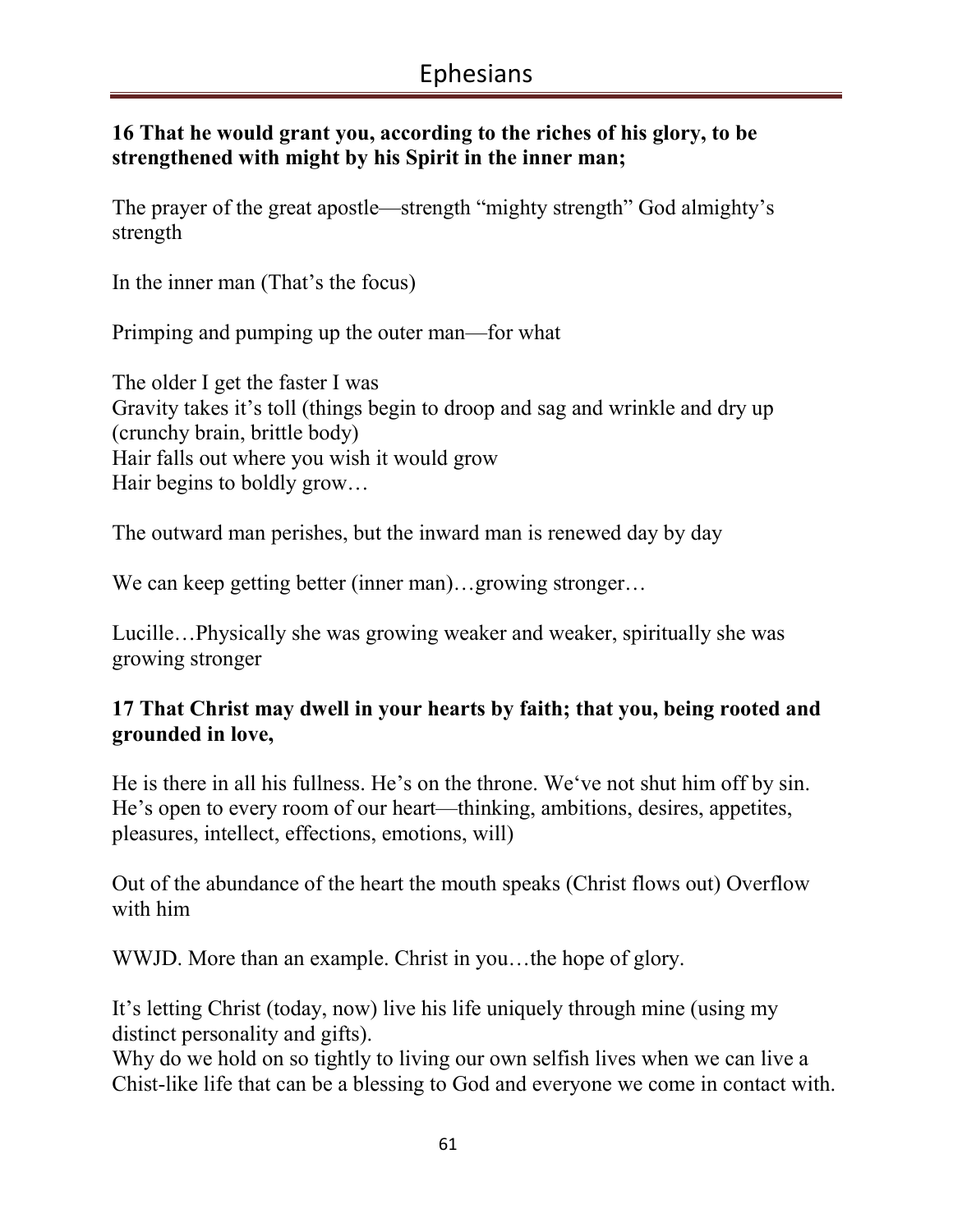Rooted and grounded in love (the chief characteristic of Christians)

Rooted (tree roots). Grounded (building foundation)—firmly established in love

(We seek what is best for others. We have others' best interest at heart) We wish no harm on others. We are not jealous of others (we're glad for their successes). We are not mean and rude. We're not demanding. We're compassionate and courteous. Be put others first.

1Cor 13:1 THOUGH I speak with the tongues of men and of angels, and have not charity, I am become as sounding brass, or a tinkling cymbal.

2 And though I have the gift of prophecy, and understand all mysteries, and all knowledge; and though I have all faith, so that I could remove mountains, and have not charity, I am nothing. 3 And though I bestow all my goods to feed the poor, and though I give my body to be burned, and have not charity, it profits me nothing.

4 Charity suffers long, and is kind; charity envies not; charity vaunts not itself, is not puffed up, 5 Does not behave itself unseemly, seeks not her own, is not easily provoked, thinks no evil; 6 Rejoice not in iniquity, but rejoices in the truth;

7 Bears all things, believes all things, hope all things, endures all things.

Jn 17. We are to be a loving people in the midst of an unloving world.

1Pe 1:22 Seeing ye have purified your souls in obeying the truth through the Spirit unto unfeigned love of the brethren, see that ye love one another with a pure heart fervently:

#### **18 May be able to comprehend with all saints what is the breadth, and length, and depth, and height;**

God wants us to comprehend how great his love is in all its dimensions

### **19 And to know the love of Christ, which passes knowledge, that you might be filled with all the fulness of God.**

God wants us to know the love of Christ (human knowledge cannot impart)

That is *how* we can be filled with all of God's fullness (You cannot have too much God)

Too much God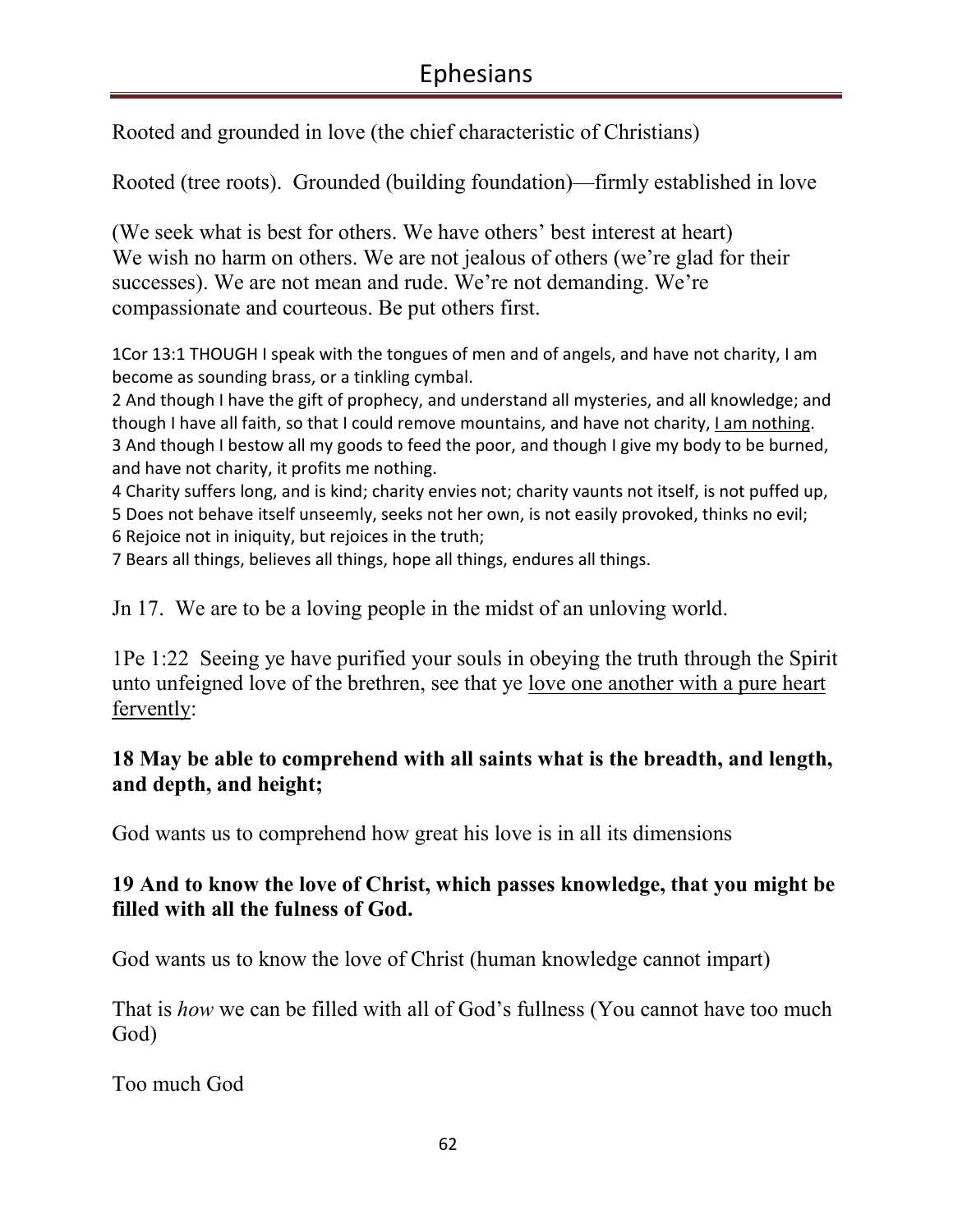So we live in the climate of the cross (constantly musing on the love of Christ) Briars and stinkweeds of bitterness and lust and envy can't grow in the climate of the cross

RC Chapman—apostle of love 1800s. Robert C. Chapman (1803-1902). Charles Spurgeon called him "the saintliest man I ever knew," and his life had a profound effect on many souls, not the least of which was the great pioneer missionary Hudson Taylor.

Early in his life, he announced that the Lord had called him to proclaim the Gospel, and many of his friends said, "Robert will never make a preacher." In response, he exclaimed, "There are many who preach, but not so many who live Christ. My aim shall be to live Christ."

**20 Now to him who is able to do exceeding abundantly above all that we ask or think, according to the power that works in us, 21 To him be glory in the church by Christ Jesus throughout all ages, world without end. Amen.** 

Cycle of prayer--He allows us to have a need, we pray, he answers (in greater ways than we thought), we're blessed, and he gets the glory

Is this the way we pray? Do we pray for each other's strength in the inner man?

Let's pray this prayer for each other this way

**CHAPTER 4**  Paul teaches and prays

Now he turns to the responsibility of the believer based on all these privileges

### **I therefore, the prisoner of the Lord, beseech you that you walk worthy of the vocation wherewith you are called**,

Beseech you (Paul begs people for all kind of spiritual reasons)

Walk is practical—conduct, how you live, verses "positional"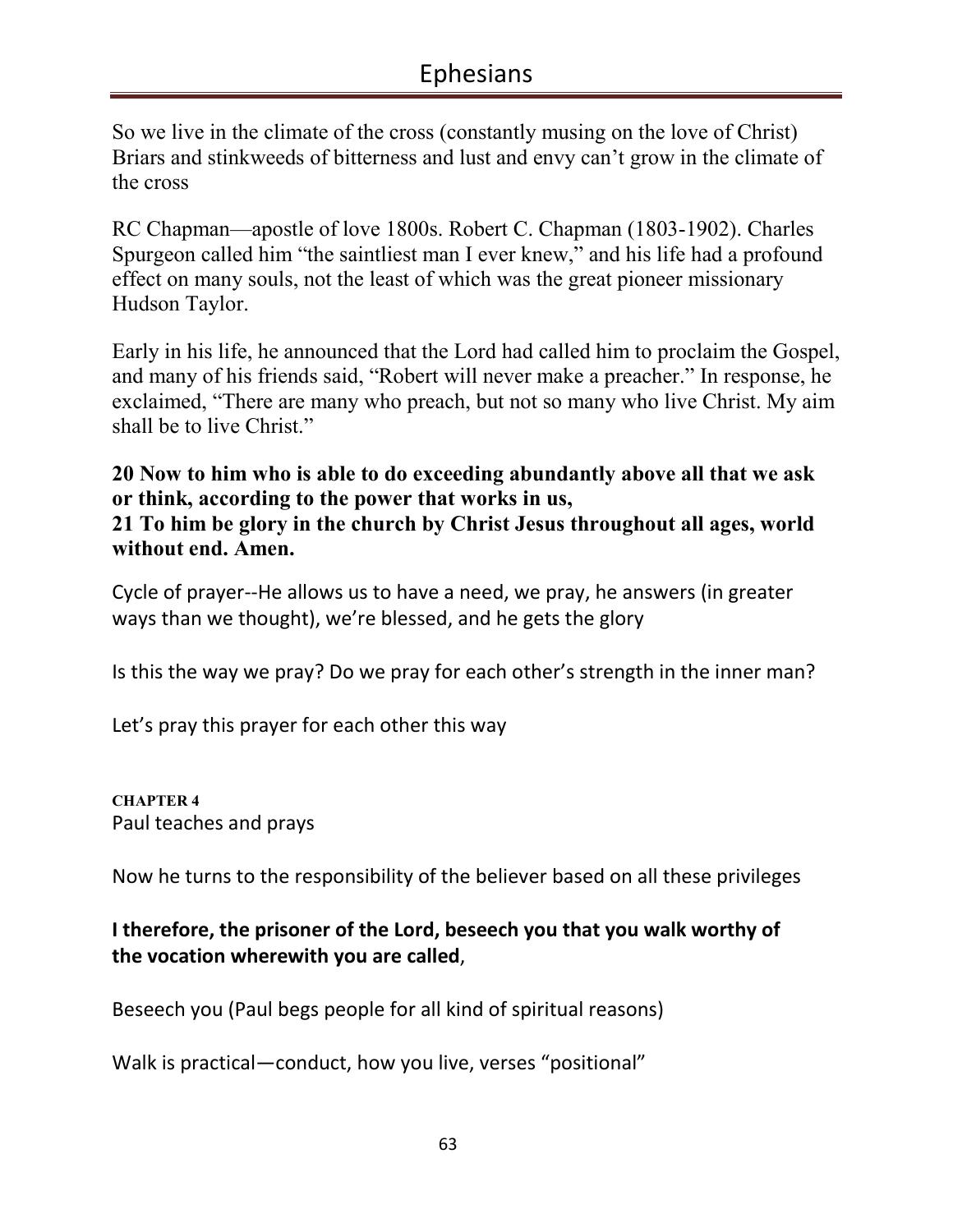Summary statement of the rest of the book—We are greatly blessed, THEREFORE walk worthy of vocation wherewith we are called

### **2 With all lowliness and meekness, with longsuffering, forbearing one another in love;**

Seated in heavenlies spiritually. It's lived out down here through lowliness (humility)

God exalts the lowly and resists the proud (He has respect unto the lowly)

Meekness—not weakness, not cowardice—power under control, quiet willing submission to God and others—not retaliatory, not offensive, not boisterous and opinionated, manifestation of humility

Longsuffering—patient, long-tempered vs. short tempered (doesn't yield to negative circumstances—endures it with grace) patience with people (putting up with jerks, taking reproof without being defensive) patience with God (God doesn't get in a hurry)

Forbearing one another in love—Not only can endure it, but I can love you through it (overcoming evil with love)

### **3 Endeavouring to keep the unity of the Spirit in the bond of peace.**

The goal of it all—unity (Spirit baptism--work hard to maintain it)

Humble, loving, unified people in the midst of an angry, fighting, divided world

The best way to influence our world—to walk the worthy walk (live Christ) That they see our supernatural love and oneness in the Spirit

(Can't have oneness without lowliness, meekness, longsuffering, forbearing love) In the world, in the church, at home

Love of Christ expressed through us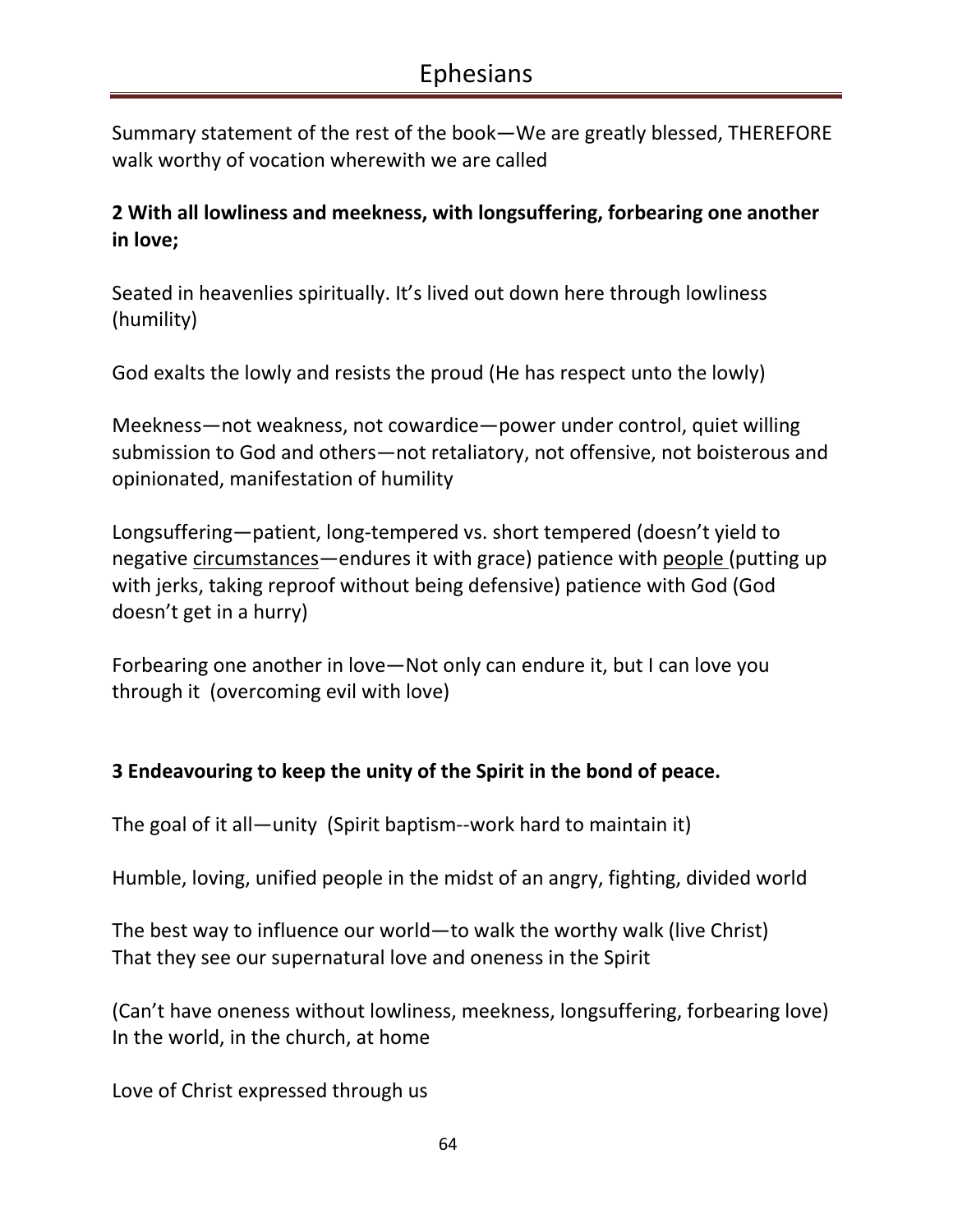Being real—being authentic--same Saturday as Sunday (no switch—hardwired)

Our nation may not survive; our institutions (entertainment, news, education, science) are all dominated by antichristian thought (we often pay for our children to be destroyed by them). 2/3rds of children

The world has painted evangelicals as being haters (we hate homosexuals, we hate women, we hate people of other religions, we are racist bigots). Good is called evil and evil is called good. What a falling away since the 1960s.

The church is the answer. And the church will survive; the gates of hell….I'm so glad to be a part of it. I've been out in the world. They are mean. I have always found tremendous love in the church.

Missionary story. Jack wood on horse back after desert ride, approaching a lady and her children all alone. We are Christians! Relief! Let's be relief to folks who are used to being abused. Let's be Christ's body reaching out to them.

# **4 There is one body, and one Spirit, even as you are called in one hope of your calling;**

How many bodies of Christ are there? Etc.

#### **5 One Lord, one faith, one baptism,**

Baptized in the name of the Lord

### **6 One God and Father of all, who is above all, and through all, and in you all**.

God is one. There is one faith and baptism. Endeavor to keep the unity. Relationally and doctrinally. There needs to be unity around the truth—not in spite of or by neglect of the truth.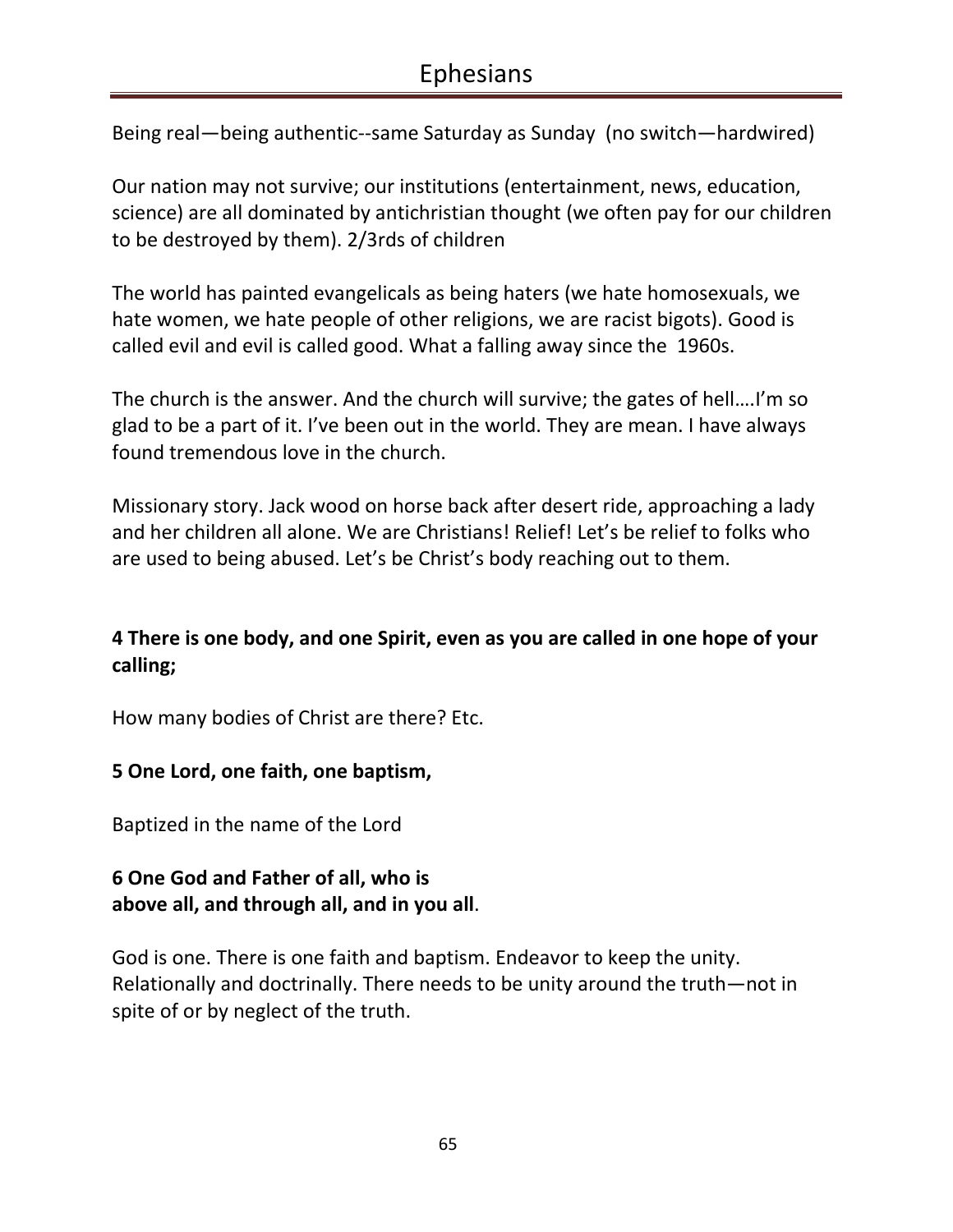4:1 **I therefore, the prisoner of the Lord, beseech you that you walk worthy of the vocation wherewith you are called**,

**2 With all lowliness and meekness, with longsuffering, forbearing one another in love;** 

**3 Endeavouring to keep the unity of the Spirit in the bond of peace.** 

**4 There is one body, and one Spirit, even as you are called in one hope of your calling;** 

**5 One Lord, one faith, one baptism,** 

**6 One God and Father of all, who is** 

**above all, and through all, and in you all**.

**7 But to every one of us is given grace according to the measure of the gift of Christ**.

**But**…Oneness/unity… diversity in this oneness (Many members in one body)

Diversity—grace measured according to unique gift (not saving grace)

–the key to keeping peace is understanding our unity and diversity

I don't judge you for being more concerned with helping the needy than doctrinal nuances—you have that gift of mercy

Appreciate our differences—the key to marriage too

Chosen us, redeemed us, gifted us—all by grace

### **8 Wherefore he says, When he ascended up on high, he led captivity captive, and gave gifts to men.**

68<sup>th</sup> psalm—conquering king ascending Mt Zion with the released captives

**9 (Now that he ascended, what is it but that he also descended first into the lower parts of the earth?** 

**10 He that descended is the same also that ascended up far above all heavens, that he might fill all things.)**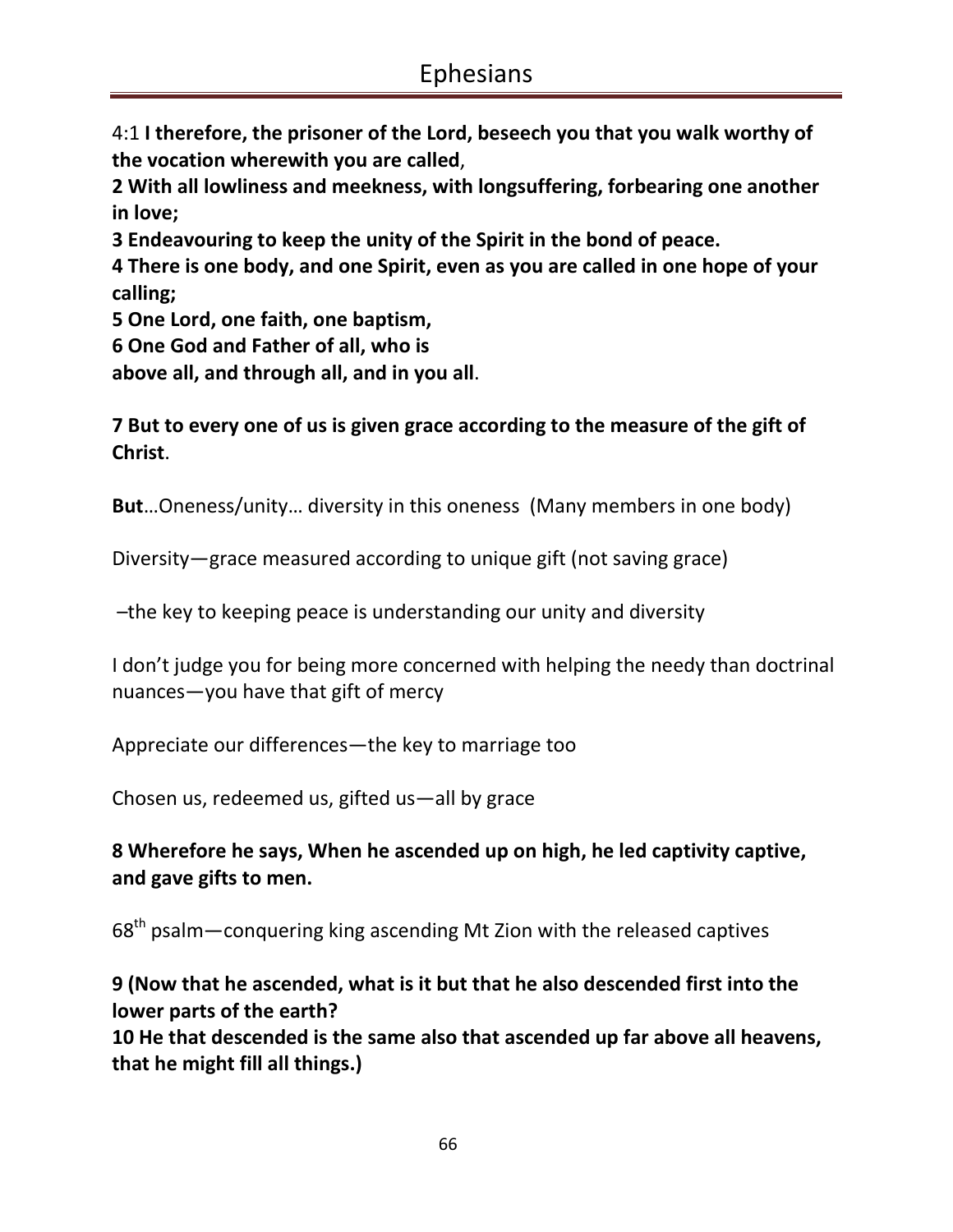Speaking of Christ as the one who ascended after he won the victory for us (died and descended into the lower parts of the earth—the grave or Scheol/Hades)

Captives (sinners or OT saints in paradise below (two compartment theory) were set free by Christ and given gifts

He earned the right to give us these gifts (These spoils of war come at His great sacrifice) How can we ignore our spiritual gift?

### **11 And he gave some, apostles; and some, prophets; and some, evangelists; and some, pastors and teachers;**

To the body is given gifted men

Apostles: those directly sent by Jesus—foundation of the church (signs and wonders)

Prophets: Received the revelation (today proclaimers or preachers—no new revelation)

Evangelists: Men who have a special capacity to reach the lost Pastors and teachers: those who feed the flock

Only place in King James that pastor (plural) is used in the New Testament (Elders)

# **12 For the perfecting of the saints, for the work of the ministry, for the edifying of the body of Christ:**

God uses these gifted men to perfect the saints (moving toward maturity— Christlikeness—be ye holy, be ye perfect)

Positional perfection (1Cor 2:6) Ultimate perfection (Phil 3:12) Like Christ Experiential perfection –day to day (practical)

Perfect--Complete, mature, full grown, fully equipped

…For the work of the ministry (these gifted men equip individuals to use their individual gifts for the work of the ministry)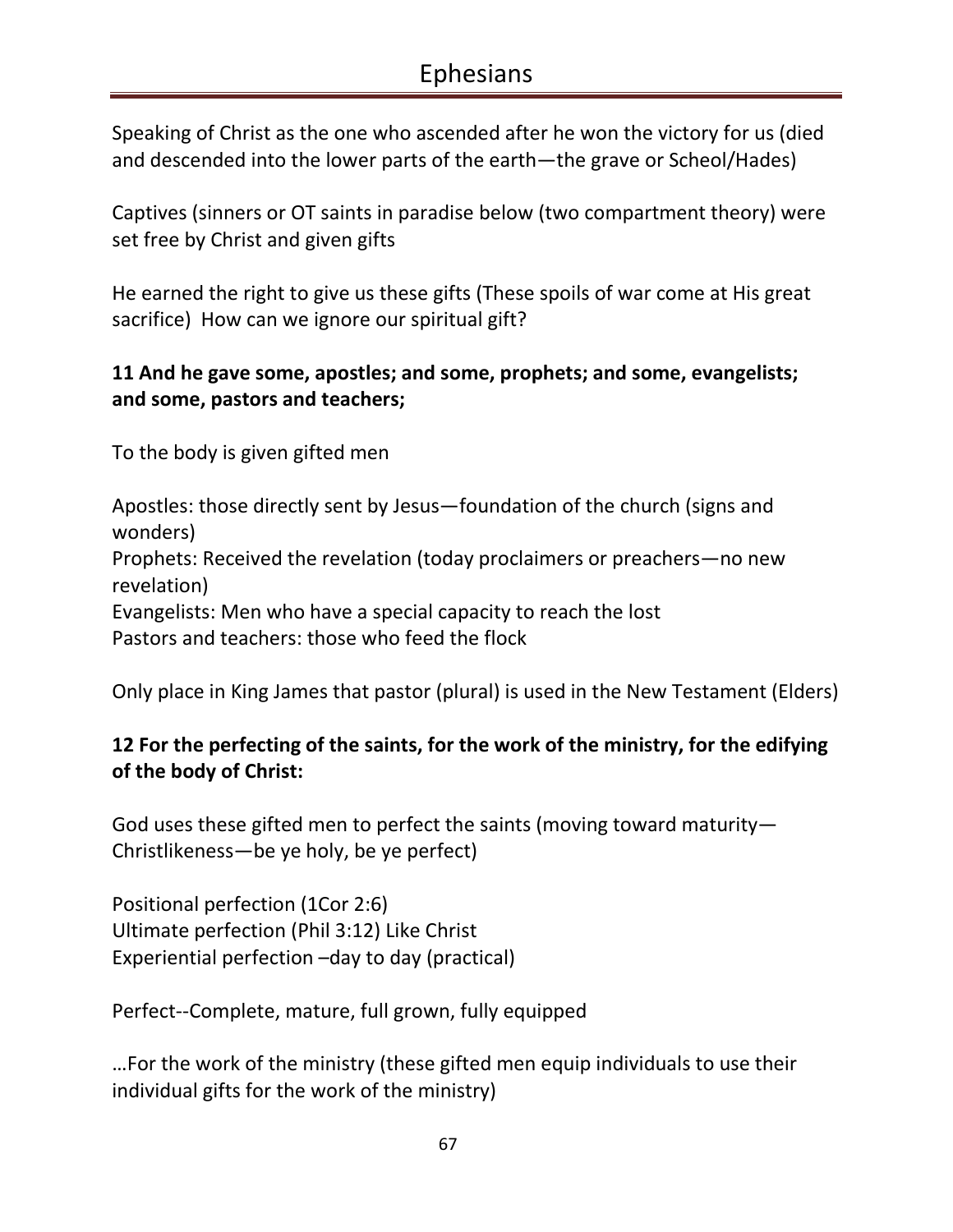… For the edifying of the body of Christ These gifted men build up the church

#### **13 Till we all come in the unity of the faith, and of the knowledge of the Son of God, to a perfect man, to the measure of the stature of the fulness of Christ:**

The result is a mature, united, working church

Unity is a result of this perfecting.. or maturing (immature people are not united)

How to get unity: not running from doctrine, not milquetoast watered-down teaching

Unity through maturing the saints, and saints are matured through solid doctrinal teaching and preaching

The church is to be a mature church (reflect Christlikeness—to the **measure of the stature of the fulness of Christ.** 

**14 That we henceforth be no more children, tossed to and fro, and carried about with every wind of doctrine, by the sleight of men, and cunning craftiness, whereby they lie in wait to deceive;** 

Children (immature) are tossed to and fro—not spiritually discerning—don't know much

Full grown Christians are strong because the words of God abide in us

Lots of false doctrine to deceive—Only defense is to know the word—stand firm

Never met a cultist who had been grounded before the cult got him

### **15 But speaking the truth in love, may grow up into him in all things, which is the head, even Christ:**

Product of the equipping is that we can speak the truth in love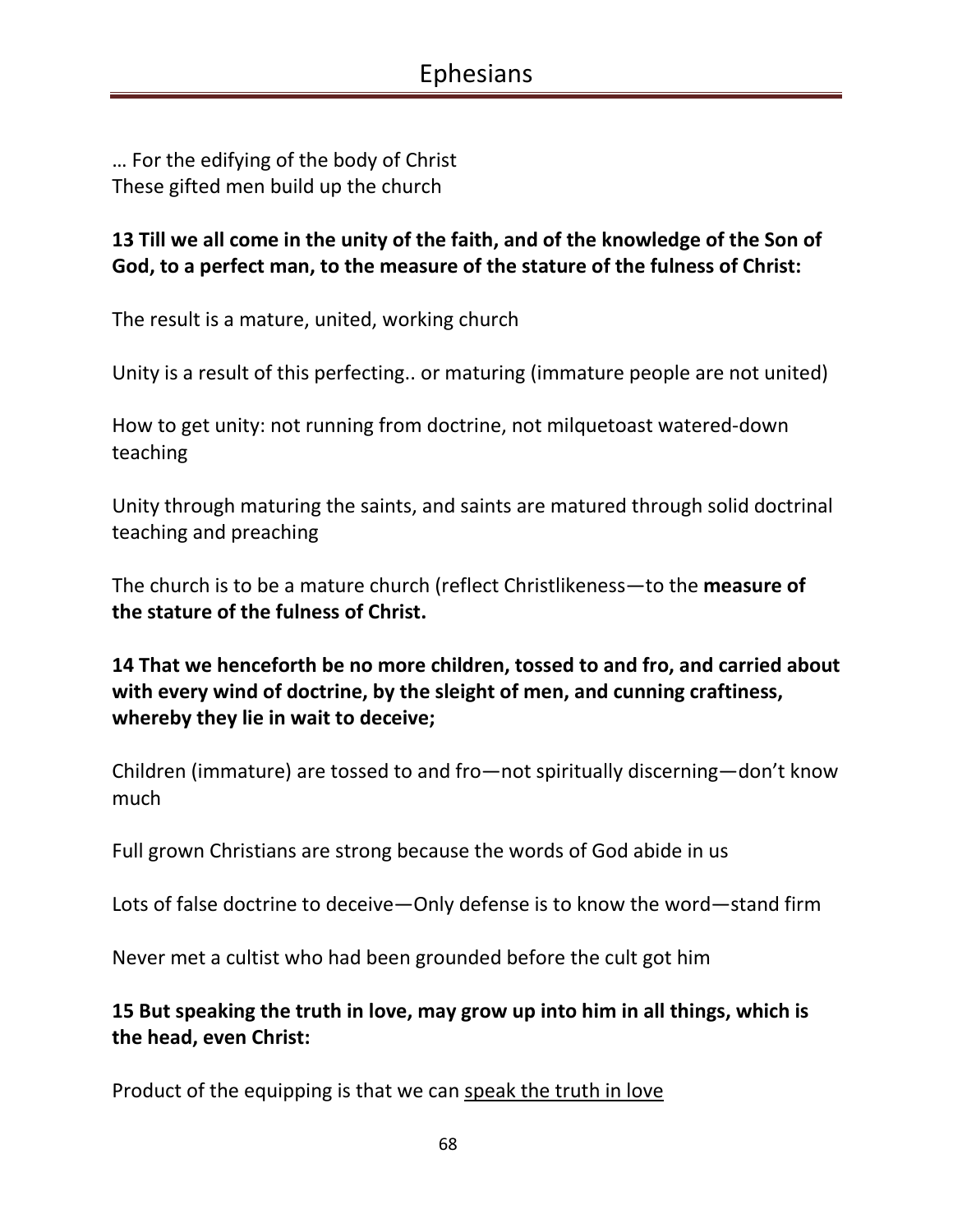That is what mature people do: they know the truth and love people Integrate these two. Maximize these two.

**16 From whom the whole body fitly joined together and compacted by that which every joint supplies, according to the effectual working in the measure of every part, makes increase of the body to the edifying of itself in love.** 

From Christ, the head, the body works together by His power and it grows as it should

Every Christian is needed to do his part in the body

How not to walk

**17 This I say therefore, and testify in the Lord, that you henceforth walk not as other Gentiles walk, in the vanity of their mind,** 

empty vain thinking—selfish and proud

#### **18 Having the understanding darkened, being alienated from the life of God through the ignorance that is in them, because of the blindness of their heart:**

understanding darkened (veil over Israel's eyes), alienated from God, ignorant, blind (to the things of God)

Have you ever witnessed a more educated group of spiritually ignorant people

Alienated from the life of God through ignorance

**19 Who being past feeling have given themselves over to lasciviousness, to work all uncleanness with greediness.** 

Past feeling –God says today is the day of salvation, if you hear his voice harden not your heart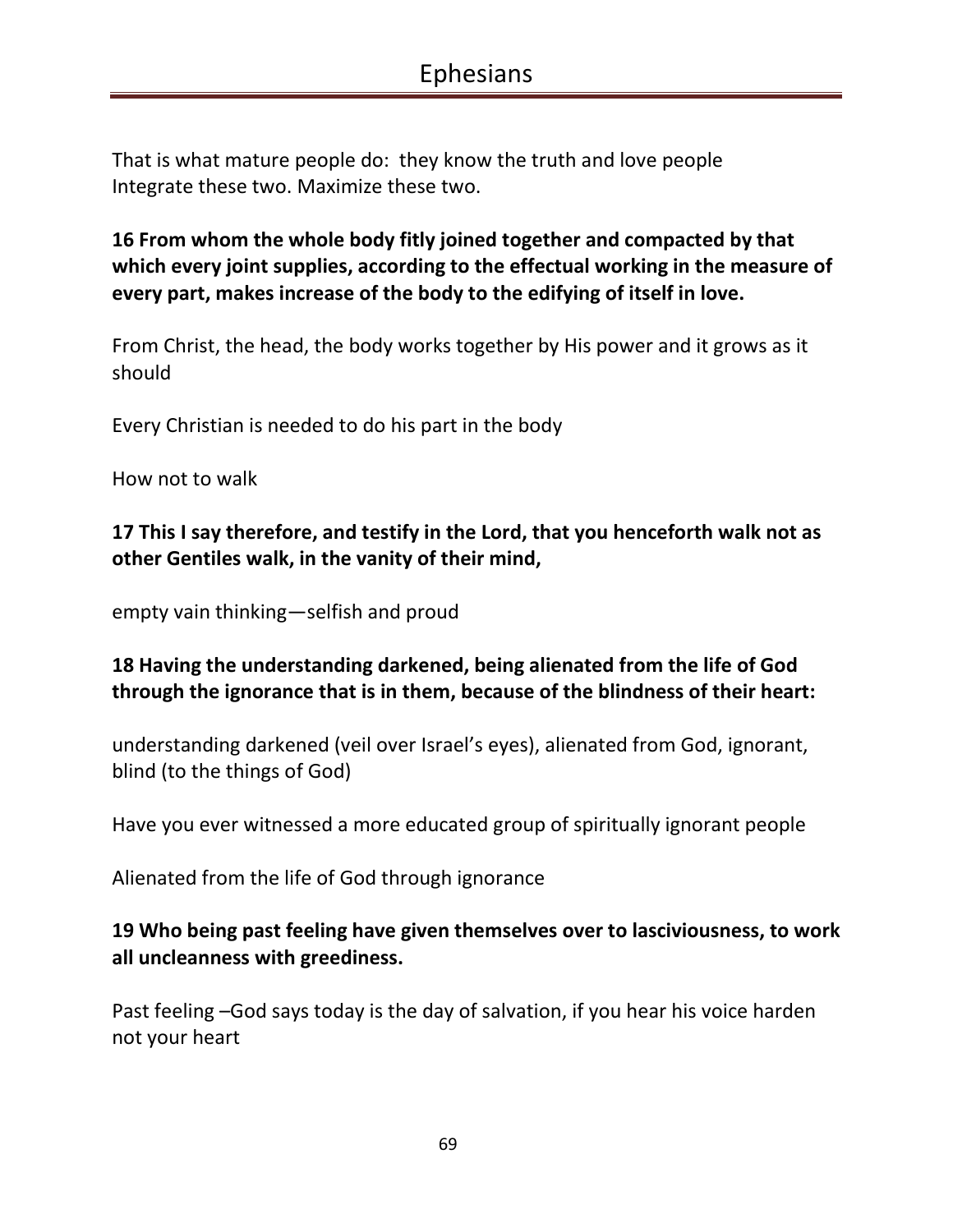People make choices, when they continually, willfully, choose to reject God, God confirms them in that choice—God hardens their heart The punishment for hardening your heart is a hard heart (God confirms your choice and lets you have your way—gives you to it) The wind is at your back

Reprobate mind, seared conscience, insensitive to the things of God, undiscerning of right or wrong

**Given over to lasciviousness**—shameless, wantonness, obscene, associated with drunkenness and sexual sins

Sex-obsessed society, saturated with pornography

#### **20 But you have not so learned Christ;**

**21 If so be that you have heard him, and have been taught by him, as the truth is in Jesus:** 

this is not what you learn at Jesus' feet.

*Mt 11:29 Take my yoke upon you, and learn of me; for I am meek and lowly in heart: and ye shall find rest unto your souls.* 

### **22 That you put off concerning the former conversation the old man, which is corrupt according to the deceitful lusts;**

Old man (BC man—before Christ) didn't have the divine nature. Albeit we did have a conscience. Our consciences need instructing.

# **23 And be renewed in the spirit of your mind; 24 And that you put on the new man, which after God is created in righteousness and true holiness.**

In Christ old things are passed away…all things are become ?

We are new. Walk that way. Think like it. Live like it. New way of thinking. Renew your mind.

Old thinking self centered. New is Christ-centered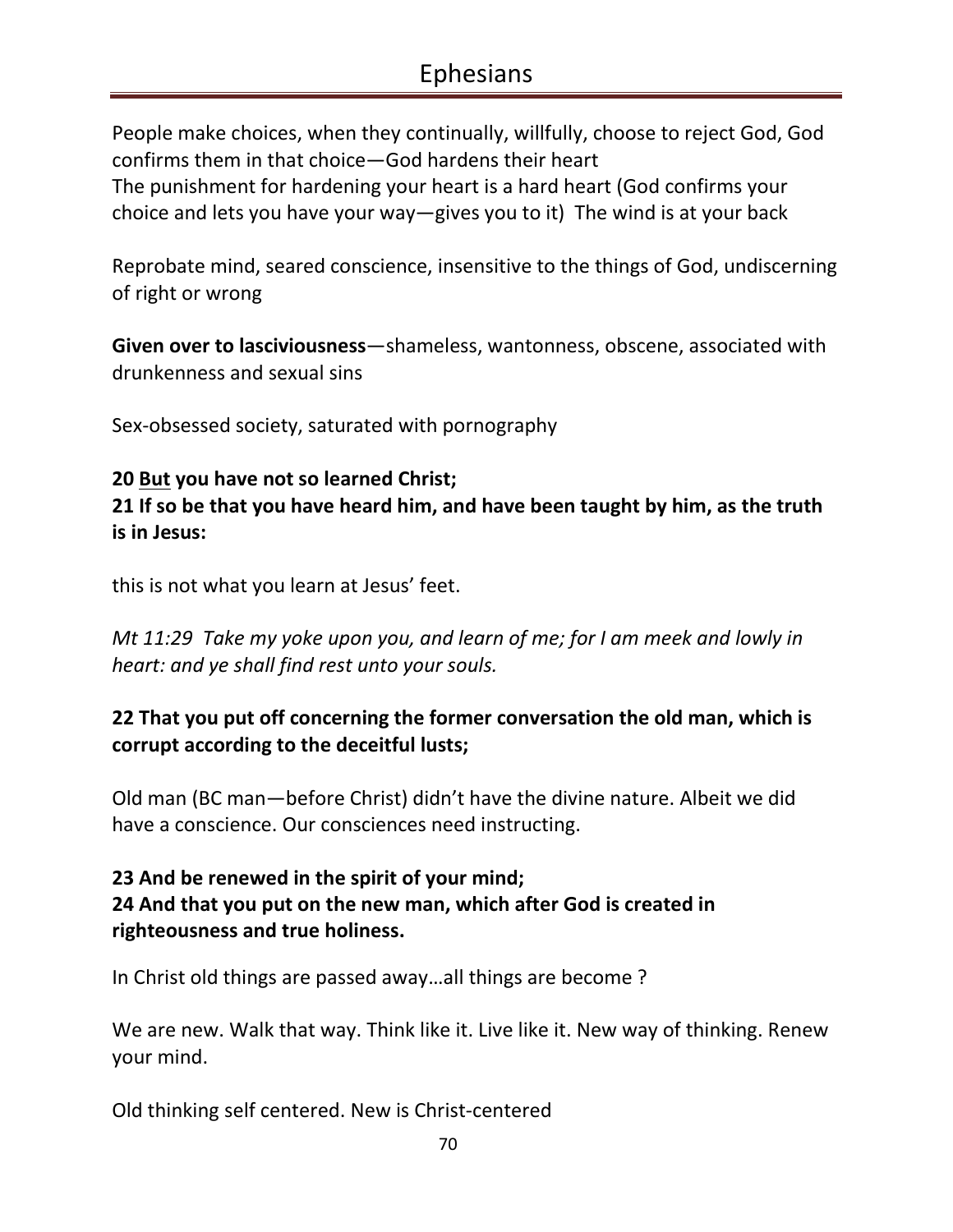Old is vain empty futile. New is meaningful, purposeful.

Old is ignorant and foolish. New thinking is full of understanding and wisdom. Old is corrupt and deceiptful. New is righteous and holy

Put on the new man. Rom 6 We're crucified with Christ. The old man is dead. Know it, reckon it to be so, and yield your members. Know reckon and yield.

The old man is dead. Lively corpse. He is a corpse.

**Specifics** 

# **25 Wherefore putting away lying, speak every man truth with his neighbour: for we are members one of another.**

Lying is not conducive toward unity. Sooner or later, lies are exposed for what they are. Satan Father of lies will be exposed.

Believers tell the truth. This is something we need to be very deliberate about Why do we lie?

Refreshing when needed to fess up when we mess up

Do right and don't worry about covering up

 Promises—easier to make than to keep. Under-promise and over-deliver Don't even lie to flatter or joke and people will know your yeas are yeas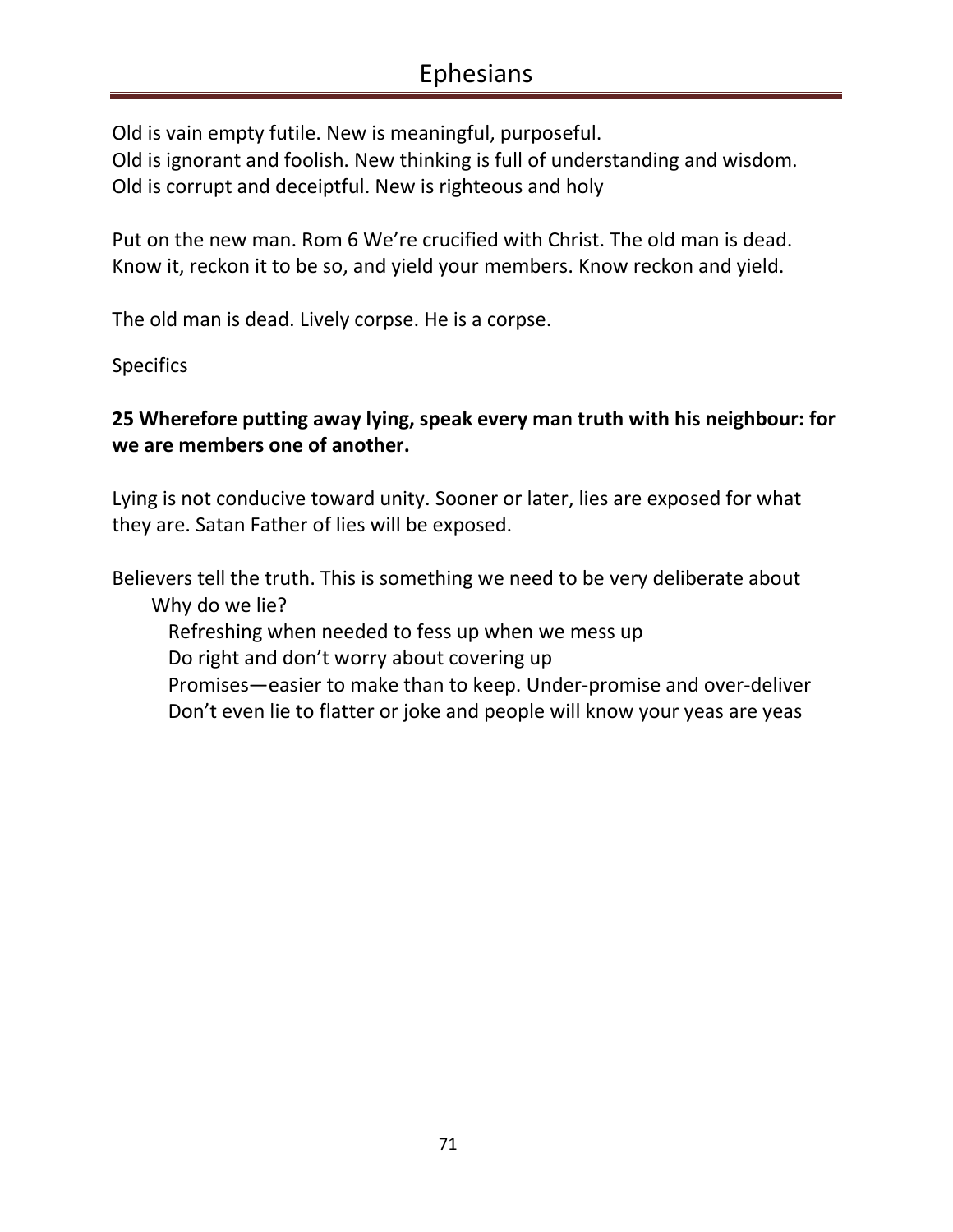#### **26 Be angry, and sin not: let not the sun go down upon your wrath:**

 Anger can easily lead to sin. Deal with it immediately. Root of bitterness can grow in your heart.

Anger should never be with revenge, never in an unforgiving spirit—it could be for love and protection perhaps, righteous indignation

#### **27 Neither give place to the devil.**

Vengeance is God's. He will repay. You're giving the devil a place when you are angry without a righteous cause. Don't give him an opportunity. Make no provision for the flesh.

### **28 Let him that stole steal no more: but rather let him labor, working with his hands the thing which is good, that he may have to give to him that needs.**

Lying, anger, greed, "stealing"—these are not the worthy walk

Something-for-nothing mentality is not of God. The more ungodly a people, the more they will covet what others have worked for.

Hard work and voluntary giving is the Christian way

*2Co 9:7 Every man according as he purposes in his heart, so let him give; not grudgingly, or of necessity: for God loves a cheerful giver.* 

*2Th 3:10 For even when we were with you, this we commanded you, that if any would not work, neither should he eat.* 

Sin to shut up our bowels of compassion. Also sinful to use someone's hardearned money to reward on a moocher who is too lazy to work.

Christians should be the most concerned with human suffering (poverty due to famine and such). But "some" people would rather be poor than to work. The poor we will always have with you.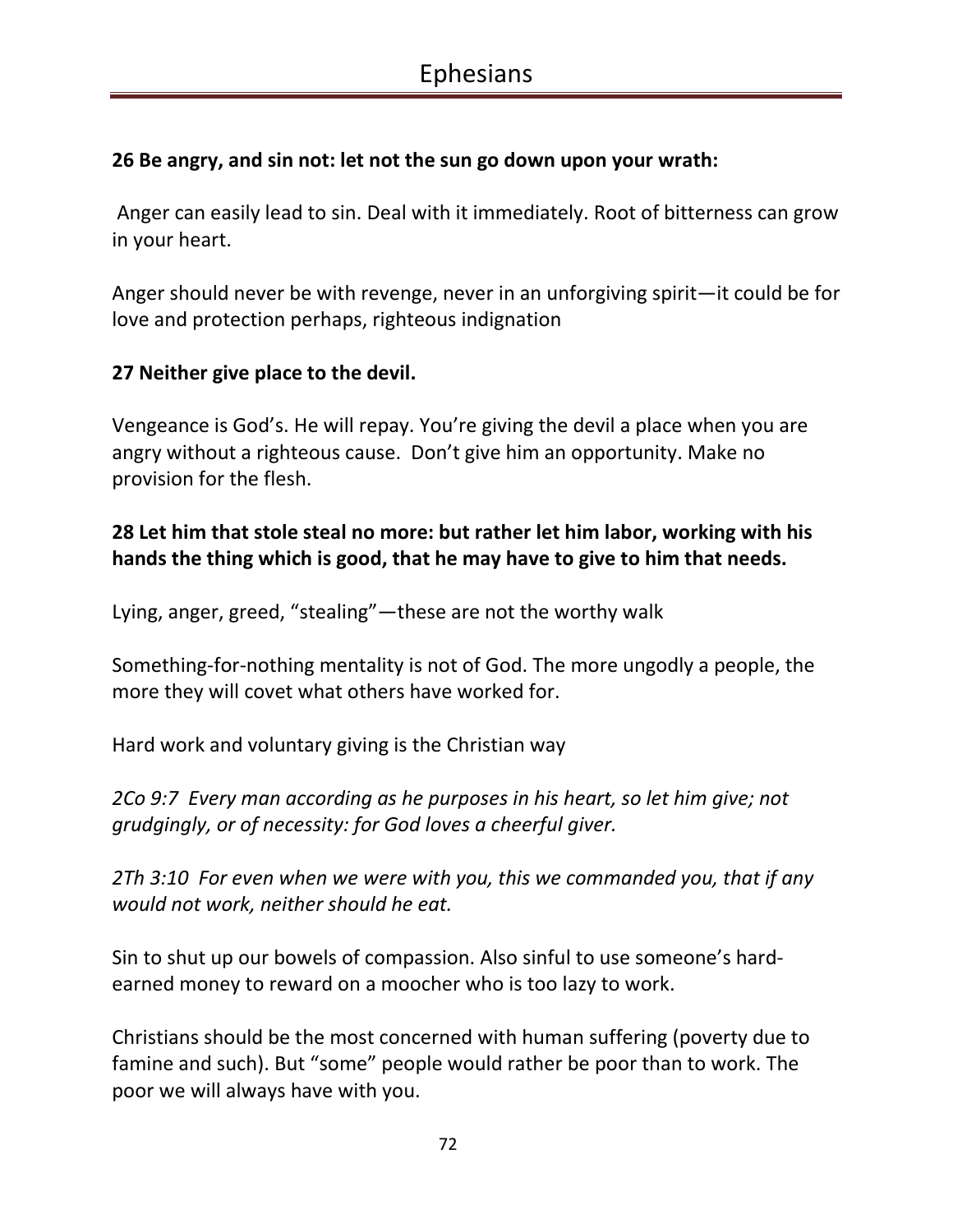# **29 Let no corrupt communication proceed out of your mouth, but that which is good to the use of edifying, that it may minister grace to the hearers.**

Stewardship of information—sermon I heard many years ago

Some things tell, Some things hold. The test: does it build up? (does it minister grace?) Is it true, is it good, is it needful?

Evil speaking offends at least six persons.

- 1. the one you're speaking about
- 2. the one you're speaking it to (don't need to hear it)
- 3. yourself (sin and sin destroys and kills)
- 4. The Father
- 5. The Son
- 6. The Holy Spirit

Corrupt speech—any speech which has a corrupting influence (dirty jokes, filth language, etc.)

### **30 And grieve not the holy Spirit of God, whereby you are sealed to the day of redemption.**

Spirit is a seal of ownership (we are not behaving as though we are His are we?)

God is a person. He has feelings. We can grieve God.

**31 Let all bitterness, and wrath, and anger, and clamour (violent outbursts), and evil speaking, be put away from you, with all malice: 32 And be kind one to another, tenderhearted, forgiving one another, even as God for Christ's sake has forgiven you.** 

Bitterness, anger and gossip is replaced with kindness, courtesy, tenderness

Forgiveness as God for Christ' sake has forgiven you….High standard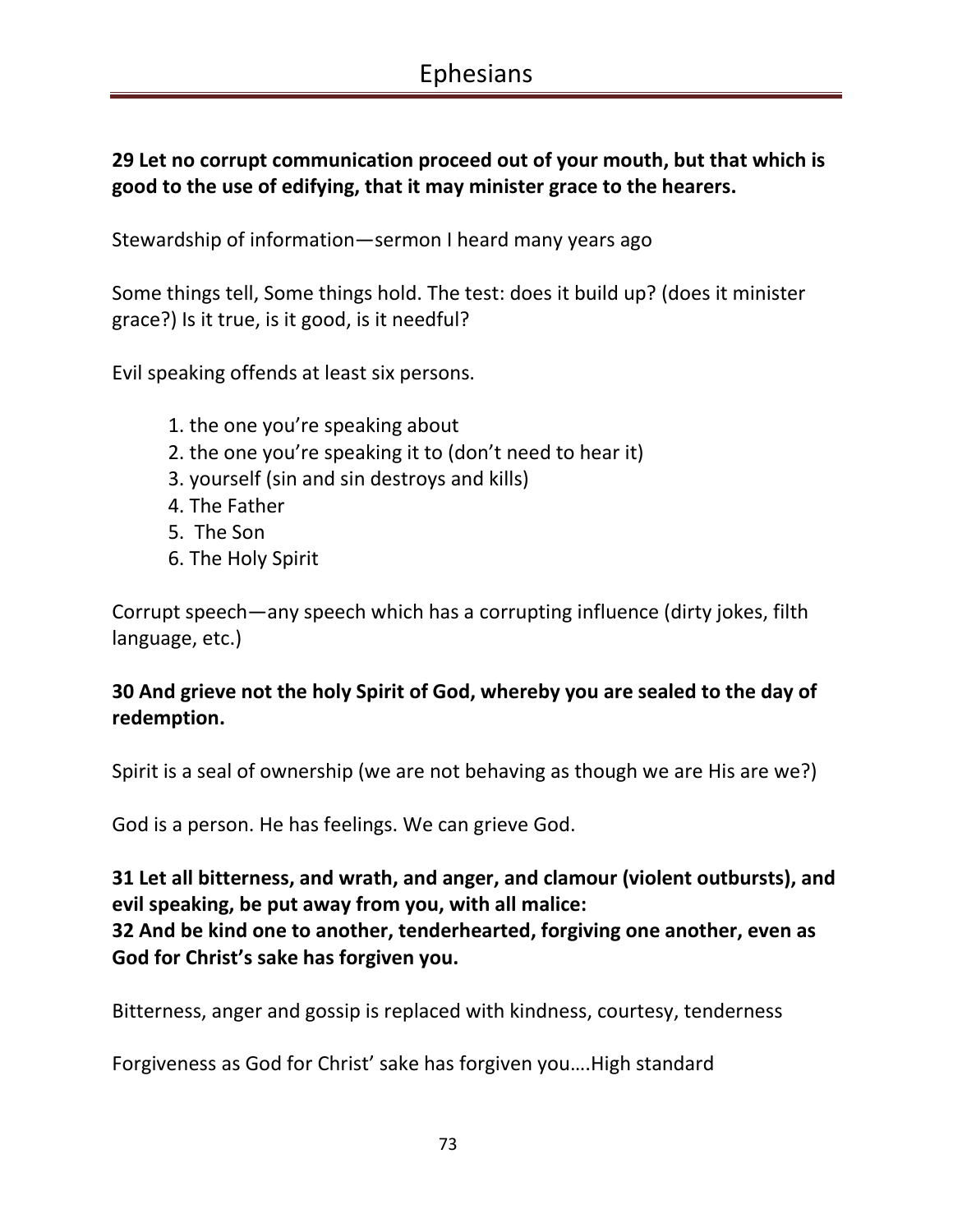Why and how we forgive…back to the cross…all we have been forgiven… back to the very loving, generous, and kind nature of God

### **CHAPTER 5 BE therefore followers of God, as dear children;**

Follow God. Why because he's God. He's God and we're not. Nobody else is either although they won't that kind of control over us. They'll always be pressure on believers to follow someone else. Someone out there is always trying to usurp God's authority.

The final antichrist will be revealed and be quite successful at that. Only to be destroyed by the brightness of Jesus power and glory at his coming.

Lev 11:45 Be ye holy for I am holy. We're to be like God. Follow him as a child does a father

# **2 And walk in love, as Christ also has loved us, and has given himself for us an offering and a sacrifice to God for a sweetsmelling savour.**

Christ's sacrifice of love was pleasing to God, as was pleased with the animal sacrifices in the OT

# **3 But fornication, and all uncleanness, or covetousness, let it not be once named among you, as becomes saints;**

Sex outside of marriage, sexual uncleanness, covetous (neighbor's wife, and stuff)

Sexual sins are heinous to God. His wrath is all over it

let it not be ONCE named among you

We have Christ. Live Christ.

The world has seen enough half hearted, double-minded, hypoctritical "Christians". Don't be as the hypocrites.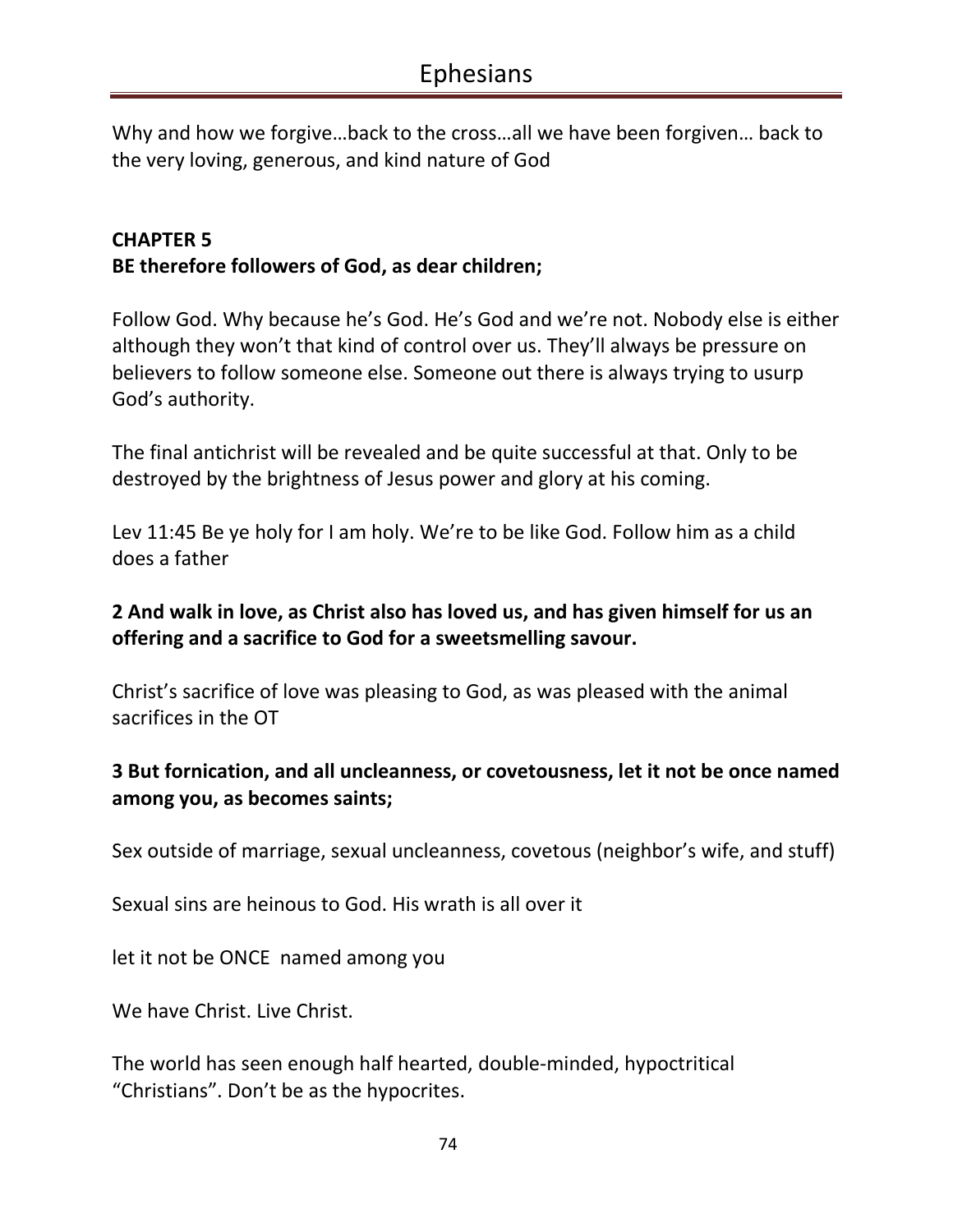What good is a Christianity that doesn't make a difference in the way we live (where we go, what we do, how we speak, how we treat others, how we manage our family, our money, our time)

Shall we continue in sin that grace may abound? God forbid.

Too many "good for nothing Christians". If the salt has lost its savor, it is good for nothing but to be trodden under foot of men.

Sermon. Christians that make God sick—Laodecean Christians, Jesus said, "I'd rather you be hot or cold, luke warm. I'll spew you out of my mouth."

1Pe 4:17 For the time is come that judgment must begin at the house of God: and if it first begin at us, what shall the end be of them that obey not the gospel of God?

### **4 Neither filthiness, nor foolish talking, nor jesting, which are not convenient: but rather giving of thanks.**

Dirty minded (obscene), stupid talking, dirty jokes, levity (late night comedians) not fitting, appropriate, proper, right

Giving of thanks—this is our breath—continually offering the sacrifice of praise be thankful—we deserve hell

5 **For this you know, that no whoremonger, nor unclean person, nor covetous man, who is an idolater, has any inheritance in the kingdom of Christ and of God.** 

6 **Let no man deceive you with vain words: for because of these things comes the wrath of God upon the children of disobedience.**

How people conduct their sexual lives may not matter to them; but it matters to God. Everybody will find that out one day.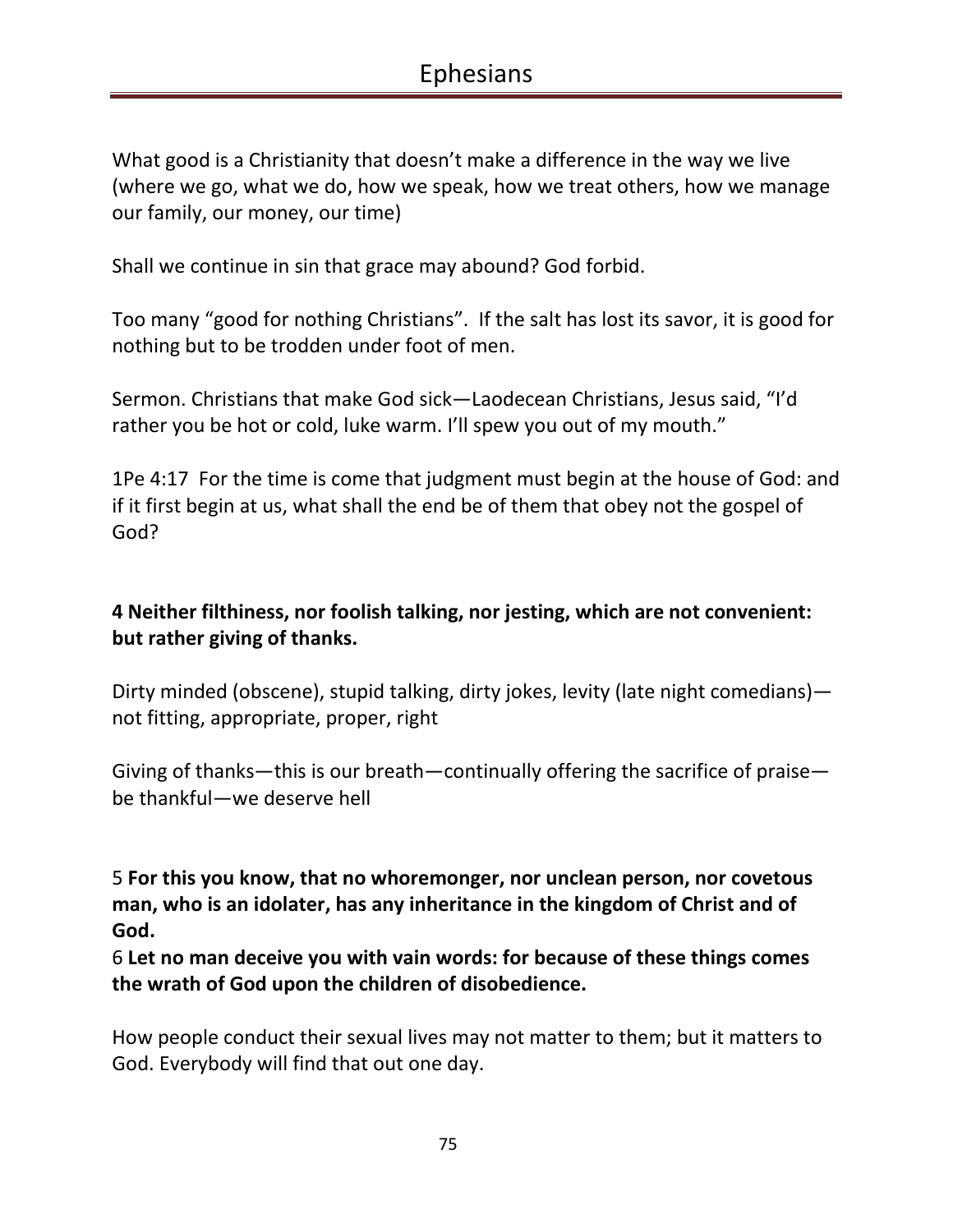My paper on sexual sins

**7 Be not therefore partakers with them.** 

**8 For you were sometimes darkness, but now are you light in the Lord: walk as children of light:** 

**9 (For the fruit of the Spirit is in all goodness and righteousness and truth;) 10 Proving what is acceptable to the Lord.** 

WERE DARK. NOW LIGHT

Dark intellectually and morally (lack of truth and lack of holiness)

We are the light (Ye are the light of the world) –truth and holiness

We are light in a dark world. Don't blend in with the darkness. Don't hide your light under a bushel. Let it shine…that men may see your good works and glorify your father which is in heaven.

It's hard for the gainsayers to criticize "good works".

There will be fruit that will prove or verify that we are children of light goodness, righteousness, truth

Don't let your eyes get used to the dark.

Two people emerged from a drunken party early in the morning. One sniffed and said what's that smell. The other said "fresh air". You get used to the stench of the world. Get comfortable with it. Then, lieing in wait is the devil, at the right moment, you've given him an opportunity, he tempts. You're vulnerable. You succumb. Exciting for a while, pleasure of sin for a season. Be sure your sin will find you out.

*Jn 3:19 And this is the condemnation, that light is come into the world, and men loved darkness rather than light, because their deeds were evil. 20 For every one that does evil hates the light, neither comes to the light, lest his deeds should be reproved.* People love their sins.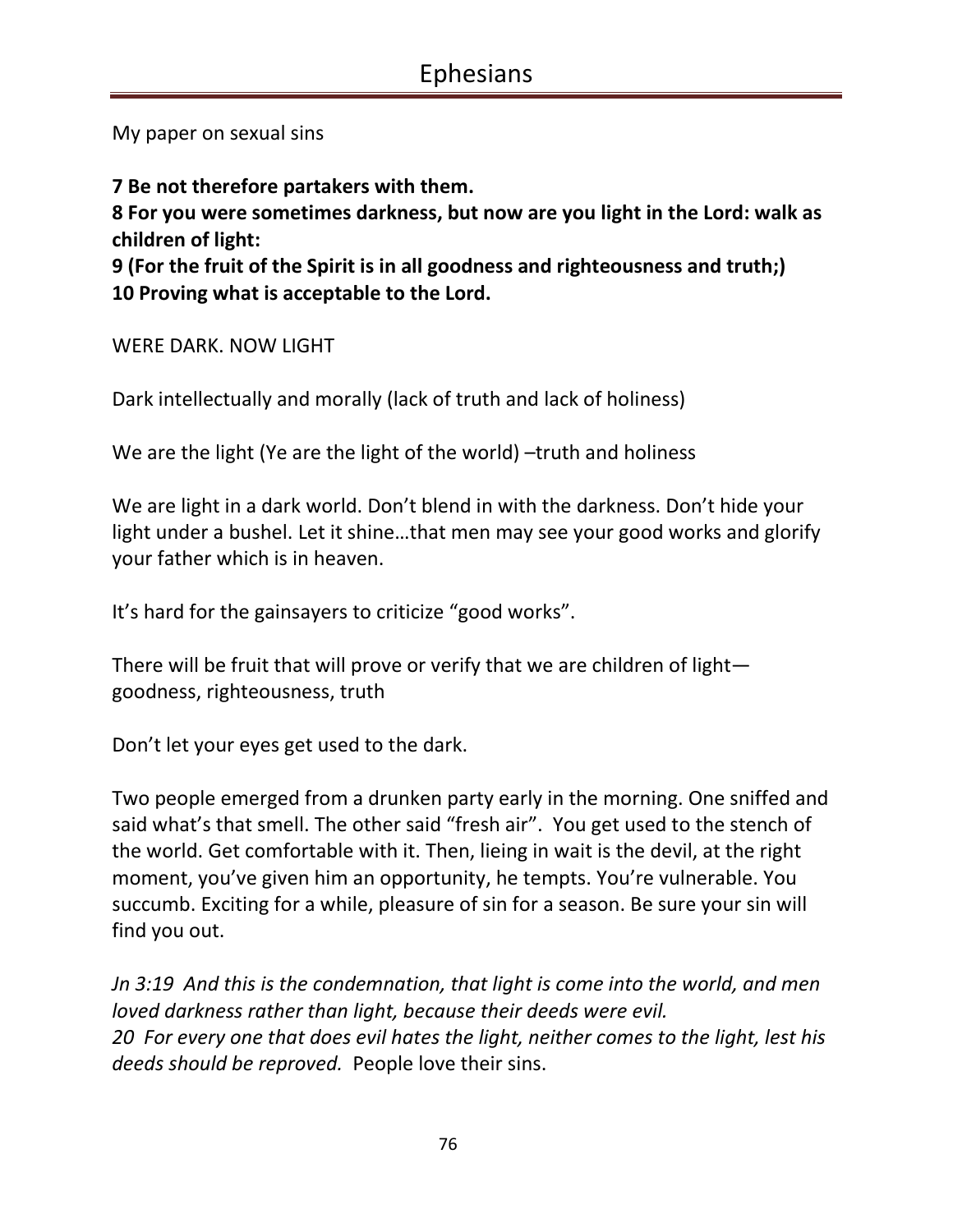Heb 12:1 Wherefore seeing we also are compassed about with so great a cloud of witnesses, let us lay aside every weight, and the sin which so easily besets us.

All it takes is one pet sin. You won't give up. Samson let his lust for women take him down. Lived out his last days blind, grinding in prison, spectacle for all the philistines to mock. What's his purpose now?

*1Co 9:27 But I keep under my body, and bring it into subjection: lest that by any means, when I have preached to others, I myself should be a castaway.* 

### **11 And have no fellowship with the unfruitful works of darkness, but rather reprove them.**

What communion has light with darkness? Come out from among them and be ye separate

*2Cor 6:14 Be ye not unequally yoked together with unbelievers: for what fellowship hath righteousness with unrighteousness? and what communion hath light with darkness?* 

*15 And what concord hath Christ with Belial? or what part hath he that believeth with an infidel?* 

*16 And what agreement hath the temple of God with idols? for ye are the temple of the living God; as God hath said, I will dwell in them, and walk in them; and I will be their God, and they shall be my people.* 

*17 Wherefore come out from among them, and be ye separate, saith the Lord, and touch not the unclean thing; and I will receive you,* 

*18 And will be a Father unto you, and ye shall be my sons and daughters, saith the Lord Almighty.* 

We are way too chummy with darkness. We see how close we can get. HAVE NO FELLOWSHIP.

We are going to be around fornicators. Not isolation. But we have to keep that separation between us. But not participation.

*Barnes: But rather reprove them*. By your life, your conversation, and all your influence. This is the business of Christians. Their lives should be a standing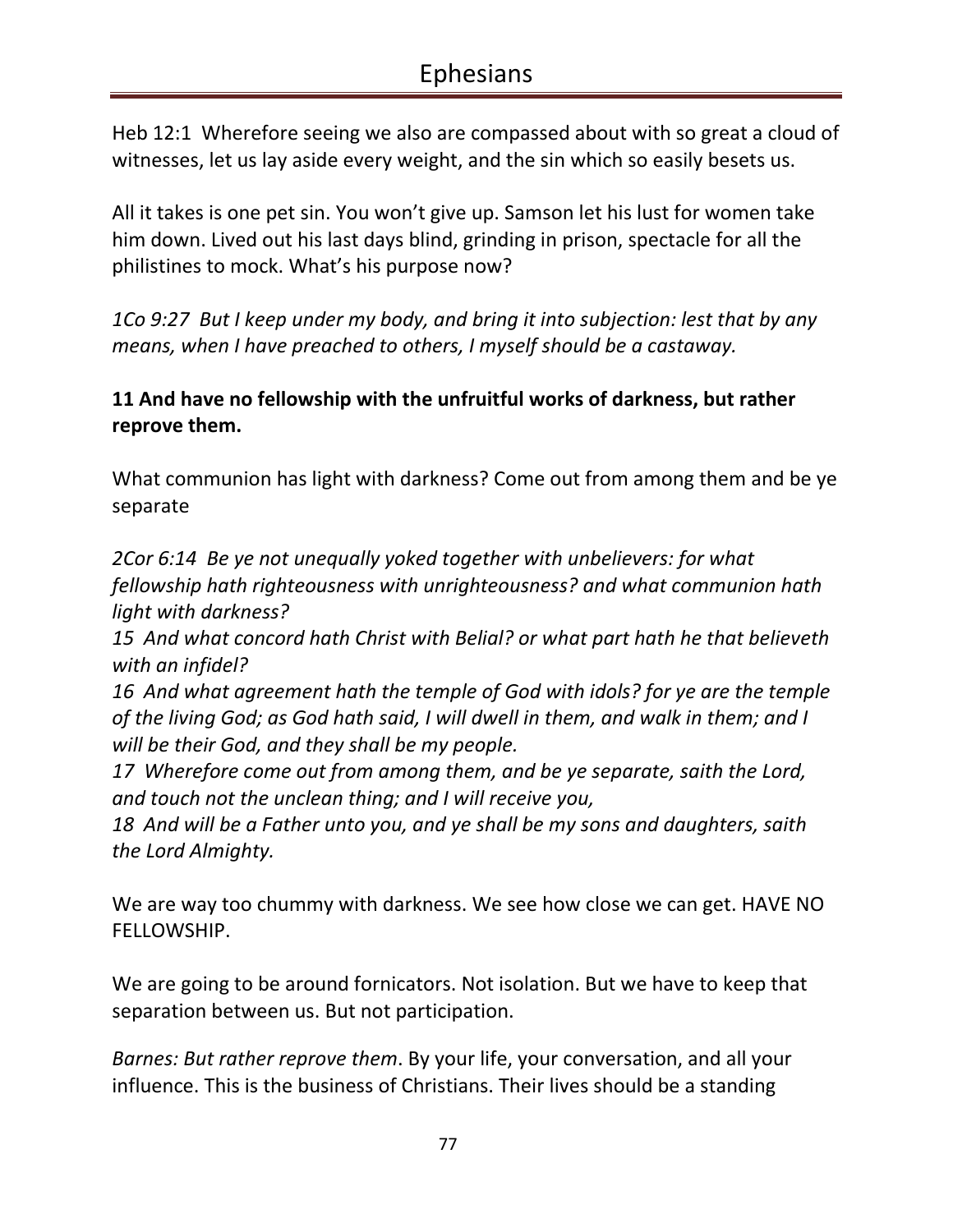rebuke of a sinful world, and they should be ever ready to express their disapprobation of its wickedness in every form.

Expose darkness for what it is

# **12 For it is a shame even to speak of those things which are done of them in secret.**

Not even to speak about it. Stewardship of information. Some things don't need to be talked about. How far away from evil we should be.

# **13 But all things that are reproved are made manifest by the light: for whatsoever does make manifest is light.**

Light is the means of exposing what is hidden in darkness. We are the light. Are we willing to be God's means of exposing sin. Living it (works) and speaking the truth in love. In word and deed.

How will they ever see their need of Jesus without seeing themselves as sinners

There really is evil in the world. There are things that are objectively, inherently wrong. That is sin. We've all sinned.

# **14 Wherefore he says, Awake you that sleep, and arise from the dead, and Christ shall give you light.**

Some think allusion is to Isaiah 26:19, "Thy dead men shall live--awake and sing, ye that dwell in the dust, for thy dew is as the dew of herbs," etc.

Others have supposed that the reference is to  $\frac{1}{3}$  Saiah 60:1-3, "Arise, shine; for thy light is come," etc.

Trusting in Christ is likened to be raised from the dead.

Translated from the kingdom of darkness to the kingdom of God's dear son

------------------------------------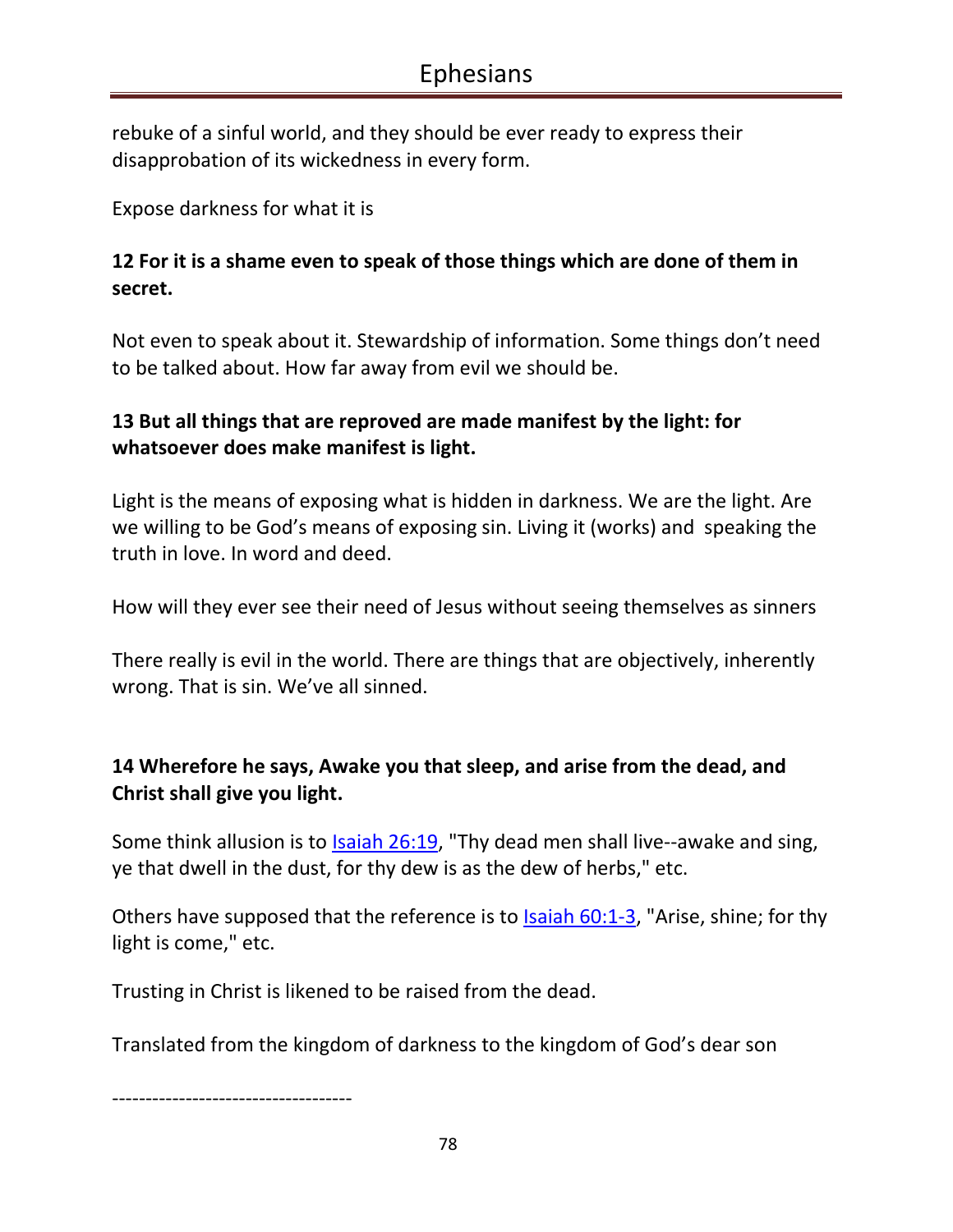Chapters 1-3 position, blessings, riches-----Ch 4 worthy walk

v.1-3 lowly and meek walk v. 4-16 unity walk v. 17-34 different walk from the Gentiles 5:1-7 love walk 8-14 light walk 15-17 wise walk

#### **15 See then that you walk circumspectly, not as fools, but as wise,**

Circumspectly--Carefully, exactly, accurately ==being alert. Not turning to the right or left

Not as fools but wise. Proverbs: A fool is one who is not bound by the law of God. A fool does what he pleases—no fear of God

Professing to be wise (worldly wisdom) they became fools—not wanting to retain God in their knowledge

Fools are often opinionated and convinced their way is right. Even make a mock at sin. They despise godly wisdom.

Foolishness is bound up in the heart of a child. They need correction to drive it far from them, but they will need salvation to be wise. Jesus becomes our wisdom

*1Co 1:30 But of him are ye in Christ Jesus, who of God is made unto us wisdom, and righteousness, and sanctification, and redemption:* 

#### **16 Redeeming the time, because the days are evil.**

Purchase time, recover it from waste, because the times are evil. Have times changed?

#### **17 Wherefore be not unwise, but understanding what the will of the Lord is.**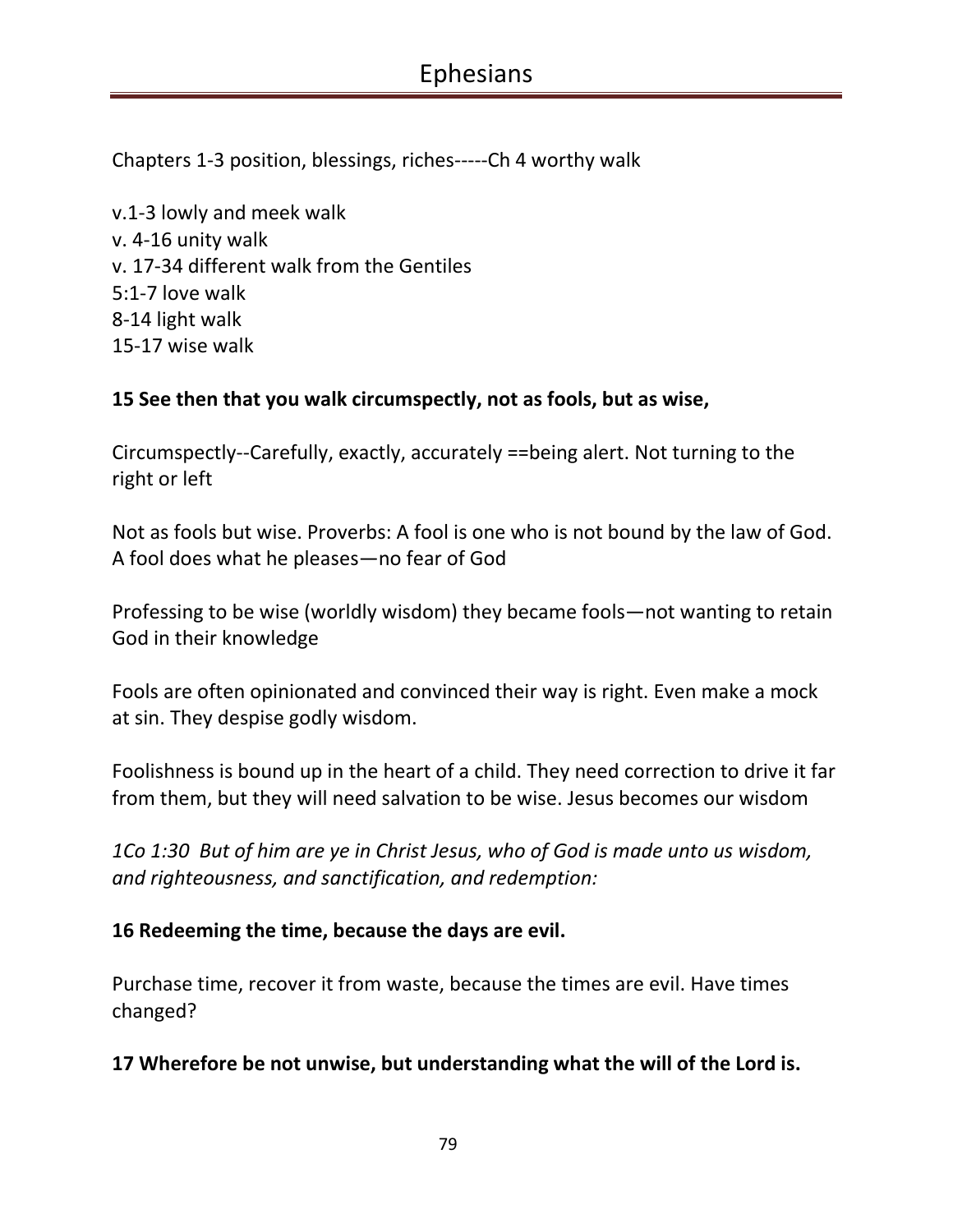Wisdom is understanding the will of the Lord. The will of the Lord is revealed in the word of the Lord. Understand the Lord's word and you'll understand the Lord's will.

#### **18 And be not drunk with wine, wherein is excess; but be filled with the Spirit;**

Command (God's grace and Spirit uses commands in the New Testament—that is not legalism—legalism is imposing something that God never commanded taking OT laws and binding them on the believer Paul condemns that)

Spirit baptism puts you in the body at salvation (one-time experience, never commanded to be baptized with the Spirit)

Spirit filling is an ongoing thing. Can be filled many times (Acts and 4).

Key is complete submission. Not us getting more of him as Him having more of us.

Healthy fear of God is fearing being disobedient. An unhealthy fear of God is fearing to be obedient. Satan's tool. God says get all of me you can; it is good for you. Win-win-win. Living Spirit filled lives is glorifies God, blesses others, and rewards us.

Sin is the destroyer. The Devil through the world tempts our flesh with lust and pride. But through faith we can overcome the world. We can resist temptation and when we do sin, we need to confess it and correct that behavior and sin less and less and less. We cannot be filled presumptuously and willfully holding on to sin.

*Heb 12:1 … let us lay aside every weight, and the sin which does so easily beset us* 

Day by day being conformed to the image of Jesus in the way we think, speak, and live.

# **19 Speaking to yourselves in psalms and hymns and spiritual songs, singing and making melody in your heart to the Lord;**

Means and result (Spirit filled mind)—All about the mind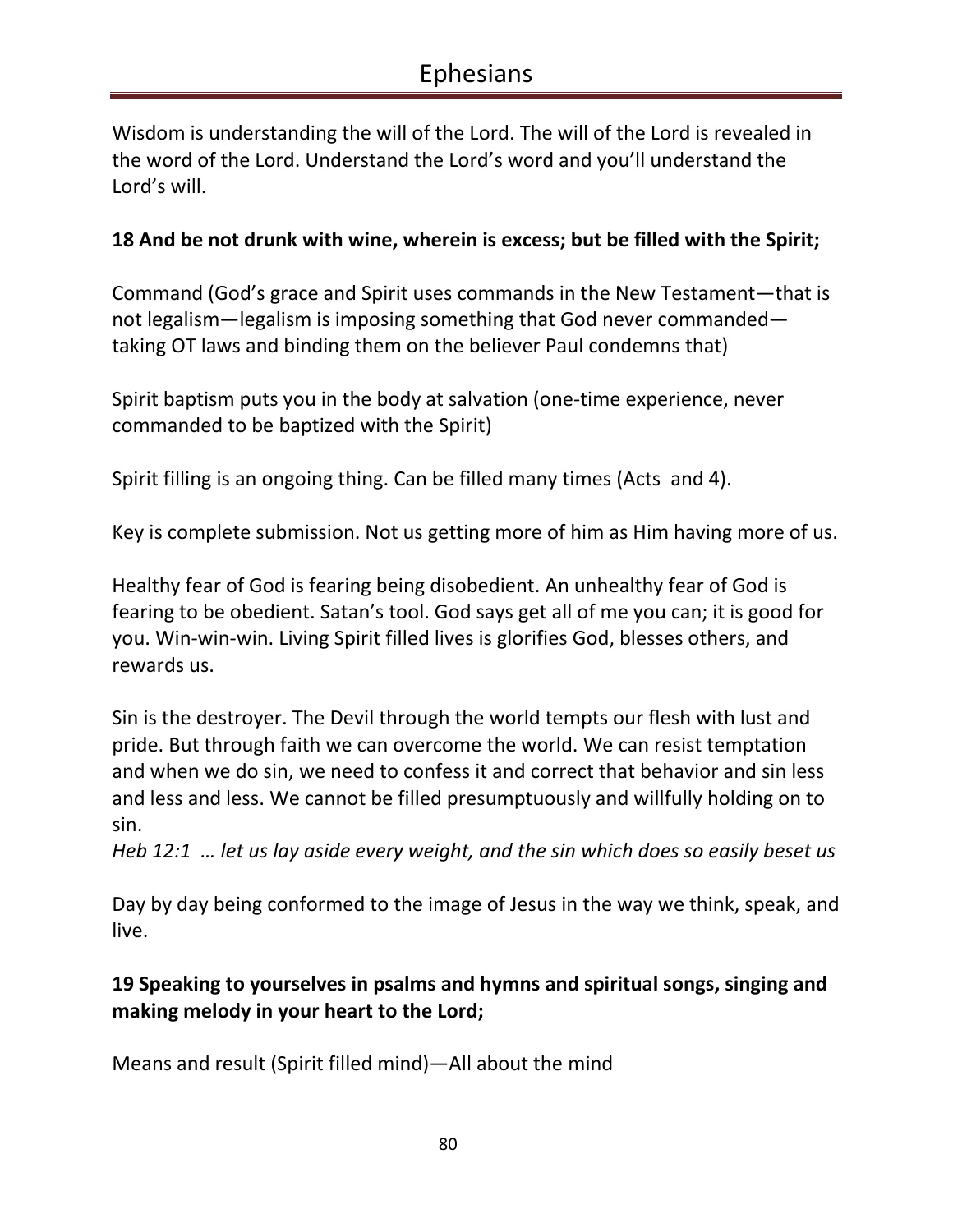The Spirit filled life is a life of praise and joy

More songs written about Jesus by far than anyone. Why? People sing when they're joyful and happy. Jesus gives us joy unspeakable and peace that passes understanding

### **20 Giving thanks always for all things to God and the Father in the name of our Lord Jesus Christ;**

Not a coveteous, entitlement mind-set. Looking at the visible things someone else has, coveting it, being discontented, envious, murmer against God. Trying to take theirs

Looking at what we deserve (hell), assessing how much we have above that. Focusing on the spiritual blessings which are eternal not temporal. Never be taken away—reserved in heaven

*Col 3:2 Set your affection on things above, not on things on the earth.* 

#### **21 Submitting yourselves one to another in the fear of God.**

Submitting to God and each other. Love walk. Love esteems others better than ourselves. We submit to their position, to their authority if applicable, to their preferences and wishes even

First of all, in marriage there is mutual submission. Everybody has to submit to someone. God. Submission in the right way to the right people is a godly thing the world doesn't get.

#### **22 Wives, submit yourselves to your own husbands, as to the Lord.**

Get specific. Fornication not the right way to have sexual relations. He's about to tell us the right way.

That relationship is: Husband and wife (man and woman)

The wife is to submit to her own husband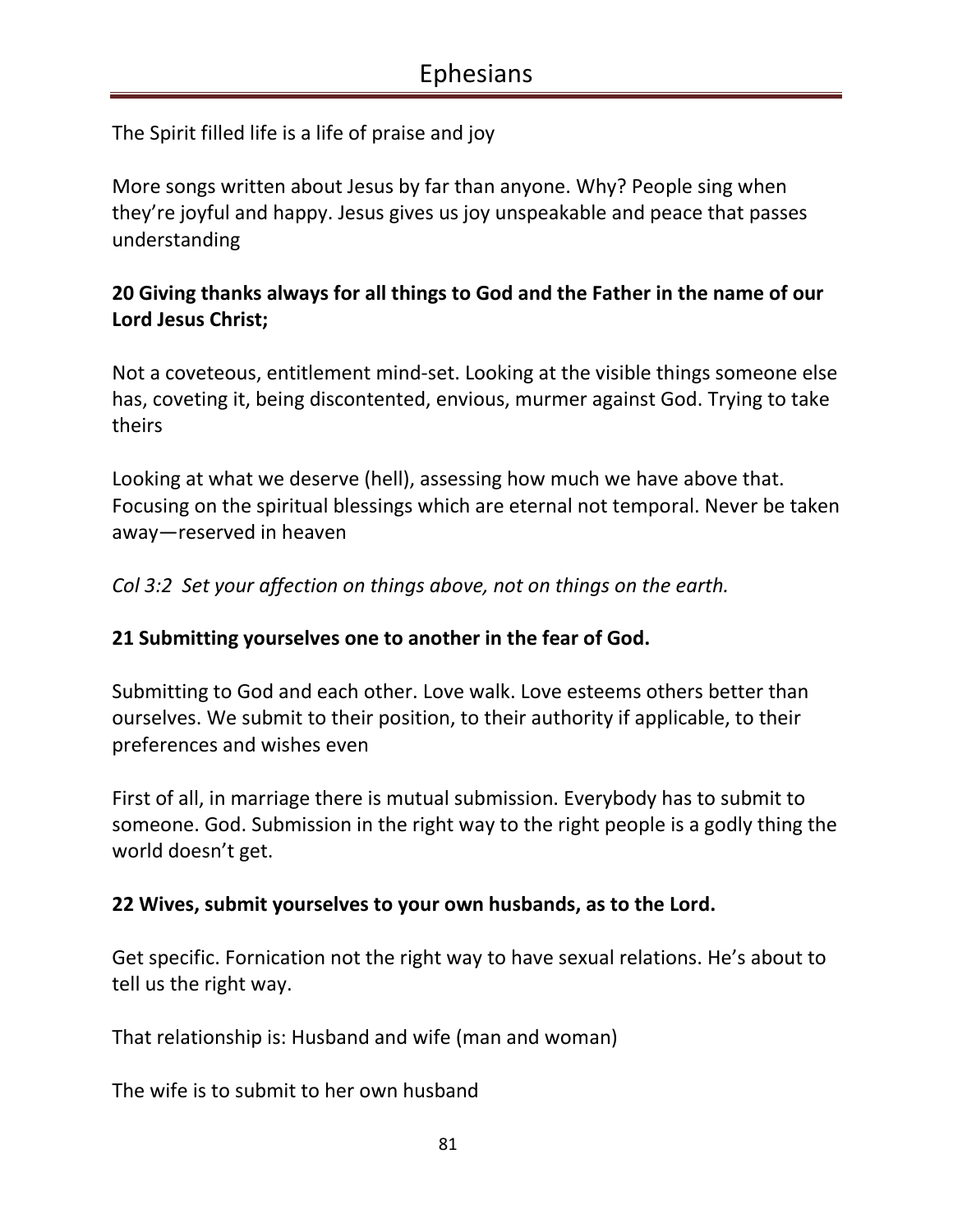The manner: as unto the Lord –there's the high standard again. High calling.

See why he said be filled. It will take the fullness of God in a wife to do this. If a wife drifts away from God, one of the first things to go will be this submissive spirit. Submitting is not what the flesh desires.

# **23 For the husband is the head of the wife, even as Christ is the head of the church: and he is the savior of the body.**

The model: The headship of Christ over the church

The wife is in God's circle of blessing in her place submitting to her own husband

The example is the submission. Ontologically, man and woman are equal spiritually. God made man, male and female. Both represent the image of God in different ways. They have different roles.

Equal but different

Christ was under the Father's headship (authority) but Jesus was still 100% God equal to the Father in nature and substance

# **24 Therefore as the church is subject to Christ, so let the wives be to their own husbands in every thing.**

The magnitude: in everything—as the church is subject to Christ

No higher standard of submission than that. The church can't pick and choose when and where to be obedient

### **25 Husbands, love your wives, even as Christ also loved the church, and gave himself for it;**

Husbands play Christ's role to love. How to love? As Christ did the church

This is a sacrificial love—man's headship is not tyrannical and domineering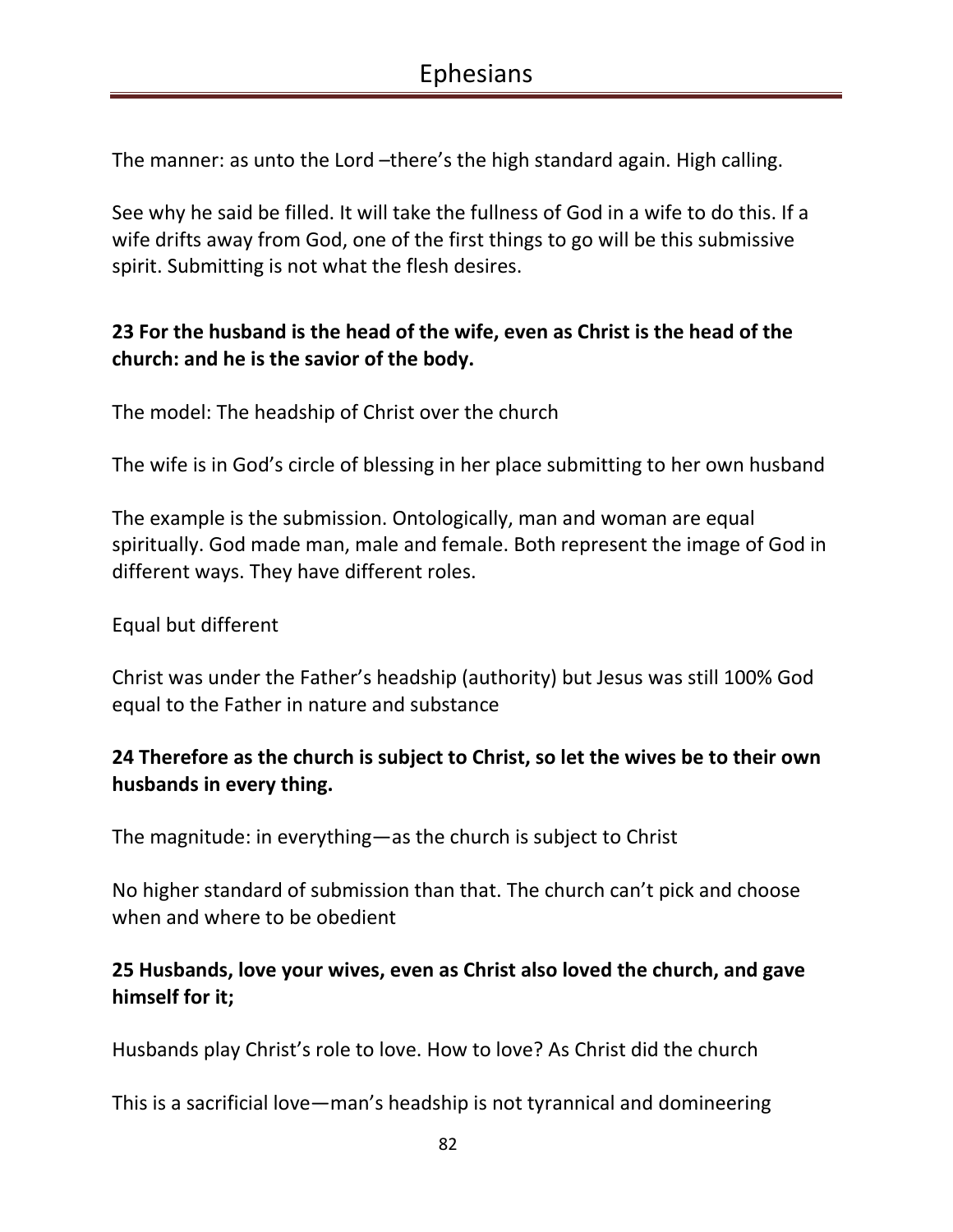Loving leadership, always leading in a way that blesses his beloved wife

No higher standard of love than that

Who has the more challenging task?

# **26 That he might sanctify and cleanse it with the washing of water by the word, 27 That he might present it to himself a glorious church, not having spot, or wrinkle, or any such thing; but that it should be holy and without blemish.**

It is a sanctifying love—As Christ does the church, the husband is to lead his wife toward spiritual maturity and not lead her into sin

Husbands—saturate ourselves and our wives in the word continually—for spiritual washing and cleansing (we get dirty in the world)

# **28 So ought men to love their wives as their own bodies. He that loves his wife loves himself.**

Nourish and cherish her like you do your body

It is assumed we love ourselves—love her like yourself. We're one, if you love your wife, you're pursing your own wagon down the road. Happy wife, happy life.

# **29 For no man ever yet hated his own flesh; but nourishes and cherishes it, even as the Lord the church:**

**30 For we are members of his body, of his flesh, and of his bones.** 

Back to this oneness of the body of Christ, and how we are one with him as husbands and wives are one (not physically as husband and wife)

# **31 For this cause shall a man leave his father and mother, and shall be joined to his wife, and they two shall be one flesh. (Genesis 2:24) 32 This is a great mystery: but I speak concerning Christ and the church.**

Marriage is a one flesh (one body) relationship from the beginning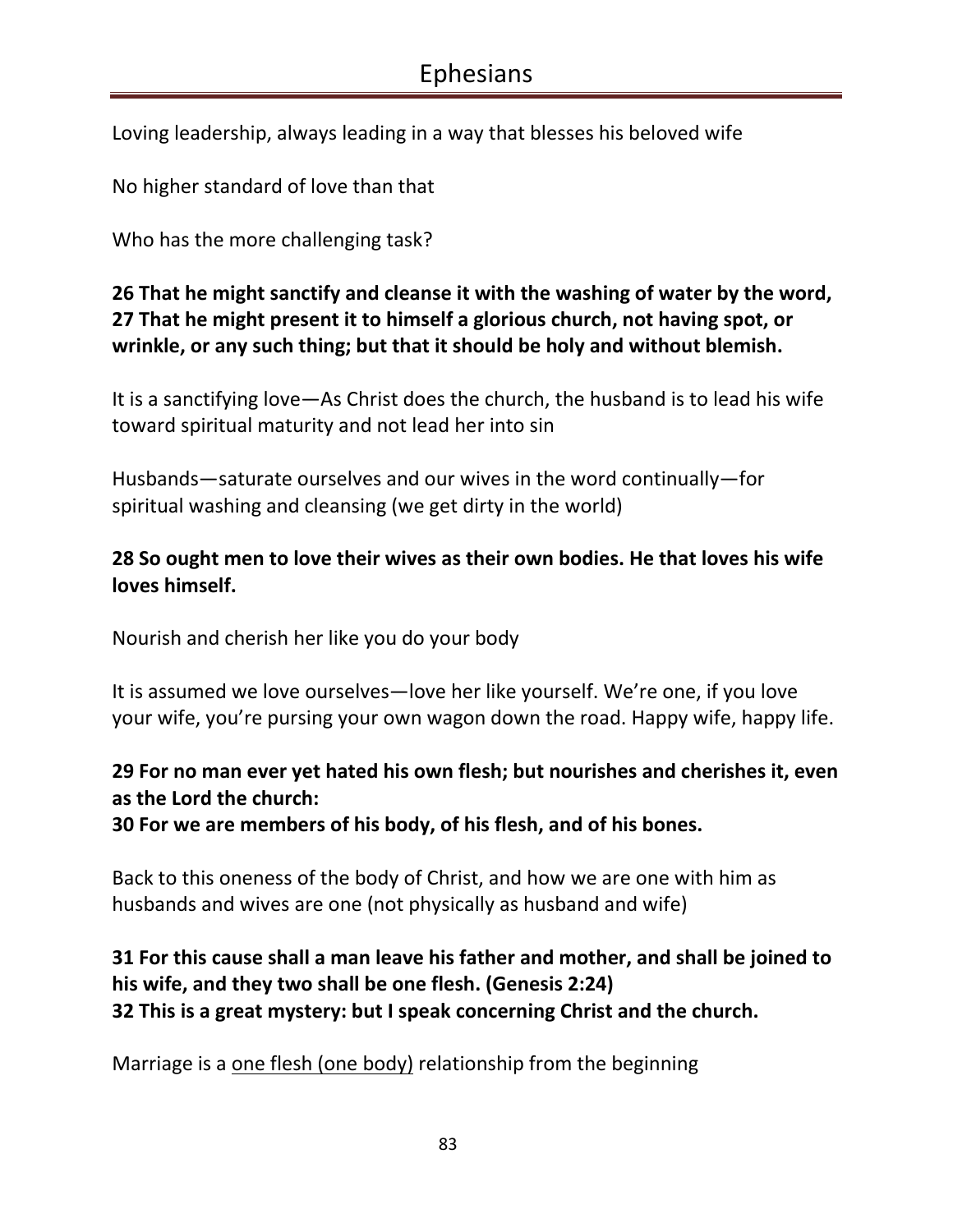The mystery revealed is Jews and Gentiles in one body (the church) Is this an accident?

In the garden of Eden, God instituted this oneness relationship for companionship, to be fruitful, and to paint a picture of this eternal relationship of Christ and the church (being made one)

Marriage modeled after the church—not the other way around (even though marriage was instituted first)

Marriage is temporary—doesn't continue in heaven (quality of relational oneness among all God's children will so far surpass the marital oneness). We won't be trading down.

If you want to build a big religion? Promise lots of sex in heaven—give me two examples: Islam and Mormonism

#### **33 Nevertheless let every one of you in particular so love his wife even as himself; and the wife see that she reverence her husband.**

Summary for a good marriage: Husbands love, wives reverence

The enemy: selfishness (you can't submit or love with short-term personal gain in the forefront)

Husband: loving leadership like Jesus (that is what wives need to flourish)

Wife: respectful submission like the church (that is what husbands need flourish)

This is countercultural—Do things the world's way, get the world's results (take a look at the pain and dysfunction from giving God his walking papers)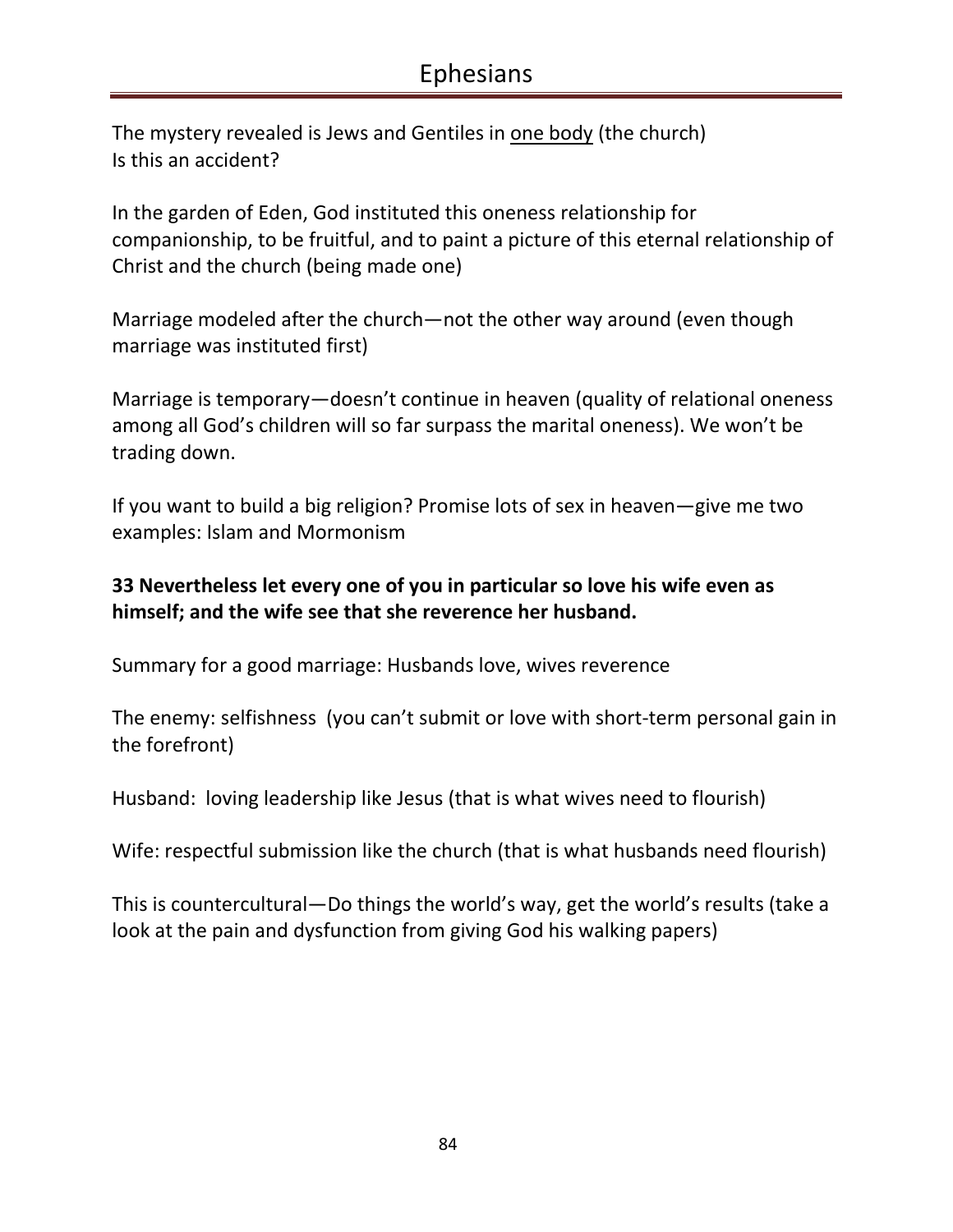#### **CHAPTER 6 CHILDREN, obey your parents in the Lord: for this is right.**

Not many direct commands in scripture aimed at children

**…in the Lord**. If the commandments are in agreement with God's word

**For this is right**. 1. God has set it up this way…children need authority…

# **2 Honor your father and mother; (which is the first commandment with promise;)**

Exodus 20:12. The fifth of the 10 commandments written on stones

Has a specific promise of blessing with it

#### **3 That it may be well with you, and you may live long on the earth.**

In Deut 5:16. The whole commandment is, "Honour thy father and thy mother, as the Lord thy God hath commanded thee; that thy days may be prolonged, and that it may go well with thee in the land which the Lord thy God giveth thee."

Life will go well if you obey (more happy, useful, peaceful, contented)

Rebellious children have a tougher go of it—have you noticed that

Die young for many reasons (general principle of blessing)

### **4 And, you fathers, provoke not your children to wrath: but bring them up in the nurture and admonition of the Lord.**

The goal is to avoid unnecessarily angering your children—be reasonable (not arbitrary), Parent in their best interest, Don't let anger control your parenting.

Big danger in parenting—provoking them to wrath (anger is a relationship destroyer)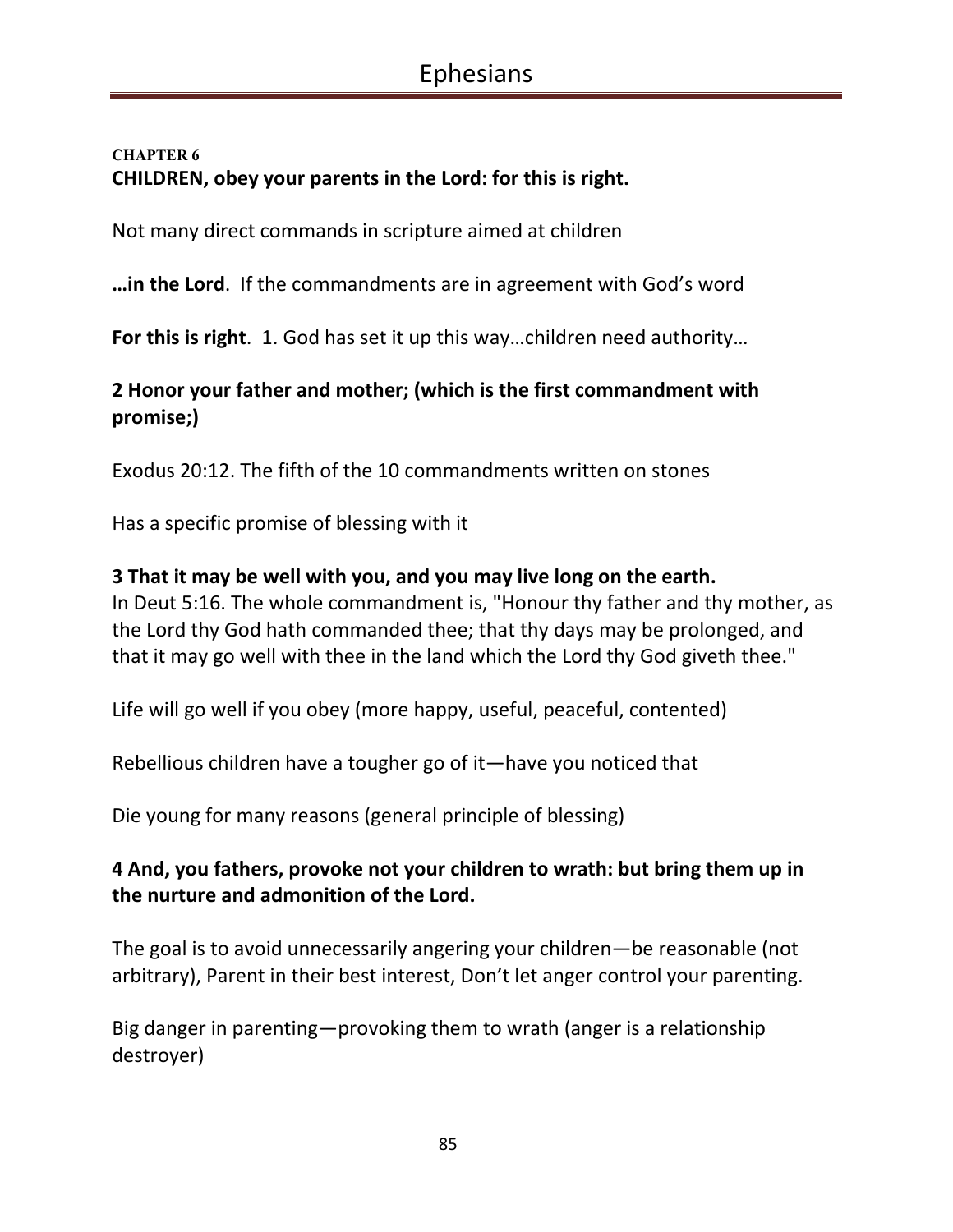Husbands, show loving leadership. Fathers, show reasonable, temperate leadership. No abuse of authority.

Bring them up…so they know the Lord…that is the goal

Nurture and admonition—instruction, training and correction

Goal is that they obey, gain some self control, and come to trust Christ and live for him

Teach it, enforce it (discipline), and live it

I don't think parenting skills come that naturally. I think we should study up on it.

Some of these books are really good. Some aren't worth doodly squat.

Dr. Spock ruined a whole generation of kids. I never could understand why anyone would want to get their child training advice from a Vulcan.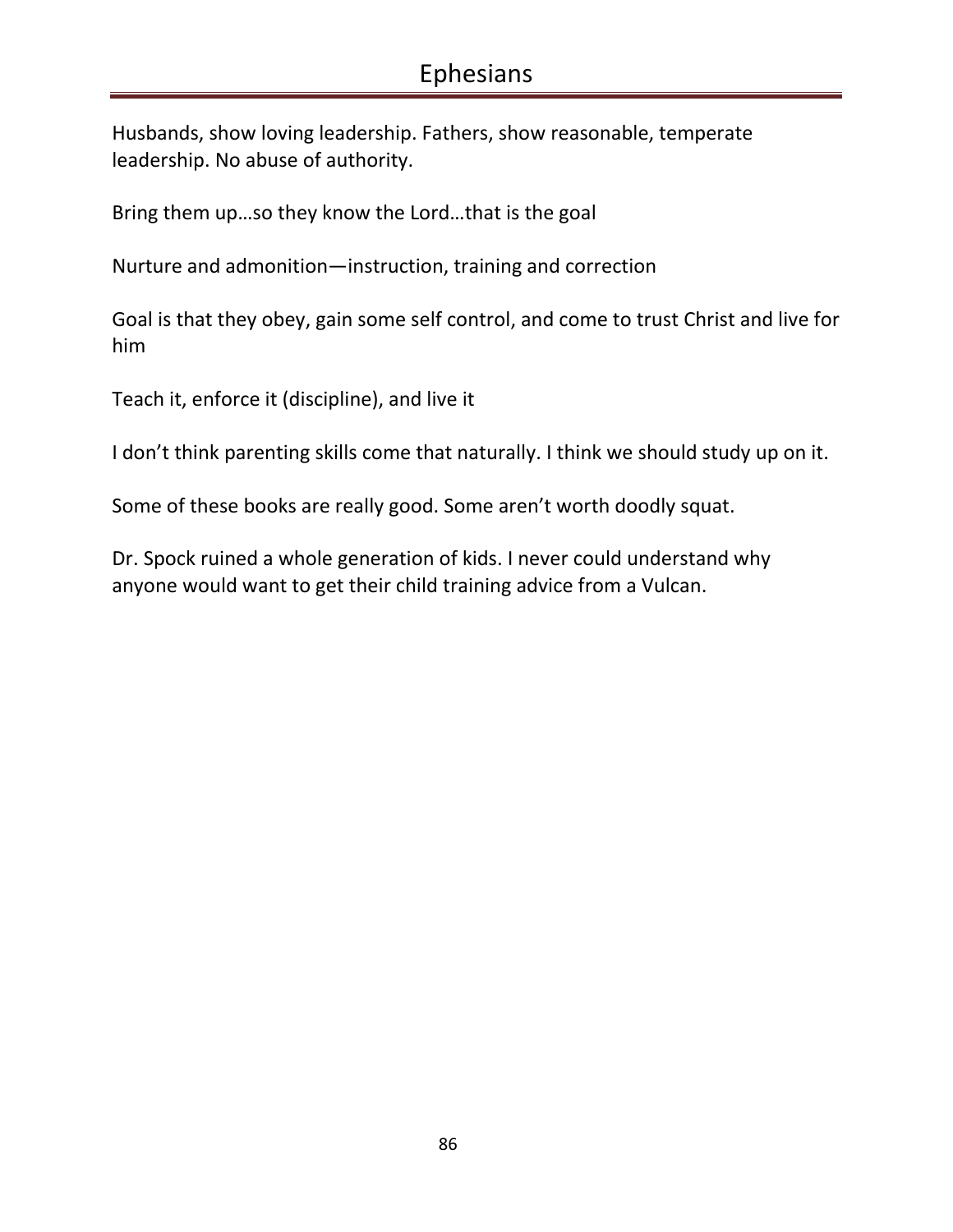# **5 Servants, be obedient to them that are your masters according to the flesh, with fear and trembling, in singleness of your heart, as to Christ;**

Obey them in authority

Fear and trembling--reverential fear of a just God—not cowering of an unjust God As to Christ—all the reverential fear if your master was Jesus

Singleness of heart—sincerity, undivided loyalty and dedication

### **6 Not with eye-service, as men-pleasers; but as the servants of Christ, doing the will of God from the heart;**

what you can get by with—while he's watching, just to please the master

as to Christ—from the heart—the the best you can

Can apply this to employment—although not exactly the same as household servants

never lose your passion at work—give them all you have every day—as to Christ

# **7 With good will doing service, as to the Lord, and not to men: 8 Knowing that whatsoever good thing any man does, the same shall he receive of the Lord, whether he be bond or free.**

Payday is the judgment day—when Christ comes with his reward—if nobody sees it or appreciates it

**9 And, you masters, do the same things to them, forbearing threatening: knowing that your Master also is in heaven; neither is there respect of persons with him.** 

God condemns cruelty to servants. God condemns kidnapping.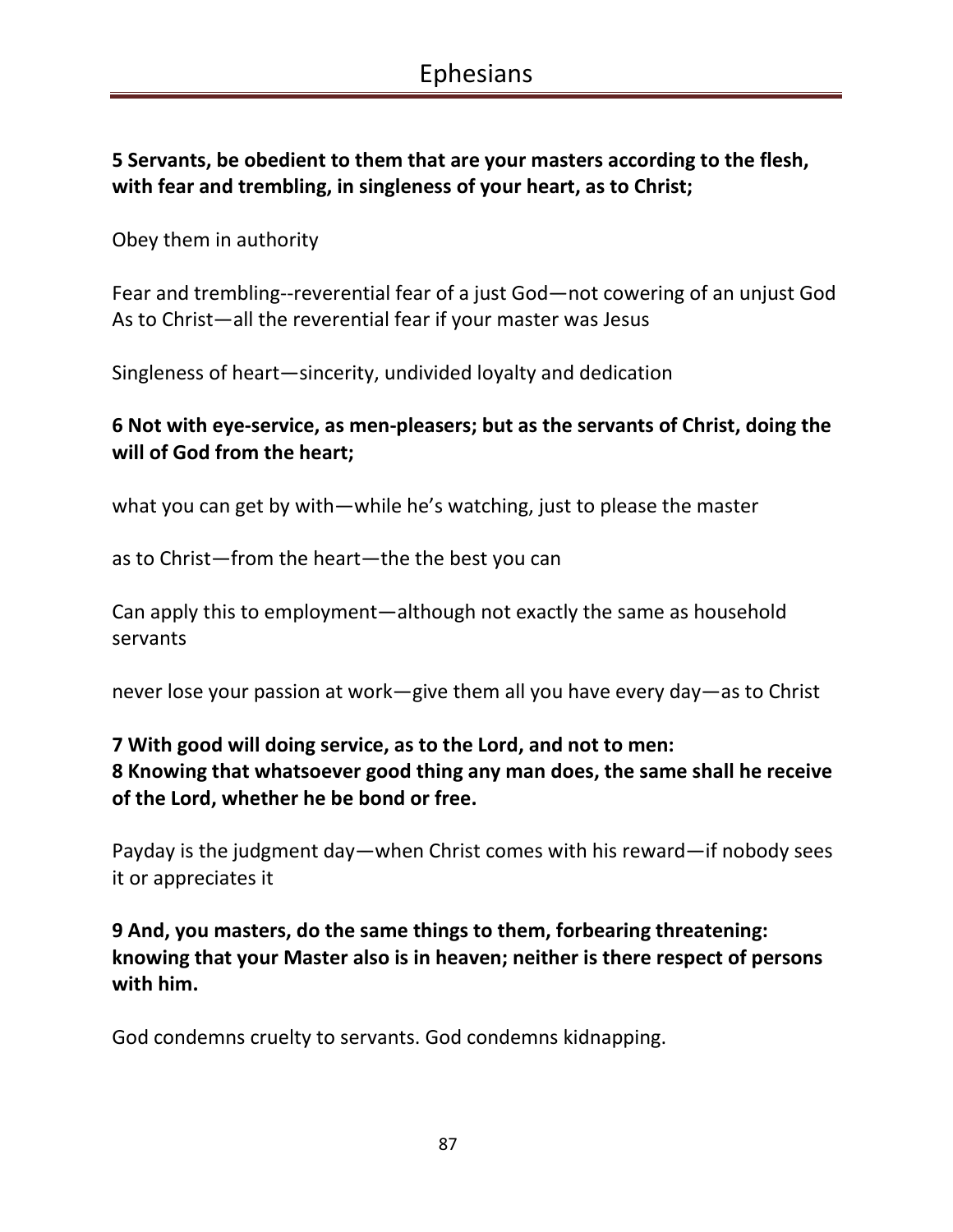Masters shouldn't threaten and mistreat their servants (Govern, knowing they will give an account to their Master in heaven)

*1Cor 7:20 Let each one remain in the same calling in which he was called. 21 Were you called while a slave? Do not be concerned about it; but if you can be made free, rather use it.* 

*22 For he who is called in the Lord while a slave is the Lord's freedman. Likewise he who is called while free is Christ's slave.* 

*23 You were bought at a price; do not become slaves of men.* 

*24 Brethren, let each one remain with God in that state in which he was called.* 

#### **10 Finally, my brethren, be strong in the Lord, and in the power of his might.**

Finally—Won't be easy. There is an enemy trying to defeat us

Be strong -- spiritually—in his power --through physical weakness

#### **11 Put on the whole armor of God, that you may be able to stand against the wiles of the devil.**

Christian walk is not a picnic or playground—battlefield

*2Ti 2:3 Thou therefore endure hardness, as a good soldier of Jesus Christ.* 

*1Ti 1:18 This charge I commit to you, son Timothy, according to the prophecies which went before on you, that you by them might war a good warfare;* 

Not spectators or cheerleaders on the sidelines with pom poms—on the frontline

Satan is after us and our friends and children's minds—our thoughts—to deceive

We need to stand our ground against his wiles

The wiles *of the devil* are well-laid plans and strategies he uses to destroy souls. We are no match for him without Christ—lambs need the shepherd to protect them from the wolves. Stay close to the good shepherd.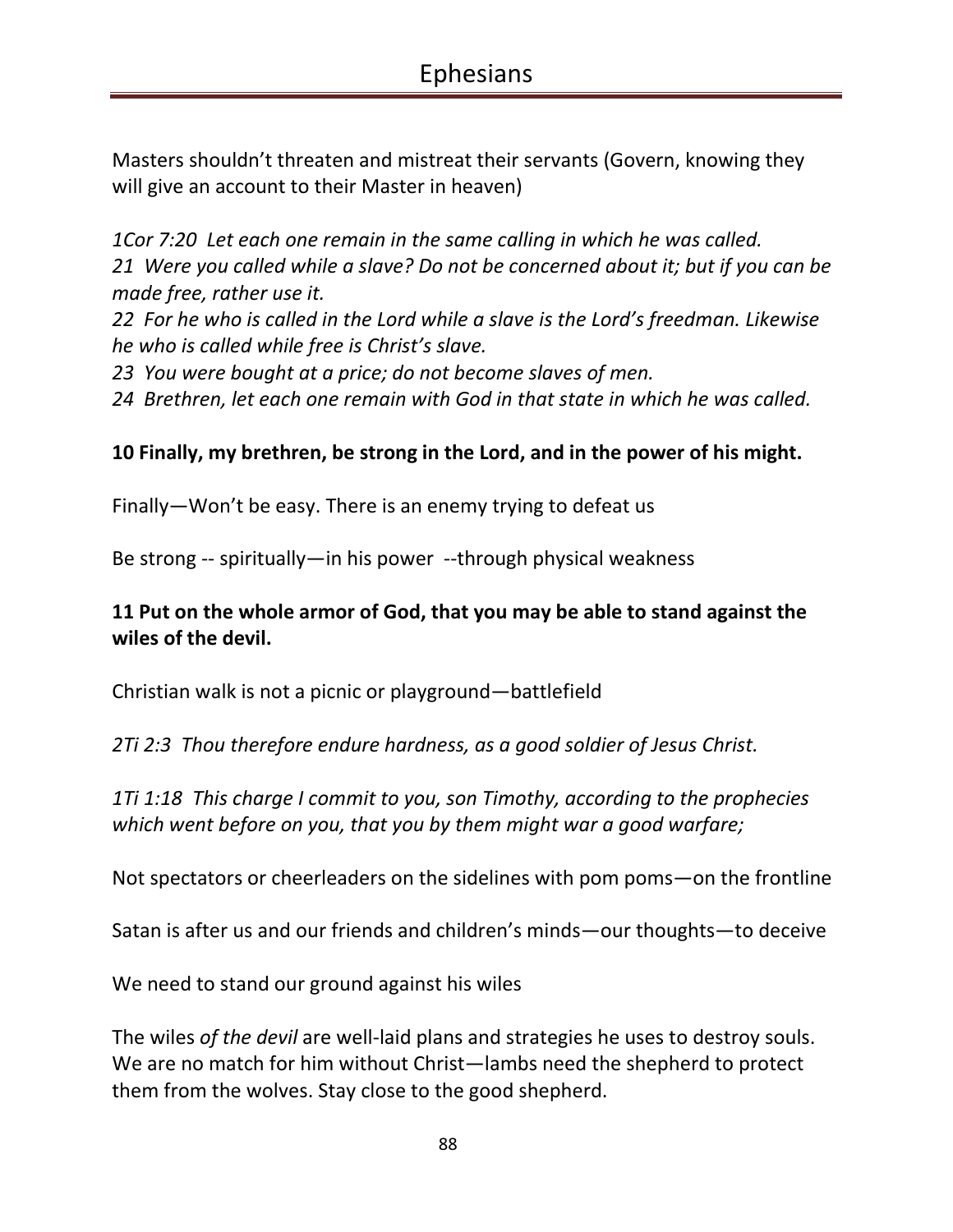## **12 For we wrestle not against flesh and blood, but against principalities, against powers, against the rulers of the darkness of this world, against spiritual wickedness in high places.**

Our battle is not with flesh and blood--physical wrestling—half nelsons, grambe rolls, guiotines, escapes reversals pins, hold downs, submissions It is against invisible forces in high places --the spiritual realm

*2Cor 10:3 For though we walk in the flesh, we do not war after the flesh: 4 (For the weapons of our warfare are not carnal, but mighty through God to the pulling down of strong holds;)* 

*5 Casting down imaginations, and every high thing that exalts itself against the knowledge of God, and bringing into captivity every thought to the obedience of Christ;* 

# **13 Wherefore take to you the whole armor of God, that you may be able to withstand in the evil day, and having done all, to stand.**

The devil will feed you a lie. You'll roll it around in your mind. Then he'll lie in wait for the right opportunity. The truth will be blurred. There will be something you want more than pleasing God. In weakness, in the evil day, you'll yield. You weren't prepared.

In that "evil day", if you have on the armor, you can withstand. You can withstand all the devil throws at you

# **14 Stand therefore, having your loins girt about with truth, and having on the breastplate of righteousness;**

belt of truth—exposes the lies—truth helps you see it rightly "that looks like it would be good for me but it's not true. That offends God and will not make me happy. It will destroy me."

breastplate (coat of armor from neck to thighs—front and back) of righteousness

righteousness of character will protect you. Integrity and purity of life--protects us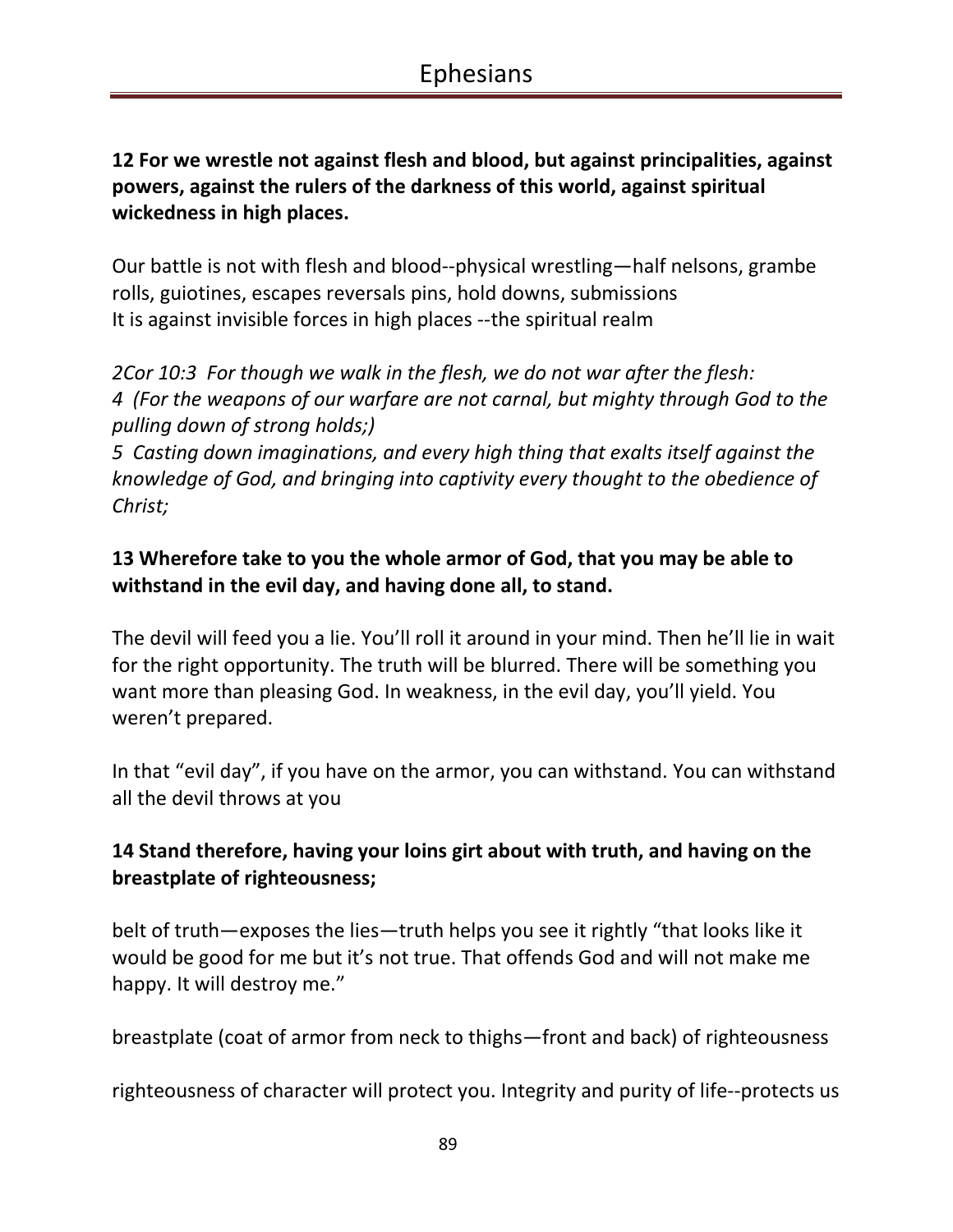## 15 **And your feet shod with the preparation of the gospel of peace;**

Like the ancient soldier, who protected his feet with sandals, we're to always be ready (prepared) to preach the gospel of peace

The gospel: The good news that Jesus died for our sins and rose bodily from the dead

When sinners believe this message—that Jesus died for them and rose from the dead—they are saved. We need be ready to tell sinners that message

Ro 1:15 So, as much as in me is, I am ready to preach the gospel to you that are at Rome also.

*2Ti 4:2 Preach the word; be instant in season, out of season; reprove, rebuke, exhort with all longsuffering and doctrine.* 

## **16 Above all, taking the shield of faith, wherewith you shall be able to quench all the fiery darts of the wicked.**

A soldier needs a shield to quench flaming arrows—faith is our shield—this higher criticism that tears down faith in the Bible opens you up to Satan's deceptions

We have no idea how many destructive delusions we've been protected from by believing this book.

We need every word in it. Every word is pure and true and sure. Scripture makes us wise unto salvation and equips us to every good work (2tim 3:16)

It only does these things if we believe it.

Why did Israel fail God? *Heb 4:2 For unto us was the gospel preached, as well as unto them: but the word preached did not profit them, not being mixed with faith in them that heard it.* 

**17 And take the helmet of salvation, and the sword of the Spirit, which is the word of God:**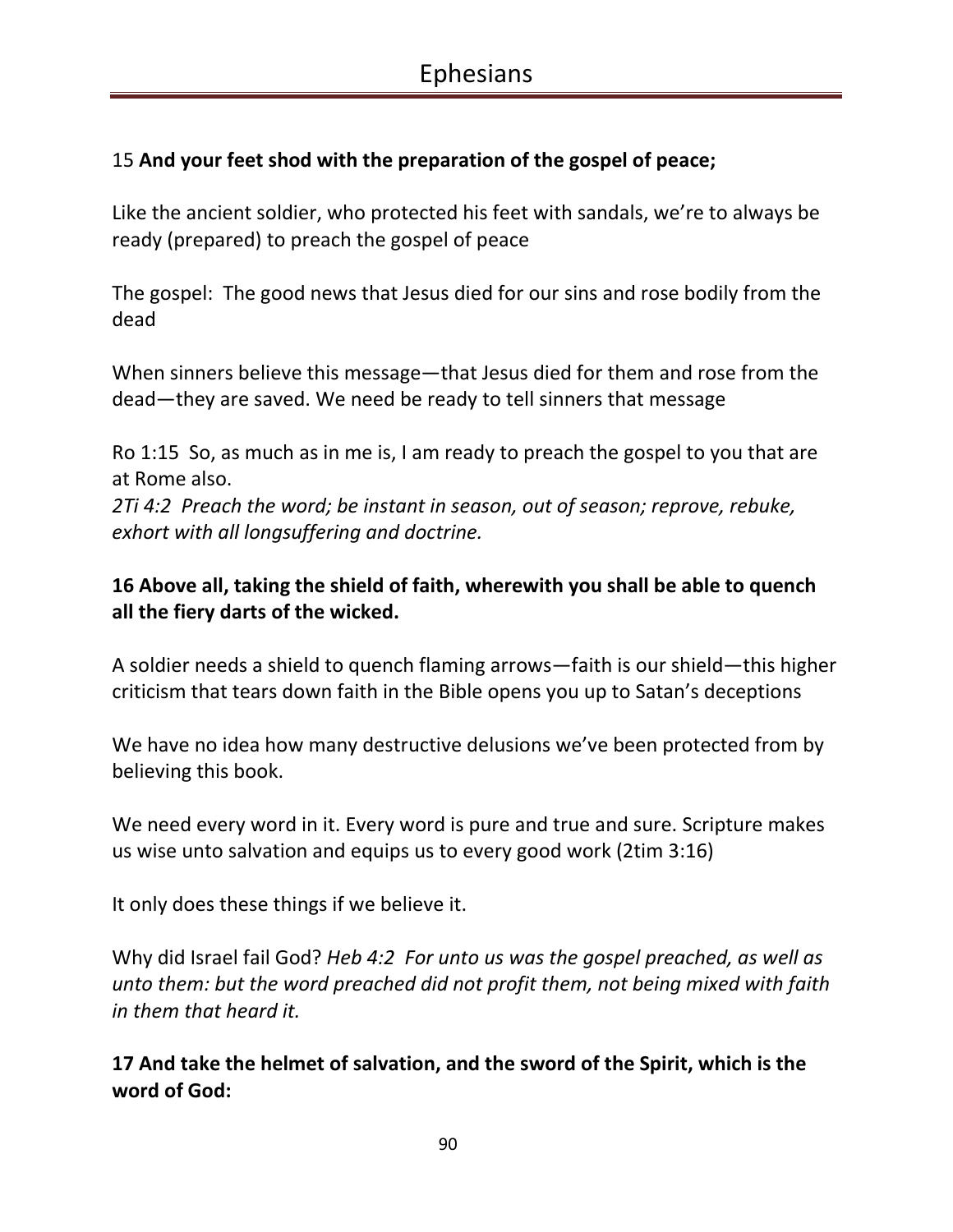*And take the helmet*. The helmet was a cap made of thick leather, or brass--to guard the head in battle

*Of salvation*. As a helmet defends the head, a vital part; so the hope of salvation will defend the soul. A soldier would not fight well without a hope of victory. We know we have the victory. Overcomers, More than conquerors

Offensive weapon: Sword of the spirit is the word of God—the Bible is Spiritinspired (2 Tim 3:16) Holy men of God spoke as they were moved by the Holy Spirit (2Pet 1:21)

*Heb 4:12 For the word of God is quick, and powerful, and sharper than any twoedged sword, piercing even to the dividing asunder of soul and spirit, and of the joints and marrow, and is a discerner of the thoughts and intents of the heart.* 

God uses scripture to convict, warn, admonish, reprove, rebuke, exhort, beg, and invite sinners. And the same for believers but also comfort, instruction, doctrine, correction.—Scripture is sufficient (2Tim 3:16) that we may be perfect, thoroughly furnished unto all good works --- the Bible completely equips us to go to war

### **18 Praying always with all prayer and supplication in the Spirit, and watching thereunto with all perseverance and supplication for all saints;**

Prayer is an essential part of the armor—prayer shows our dependence on God. The more we understand our need for God, the more we pray. Prayerlessness is a display of self sufficiency

This battle is the Lord's. We must be strong in His power. We must strive according to his working.

It is not a passive "let go, and let God" . It is God working through our work, diligence, striving

Php 1:27 Only let your conversation be as it becomes the gospel of Christ: that whether I come and see you, or else be absent, I may hear of your affairs, that you stand fast in one spirit, with one mind striving together for the faith of the gospel;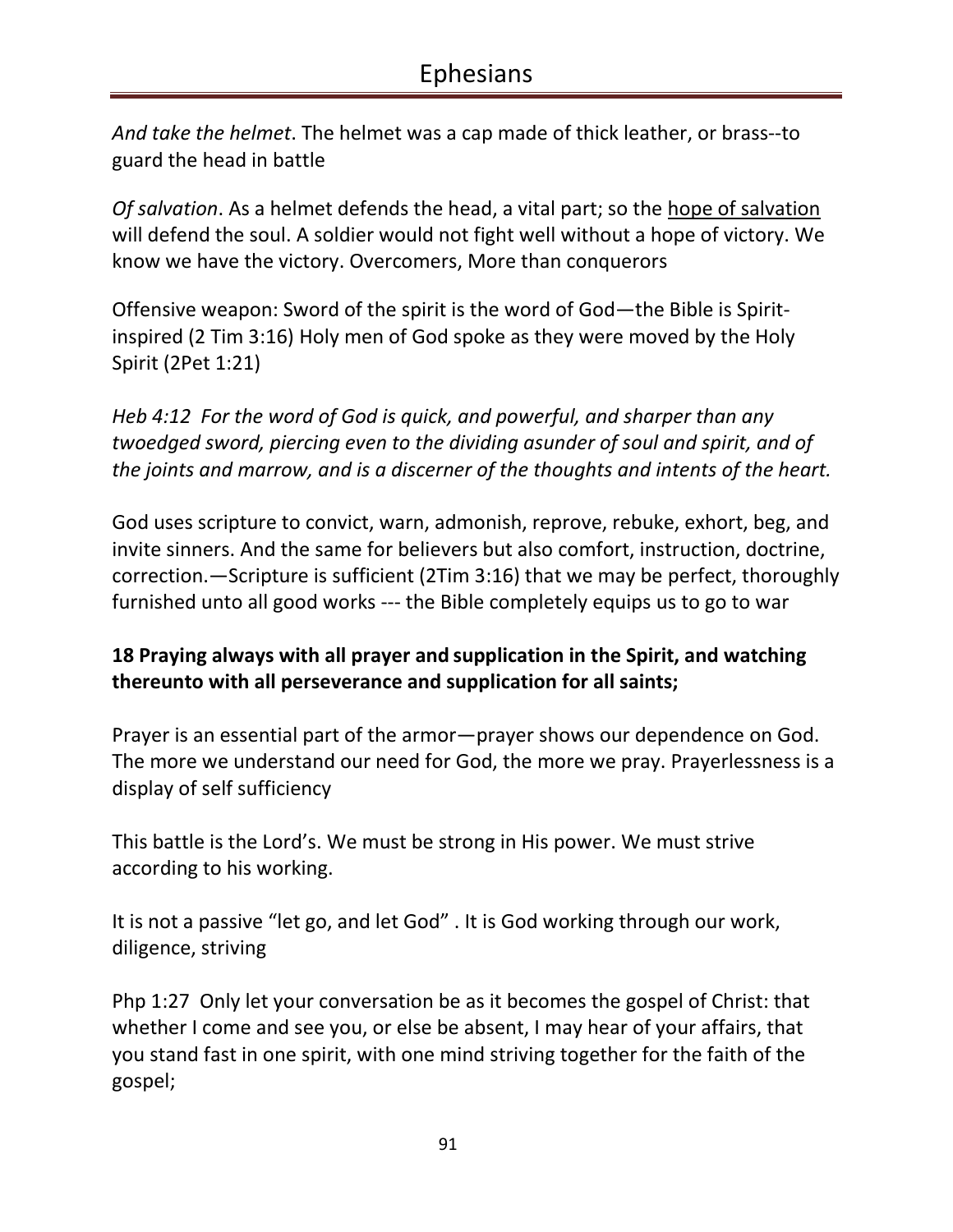Col 1:29 Whereunto I also labour, striving according to his working, which works in me mightily.

Heb 12:4 You have not yet resisted unto blood, striving against sin.

We press toward the mark We are running a race We are fighting a war

It requires God empowered effort--work and self discipline in the Lord

Prayer itself I work

Barnes notes:

*And supplication for all saints*, for all Christians. We should do this

(1.) because they are our brethren--though they may have a different skin, language, or name.

(2.) Because, like us, they have hearts prone to evil, and need, with us, the grace of God.

(3.) Because nothing tends so much to make us love others, and to forget their faults, as to pray for them.

(4.) Because the condition of the church is always such that it greatly needs the grace of God. Many Christians have backslidden; many are cold or lukewarm; many are in error; many are conformed to the world; and we should pray that they may become more holy, and may devote themselves more to God.

(5.) Because each day many a Christian is subjected to some peculiar temptation or trial, and though he may be unknown to us, yet our prayers may benefit him.

(6.) Because each day and each night many Christians die. We may reflect each night as we lie down to rest, that while we sleep some Christians are kept awake by the prospect of death, and are now passing through the dark valley; and each morning we may reflect that *today* some Christian will die, and we should remember them before God.